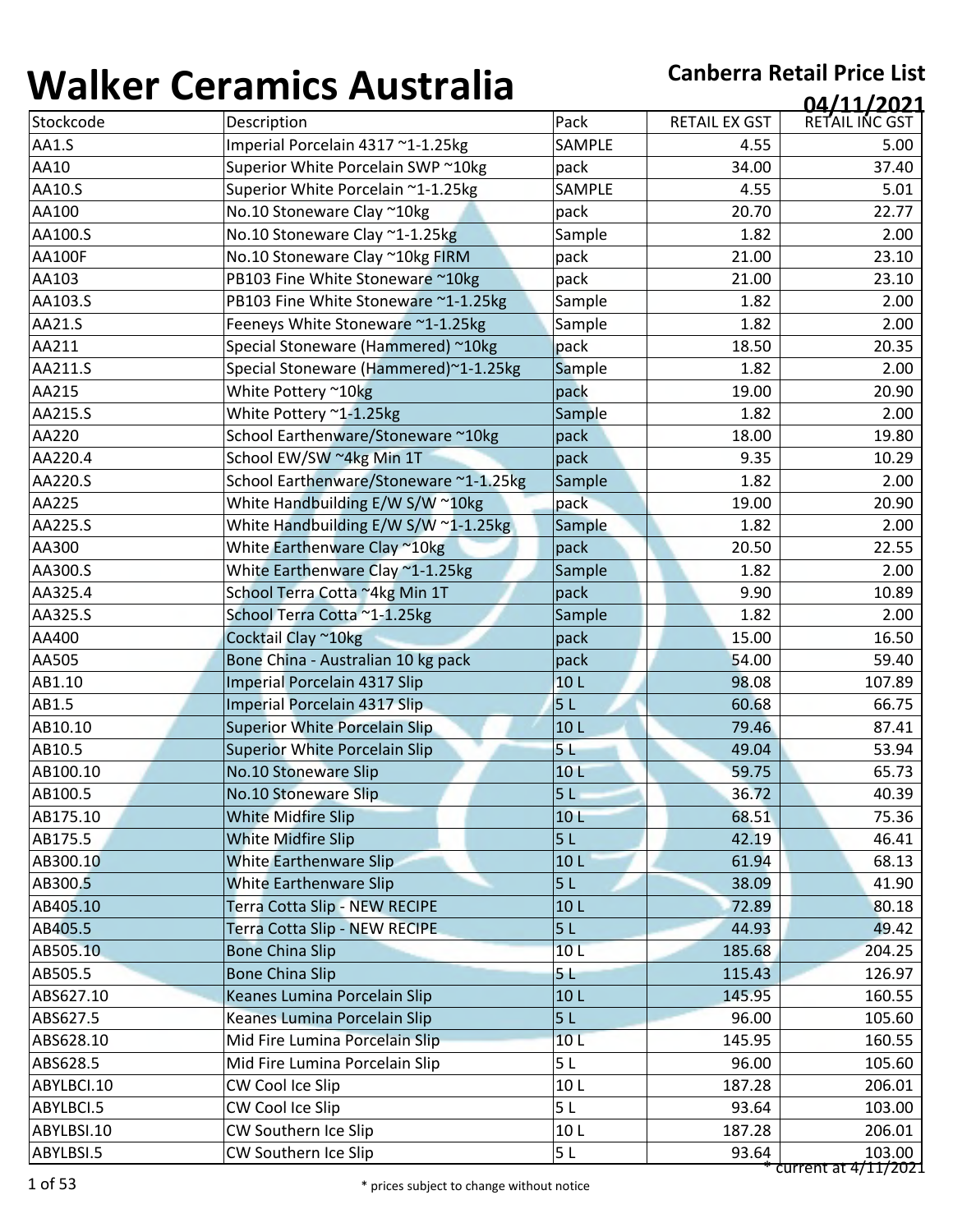| 1 J71 I N V V | 89899999999999999                       |                |               | 04/11/2021     |
|---------------|-----------------------------------------|----------------|---------------|----------------|
| Stockcode     | Description                             | Pack           | RETAIL EX GST | RETAIL INC GST |
| AC1.B         | Imperial Porcelain 4317 Powder ~25kg    | bags           | 177.50        | 195.25         |
| <b>AC10.B</b> | Superior White Porcelain Powder ~25kg   | bags           | 108.50        | 119.35         |
| AC100.25      | No.10 Stoneware Powder ~25kg            | 25 kg          | 61.50         | 67.65          |
| AC100.B       | No.10 Stoneware Powder ~20kg            | 20 kg          | 47.00         | 51.70          |
| AC175.B       | White Midfire Powder ~25kg              | bags           | 87.50         | 96.25          |
| AC300.B       | White Earthenware/Mid Fire Powder ~25kg | bags           | 72.50         | 79.75          |
| AC451.B       | Auscraft ~25kg                          | bags           | 64.83         | 71.31          |
| AC453.B       | CB1 Australian Auscraft Powder ~25kg    | bags           | 82.50         | 90.75          |
| AC608.B       | Polar White Hobby Body - Keanes         | bags           | 66.22         | 72.84          |
| AD1000.1      | Creamy White Coloured Slip 1080-1220    | 1 <sub>L</sub> | 19.12         | 21.03          |
| AD1000.5      | Creamy White Coloured Slip 1080-1220    | 5 <sub>L</sub> | 81.61         | 89.77          |
| AD1000.500    | Creamy White Coloured Slip 1080-1220    | 500 mL         | 12.72         | 13.99          |
| AD1010.1      | Lemon Yellow Slip 1080-1220             | 1 <sub>L</sub> | 26.78         | 29.46          |
| AD1010.5      | Lemon Yellow Slip 1080-1220             | 5 <sub>L</sub> | 114.19        | 125.61         |
| AD1010.500    | Lemon Yellow Slip 1080-1220             | 500 mL         | 17.75         | 19.53          |
| AD1011.1      | Seville Orange Slip 1080-1220           | 1 <sub>L</sub> | 31.16         | 34.28          |
| AD1011.5      | Seville Orange Slip 1080-1220           | 5L             | 132.81        | 146.09         |
| AD1011.500    | Seville Orange Slip 1080-1220           | 500 mL         | 20.63         | 22.69          |
| AD1012.1      | Chilli Red Slip 1080-1220               | 1 <sub>L</sub> | 35.54         | 39.09          |
| AD1012.5      | Chilli Red Coloured Slip 1080-1220      | 5L             | 151.42        | 166.56         |
| AD1012.500    | Chilli Red Coloured Slip 1080-1220      | 500 mL         | 23.86         | 26.25          |
| AD1013.1      | Cornflower Blue Slip 1080-1220          | 1 <sub>L</sub> | 27.88         | 30.67          |
| AD1013.5      | Cornflower Blue Slip 1080-1220          | 5L             | 118.84        | 130.72         |
| AD1013.500    | Cornflower Blue Slip 1080-1220          | 500 mL         | 18.75         | 20.63          |
| AD1014.1      | Apple Green Slip 1080-1220              | 1 <sub>L</sub> | 30.07         | 33.08          |
| AD1014.5      | Apple Green Slip 1080-1220              | 5L             | 128.15        | 140.97         |
| AD1014.500    | Apple Green Slip 1080-1220              | 500 mL         | 20.21         | 22.23          |
| AD1015.1      | Eggplant Purple Slip 1080-1220          | 1 <sub>1</sub> | 33.35         | 36.69          |
| AD1015.5      | Eggplant Purple Slip 1080-1220          | 5 <sub>1</sub> | 142.11        | 156.32         |
| AD1015.500    | Eggplant Purple Slip 1080-1220          | 500 mL         | 22.40         | 24.64          |
| AD1016.1      | Mushroom Pink Slip 1080-1220            | 1 <sub>L</sub> | 26.78         | 29.46          |
| AD1016.10     | Mushroom Pink Slip 1080-1220            | 10L            | 228.38        | 251.22         |
| AD1016.5      | Mushroom Pink Slip 1080-1220            | 5L             | 114.19        | 125.61         |
| AD1016.500    | Mushroom Pink Slip 1080-1220            | 500 mL         | 18.02         | 19.82          |
| AD1017.1      | Spinach Green Slip 1080-1220            | 1 <sub>L</sub> | 25.69         | 28.26          |
| AD1017.5      | Spinach Green Slip 1080-1220            | 5L             | 109.54        | 120.49         |
| AD1017.500    | Spinach Green Slip 1080-1220            | 500 mL         | 17.29         | 19.02          |
| AD1018.1      | Chocolate Brown Slip 1080-1220          | 1 L            | 33.35         | 36.69          |
| AD1018.5      | Chocolate Brown Slip 1080-1220          | 5L             | 142.11        | 156.32         |
| AD1018.500    | Chocolate Brown Slip 1080-1220          | 500 mL         | 22.40         | 24.64          |
| AD1019.1      | Licorice Black Slip 1080-1220           | 1 <sub>L</sub> | 33.35         | 36.69          |
| AD1019.5      | Licorice Black Slip 1080-1220           | 5L             | 142.11        | 156.32         |
| AD1019.500    | Licorice Black Slip 1080-1220           | 500 mL         | 22.40         | 24.64          |
| AD1020.1      | Berry Blue Slip 1080-1220               | 1 <sub>L</sub> | 35.54         | 39.09          |
|               |                                         |                |               |                |
| AD1020.5      | Berry Blue Slip 1080-1220               | 5L             | 151.42        | 166.56         |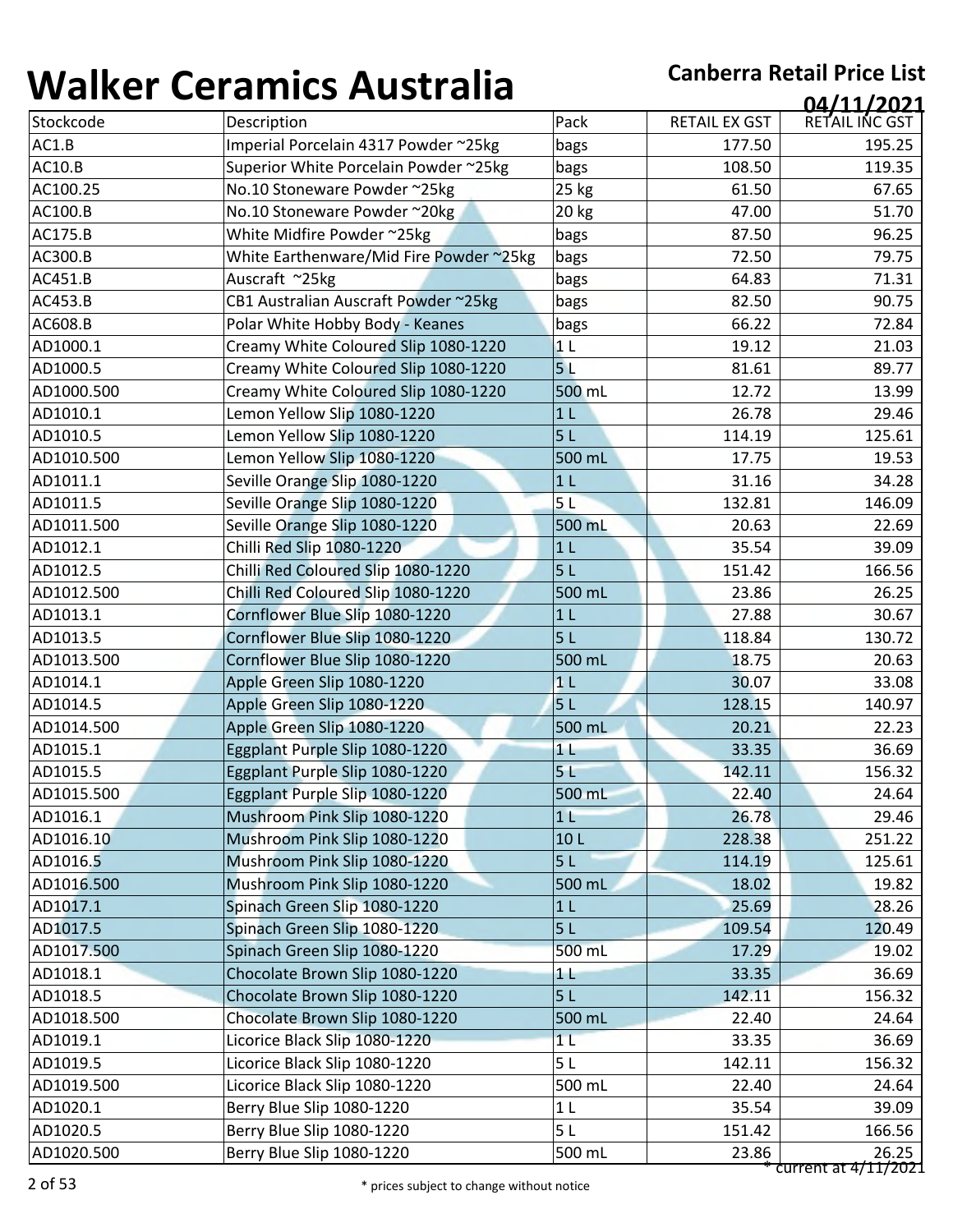| <b></b>          | <u>sei annes 7 iasceana</u>                       |                 |                      | 04/11/2021     |
|------------------|---------------------------------------------------|-----------------|----------------------|----------------|
| Stockcode        | Description                                       | Pack            | <b>RETAIL EX GST</b> | RETAIL INC GST |
| AD4976.1         | Terra Sigillata 1000-1180                         | 1 <sub>L</sub>  | 10.90                | 11.99          |
| AD4976.10        | Terra Sigillata 1000-1180                         | 10L             | 80.16                | 88.18          |
| AD4976.5         | Terra Sigillata 1000-1180                         | 5L              | 46.72                | 51.39          |
| AD900            | Sunshine 100mL Kit 1010,11,12,13,14,20            | each            | 30.36                | 33.40          |
| AD901            | Cameo 100mL Kit 1000,15,16,17,18,19               | each            | 30.36                | 33.40          |
| AE21.1           | Engobe White 1060-1280                            | 1 <sub>L</sub>  | 12.80                | 14.08          |
| AE21.5           | Engobe White 1060-1280                            | 5L              | 54.78                | 60.26          |
| AE21.500         | Engobe White 1060-1280                            | 500 mL          | 8.57                 | 9.43           |
| AE5139.1         | Base Coat - Engobe 1000-1180                      | 1 <sub>L</sub>  | 13.01                | 14.31          |
| AE5139.10        | Base Coat - Engobe 1000-1180                      | 10L             | 111.34               | 122.47         |
| AE5139.5         | Base Coat - Engobe 1000-1180                      | 5 <sub>L</sub>  | 55.67                | 61.24          |
| AE5139.500       | Base Coat - Engobe 1000-1180                      | 500 mL          | 8.84                 | 9.72           |
| AF1.11           | Sun Clay - White ~ 10-11 kg                       | $^{\sim}$ 11 KG | 40.06                | 44.07          |
| AF1.5            | Sun Clay-White ~5 kg packed                       | 5 kg            | 21.28                | 23.41          |
| AF1.B            | Sun Clay White ~ 10-11 kg Bucket                  | <b>BUCKET</b>   | 52.96                | 58.26          |
| AF2.5            | Sun Clay-Red ~5 kg packed                         | $5$ kg          | 18.10                | 19.91          |
| AF2.B            | Sun Clay - Red ~10 kg Bucket                      | <b>BUCKET</b>   | 46.20                | 50.82          |
| AGA103PC         | PB103 Stoneware Paper Clay (103PC) ~10kg          | pack            | 22.00                | 24.20          |
| AGA103PC.S       | PB103 Stoneware Paper Clay (103PC) ~1-1.25 Sample |                 | 1.82                 | 2.00           |
| AGA300PC         | White Earthenware Paper Clay (WEPC)~10kg  pack    |                 | 22.00                | 24.20          |
| AGA300PC.S       | White Earthenware Paper Clay (WEPC) ~1-1.2 Sample |                 | 1.82                 | 2.00           |
| AGR1PC           | Terra Cotta Paper Clay (TCPC) ~12.5kg             | pack            | 21.00                | 23.10          |
| AGR1PC.S         | Terra Cotta Paper Clay (TCPC) ~1-1.25kg           | Sample          | 1.82                 | 2.00           |
| AGR242PC         | White Raku Paper Clay (WRPC) ~12.5kg              | pack            | 25.00                | 27.50          |
| AGR242PC.S       | White Raku Paper Clay (WRPC) ~1-1.25kg            | Sample          | 1.82                 | 2.00           |
| AGV7522          | Keanes White E/W Paper Clay ~10kg                 | pack            | 29.73                | 32.70          |
| AGV7527          | Keanes Terra Cotta Paper Clay ~10kg               | pack            | 29.73                | 32.70          |
| AGV7557          | Keanes White S/W Paper Clay ~10kg                 | pack            | 29.95                | 32.95          |
| AGV7587          | Keanes White Raku Paper Clay ~10kg                | pack            | 29.73                | 32.70          |
| AGV7597          | Keanes Porcelain Paper Clay ~10kg                 | pack            | 31.23                | 34.35          |
| <b>AGYLBSIPC</b> | CW Southern Ice - Paper Clay SIPC ~10kg           | pack            | 45.64                | 50.20          |
| <b>AGYPCE</b>    | CW Paper Clay - Earthenware ~10kg                 | pack            | 23.27                | 25.60          |
| <b>AGYPCS</b>    | CW Paper Clay - Stoneware ~10kg                   | pack            | 24.00                | 26.40          |
| AK365.B          | Hawaiian Red WC365 / ~22.7kg                      | pack            | 56.54                | 62.19          |
| <b>AK376.B</b>   | LB Blend WC376 / ~22.7kg                          | pack            | 46.45                | 51.10          |
| <b>AK376.S</b>   | LB Blend WC376 ~1-1.25kg                          |                 | 1.82                 | 2.00           |
| <b>AK391.B</b>   | Laguna B3 Brown Cone 5 / ~22.7kg                  | pack            | 68.72                | 75.59          |
| AK391.S          | Laguna B3 Brown Cone 5 ~1-1.25kg                  | <b>SAMPLE</b>   | 1.82                 | 2.00           |
| AK394.B          | Laguna SB Red WC394 / ~22.7kg                     | pack            | 64.73                | 71.20          |
| AK400.B          | DISCONTIUNED Moroccan Sand / ~22.7kg 50% pack     |                 | 60.30                | 66.33          |
| AK400.S          | Moroccan Sand ~1-1.25kg                           | pack            | 1.82                 | 2.00           |
| AK420.B          | Redstone ^5 WC420 / ~22.7kg (Box of 2 Block pack  |                 | 65.62                | 72.18          |
| AK420.S          | Redstone ~1-1.25kg                                |                 | 1.82                 | 2.00           |
| AK423.B          | Greystone ^5 WC423 / ~22.7kg                      | pack            | 71.59                | 78.75          |
|                  |                                                   |                 |                      |                |
| AK440            | Toki Flameware Moist Clay Boxed ~22.7kg (Boeach   |                 |                      |                |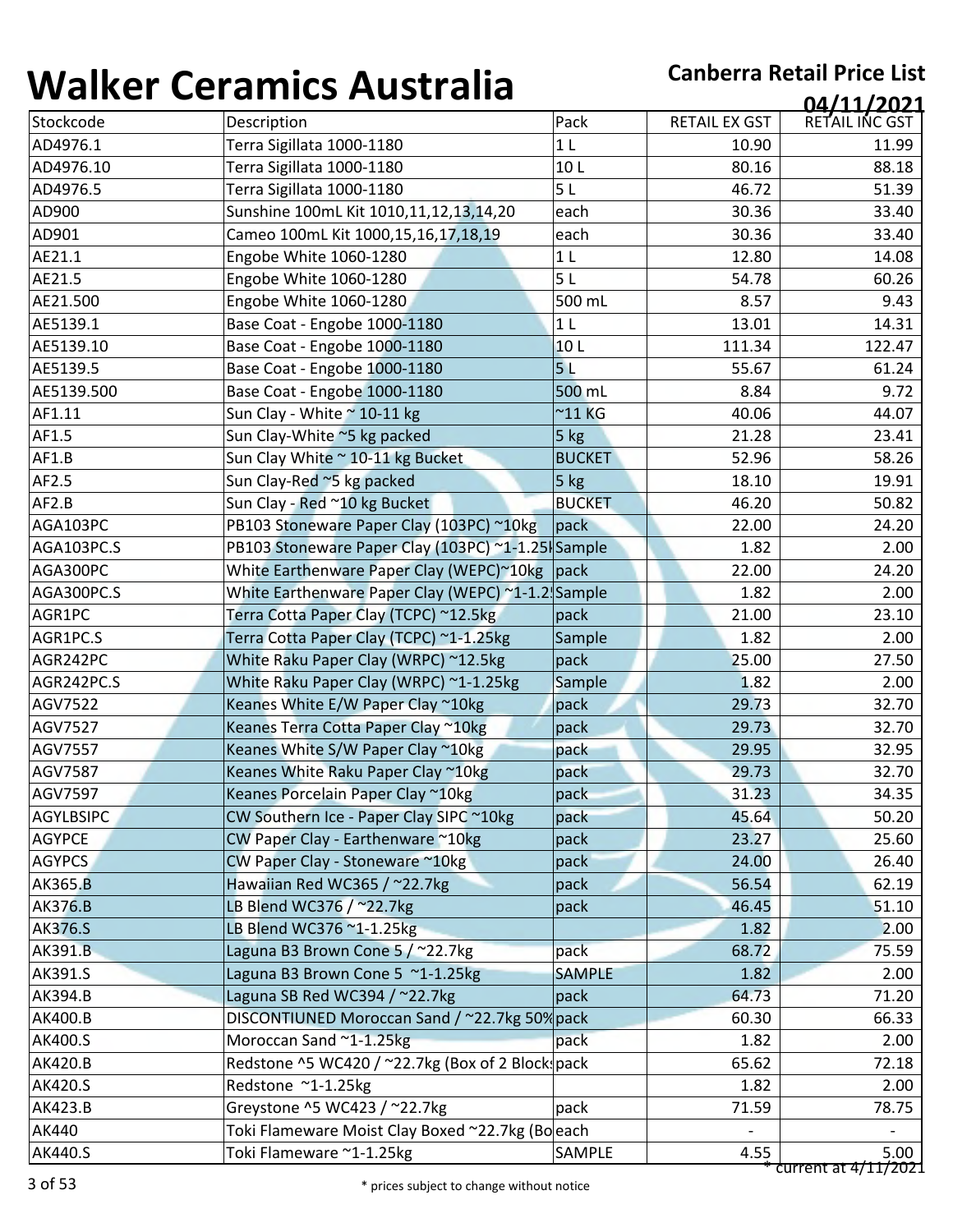| ''''''''        |                                                  |               |                      | 04/11/2021           |
|-----------------|--------------------------------------------------|---------------|----------------------|----------------------|
| Stockcode       | Description                                      | Pack          | <b>RETAIL EX GST</b> | RETAIL INC GST       |
| <b>AK872.B</b>  | Los Altos WC872 5ARed / 9 Style ~22.7kg          | pack          | 51.78                | 56.96                |
| <b>AK872.S</b>  | Los Altos WC872 5ARed / 9 Style ~1-1.25kg        | SAMPLE        | 1.82                 | 2.00                 |
| <b>AK885.B</b>  | Granite WC885 / ~22.7kg (Box of 2 Blocks)        | pack          | 78.23                | 86.05                |
| AK885.S         | Granite WC885 ~1-1.25kg                          | pack          | 1.82                 | 2.00                 |
| AK896.B         | Frost ^10 WC896 / ~22.7kg (Box of 2 Blocks)      | pack          | 100.90               | 110.99               |
| AK896.S         | Frost ^10 WC896 ~1-1.25kg                        |               | 1.82                 | 2.00                 |
| AM610.B         | Audrey Blackman White Porcelain 1220-1280 pack   |               | 56.00                | 61.60                |
| AM610.S         | Audrey Blackman Porcelain ~1-1.25kg Melb         | each          | 4.55                 | 5.00                 |
| AM680.B         | Scarva Smooth Black ~12.5kg 1080-1260oC          | pack          | 60.00                | 66.00                |
| AM680.S         | Scarva Smooth Black ~1-1.25kg 1080-1260oC SAMPLE |               | 4.55                 | 5.00                 |
| AR1             | Feeneys Terra Cotta (TC) ~12.5kg                 | pack          | 19.00                | 20.90                |
| <b>AR1.S</b>    | Feeneys Terra Cotta (TC) ~1-1.25kg               | Sample        | 1.82                 | 2.00                 |
| AR1000          | Blue Plain Clay ~12.5kg                          | pack          | 19.00                | 20.90                |
| AR1001          | Humes Plain Clay ~12.5kg                         | pack          | 19.00                | 20.90                |
| AR221           | White School Clay (WSC) ~12.5kg                  | pack          | 23.00                | 25.30                |
| AR221.S         | White School Clay (WSC) ~1-1.25kg                | Sample        | 1.82                 | 2.00                 |
| AR23.S          | Feeneys Red Midfire (RM) ~1-1.25kg               | <b>Sample</b> | 1.82                 | 2.00                 |
| AR240           | Raku (R) ~12.5kg                                 | pack          | 23.00                | 25.30                |
| AR240.S         | Raku (R) ~1-1.25kg                               | Sample        | 1.82                 | 2.00                 |
| AR242           | White Raku (WR) ~12.5kg                          | pack          | 23.00                | 25.30                |
| AR242.S         | White Raku (WR) $\approx$ 1-1.25kg               | Sample        | 1.82                 | 2.00                 |
| AR242NEW        | White Raku (WR) ~12.5kg ** NEW RECIPE **         | pack          | 23.00                | 25.30                |
| AR242NEW.S      | White Raku (WR) ~1-1.25kg                        | Sample        | 1.82                 | 2.00                 |
| AR244           | Raku Gold (RG) ~12.5kg                           | pack          | 22.00                | 24.20                |
| AR244.S         | Raku Gold (RG) ~1-1.25kg                         | Sample        | 1.82                 | 2.00                 |
| AR330           | Feeneys Handbuilding Terra Cotta (HBTC) ~12 pack |               | 22.00                | 24.20                |
| AR330.S         | Handbuilding Terra Cotta (HBTC) ~1-1.25kg        | Sample        | 1.82                 | 2.00                 |
| AR500           | Feeneys Fine Blend (FFB) ~12.5kg                 | pack          | 23.00                | 25.30                |
| AR500.S         | Feeneys Fine Blend (FFB) ~1-1.25kg               | Sample        | 1.82                 | 2.00                 |
| AR525           | Buff Stoneware (BSW) ~12.5kg                     | pack          | 22.00                | 24.20                |
| AR525.S         | Buff Stoneware (BSW) ~1-1.25kg                   | Sample        | 1.82                 | 2.00                 |
| AR556           | Dark Stoneware (DSW) ~12.5kg                     | pack          | 23.00                | 25.30                |
| AR556.S         | Dark Stoneware (DSW) ~1-1.25kg                   | Sample        | 1.82                 | 2.00                 |
| AR560           | Feeneys Chocolate Brown (FCB) ~12.5kg            | pack          | 29.00                | 31.90                |
| AR560.S         | Feeneys Chocolate Brown (FCB) ~1-1.25kg          | Sample        | 1.82                 | 2.00                 |
| AR <sub>6</sub> | Feeneys Handbuilding (HB) ~12.5kg                | pack          | 22.00                | 24.20                |
| AR6.S           | Feeneys Handbuilding (HB) ~1-1.25kg              | Sample        | 1.82                 | 2.00                 |
| AR7             | Feeneys Red Raku (RR) ~12.5kg                    | pack          | 22.00                | 24.20                |
| <b>AR7.S</b>    | Feeneys Red Raku (RR) ~1-1.25kg                  | Sample        | 1.82                 | 2.00                 |
| AR8             | Feeneys Buff Raku Sandy (BRS) ~12.5kg            | pack          | 23.00                | 25.30                |
| <b>AR8.S</b>    | Feeneys Buff Raku Sandy (BRS) ~1-1.25kg          | Sample        | 1.82                 | 2.00                 |
| AR9             | Feeneys Buff Raku Trachyte (BRT) ~12.5kg         | pack          | 23.00                | 25.30                |
| AR9.S           | Feeneys Buff Raku Trachyte (BRT) ~1-1.25kg       | SAMPLE        | 1.82                 | 2.00                 |
| AR9NEW          | Feeneys Buff Raku Trachyte ** NEW RECIPE**       | pack          | 20.70                | 22.77                |
| AR9NEW.S        | Feeneys Buff Raku Trachyte (BRT) ~1-1.25kg       | SAMPLE        | 1.82                 | 2.00                 |
| AS1535          | Keanes Ironstone ~12.5kg                         | pack          | 34.82                | 38.30                |
|                 |                                                  |               |                      | current at 4/11/2021 |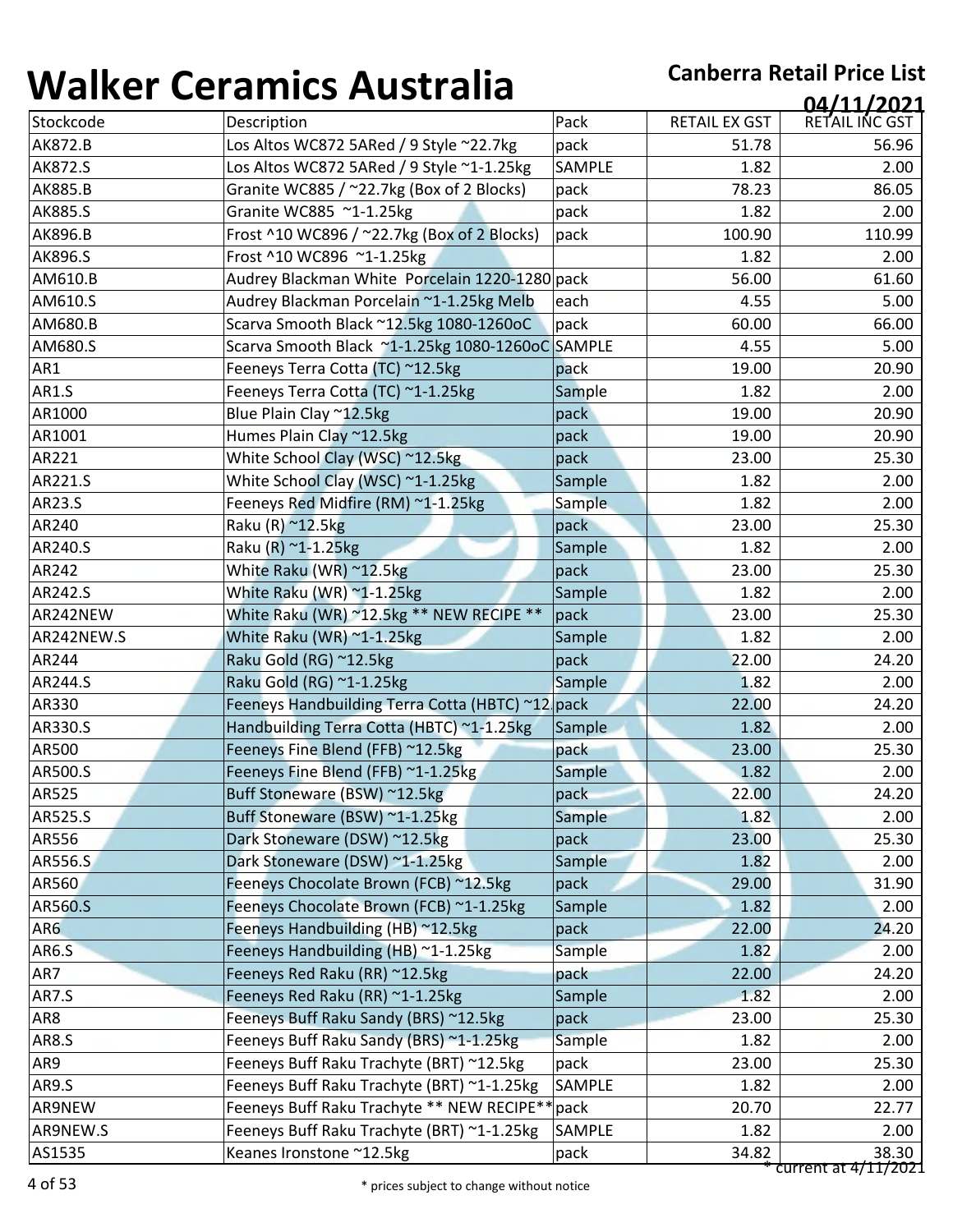| 1 J71 I N V V                  | <u>sei alliles 7 iasti alla</u>                    |            |               | 04/11/2021     |
|--------------------------------|----------------------------------------------------|------------|---------------|----------------|
| Stockcode                      | Description                                        | Pack       | RETAIL EX GST | RETAIL INC GST |
| AS1540                         | Keanes Stoneware No.5 ~12.5kg                      | pack       | 33.05         | 36.36          |
| AS1545                         | Keanes Stoneware No.5B ~12.5kg                     | pack       | 33.05         | 36.36          |
| AS1555                         | Keanes Stoneware No.7 ~12.5kg                      | pack       | 34.39         | 37.83          |
| AS1560                         | Keanes Stoneware No.9 ~12.5kg                      | pack       | 33.05         | 36.36          |
| AS1565                         | Keanes Mid Fire No.33 ~12.5kg                      | pack       | 33.48         | 36.83          |
| AS1566                         | Keanes Warm Mid Fire No.33 ~12.5kg                 | pack       | 33.48         | 36.83          |
| AS1575                         | Keanes Stoneware No.33 ~12.5kg                     | pack       | 33.05         | 36.36          |
| AS1590                         | Keanes Porcelain No 590 ~12.5kg                    | pack       | 41.36         | 45.50          |
| AS2505                         | Keanes Earthenware Terra Cotta ~12.5kg             | pack       | 30.41         | 33.45          |
| AS2515                         | Keanes EW Grogged No. 515 ~12.5kg                  | pack       | 32.77         | 36.05          |
| AS2520                         | Keanes White Earthenware No. 37 ~12.5kg            | pack       | 33.05         | 36.36          |
| AS2524                         | Keanes White Earthenware No. 37G ~12.5kg           | pack       | 33.05         | 36.36          |
| AS2525                         | Keanes Terra Cotta No. 525 ~12.5kg                 | pack       | 31.77         | 34.95          |
| AS2530                         | Keanes Red Terra Cotta No. 530 ~12.5kg             | pack       | 33.05         | 36.36          |
| AS2580                         | Keanes Raku T (Buff) No. 580 ~12.5kg               | pack       | 29.45         | 32.40          |
| AS2582                         | Keanes Toast 582 ~12.5kg                           | pack       | 32.32         | 35.55          |
| AS2585                         | Keanes White Raku No. 585 ~12.5kg                  | pack       | 30.41         | 33.45          |
| AS2595                         | Keanes Special K No. 595 ~12.5kg                   | pack       | 34.32         | 37.75          |
| AS2609                         | Keanes Polar White Clay No. 609 ~12.5kg            | pack       | 34.82         | 38.30          |
| AS2632                         | Keanes Mid Fire No 6 ~12.5kg                       | pack       | 36.05         | 39.66          |
| AS2633                         | Keane Mid Fire Black ~12.5kg                       | pack       | 50.00         | 55.00          |
| AS2700                         | Keanes Lumina Porcelain No 700 ~10kg               | pack       | 53.74         | 59.11          |
| AS2710                         | Lumina Mid Fire Porcelain No 710~10kg              | pack       | 53.74         | 59.11          |
| AT320                          | Bennetts Terra Cotta 30#~15Kg Pack                 | pack       | 29.43         | 32.37          |
| AT320.S                        | Terra Cotta 30# ~1-1.25kg                          | Sample     | 1.82          | 2.00           |
| AT323                          | Bennetts SW Filtered ~15Kg Pack                    | pack       | 28.78         | 31.66          |
| AT325                          | Stoneware Unfiltered ~20Kg Pack                    | pack       | 32.57         | 35.83          |
| <b>AU500.B</b>                 | Limoges Porcelain PT010B TM10~20Kg                 | pack       | 98.00         | 107.80         |
| AU500.S                        | Limoges Porcelain PT010B TM10~1kg                  | Sample     | 4.55          | 5.00           |
| AV530.10                       | Limoges Slip CM10 1280-1300                        | 10L        | 185.68        | 204.25         |
| AV530.5                        | Limoges Slip CM10 1280-1300                        | 5L         | 115.43        | 126.97         |
| AW500.B                        | Limoges PC010B(CM10) Porcelain ~25kg               | <b>Bag</b> | 152.50        | 167.75         |
| AW505.B                        | Bone China Powder ~20kg                            | <b>Bag</b> | 176.00        | 193.60         |
| AYC6W                          | CW Cone 6 White C6W (MIDFIRE) ~10kg                | pack       | 25.55         | 28.11          |
| <b>AYCDS</b>                   | CW Chris's Dark Midfire Speckle 60# CDS ~10k pack  |            | 25.09         | 27.60          |
| <b>AYCLS</b>                   | CW Chris's Light Midfire Speckle 60# CLS ~10k pack |            | 24.18         | 26.60          |
| <b>AYCWR</b>                   | CW Raku White CWR ~10kg                            | pack       | 23.27         | 25.60          |
| AYJB1                          | CW Fine Porcelain Body JB1 ~10kg                   | pack       | 28.27         | 31.10          |
| AYJB3                          | CW Fine White Stoneware JB3 ~10kg                  | pack       | 23.27         | 25.60          |
| <b>AYLBCI</b>                  | CW Cool Ice Porcelain LBCI ~10kg                   | pack       | 44.77         | 49.25          |
| <b>AYLBSI</b>                  | CW Southern Ice - Translucent Porcelain LBSI       | pack       | 42.86         | 47.15          |
| AYLGH                          | CW Fine Stoneware LGH ~10kg                        | pack       | 21.91         | 24.10          |
| <b>AYRGH</b>                   | CW Red Stoneware RGH ~10kg                         | pack       | 23.73         | 26.10          |
|                                |                                                    |            |               |                |
|                                | CW School Red SCHR ~10kg                           | pack       | 21.91         | 24.10          |
| <b>AYSCHR</b><br><b>AYSCHW</b> | CW School White SCHW ~10kg                         | pack       | 20.59         | 22.65          |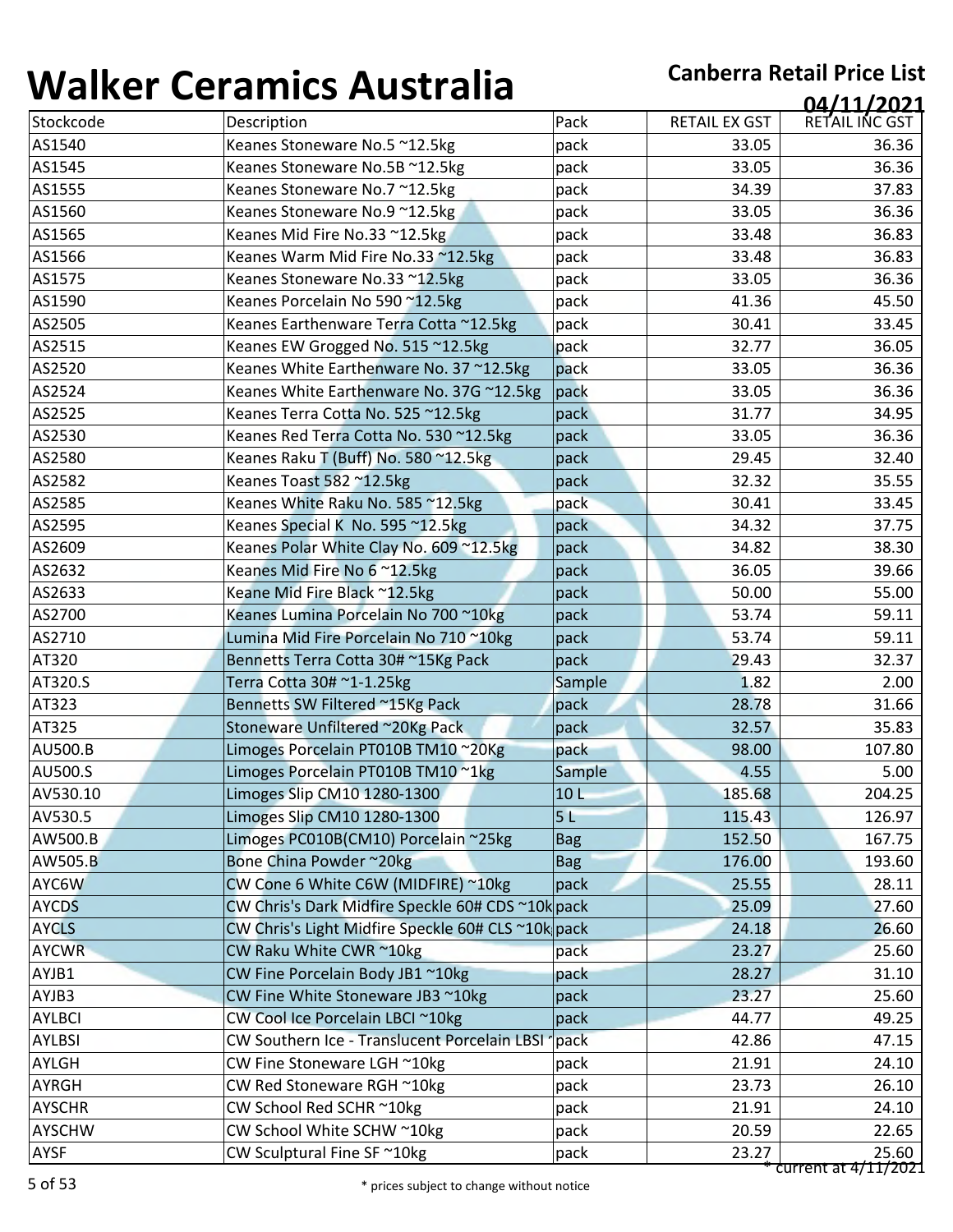| ''''''''       |                                               |                  |                      | 04/11/2021     |
|----------------|-----------------------------------------------|------------------|----------------------|----------------|
| Stockcode      | Description                                   | Pack             | <b>RETAIL EX GST</b> | RETAIL INC GST |
| <b>AYSW</b>    | CW Sculptural Warm SW ~10kg                   | pack             | 23.73                | 26.10          |
| <b>AYSWE</b>   | CW Stoneware\Earthenware Blend SWE ~10kg pack |                  | 22.36                | 24.60          |
| <b>AYTMK</b>   | CW Porcelain Type Body Mesh #120 TMK ~10 pack |                  | 25.55                | 28.11          |
| <b>AYTWE</b>   | CW White Earthenware TWE ~10kg                | pack             | 24.64                | 27.10          |
| <b>AYYG</b>    | CW Yellow Stoneware YG ~10kg                  | pack             | 26.00                | 28.60          |
| BA10.1         | Alumina Calcined 100 Mesh                     | 1 kg             | 10.00                | 11.00          |
| <b>BA10.5</b>  | Alumina Calcined 100 Mesh                     | 5 kg             | 39.31                | 43.24          |
| <b>BA10.B</b>  | Alumina Calcined 100 Mesh 25kg                | 25 kg            | 155.15               | 170.67         |
| BA1001.100     | Antimony Oxide                                | 100 <sub>g</sub> | 27.50                | 30.25          |
| BA1001.250     | <b>Antimony Oxide</b>                         | 250 g            | 61.25                | 67.38          |
| BA1001.50      | Antimony Oxide                                | 50 <sub>g</sub>  | 15.50                | 17.05          |
| BA1001.500     | Antimony Oxide                                | 500 <sub>g</sub> | 97.70                | 107.47         |
| BA110.1        | Bentonite - Volclay Premium Wyoming           | 1 <sub>kg</sub>  | 9.00                 | 9.90           |
| BA110.5        | Bentonite - Volclay Premium Wyoming           | 5 kg             | 23.75                | 26.13          |
| <b>BA110.B</b> | Bentonite - Volclay Premium Wyoming 25kg      | 25 kg            | 65.63                | 72.19          |
| BA139.1        | Halloysite NZ (Kaolin)                        | 1 kg             | 11.50                | 12.65          |
| BA139.5        | Halloysite NZ (Kaolin)                        | 5 kg             | 45.13                | 49.64          |
| <b>BA139.B</b> | Halloysite NZ (Kaolin) 30kg                   | 30KG             | 177.67               | 195.44         |
| BA150.1        | Bone Ash - Natural - Fine Grade               | 1 kg             | 19.00                | 20.90          |
| BA150.5        | Bone Ash - Natural - Fine Grade               | 5 kg             | 74.19                | 81.61          |
| BA150.500      | <b>Bone Ash - Natural - Fine Grade</b>        | 500 <sub>g</sub> | 12.49                | 13.74          |
| <b>BA150.B</b> | Bone Ash - Natural Fine Grade 22.7kg          | 22.7 KG          | 312.50               | 343.75         |
| BA160.1        | Bone Ash - Synthetic                          | 1 <sub>kg</sub>  | 25.50                | 28.05          |
| BA160.5        | Bone Ash - Synthetic                          | $5$ kg           | 99.38                | 109.32         |
| BA160.500      | Bone Ash - Synthetic                          | 500 g            | 16.70                | 18.37          |
| <b>BA160.B</b> | Bone Ash - Synthetic 25kg                     | 25 kg            | 367.56               | 404.32         |
| BA170.5        | Calcite - Omya 10 (sub for Whiting)           | 5 kg             | 13.75                | 15.13          |
| <b>BA170.B</b> | Calcite - Omya 10 (sub for Whiting) 25kg      | 25 kg            | 40.63                | 44.69          |
| BA180.1        | <b>Chrome Oxide</b>                           | 1 kg             | 38.50                | 42.35          |
| BA180.250      | Chrome Oxide                                  | 250g             | 15.89                | 17.48          |
| BA180.5        | <b>Chrome Oxide</b>                           | 5 kg             | 145.00               | 159.50         |
| BA180.500      | <b>Chrome Oxide</b>                           | 500 g            | 25.12                | 27.63          |
| <b>BA180.B</b> | <b>Chrome Oxide 25kg</b>                      | 25 kg            | 653.75               | 719.13         |
| BA20.1         | Alumina Calcined 300 Mesh                     | 1 kg             | 28.50                | 31.35          |
| <b>BA20.5</b>  | Alumina Calcined 300 Mesh                     | 5 kg             | 111.00               | 122.10         |
| <b>BA20.B</b>  | Alumina Calcined 300 Mesh 25kg                | $25$ kg          | 432.94               | 476.23         |
| BA200.5        | <b>Ball Clay CA1/CA2</b>                      | $5$ $kg$         | 13.75                | 15.13          |
| <b>BA200.B</b> | Ball Clay CA1/CA2 20kg                        | <b>20 kg</b>     | 44.50                | 48.95          |
| BA202.1        | <b>Grolleg Kaolin</b>                         | 1 <sub>kg</sub>  | 13.00                | 14.30          |
| BA202.5        | <b>Grolleg Kaolin</b>                         | 5 kg             | 50.94                | 56.03          |
| <b>BA202.B</b> | <b>Grolleg Kaolin</b>                         | $25$ kg          | 200.20               | 220.22         |
| BA204.1        | <b>EPK Kaolin</b>                             | 1 <sub>kg</sub>  | 14.50                | 15.95          |
| BA204.5        | <b>EPK Kaolin</b>                             | 5 kg             | 37.50                | 41.25          |
| <b>BA204.B</b> | EPK Kaolin 22.7kg                             | 22.7 KG          | 100.00               | 110.00         |
| BA212.1        | <b>Calcium Chloride Flakes</b>                | 1 kg             | 14.50                | 15.95          |
| BA212.5        | Calcium Chloride Flakes                       | 5 kg             | 56.75                | 62.43          |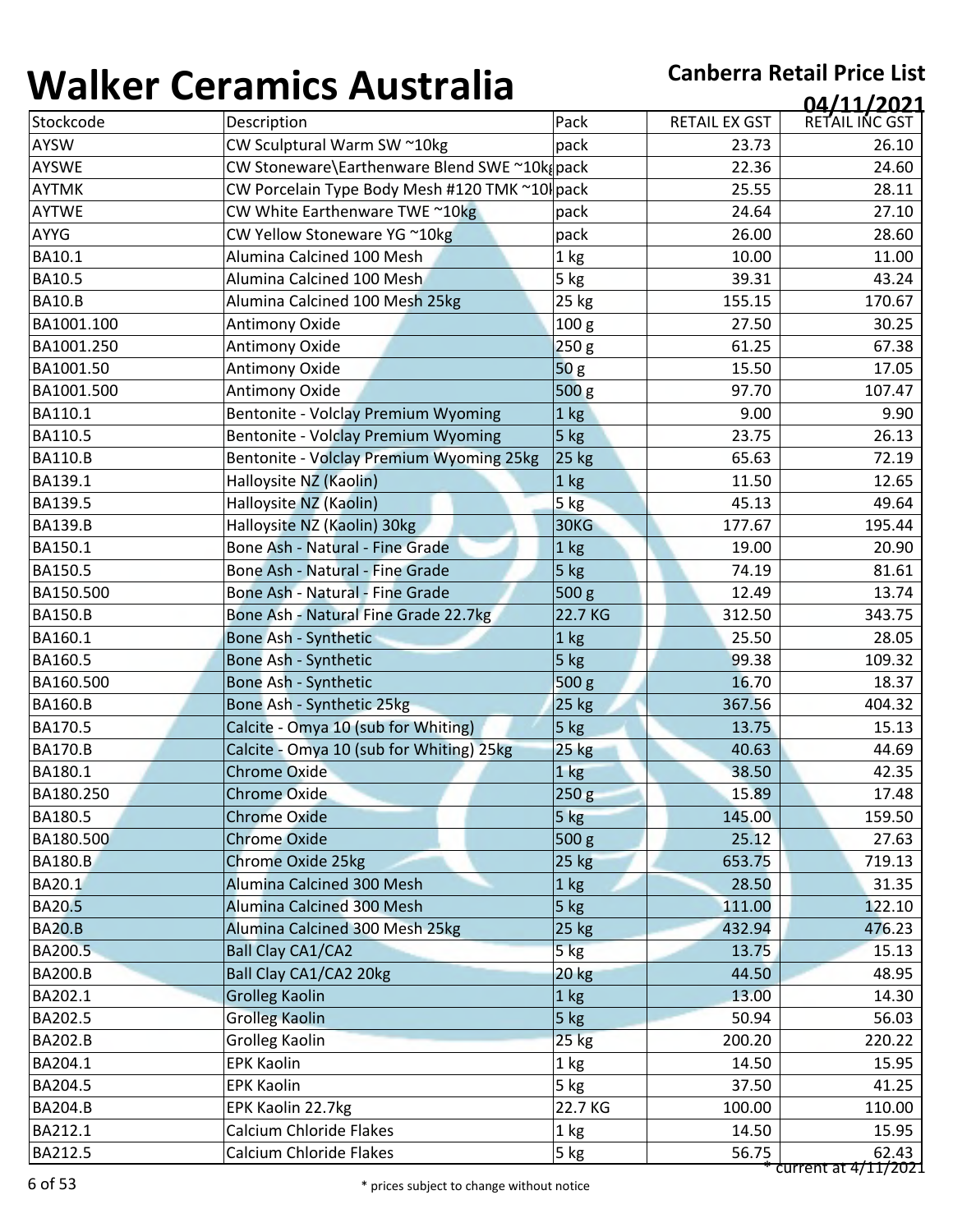| ''''''''       | <u>strathnes i rasti and</u>                      |                  |                      | 04/11/2021     |
|----------------|---------------------------------------------------|------------------|----------------------|----------------|
| Stockcode      | Description                                       | Pack             | <b>RETAIL EX GST</b> | RETAIL INC GST |
| BA212.500      | Calcium Chloride Flakes                           | 500 g            | 9.57                 | 10.53          |
| <b>BA214.B</b> | Star Cast 38 (Clay Ceram) 25kg 15 BAGS ONLY 25 kg |                  | 72.50                | 79.75          |
| BA215.1        | <b>CMC - Carboxy Methyl Cellulose</b>             | 1 kg             | 40.50                | 44.55          |
| BA215.250      | <b>CMC - Carboxy Methyl Cellulose</b>             | 250 <sub>g</sub> | 16.70                | 18.37          |
| BA215.500      | <b>CMC - Carboxy Methyl Cellulose</b>             | 500 g            | 26.42                | 29.06          |
| BA220.1        | <b>Cobalt Carbonate</b>                           | 1 kg             | 200.50               | 220.55         |
| BA220.250      | <b>Cobalt Carbonate</b>                           | 250 <sub>g</sub> | 81.50                | 89.65          |
| BA220.5        | <b>Cobalt Carbonate</b>                           | 5 kg             | 752.50               | 827.75         |
| BA220.50       | <b>Cobalt Carbonate</b>                           | 50 g             | 20.50                | 22.55          |
| BA220.500      | Cobalt Carbonate                                  | 500 g            | 130.10               | 143.11         |
| BA230.1        | Cobalt Oxide (72% Cobalt)                         | 1 <sub>kg</sub>  | 250.50               | 275.55         |
| BA230.250      | Cobalt Oxide (72% Cobalt)                         | 250 <sub>g</sub> | 101.75               | 111.93         |
| BA230.5        | Cobalt Oxide (72% Cobalt)                         | 5 kg             | 940.00               | 1,034.00       |
| BA230.50       | Cobalt Oxide (72% Cobalt)                         | 50 g             | 25.50                | 28.05          |
| BA230.500      | Cobalt Oxide (72% Cobalt)                         | 500 g            | 162.50               | 178.75         |
| BA232.1        | <b>Cobalt Sulphate (PE)</b>                       | 1 kg             | 180.40               | 198.44         |
| BA233.1        | <b>Cobalt Chloride (PE)</b>                       | 1 <sub>kg</sub>  | 180.40               | 198.44         |
| BA234.100      | Cobalt Nitrate Liquid (cost / 100mL)              | 100 mL           | 20.00                | 22.00          |
| BA250.1        | Copper Carbonate                                  | 1 kg             | 80.50                | 88.55          |
| BA250.250      | <b>Copper Carbonate</b>                           | 250g             | 32.90                | 36.19          |
| BA250.5        | <b>Copper Carbonate</b>                           | 5 kg             | 302.50               | 332.75         |
| BA250.50       | <b>Copper Carbonate</b>                           | 50 <sub>g</sub>  | 8.50                 | 9.35           |
| BA250.500      | <b>Copper Carbonate</b>                           | 500 g            | 52.34                | 57.57          |
| BA260.1        | Copper Oxide - Black                              | 1 <sub>kg</sub>  | 70.50                | 77.55          |
| BA260.250      | Copper Oxide - Black                              | 250 g            | 28.85                | 31.74          |
| BA260.5        | Copper Oxide - Black                              | 5 kg             | 265.00               | 291.50         |
| BA260.50       | Copper Oxide - Black                              | 50 <sub>g</sub>  | 8.68                 | 9.55           |
| BA260.500      | Copper Oxide - Black                              | 500 g            | 45.86                | 50.45          |
| <b>BA260.B</b> | Copper Oxide - Black 25kg                         | 25 kg            | 1,193.75             | 1,313.13       |
| BA280.1        | Cornish Stone - Synthetic                         | 1 kg             | 13.00                | 14.30          |
| BA280.5        | Cornish Stone - Synthetic                         | $5$ kg           | 52.50                | 57.75          |
| <b>BA280.B</b> | Cornish Stone - Synthetic 25kg                    | 25 kg            | 212.50               | 233.75         |
| BA285.1        | <b>Crack Filler</b>                               | 1 kg             | 20.50                | 22.55          |
| BA285.5        | <b>Crack Filler</b>                               | $5$ kg           | 82.50                | 90.75          |
| BA285.500      | <b>Crack Filler</b>                               | 500 g            | 15.50                | 17.05          |
| <b>BA285.B</b> | <b>Crack Filler</b>                               | <b>25 kg</b>     | 332.50               | 365.75         |
| BA290.1        | <b>Crocus Martis Iron Oxide Purple</b>            | 1 <sub>kg</sub>  | 20.50                | 22.55          |
| BA290.5        | <b>Crocus Martis Iron Oxide Purple</b>            | 5 kg             | 80.00                | 88.00          |
| BA290.500      | <b>Crocus Martis Iron Oxide Purple</b>            | 500 <sub>g</sub> | 13.46                | 14.81          |
| BA30.1         | Alumina Hydrate 240 Mesh                          | 1 kg             | 10.50                | 11.55          |
| BA30.5         | Alumina Hydrate 240 Mesh                          | 5 kg             | 41.25                | 45.38          |
| <b>BA30.B</b>  | Alumina Hydrate 240 Mesh (AH50) 25kg              | 25 kg            | 162.66               | 178.93         |
| BA3001.1       | Trachyte Powder                                   | 1 kg             | 9.30                 | 10.23          |
| BA3001.5       | Trachyte Powder                                   | 5 kg             | 22.50                | 24.75          |
| BA3001.B       | Trachyte Powder 25kg                              | bag              | 62.50                | 68.75          |
| BA3003.1       | <b>Trachyte Coarse</b>                            | 1 kg             | 9.30                 | 10.23          |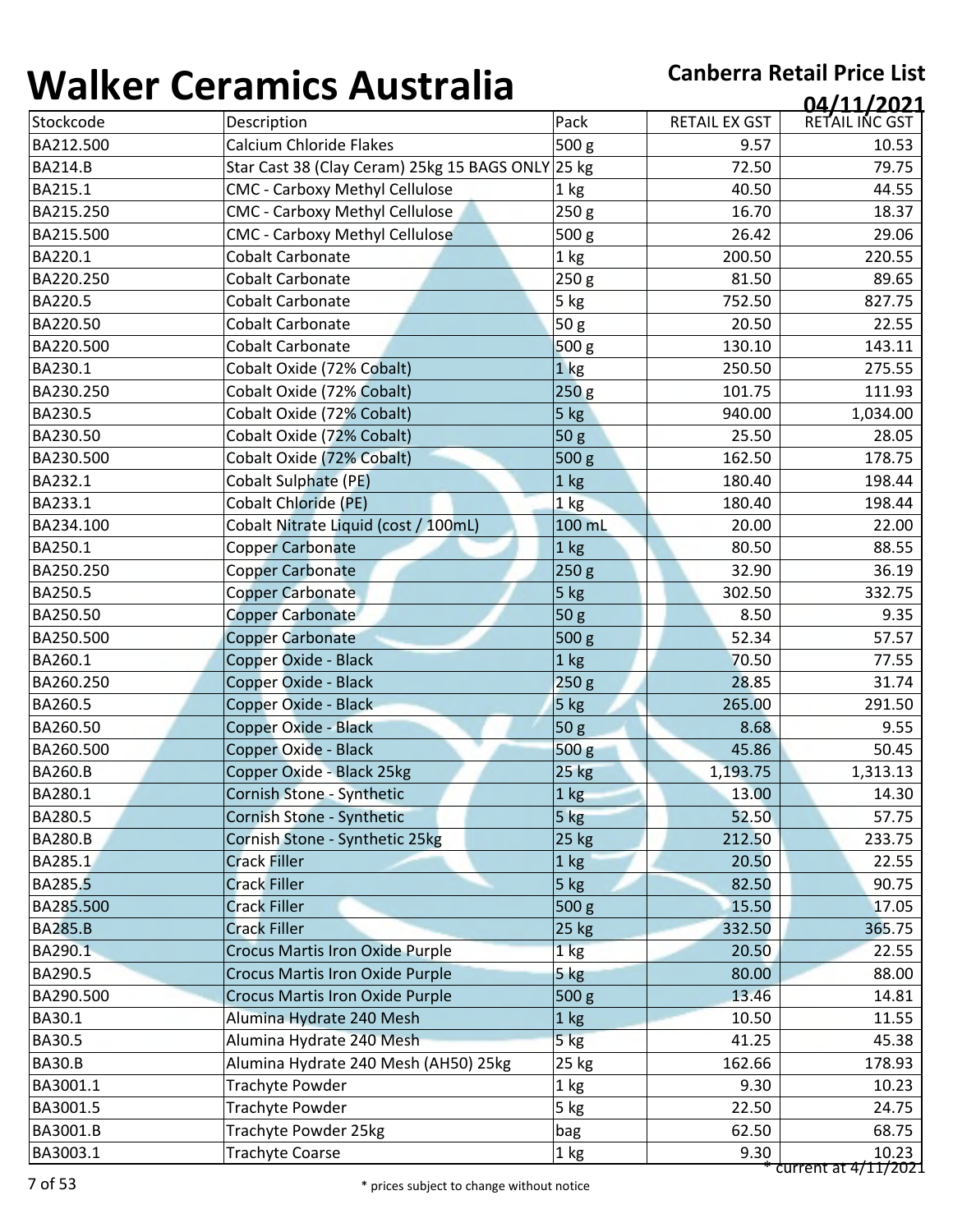| , , , , , , , , , | <u>strathnes i rasti and</u>                         |                  |                      | 04/11/2021     |
|-------------------|------------------------------------------------------|------------------|----------------------|----------------|
| Stockcode         | Description                                          | Pack             | <b>RETAIL EX GST</b> | RETAIL INC GST |
| BA3003.5          | <b>Trachyte Coarse</b>                               | 5 kg             | 22.50                | 24.75          |
| BA3003.B          | Trachyte Coarse 25kg                                 | 25 kg            | 62.50                | 68.75          |
| BA311.5           | Dolocron (Dolomite) - Natural ex USA                 | $5$ kg           | 20.00                | 22.00          |
| <b>BA311.B</b>    | Dolocron (Dolomite) - Natural ex USA ~22.7kg 22.7 KG |                  | 56.25                | 61.88          |
| BA320.1           | Dolomite - Synthetic Raw Material NEW RECIP1 kg      |                  | 16.50                | 18.15          |
| BA320.5           | Dolomite - Synthetic Raw Material NEW RECIP5 kg      |                  | 66.50                | 73.15          |
| <b>BA320.B</b>    | Dolomite - Synthetic Raw Material NEW RECIP 20 kg    |                  | 268.50               | 295.35         |
| BA330.1           | Eckalite I (Kaolin)                                  | 1 kg             | 10.00                | 11.00          |
| BA330.5           | Eckalite I (Kaolin)                                  | 5 kg             | 26.25                | 28.88          |
| <b>BA330.B</b>    | Eckalite I (Kaolin) 25kg                             | 25 kg            | 71.88                | 79.07          |
| BA331.1           | Eckalite 2 (Kaolin) (Rep. Eckaglas)                  | 1 <sub>kg</sub>  | 9.00                 | 9.90           |
| BA331.5           | Eckalite 2 (Kaolin) (Rep. Eckaglas)                  | 5 kg             | 23.75                | 26.13          |
| <b>BA331.B</b>    | Eckalite 2 (Kaolin) (Rep. Eckaglas) 25kg             | $25$ $kg$        | 65.63                | 72.19          |
| BA335.1           | <b>Egyptian Paste - White</b>                        | 1 kg             | 12.50                | 13.75          |
| BA335.5           | <b>Egyptian Paste - White</b>                        | 5 kg             | 50.50                | 55.55          |
| <b>BA335.B</b>    | Egyptian Paste - White 25kg                          | 25 kg            | 204.50               | 224.95         |
| BA340.1           | Feldspar - Soda                                      | 1 kg             | 8.50                 | 9.35           |
| BA340.5           | Feldspar - Soda                                      | 5 kg             | 22.50                | 24.75          |
| <b>BA340.B</b>    | Feldspar - Soda 25kg                                 | 25 kg            | 62.50                | 68.75          |
| BA350.1           | Feldspar - Potash (Imerys)                           | 1 kg             | 6.50                 | 7.15           |
| BA350.5           | Feldspar - Potash (Imerys)                           | 5 kg             | 17.50                | 19.25          |
| <b>BA350.B</b>    | Feldspar - Potash 25kg                               | 25 kg            | 50.00                | 55.00          |
| BA361.5           | <b>Feeneys Fireclay</b>                              | 5 kg             | 15.23                | 16.75          |
| <b>BA361.B</b>    | Feeneys Fireclay ~ 25kg                              | 25 kg            | 43.75                | 48.13          |
| BA390.1           | Gerstley Borate - Natural                            | 1 kg             | 12.50                | 13.75          |
| BA390.5           | <b>Gerstley Borate - Natural</b>                     | 5 kg             | 49.00                | 53.90          |
| BA390.500         | <b>Gerstley Borate - Natural</b>                     | 500 g            | 8.28                 | 9.11           |
| <b>BA390.B</b>    | <b>Gerstley Borate Natural 22.7kg</b>                | 22.7 KG          | 192.69               | 211.96         |
| BA420.1           | Grog - Red (For E/W Only)                            | 1 kg             | 8.50                 | 9.35           |
| BA420.5           | Grog - Red (For E/W Only)                            | 5 kg             | 22.50                | 24.75          |
| <b>BA420.B</b>    | Grog - Red (For E/W Only) 25kg                       | 25 kg            | 62.50                | 68.75          |
| BA430.1           | Grog - White Fine (30 Mesh)                          | 1 <sub>kg</sub>  | 8.50                 | 9.35           |
| BA430.5           | Grog - White Fine (30 Mesh)                          | 5 kg             | 22.50                | 24.75          |
| <b>BA430.B</b>    | Grog - White Fine (30 Mesh) ~23-25kg                 | 25 kg            | 62.50                | 68.75          |
| BA431.1           | Grog - White Coarse                                  | 1 kg             | 8.50                 | 9.35           |
| BA431.5           | <b>Grog - White Coarse</b>                           | 5 kg             | 17.05                | 18.76          |
| <b>BA431.B</b>    | Grog - White Coarse 25kg                             | $25$ kg          | 57.95                | 63.75          |
| BA456.1           | Hectabrite - White Bentonite - 50% more plas 1 kg    |                  | 55.50                | 61.05          |
| BA456.5           | Hectabrite - White Bentonite - 50% more plasi 5 kg   |                  | 222.50               | 244.75         |
| <b>BA456.B</b>    | Hectabrite - White Bentonite- 50% more plast 22.7 KG |                  | 940.63               | 1,034.69       |
| BA460.5           | <b>Ilmenite Sand</b>                                 | 5 kg             | 97.50                | 107.25         |
| BA480.1           | Iron Chromate                                        | 1 kg             | 22.50                | 24.75          |
| BA480.5           | Iron Chromate                                        | 5 kg             | 87.75                | 96.53          |
| BA480.500         | Iron Chromate                                        | 500 <sub>g</sub> | 14.76                | 16.24          |
|                   |                                                      |                  |                      |                |
| <b>BA480.B</b>    | Iron Chromate 22.7kg                                 | 22.7 KG          | 342.84               | 377.12         |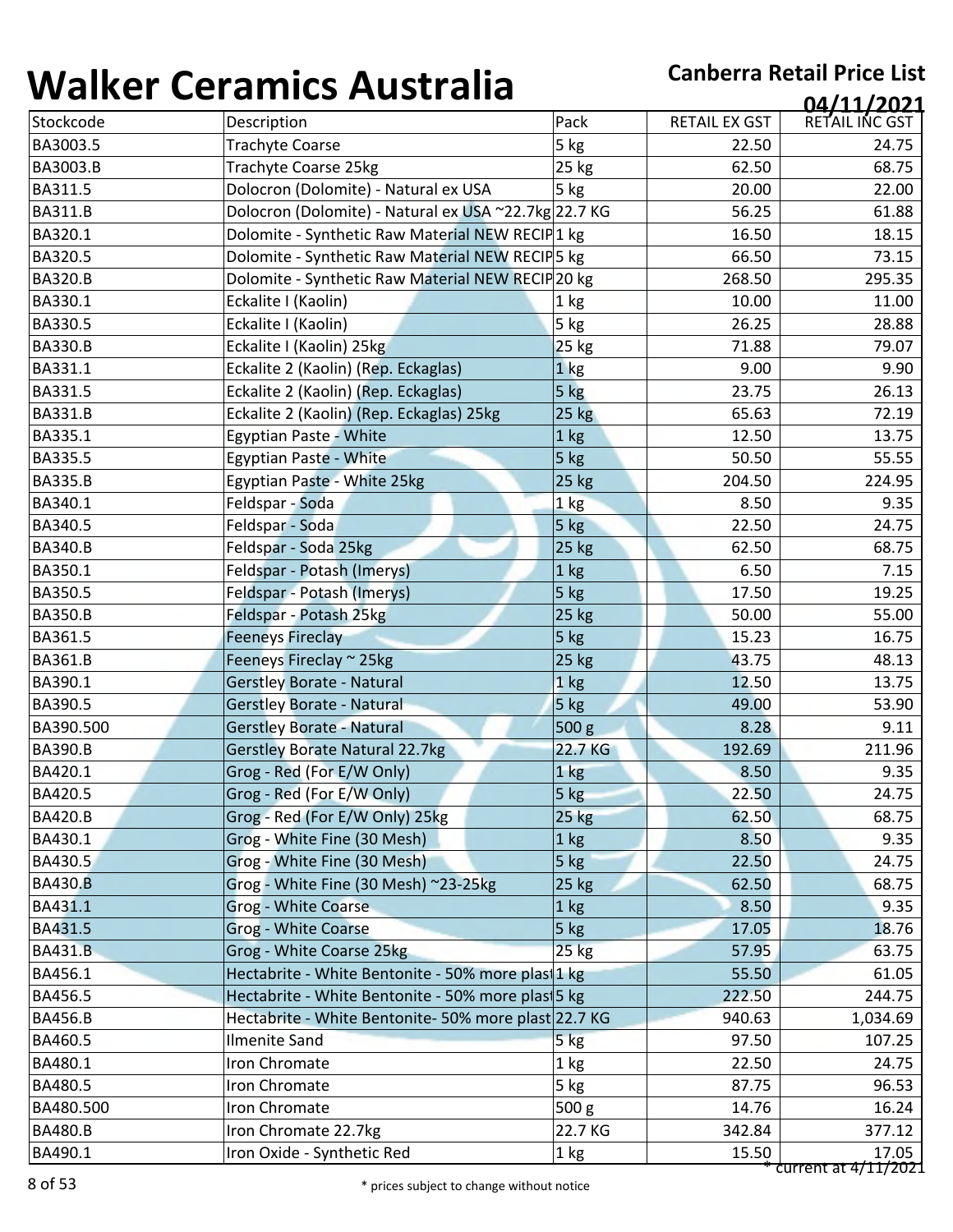| ''''''''       | <u>strathnes i rasti and</u>     |                  |                      | 04/11/2021                    |
|----------------|----------------------------------|------------------|----------------------|-------------------------------|
| Stockcode      | Description                      | Pack             | <b>RETAIL EX GST</b> | RETAIL INC GST                |
| BA490.5        | Iron Oxide - Synthetic Red       | 5 kg             | 60.63                | 66.69                         |
| BA490.500      | Iron Oxide - Synthetic Red       | 500 g            | 10.22                | 11.24                         |
| <b>BA490.B</b> | Iron Oxide - Synthetic Red 25kg  | 25 kg            | 237.73               | 261.50                        |
| BA500.1        | Iron Oxide Natural Red           | 1 kg             | 14.00                | 15.40                         |
| BA500.5        | Iron Oxide Natural Red           | 5 kg             | 36.25                | 39.88                         |
| <b>BA500.B</b> | Iron Oxide Natural Red - 25kg    | 25 kg            | 97.50                | 107.25                        |
| BA510.1        | Iron Oxide - Black               | 1 kg             | 15.50                | 17.05                         |
| BA510.5        | Iron Oxide - Black               | 5 kg             | 60.63                | 66.69                         |
| BA510.500      | Iron Oxide - Black               | 500 g            | 10.22                | 11.24                         |
| <b>BA510.B</b> | Iron Oxide - Black 25kg          | 25 kg            | 237.73               | 261.50                        |
| BA520.1        | Iron Oxide - Yellow              | 1 <sub>kg</sub>  | 14.50                | 15.95                         |
| BA520.5        | Iron Oxide - Yellow              | 5 kg             | 56.75                | 62.43                         |
| BA520.500      | Iron Oxide - Yellow              | 500 g            | 9.57                 | 10.53                         |
| <b>BA520.B</b> | Iron Oxide - Yellow 20kg         | 20 kg            | 222.61               | 244.87                        |
| BA540.1        | Kiln Wash - E/Ware-S/Ware        | 1 kg             | 15.50                | 17.05                         |
| BA540.5        | Kiln Wash - E/Ware-S/Ware        | 5 kg             | 62.50                | 68.75                         |
| <b>BA540.B</b> | Kiln Wash - E/Ware-S/Ware 25kg   | <b>25 kg</b>     | 252.50               | 277.75                        |
| BA560.1        | Lithium Carbonate                | 1 kg             | 110.50               | 121.55                        |
| BA560.100      | Lithium Carbonate                | 100 <sub>g</sub> | 20.30                | 22.33                         |
| BA560.250      | <b>Lithium Carbonate</b>         | 250 g            | 45.05                | 49.56                         |
| BA560.5        | Lithium Carbonate                | 5 kg             | 415.00               | 456.50                        |
| BA560.500      | Lithium Carbonate                | 500 g            | 71.78                | 78.96                         |
| <b>BA560.B</b> | Lithium Carbonate 20kg           | 20 kg            | 1,868.75             | 2,055.63                      |
| BA600.1        | Magnesium Carbonate - Light      | 1 kg             | 19.50                | 21.45                         |
| BA600.5        | Magnesium Carbonate - Light      | 5 kg             | 76.13                | 83.74                         |
| BA600.500      | Magnesium Carbonate - Light      | 500 g            | 12.81                | 14.09                         |
| <b>BA600.B</b> | Magnesium Carbonate - Light 25kg | 25 kg            | 297.80               | 327.58                        |
| BA610.5        | Magnetite Iron Spangle 5kg       | 5 kg             | 57.50                | 63.25                         |
| BA620.1        | <b>Manganese Dioxide</b>         | 1 kg             | 11.50                | 12.65                         |
| BA620.5        | Manganese Dioxide                | 5 kg             | 45.13                | 49.64                         |
| <b>BA620.B</b> | Manganese Dioxide 25kg Bag       | 25 kg            | 177.67               | 195.44                        |
| BA660.1        | Molochite 200 Mesh Fine          | 1 <sub>kg</sub>  | 24.50                | 26.95                         |
| BA660.5        | Molochite 200 Mesh Fine          | 5 kg             | 95.50                | 105.05                        |
| <b>BA660.B</b> | Molochite 200 Mesh Fine 25kg     | 25 kg            | 372.88               | 410.17                        |
| BA670.1        | <b>Nepheline Syenite</b>         | 1 kg             | 10.50                | 11.55                         |
| BA670.5        | <b>Nepheline Syenite</b>         | 5 kg             | 27.50                | 30.25                         |
| <b>BA670.B</b> | Nepheline Syenite 22.7kg         | 22.7 KG          | 75.00                | 82.50                         |
| BA680.1        | <b>Nickel Oxide</b>              | 1 kg             | 115.50               | 127.05                        |
| BA680.250      | <b>Nickel Oxide</b>              | 250 <sub>g</sub> | 47.08                | 51.79                         |
| BA680.5        | <b>Nickel Oxide</b>              | 5 kg             | 438.86               | 482.75                        |
| BA680.50       | Nickel Oxide                     | 50 <sub>g</sub>  | 12.00                | 13.20                         |
| BA680.500      | Nickel Oxide                     | 500 g            | 75.02                | 82.52                         |
| BA690.1        | Paper Pulp - Cellulose           | 1 kg             | 17.50                | 19.25                         |
| BA690.5        | Paper Pulp - Cellulose           | 5 kg             | 68.38                | 75.22                         |
| <b>BA690.B</b> | Paper Pulp - Cellulose 20kg      | 20 kg            | 267.77               | 294.55                        |
| BA693.1        | Paraffin Wax Granules            | 1 kg             | 17.50                | 19.25<br>current at 4/11/2021 |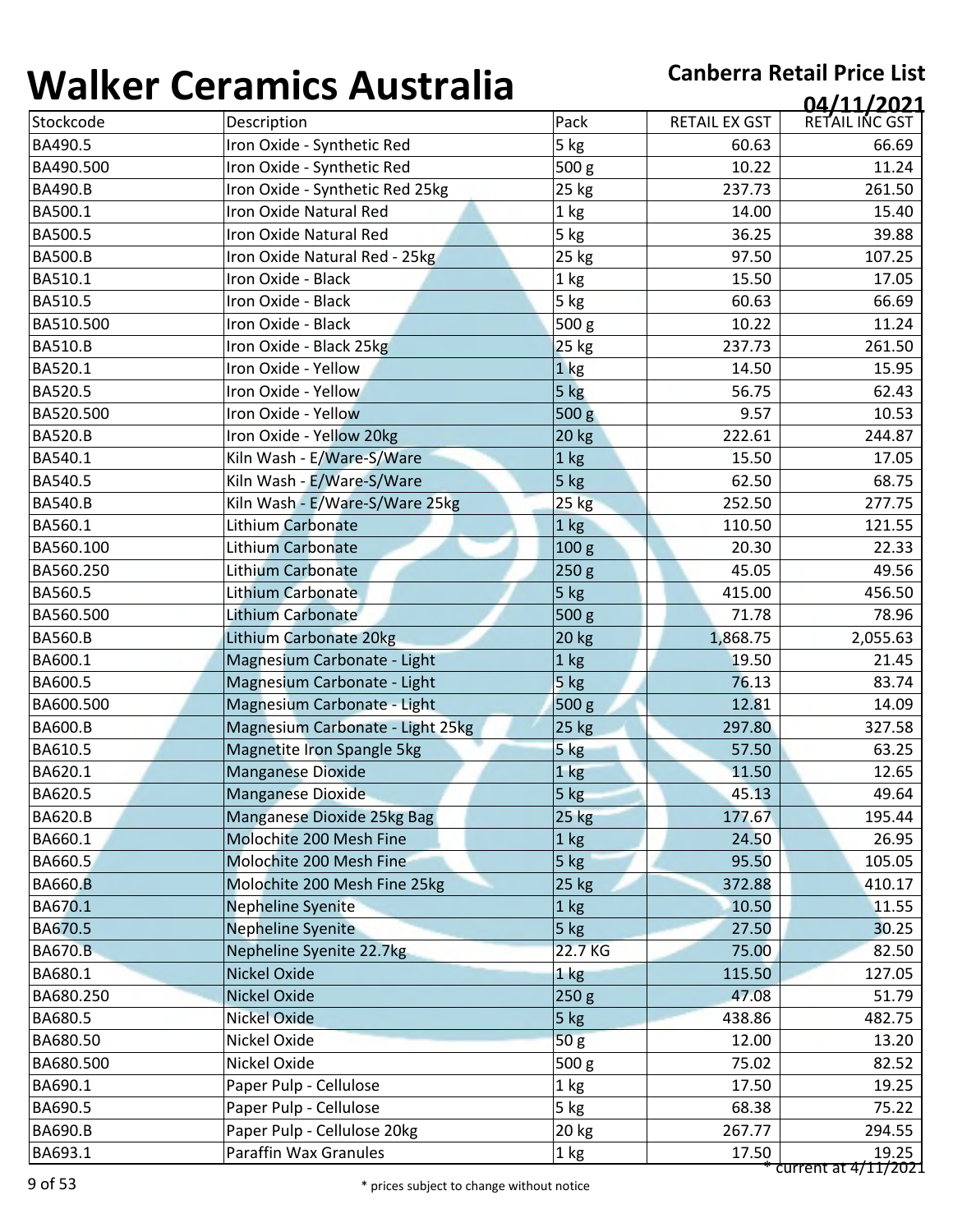| TJTIN V V       | <u>Columno ruscianu</u>                  |                  |                      | 04/11/2021           |
|-----------------|------------------------------------------|------------------|----------------------|----------------------|
| Stockcode       | Description                              | Pack             | <b>RETAIL EX GST</b> | RETAIL INC GST       |
| BA693.5         | <b>Paraffin Wax Granules</b>             | 5 kg             | 68.38                | 75.22                |
| <b>BA693.B</b>  | Paraffin Wax Granules 18.4kg Box         | each             | 267.77               | 294.55               |
| BA710.1         | Petalite                                 | 1 <sub>kg</sub>  | 22.50                | 24.75                |
| BA710.5         | Petalite                                 | 5 kg             | 87.75                | 96.53                |
| BA710.500       | Petalite                                 | 500 g            | 14.76                | 16.24                |
| <b>BA710.B</b>  | Petalite 25kg                            | 25 kg            | 342.84               | 377.12               |
| BA720.5         | <b>Potters Plaster</b>                   | 5 kg             | 15.00                | 16.50                |
| <b>BA720.B</b>  | Potters Plaster 20kg                     | 20 kg            | 43.75                | 48.13                |
| BA741.1         | Rutile Flour 200 mesh                    | 1 kg             | 35.50                | 39.05                |
| BA741.5         | Rutile Flour 200 mesh                    | 5 kg             | 133.75               | 147.13               |
| BA741.500       | Rutile Flour 200 mesh                    | 500 g            | 23.18                | 25.50                |
| <b>BA741.B</b>  | Rutile Flour 200 mesh ~22.7kg            | 22.7 KG          | 603.13               | 663.44               |
| <b>BA741L.B</b> | Rutile Flour Ceramic Light 22.7kg / 50lb | <b>Bag</b>       |                      |                      |
| BA770.5         | Silica - 200 Mesh                        | 5 kg             | 15.00                | 16.50                |
| <b>BA770.B</b>  | Silica - 200 Mesh 25kg                   | 25 kg            | 43.75                | 48.13                |
| BA780.5         | Silica - 350 Mesh                        | 5 kg             | 17.50                | 19.25                |
| <b>BA780.B</b>  | Silica - 350 Mesh 25kg                   | 25 kg            | 50.00                | 55.00                |
| BA790.5         | <b>Silica Sand - Coarse</b>              | 5 kg             | 15.00                | 16.50                |
| <b>BA790.B</b>  | Silica Sand - Coarse 25kg                | 25 kg            | 43.75                | 48.13                |
| BA80.1          | <b>Barium Carbonate</b>                  | 1 <sub>kg</sub>  | 17.00                | 18.70                |
| BA80.5          | <b>Barium Carbonate</b>                  | 5 kg             | 66.44                | 73.08                |
| <b>BA80.B</b>   | <b>Barium Carbonate 25kg</b>             | 25 kg            | 260.26               | 286.29               |
| BA800.1         | Silicon Carbide 400#                     | 1 <sub>kg</sub>  | 28.50                | 31.35                |
| BA800.250       | Silicon Carbide 400#                     | 250 g            | 11.84                | 13.02                |
| BA800.5         | Silicon Carbide 400#                     | 5 kg             | 107.50               | 118.25               |
| BA800.50        | Silicon Carbide 400#                     | 50 g             | 3.30                 | 3.63                 |
| BA800.500       | Silicon Carbide 400#                     | 500 <sub>g</sub> | 18.64                | 20.50                |
| <b>BA800.B</b>  | Silicon Carbide 400# 25kg                | 25 kg            | 485.00               | 533.50               |
| BA810.1         | Soda Ash - Premium                       | 1 kg             | 13.50                | 14.85                |
| BA810.5         | Soda Ash - Premium                       | 5 kg             | 57.50                | 63.25                |
| <b>BA810.B</b>  | Soda Ash - Premium 25kg                  | <b>25 kg</b>     | 242.50               | 266.75               |
| BA830.1         | Spodumene - Fine 325 mesh                | $1$ kg           | 19.50                | 21.45                |
| BA830.5         | Spodumene - Fine 325 mesh                | $5$ kg           | 76.13                | 83.74                |
| BA830.500       | Spodumene - Fine 325 mesh                | 500 g            | 12.81                | 14.09                |
| <b>BA830.B</b>  | Spodumene - Fine 325 mesh 25kg           | 25 kg            | 297.80               | 327.58               |
| BA840.1         | Strontium Carbonate (Ba Substitute)      | $1$ kg           | 15.40                | 16.94                |
| BA840.5         | Strontium Carbonate (Ba Substitute)      | $5$ kg           | 56.77                | 62.45                |
| <b>BA840.B</b>  | <b>Strontium Carbonate 25kg</b>          | <b>25 kg</b>     | 135.00               | 148.50               |
| BA850.5         | Talc 300 # Super White A325              | 5 kg             | 25.00                | 27.50                |
| <b>BA850.B</b>  | Talc 300 # Super White A325 25kg         | <b>25 kg</b>     | 68.75                | 75.63                |
| BA851.1         | Red Feeneys Terra Cotta Clay             | 1 <sub>kg</sub>  | 6.50                 | 7.15                 |
| BA851.5         | Red Feeneys Terra Cotta Clay             | 5 kg             | 17.50                | 19.25                |
| <b>BA851.B</b>  | Red Feeneys Terra Cotta Powder Clay 25kg | 25 kg            | 52.50                | 57.75                |
| BA852.1         | Red Art Terra Cotta Clay                 | 1 kg             | 12.50                | 13.75                |
| BA852.5         | Red Art Terra Cotta Clay                 | 5 kg             | 32.50                | 35.75                |
| <b>BA852.B</b>  | Red Art Terra Cotta Clay 22.7kg          | 22.7 KG          | 88.50                | 97.35                |
|                 |                                          |                  |                      | current at 4/11/2021 |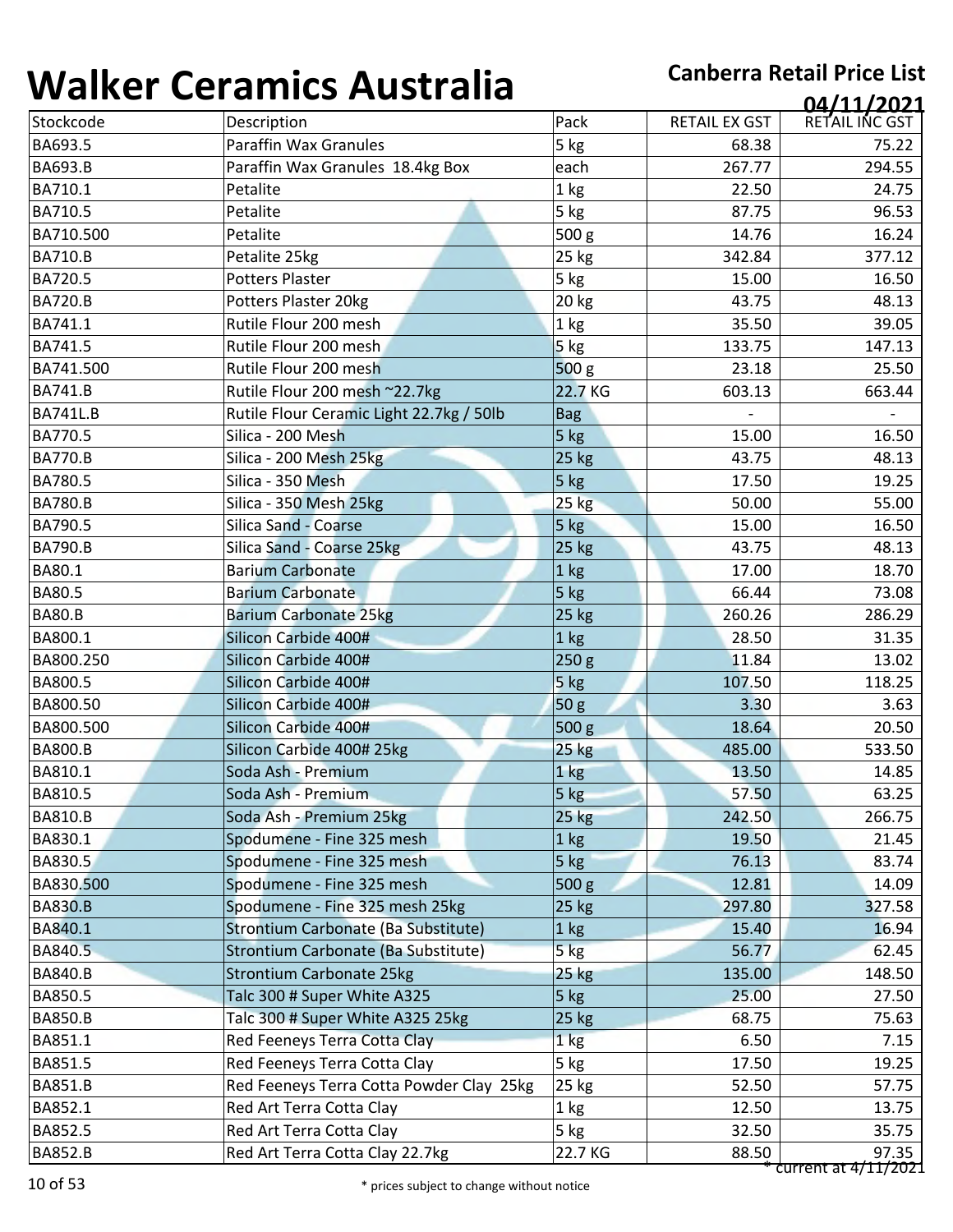| Stockcode      | Description                      |                  |                      |                |
|----------------|----------------------------------|------------------|----------------------|----------------|
|                |                                  | Pack             | <b>RETAIL EX GST</b> | RETAIL INC GST |
| BA854.1        | Terra Cotta Concentrate          | 1 kg             | 13.50                | 14.85          |
| BA854.5        | Terra Cotta Concentrate          | 5 kg             | 54.50                | 59.95          |
| <b>BA854.B</b> | Terra Cotta Concentrate 12.5Kg   | 12.5 KG          | 116.50               | 128.15         |
| BA860.1        | Tin Oxide Super Fine K&W         | 1 kg             | 150.50               | 165.55         |
| BA860.250      | Tin Oxide Super Fine K&W         | 250 g            | 61.25                | 67.38          |
| BA860.5        | Tin Oxide Super Fine K&W         | 5 kg             | 565.00               | 621.50         |
| BA860.50       | Tin Oxide Super Fine K&W         | 50 <sub>g</sub>  | 15.50                | 17.05          |
| BA860.500      | Tin Oxide Super Fine K&W         | 500 g            | 97.70                | 107.47         |
| BA870.1        | Titanium Dioxide 200 mesh        | 1 kg             | 18.50                | 20.35          |
| BA870.5        | Titanium Dioxide 200 mesh        | 5 kg             | 72.25                | 79.48          |
| BA870.500      | Titanium Dioxide 200 mesh        | 500 g            | 12.16                | 13.38          |
| <b>BA870.B</b> | Titanium Dioxide 200 mesh 25kg   | 25 kg            | 282.78               | 311.06         |
| BA900.1        | Wollastonite                     | 1 kg             | 8.00                 | 8.80           |
| BA900.5        | Wollastonite                     | 5 kg             | 31.56                | 34.72          |
| <b>BA900.B</b> | <b>Wollastonite 25kg</b>         | 25 kg            | 125.12               | 137.63         |
| BA920.1        | <b>Zinc Oxide Standard</b>       | 1 kg             | 20.50                | 22.55          |
| BA920.5        | Zinc Oxide Standard              | 5 <sub>kg</sub>  | 80.00                | 88.00          |
| BA920.500      | Zinc Oxide Standard              | 500 g            | 13.46                | 14.81          |
| <b>BA920.B</b> | Zinc Oxide 25kg                  | 25 kg            | 312.81               | 344.09         |
| BA925.1        | <b>Zinc Oxide Dense</b>          | 1 kg             | 31.50                | 34.65          |
| BA925.5        | <b>Zinc Oxide Dense</b>          | 5 kg             | 122.63               | 134.89         |
| BA925.500      | Zinc Oxide Dense                 | 500 g            | 20.59                | 22.65          |
| <b>BA925.B</b> | Zinc Oxide Dense 22.7kg          | 25 kg            | 477.98               | 525.78         |
| BA960.1        | Zircosil 5 Micron Opacifier      | 1 kg             | 17.50                | 19.25          |
| BA960.5        | Zircosil 5 Micron Opacifier      | 5 kg             | 68.38                | 75.22          |
| BA960.500      | Zircosil 5 Micron Opacifier      | 500 g            | 11.52                | 12.67          |
| <b>BA960.B</b> | Zircosil 5 Micron Opacifier 25kg | 25 kg            | 267.77               | 294.55         |
| <b>BB10</b>    | Rare Earth Kit 10gm @ colour     | <b>KIT</b>       | 20.50                | 22.55          |
| BB100.1        | Erbium Oxide                     | 1 kg             | 460.50               | 506.55         |
| BB100.100      | Erbium Oxide                     | 100g             | 67.77                | 74.55          |
| BB100.250      | <b>Erbium Oxide</b>              | 250g             | 159.59               | 175.55         |
| BB100.50       | <b>Erbium Oxide</b>              | 50 <sub>g</sub>  | 40.50                | 44.55          |
| BB100.500      | <b>Erbium Oxide</b>              | 500 g            | 280.50               | 308.55         |
| BB200.1        | Neodymium Oxide                  | 1 <sub>kg</sub>  | 377.77               | 415.55         |
| BB200.100      | Neodymium Oxide                  | 100 <sub>g</sub> | 55.05                | 60.56          |
| BB200.250      | Neodymium Oxide                  | 250g             | 130.50               | 143.55         |
| BB200.50       | Neodymium Oxide                  | 50 <sub>g</sub>  | 34.14                | 37.55          |
| BB200.500      | Neodymium Oxide                  | 500 <sub>g</sub> | 227.77               | 250.55         |
| BB300.1        | Praseodymium Oxide               | 1 <sub>kg</sub>  | 486.86               | 535.55         |
| BB300.100      | Praseodymium Oxide               | 100 <sub>g</sub> | 71.41                | 78.55          |
| BB300.250      | Praseodymium Oxide               | 250g             | 170.50               | 187.55         |
| BB300.50       | Praseodymium Oxide               | 50 g             | 43.23                | 47.55          |
| BB300.500      | Praseodymium Oxide               | 500 g            | 295.95               | 325.55         |
| CB10.1         | Anti-Set                         | 1 <sub>L</sub>   | 8.90                 | 9.79           |
|                |                                  |                  |                      |                |
| CB10.100       | Anti Set                         | 100 mL           | 3.50                 | 3.85           |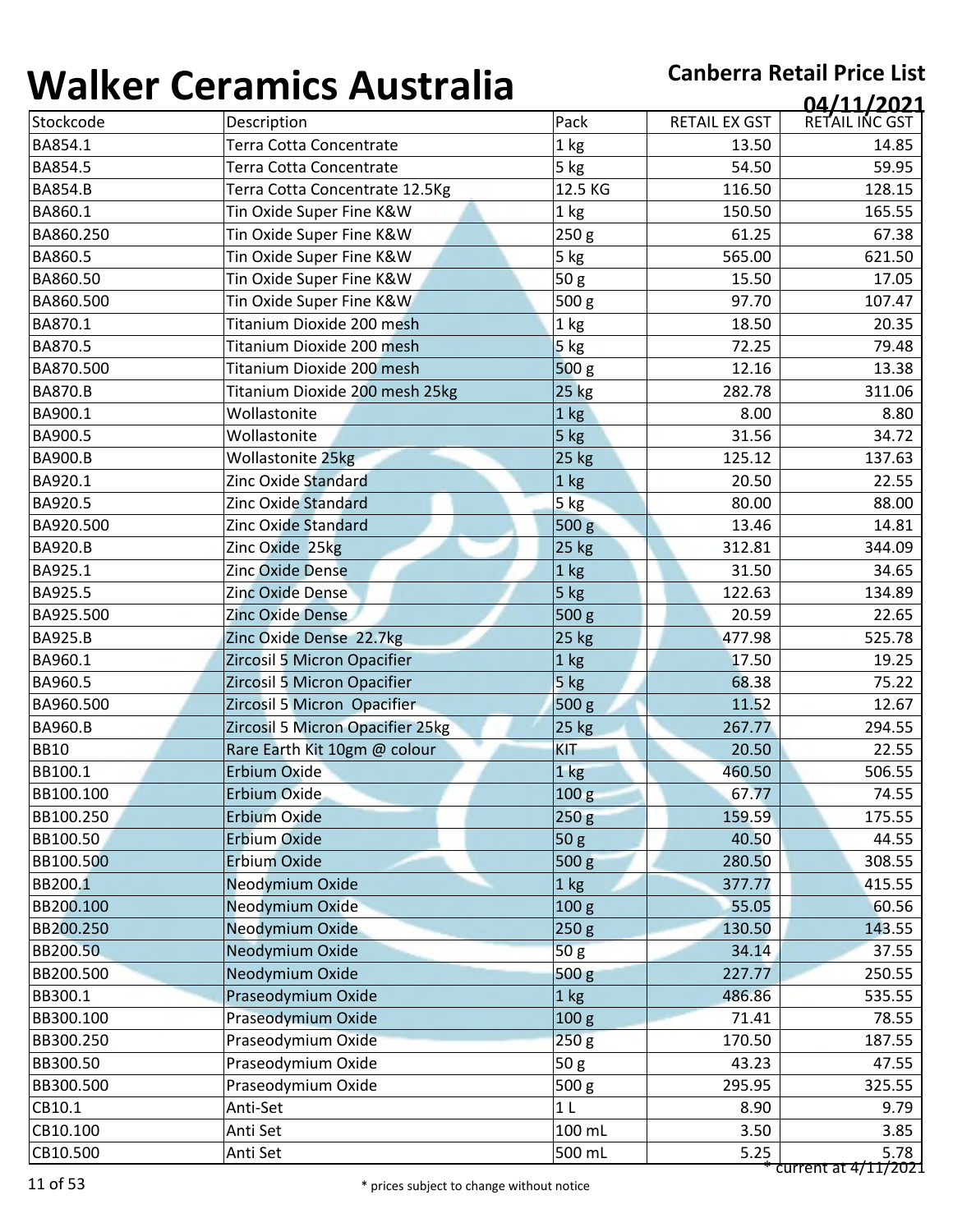| Stockcode<br>Description<br>Pack<br><b>RETAIL EX GST</b><br>CB100.1<br>1 <sub>L</sub><br>28.40<br>Latex<br>5L<br>CB100.5<br>129.00<br>Latex<br>CB100.500<br>500 mL<br>15.80<br>Latex<br>CB160.1<br><b>Painting Medium</b><br>1 <sub>L</sub><br>11.30<br><b>Painting Medium</b><br>10L<br>CB160.10<br>71.50<br><b>Painting Medium</b><br>CB160.5<br>5L<br>44.35<br>CB160.50<br>Painting Medium 50mL Squeeze Bottle<br>50 mL<br>4.50<br>CB160.500<br><b>Painting Medium</b><br>500 mL<br>7.70<br>CB180.1<br><b>Brushing Medium</b><br>1 <sub>L</sub><br>10.80<br><b>Brushing Medium</b><br>10L<br>CB180.10<br>66.00<br><b>Brushing Medium</b><br>5L<br>CB180.5<br>42.41<br>CB180.50<br>Brushing Medium 50mL Squeeze Bottle<br>50 mL<br>4.40<br>CB180.500<br><b>Brushing Medium</b><br>7.50<br>500 mL<br>CB185.1<br>Engobe Medium<br>1 <sub>L</sub><br>28.50<br><b>Engobe Medium</b><br>100 mL<br>CB185.100<br>5.40 | RETAIL INC GST<br>31.24<br>141.90<br>17.38<br>12.43<br>78.65<br>48.79<br>4.95<br>8.47<br>11.88<br>72.60<br>46.65<br>4.84<br>8.25 |
|------------------------------------------------------------------------------------------------------------------------------------------------------------------------------------------------------------------------------------------------------------------------------------------------------------------------------------------------------------------------------------------------------------------------------------------------------------------------------------------------------------------------------------------------------------------------------------------------------------------------------------------------------------------------------------------------------------------------------------------------------------------------------------------------------------------------------------------------------------------------------------------------------------------|----------------------------------------------------------------------------------------------------------------------------------|
|                                                                                                                                                                                                                                                                                                                                                                                                                                                                                                                                                                                                                                                                                                                                                                                                                                                                                                                  |                                                                                                                                  |
|                                                                                                                                                                                                                                                                                                                                                                                                                                                                                                                                                                                                                                                                                                                                                                                                                                                                                                                  |                                                                                                                                  |
|                                                                                                                                                                                                                                                                                                                                                                                                                                                                                                                                                                                                                                                                                                                                                                                                                                                                                                                  |                                                                                                                                  |
|                                                                                                                                                                                                                                                                                                                                                                                                                                                                                                                                                                                                                                                                                                                                                                                                                                                                                                                  |                                                                                                                                  |
|                                                                                                                                                                                                                                                                                                                                                                                                                                                                                                                                                                                                                                                                                                                                                                                                                                                                                                                  |                                                                                                                                  |
|                                                                                                                                                                                                                                                                                                                                                                                                                                                                                                                                                                                                                                                                                                                                                                                                                                                                                                                  |                                                                                                                                  |
|                                                                                                                                                                                                                                                                                                                                                                                                                                                                                                                                                                                                                                                                                                                                                                                                                                                                                                                  |                                                                                                                                  |
|                                                                                                                                                                                                                                                                                                                                                                                                                                                                                                                                                                                                                                                                                                                                                                                                                                                                                                                  |                                                                                                                                  |
|                                                                                                                                                                                                                                                                                                                                                                                                                                                                                                                                                                                                                                                                                                                                                                                                                                                                                                                  |                                                                                                                                  |
|                                                                                                                                                                                                                                                                                                                                                                                                                                                                                                                                                                                                                                                                                                                                                                                                                                                                                                                  |                                                                                                                                  |
|                                                                                                                                                                                                                                                                                                                                                                                                                                                                                                                                                                                                                                                                                                                                                                                                                                                                                                                  |                                                                                                                                  |
|                                                                                                                                                                                                                                                                                                                                                                                                                                                                                                                                                                                                                                                                                                                                                                                                                                                                                                                  |                                                                                                                                  |
|                                                                                                                                                                                                                                                                                                                                                                                                                                                                                                                                                                                                                                                                                                                                                                                                                                                                                                                  |                                                                                                                                  |
|                                                                                                                                                                                                                                                                                                                                                                                                                                                                                                                                                                                                                                                                                                                                                                                                                                                                                                                  |                                                                                                                                  |
|                                                                                                                                                                                                                                                                                                                                                                                                                                                                                                                                                                                                                                                                                                                                                                                                                                                                                                                  | 31.35                                                                                                                            |
|                                                                                                                                                                                                                                                                                                                                                                                                                                                                                                                                                                                                                                                                                                                                                                                                                                                                                                                  | 5.94                                                                                                                             |
| <b>Engobe Medium</b><br>CB185.500<br>500 mL<br>18.88                                                                                                                                                                                                                                                                                                                                                                                                                                                                                                                                                                                                                                                                                                                                                                                                                                                             | 20.77                                                                                                                            |
| CB188.1<br>Sodium Silicate N42<br>14.00<br>1 <sub>L</sub>                                                                                                                                                                                                                                                                                                                                                                                                                                                                                                                                                                                                                                                                                                                                                                                                                                                        | 15.40                                                                                                                            |
| Sodium Silicate N42<br>CB188.10<br>93.58<br>10L                                                                                                                                                                                                                                                                                                                                                                                                                                                                                                                                                                                                                                                                                                                                                                                                                                                                  | 102.94                                                                                                                           |
| <b>Sodium Silicate N42</b><br>5L<br>CB188.5<br>54.81                                                                                                                                                                                                                                                                                                                                                                                                                                                                                                                                                                                                                                                                                                                                                                                                                                                             | 60.29                                                                                                                            |
| Sodium Silicate N42 50mL Squeeze Bottle<br>CB188.50<br>50 mL<br>4.50                                                                                                                                                                                                                                                                                                                                                                                                                                                                                                                                                                                                                                                                                                                                                                                                                                             | 4.95                                                                                                                             |
| Sodium Silicate N42<br>CB188.500<br>500 mL<br>9.25                                                                                                                                                                                                                                                                                                                                                                                                                                                                                                                                                                                                                                                                                                                                                                                                                                                               | 10.18                                                                                                                            |
| CB190.1<br>Soft Soap 1lt<br>1 <sub>L</sub><br>15.50                                                                                                                                                                                                                                                                                                                                                                                                                                                                                                                                                                                                                                                                                                                                                                                                                                                              | 17.05                                                                                                                            |
| CB190.5<br>Soft Soap 5lt<br>5 <sub>L</sub><br>61.50                                                                                                                                                                                                                                                                                                                                                                                                                                                                                                                                                                                                                                                                                                                                                                                                                                                              | 67.65                                                                                                                            |
| CB190.500<br>Soft Soap 500 ml<br>500 mL<br>9.70                                                                                                                                                                                                                                                                                                                                                                                                                                                                                                                                                                                                                                                                                                                                                                                                                                                                  | 10.67                                                                                                                            |
| CB220.1<br><b>Wax Resist</b><br>1 <sub>L</sub><br>23.20                                                                                                                                                                                                                                                                                                                                                                                                                                                                                                                                                                                                                                                                                                                                                                                                                                                          | 25.52                                                                                                                            |
| CB220.5<br>5 <sub>L</sub><br><b>Wax Resist</b><br>99.60                                                                                                                                                                                                                                                                                                                                                                                                                                                                                                                                                                                                                                                                                                                                                                                                                                                          | 109.56                                                                                                                           |
| CB220.500<br>500 mL<br><b>Wax Resist</b><br>14.30                                                                                                                                                                                                                                                                                                                                                                                                                                                                                                                                                                                                                                                                                                                                                                                                                                                                | 15.73                                                                                                                            |
| CB80.1<br>Dispex N40<br>11<br>18.50                                                                                                                                                                                                                                                                                                                                                                                                                                                                                                                                                                                                                                                                                                                                                                                                                                                                              | 20.35                                                                                                                            |
| CB80.5<br>Dispex N40<br>5 <sub>L</sub><br>72.25                                                                                                                                                                                                                                                                                                                                                                                                                                                                                                                                                                                                                                                                                                                                                                                                                                                                  | 79.48                                                                                                                            |
| CB80.50<br>Dispex N40 50mL Squeeze Bottle<br>50 mL<br>5.05                                                                                                                                                                                                                                                                                                                                                                                                                                                                                                                                                                                                                                                                                                                                                                                                                                                       | 5.56                                                                                                                             |
| 12.16<br>CB80.500<br>Dispex N40<br>500 mL                                                                                                                                                                                                                                                                                                                                                                                                                                                                                                                                                                                                                                                                                                                                                                                                                                                                        | 13.38                                                                                                                            |
| DA3110.1<br>Frit KMP3110/4110 High Alkali Frit USA<br>17.50<br>1 <sub>kg</sub>                                                                                                                                                                                                                                                                                                                                                                                                                                                                                                                                                                                                                                                                                                                                                                                                                                   | 19.25                                                                                                                            |
| Frit KMP3110/4110 High Alkali Frit USA<br>DA3110.5<br>68.40<br>$5$ kg                                                                                                                                                                                                                                                                                                                                                                                                                                                                                                                                                                                                                                                                                                                                                                                                                                            | 75.24                                                                                                                            |
| Frit KMP3110/4110 High Alkali Frit USA<br>500 g<br>DA3110.500<br>11.50                                                                                                                                                                                                                                                                                                                                                                                                                                                                                                                                                                                                                                                                                                                                                                                                                                           | 12.65                                                                                                                            |
| DA3110.B<br>Frit KMP3110/4110 High Alkali USA 22.7kg<br>22.7 KG<br>267.77                                                                                                                                                                                                                                                                                                                                                                                                                                                                                                                                                                                                                                                                                                                                                                                                                                        | 294.55                                                                                                                           |
| Frit KMP3134 Leadless Calcium Boron Frit<br>DA3134.1<br>1 kg<br>17.50                                                                                                                                                                                                                                                                                                                                                                                                                                                                                                                                                                                                                                                                                                                                                                                                                                            | 19.25                                                                                                                            |
| $5$ $kg$<br>DA3134.5<br>Frit KMP3134 Leadless Calcium Boron Frit<br>68.38                                                                                                                                                                                                                                                                                                                                                                                                                                                                                                                                                                                                                                                                                                                                                                                                                                        | 75.22                                                                                                                            |
| Frit KMP3134 Leadless Calcium Boron Frit<br>500 <sub>g</sub><br>11.52<br>DA3134.500                                                                                                                                                                                                                                                                                                                                                                                                                                                                                                                                                                                                                                                                                                                                                                                                                              | 12.67                                                                                                                            |
| Frit KMP3134 Leadless Calcium Boron Frit<br>DA3134.B<br>22.7 KG<br>267.77                                                                                                                                                                                                                                                                                                                                                                                                                                                                                                                                                                                                                                                                                                                                                                                                                                        | 294.55                                                                                                                           |
| DA4064.1<br>Frit 4064/3531 Lead Bi-Silicate Frit<br>1 kg<br>33.50                                                                                                                                                                                                                                                                                                                                                                                                                                                                                                                                                                                                                                                                                                                                                                                                                                                | 36.85                                                                                                                            |
| DA4064.5<br>Frit 4064/3531 Lead Bi-Silicate Frit<br>5 kg<br>130.38                                                                                                                                                                                                                                                                                                                                                                                                                                                                                                                                                                                                                                                                                                                                                                                                                                               | 143.42                                                                                                                           |
| Frit 4064/3531 Lead Bi-Silicate Frit<br>500 g<br>DA4064.500<br>21.88                                                                                                                                                                                                                                                                                                                                                                                                                                                                                                                                                                                                                                                                                                                                                                                                                                             | 24.07                                                                                                                            |
| Frit 4064/3531 Lead Bi-Silicate 25kg<br>DA4064.B<br>25 kg<br>508.02                                                                                                                                                                                                                                                                                                                                                                                                                                                                                                                                                                                                                                                                                                                                                                                                                                              | 558.82                                                                                                                           |
| Frit KMP4124/3124-2 Leadless Calcium Boron 1 kg<br>DA4124.1<br>18.50                                                                                                                                                                                                                                                                                                                                                                                                                                                                                                                                                                                                                                                                                                                                                                                                                                             | 20.35                                                                                                                            |
| Frit KMP4124/3124-2 Leadless Calcium Boron 5 kg<br>72.25<br>DA4124.5                                                                                                                                                                                                                                                                                                                                                                                                                                                                                                                                                                                                                                                                                                                                                                                                                                             | 79.48                                                                                                                            |
| Frit KMP4124/3124-2 Leadless Calcium Boron 500 g<br>DA4124.500<br>12.16<br>current at 4/11/2021                                                                                                                                                                                                                                                                                                                                                                                                                                                                                                                                                                                                                                                                                                                                                                                                                  | 13.38                                                                                                                            |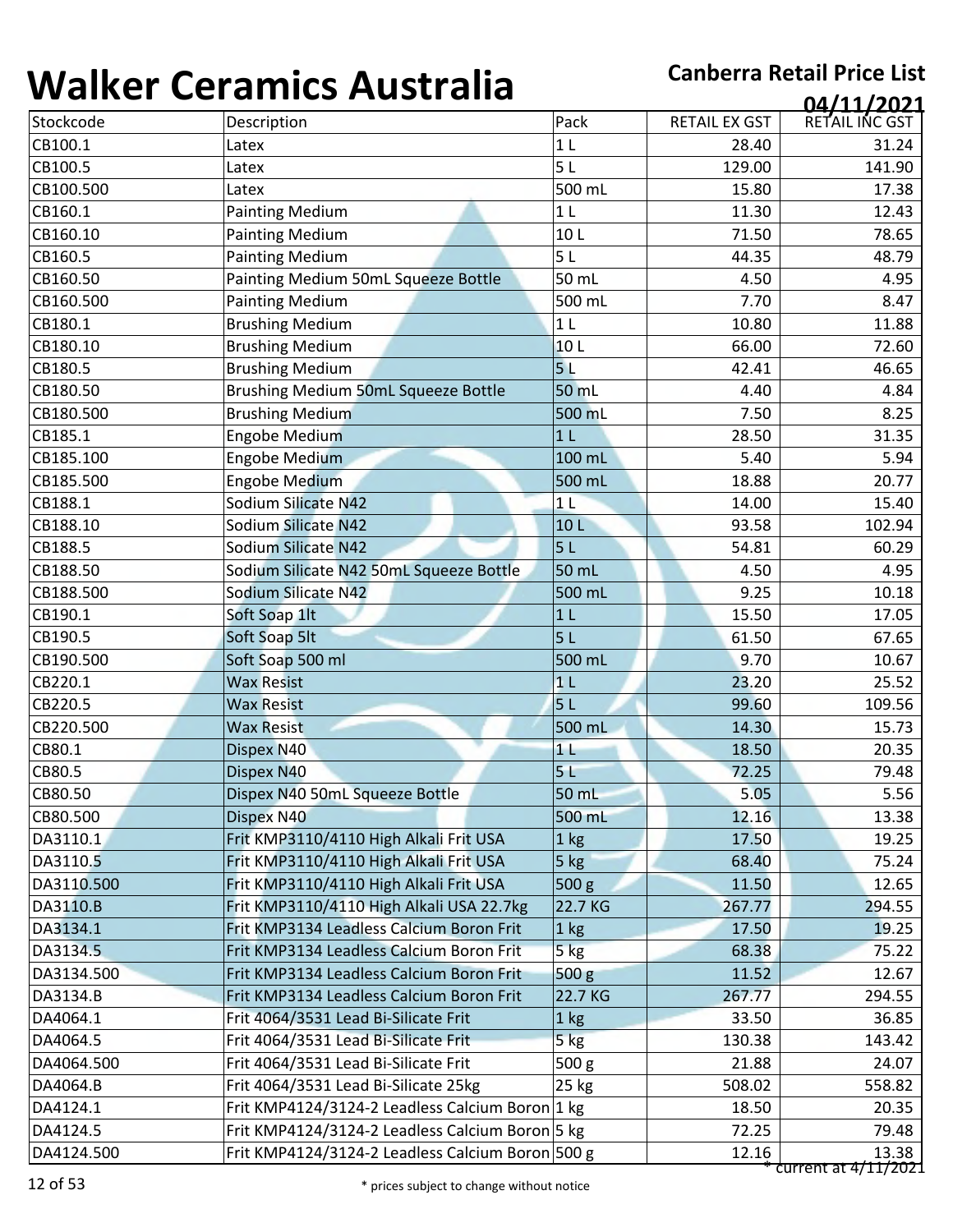| , , , , , , , , , | 97191111997199719119                               |                 |                      | 04/11/2021                    |
|-------------------|----------------------------------------------------|-----------------|----------------------|-------------------------------|
| Stockcode         | Description                                        | Pack            | <b>RETAIL EX GST</b> | RETAIL INC GST                |
| DA4124.B          | Frit KMP4124/3124-2 Leadless Calcium Boron 22.7 KG |                 | 282.78               | 311.06                        |
| DA4616.1          | Zinc Matt Frit - While stocks last                 | 1 kg            | 10.80                | 11.88                         |
| DA9146.1          | Frit KMP9146 Zircon Frit                           | 1 kg            | 17.50                | 19.25                         |
| DA9146.5          | Frit KMP9146 Zircon Frit                           | 5 kg            | 68.40                | 75.24                         |
| DA9146.500        | Frit KMP9146 Zircon Frit                           | 500 g           | 11.50                | 12.65                         |
| DA9146.B          | Frit KMP9146 Zircon 25kg                           | 25 kg           | 267.77               | 294.55                        |
| ELB5262.10        | Oyster White Gloss Glaze 1080-1220 Dipping         | 10L             | 217.34               | 239.07                        |
| ELB5381.10        | Clear Gloss Glaze 1040-1220 Dipping                | 10L             | 147.26               | 161.99                        |
| ELB6032.10        | White Gloss Glaze 1260-1300 Dipping                | 10L             | 98.75                | 108.63                        |
| ELB6101.10        | Clear Gloss Glaze 1060-1220 Dipping                | 10L             | 147.26               | 161.99                        |
| ELB6250.10        | Clear Gloss Glaze 1150-1280 Dipping                | 10L             | 172.06               | 189.27                        |
| ELB6400.10        | Clear Gloss Glaze 1000-1120 Food Safe Dippir 10 L  |                 | 233.51               | 256.86                        |
| EQB5223.1         | <b>Clear Gloss 1080-1220</b>                       | 1 <sub>L</sub>  | 21.47                | 23.62                         |
| EQB5223.10        | <b>Clear Gloss 1080-1220</b>                       | 10L             | 176.87               | 194.56                        |
| EQB5223.5         | <b>Clear Gloss 1080-1220</b>                       | 5L              | 96.87                | 106.56                        |
| EQB5223.500       | <b>Clear Gloss 1080-1220</b>                       | 500 mL          | 12.15                | 13.37                         |
| EQB5381.1         | Clear Super Gloss 1040-1220                        | 1 <sub>L</sub>  | 22.46                | 24.71                         |
| EQB5381.10        | Clear Super Gloss 1040-1220                        | 10 <sub>L</sub> | 184.63               | 203.09                        |
| EQB5381.5         | Clear Super Gloss 1040-1220                        | 5L              | 101.32               | 111.45                        |
| EQB5381.500       | Clear Super Gloss 1040-1220                        | 500 mL          | 12.70                | 13.97                         |
| EQB5490.1         | Clear Transparent Gloss 1180-1280                  | 1 <sub>L</sub>  | 21.47                | 23.62                         |
| EQB5490.10        | Clear Transparent Gloss 1180-1280                  | 10 <sub>L</sub> | 176.87               | 194.56                        |
| EQB5490.5         | Clear Transparent Gloss 1180-1280                  | 5 <sub>L</sub>  | 96.87                | 106.56                        |
| EQB5490.500       | Clear Transparent Gloss 1180-1280                  | 500 mL          | 12.15                | 13.37                         |
| EQB6101.1         | Clear Super Gloss 1060-1220                        | 1 <sub>L</sub>  | 22.46                | 24.71                         |
| EQB6101.10        | Clear Super Gloss 1060-1220                        | 10L             | 170.61               | 187.67                        |
| EQB6101.5         | Clear Super Gloss 1060-1220                        | 5L              | 101.32               | 111.45                        |
| EQB6101.500       | Clear Super Gloss 1060-1220                        | 500 mL          | 12.70                | 13.97                         |
| EQB6250.1         | <b>Clear Gloss 1150-1280</b>                       | 1 <sub>1</sub>  | 26.45                | 29.10                         |
| EQB6250.5         | <b>Clear Gloss 1150-1280</b>                       | 5 <sub>L</sub>  | 119.29               | 131.22                        |
| EQB6250.500       | <b>Clear Gloss 1150-1280</b>                       | 500 mL          | 14.92                | 16.41                         |
| EQB6400.1         | Clear Gloss 1000-1120 Food Safe                    | 1 <sub>L</sub>  | 34.44                | 37.88                         |
| EQB6400.10        | Clear Gloss 1000-1120 Food Safe                    | 10 <sub>L</sub> | 256.86               | 282.55                        |
| EQB6400.5         | Clear Gloss 1000-1120 Food Safe                    | 5L              | 155.22               | 170.74                        |
| EQB6400.500       | Clear Gloss 1000-1120 Food Safe                    | 500 mL          | 19.35                | 21.29                         |
| <b>EQG1000</b>    | Brush On Glaze School Set                          | each            | 163.57               | 179.93                        |
| EQG1042.1         | Turquoise Blue Gloss Glaze 1080-1220               | 1 <sub>L</sub>  | 29.10                | 32.01                         |
| EQG1042.5         | Turquoise Blue Gloss Glaze 1080-1220               | 5 L             | 131.18               | 144.30                        |
| EQG1042.500       | Turquoise Blue Gloss Glaze 1080-1220               | 500 mL          | 17.66                | 19.43                         |
| EQG3530.1         | White Opaque Gloss Glaze 1080-1220                 | 1 <sub>L</sub>  | 31.38                | 34.52                         |
| EQG3530.5         | White Opaque Gloss Glaze 1080-1220                 | 5L              | 141.48               | 155.63                        |
| EQG3530.500       | White Opaque Gloss Glaze 1080-1220                 | 500 mL          | 19.03                | 20.93                         |
| EQG4986.1         | Oatmeal Gloss Glaze 1080-1100                      | 1 <sub>L</sub>  | 29.10                | 32.01                         |
| EQG4986.500       | Oatmeal Gloss Glaze 1080-1100                      | 500 mL          | 17.66                | 19.43                         |
| EQG5261.1         | Avocado Gloss Glaze 1080-1220                      | 1 <sub>L</sub>  | 29.10                | 32.01                         |
| EQG5261.500       | Avocado Gloss Glaze 1080-1220                      | 500 mL          | 17.66                | 19.43<br>current at 4/11/2021 |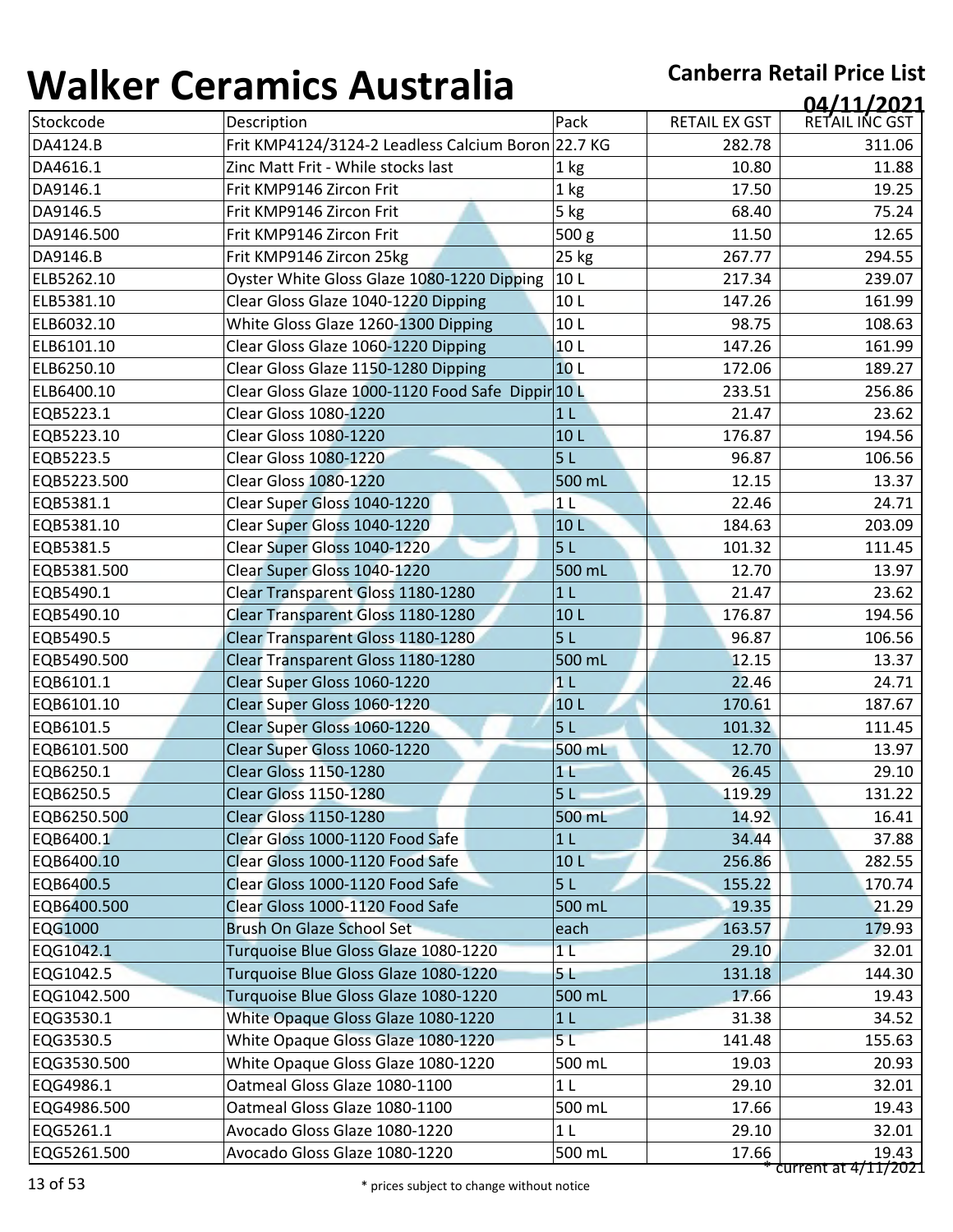| ''''''''     | <u>strathnes i rasti and</u>           |                |                      | 04/11/2021     |
|--------------|----------------------------------------|----------------|----------------------|----------------|
| Stockcode    | Description                            | Pack           | <b>RETAIL EX GST</b> | RETAIL INC GST |
| EQG5262.1    | Oyster White Gloss 1080-1220           | 1 <sub>L</sub> | 32.44                | 35.68          |
| EQG5262.10   | Oyster White Gloss 1080-1220           | 10L            | 295.58               | 325.14         |
| EQG5262.5    | Oyster White Gloss 1080-1220           | 5L             | 147.79               | 162.57         |
| EQG5262.500  | Oyster White Gloss 1080-1220           | 500 mL         | 18.25                | 20.08          |
| EQG5262B.1   | Oyster White Speckled Gloss 1080-1220  | 1 <sub>L</sub> | 32.44                | 35.68          |
| EQG5262B.500 | Oyster White Speckled Gloss 1080-1220  | 500 mL         | 18.25                | 20.08          |
| EQG5264.1    | Honey Gloss Glaze 1080-1100            | 1 <sub>L</sub> | 32.44                | 35.68          |
| EQG5264.500  | Honey Gloss Glaze 1080-1100            | 500 mL         | 18.25                | 20.08          |
| EQG5266.1    | Grey Jade Gloss Glaze 1080-1100        | 1 <sub>L</sub> | 29.10                | 32.01          |
| EQG5266.500  | Grey Jade Gloss Glaze 1080-1100        | 500 mL         | 17.66                | 19.43          |
| EQG5267.1    | Burgundy Gloss Glaze 1080-1100         | 1 <sub>L</sub> | 29.10                | 32.01          |
| EQG5267.500  | Burgundy Gloss Glaze 1080-1100         | 500 mL         | 17.66                | 19.43          |
| EQG5277.1    | Purple Gloss Glaze 1080-1100           | 1 <sub>L</sub> | 31.96                | 35.16          |
| EQG5277.500  | Purple Gloss Glaze 1080-1100           | 500 mL         | 17.98                | 19.78          |
| EQG5278.1    | Pumpkin Gloss Glaze 1080-1220          | 1 <sub>L</sub> | 29.10                | 32.01          |
| EQG5278.500  | Pumpkin Gloss Glaze 1080-1220          | 500 mL         | 17.66                | 19.43          |
| EQG5279.1    | Forest Green Gloss Glaze 1080-1220     | 1 <sub>L</sub> | 29.10                | 32.01          |
| EQG5279.500  | Forest Green Gloss Glaze 1080-1220     | 500 mL         | 17.66                | 19.43          |
| EQG5281.1    | Copper Turquoise Gloss Glaze 1080-1100 | 1 <sub>L</sub> | 29.10                | 32.01          |
| EQG5281.500  | Copper Turquoise Gloss Glaze 1080-1100 | 500 mL         | 17.66                | 19.43          |
| EQG5282.1    | Turquoise Green Gloss Glaze 1080-1100  | 1 <sub>L</sub> | 29.10                | 32.01          |
| EQG5282.500  | Turquoise Green Gloss Glaze 1080-1100  | 500 mL         | 17.66                | 19.43          |
| EQG5283.1    | Royal Blue Gloss 1080-1220             | 1 <sub>L</sub> | 31.96                | 35.16          |
| EQG5283.5    | Royal Blue Gloss 1080-1220             | 5L             | 144.95               | 159.45         |
| EQG5283.500  | Royal Blue Gloss 1080-1220             | 500 mL         | 17.98                | 19.78          |
| EQG5284.1    | Black Gloss Glaze 1080-1220            | 1 <sub>L</sub> | 31.00                | 34.10          |
| EQG5284.500  | Black Gloss Glaze 1080-1220            | 500 mL         | 18.80                | 20.68          |
| EQG5285.1    | Rockingham Brown Gloss 1080-1220       | 11             | 31.00                | 34.10          |
| EQG5285.500  | Rockingham Brown Gloss 1080-1220       | 500 mL         | 17.45                | 19.20          |
| EQG5286.1    | Yellow Opaque Gloss Glaze 1080-1220    | 1 <sub>l</sub> | 29.10                | 32.01          |
| EQG5286.5    | Yellow Opaque Gloss Glaze 1080-1220    | 5 <sub>L</sub> | 141.24               | 155.36         |
| EQG5286.500  | Yellow Opaque Gloss Glaze 1080-1220    | 500 mL         | 17.66                | 19.43          |
| EQG5287.1    | Dark Brown Gloss Glaze 1080-1220       | 1 <sub>L</sub> | 29.10                | 32.01          |
| EQG5287.500  | Dark Brown Gloss Glaze 1080-1220       | 500 mL         | 17.66                | 19.43          |
| EQG5292.1    | Drake Neck Green Gloss Glaze 1080-1220 | 1 <sub>L</sub> | 29.10                | 32.01          |
| EQG5292.500  | Drake Neck Green Gloss Glaze 1080-1220 | 500 mL         | 17.66                | 19.43          |
| EQG5293.1    | Raspberry Gloss Glaze 1080-1100        | 1 <sub>L</sub> | 29.10                | 32.01          |
| EQG5293.500  | Raspberry Gloss Glaze 1080-1100        | 500 mL         | 17.66                | 19.43          |
| EQG5294.1    | Red Brown Gloss Glaze 1080-1220        | 1 <sub>L</sub> | 29.10                | 32.01          |
| EQG5294.500  | Red Brown Gloss Glaze 1080-1220        | 500 mL         | 17.66                | 19.43          |
| EQG5387.1    | Pewter Gloss Glaze 1080-1220           | 1 <sub>L</sub> | 29.10                | 32.01          |
| EQG5387.10   | Pewter Gloss Glaze 1080-1220           | 10L            | 282.48               | 310.73         |
| EQG5387.5    | Pewter Gloss Glaze 1080-1220           | 5L             | 141.24               | 155.36         |
|              |                                        |                |                      |                |
| EQG5387.500  | Pewter Gloss Glaze 1080-1220           | 500 mL         | 17.66                | 19.43          |
| EQG5389.1    | Pink Gloss Glaze 1080-1220             | 1 <sub>L</sub> | 29.10                | 32.01          |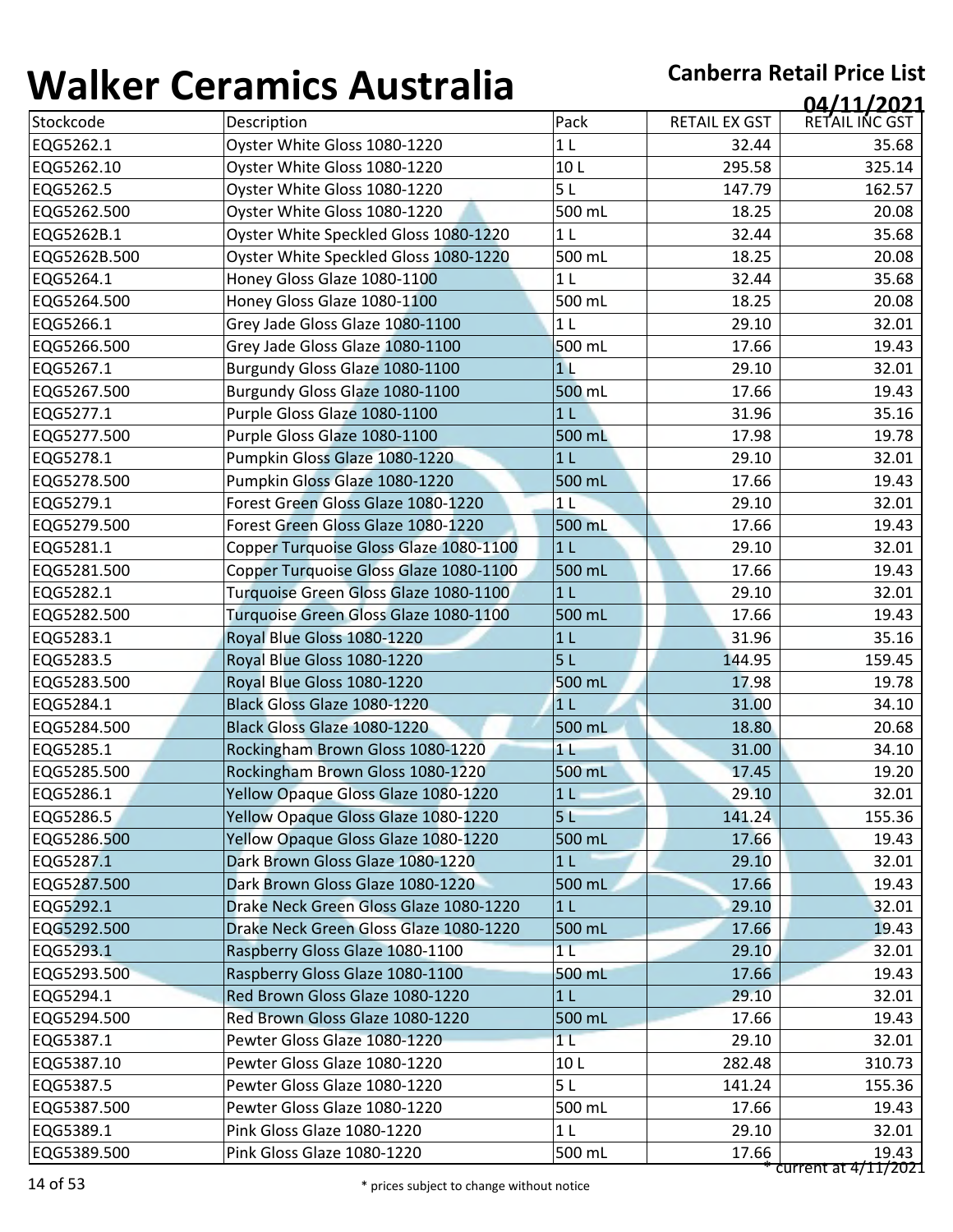| ''''''''    | <u>sei alliles 7 1995: alla</u>                    |                |                      | 04/11/2021             |
|-------------|----------------------------------------------------|----------------|----------------------|------------------------|
| Stockcode   | Description                                        | Pack           | <b>RETAIL EX GST</b> | RETAIL INC GST         |
| EQG5394.1   | Apple Gloss Glaze 1080-1100                        | 1 <sub>L</sub> | 29.10                | 32.01                  |
| EQG5394.5   | Apple Gloss Glaze 1080-1100                        | 5L             | 141.24               | 155.36                 |
| EQG5394.500 | Apple Gloss Glaze 1080-1100                        | 500 mL         | 17.66                | 19.43                  |
| EQG5400.1   | Salmon Pink Gloss Glaze 1080-1100                  | 1 <sub>L</sub> | 29.10                | 32.01                  |
| EQG5400.500 | Salmon Pink Gloss Glaze 1080-1100                  | 500 mL         | 17.66                | 19.43                  |
| EQG5414.1   | Light Grey Gloss Glaze 1080-1220                   | 1 <sub>L</sub> | 29.10                | 32.01                  |
| EQG5414.500 | Light Grey Gloss Glaze 1080-1220                   | 500 mL         | 17.66                | 19.43                  |
| EQG5467.1   | Apricot Gloss Glaze 1080-1220                      | 1 <sub>L</sub> | 29.10                | 32.01                  |
| EQG5467.500 | Apricot Gloss Glaze 1080-1220                      | 500 mL         | 17.66                | 19.43                  |
| EQG5470.1   | Tan Gloss Glaze 1080-1220                          | 1 <sub>L</sub> | 29.10                | 32.01                  |
| EQG5470.500 | Tan Gloss Glaze 1080-1220                          | 500 mL         | 17.66                | 19.43                  |
| EQG5477.1   | Twilight Blue Gloss Glaze 1080-1220                | 1 <sub>L</sub> | 32.44                | 35.68                  |
| EQG5477.500 | Twilight Blue Gloss Glaze 1080-1220                | 500 mL         | 18.25                | 20.08                  |
| EQG5480.1   | Honey Gold Gloss Glaze 1080-1220                   | 1 <sub>L</sub> | 29.10                | 32.01                  |
| EQG5480.500 | Honey Gold Gloss Glaze 1080-1220                   | 500 mL         | 17.66                | 19.43                  |
| EQG5482.1   | Mint Green Gloss Glaze 1080-1220                   | 1 <sub>L</sub> | 29.10                | 32.01                  |
| EQG5482.500 | Mint Green Gloss Glaze 1080-1220                   | 500 mL         | 17.66                | 19.43                  |
| EQG5483.1   | Caramel Gloss Glaze 1080-1100                      | 1 <sub>L</sub> | 29.10                | 32.01                  |
| EQG5483.500 | Caramel Gloss Glaze 1080-1100                      | 500 mL         | 17.66                | 19.43                  |
| EQG5491.1   | Hot Orange Gloss Glaze 1080-1220                   | 1 <sub>L</sub> | 42.44                | 46.68                  |
| EQG5491.5   | Hot Orange Gloss Glaze 1080-1220                   | 5L             | 191.23               | 210.35                 |
| EQG5491.500 | Hot Orange Gloss Glaze 1080-1220                   | 500 mL         | 25.66                | 28.23                  |
| EQG5492.1   | Brick Red Gloss Glaze 1080-1220                    | 1 <sub>L</sub> | 42.44                | 46.68                  |
| EQG5492.500 | Brick Red Gloss Glaze 1080-1220                    | 500 mL         | 25.66                | 28.23                  |
| EQG6164.1   | Victoria Green Gloss 1080-1220                     | 1 <sub>1</sub> | 29.10                | 32.01                  |
| EQG6164.500 | Victoria Green Gloss 1080-1220                     | 500 mL         | 17.66                | 19.43                  |
| EQG6211.1   | Aventurine Gloss Glaze 1040-1080                   | 1 <sub>L</sub> | 29.10                | 32.01                  |
| EQG6211.500 | Aventurine Gloss Glaze 1040-1080                   | 500 mL         | 17.66                | 19.43                  |
| EQK5295.1   | Clear Raku Gloss Glaze 1000-1220                   | 1 <sub>1</sub> | 28.25                | 31.08                  |
| EQK5295.500 | Clear Raku Gloss Glaze 1000-1220                   | 500 mL         | 15.96                | 17.56                  |
| EQK5296.1   | White Opaque (Majolica) Raku Gloss 1000-1211 L     |                | 29.10                | 32.01                  |
| EQK5296.500 | White Opaque (Majolica) Raku Gloss 1000-121500 mL  |                | 17.66                | 19.43                  |
| EQ05192.1   | Jade Blue Opalene Gloss Glaze 1080-1120            | 1 <sub>L</sub> | 31.00                | 34.10                  |
| EQ05192.500 | Jade Blue Opalene Gloss Glaze 1080-1120            | 500 mL         | 17.45                | 19.20                  |
| EQ05193.1   | Opal White Opalene Gloss Glaze 1080-1120           | 1 <sub>L</sub> | 31.00                | 34.10                  |
| EQ05193.500 | Opal White Opalene Gloss Glaze 1080-1120           | 500 mL         | 17.45                | 19.20                  |
| EQ05194.1   | Mist Blue Opalene Gloss Glaze 1080-1120            | 1 <sub>L</sub> | 31.00                | 34.10                  |
| EQ05194.500 | Mist Blue Opalene Gloss Glaze 1080-1120            | 500 mL         | 17.45                | 19.20                  |
| EQ05195.1   | Mist Grey Opalene Gloss Glaze 1080-1120            | 1 <sub>L</sub> | 31.00                | 34.10                  |
| EQ05195.500 | Mist Grey Opalene Gloss Glaze 1080-1120            | 500 mL         | 17.45                | 19.20                  |
| EQ05197.1   | Midnight Blue Opalene Gloss Glaze 1080-11201L      |                | 34.81                | 38.29                  |
| EQ05197.500 | Midnight Blue Opalene Gloss Glaze 1080-1120 500 mL |                | 19.56                | 21.52                  |
| EQ05198.1   | Peacock Blue Opalene Gloss Glaze 1080-1120 1 L     |                | 31.00                | 34.10                  |
| EQ05198.500 | Peacock Blue Opalene Gloss Glaze 1080-1120 500 mL  |                | 17.45                | 19.20                  |
| EQ05199.1   | Mist Jade Opalene Gloss Glaze 1080-1120            | 1 <sub>L</sub> | 31.00                | 34.10                  |
| EQ05199.500 | Mist Jade Opalene Gloss Glaze 1080-1120            | 500 mL         | 17.45                | 19.20                  |
|             |                                                    |                |                      | $current at 4/11/2021$ |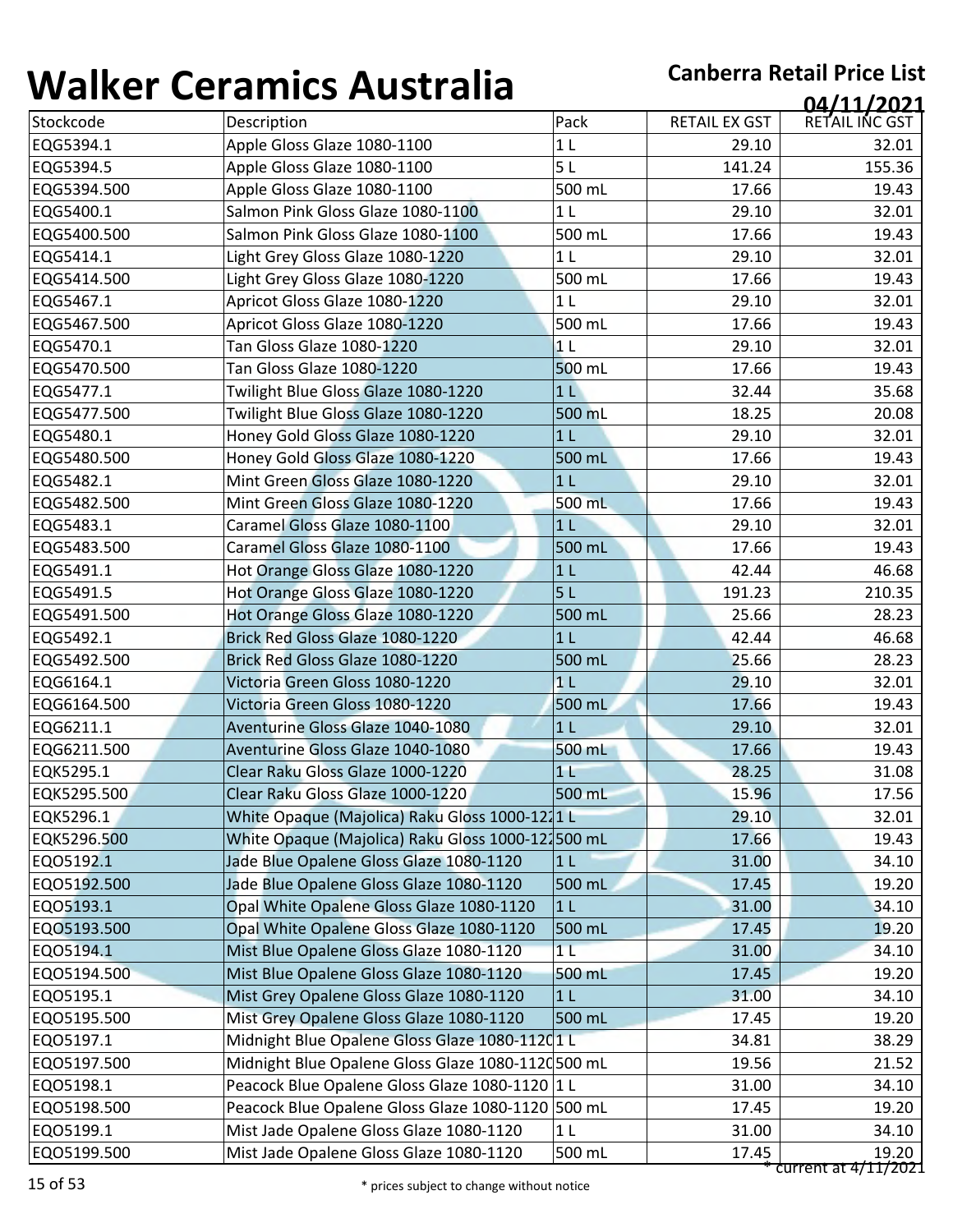| Pack<br><b>RETAIL EX GST</b><br>Stockcode<br>Description<br>Mist Green Opalene Gloss Glaze 1080-1120<br>EQ05200.1<br>1 <sub>L</sub><br>31.00<br>500 mL<br>Mist Green Opalene Gloss Glaze 1080-1120<br>17.45<br>EQ05200.500<br>Sea Green Opalene Gloss Glaze 1080-1120<br>EQ06209.1<br>1 <sub>L</sub><br>31.00<br>EQ06209.500<br>Sea Green Opalene Gloss Glaze 1080-1120<br>500 mL<br>17.45<br>EQQ6000.1<br>Clear Crackle Gloss Glaze 1040-1120<br>1 <sub>L</sub><br>21.47<br>Clear Crackle Gloss Glaze 1040-1120<br>500 mL<br>EQQ6000.500<br>13.08<br>29.10<br>EQQ6001.1<br>White Crackle Gloss Glaze 1040-1120<br>1 <sub>L</sub><br>White Crackle Gloss Glaze 1040-1120<br>500 mL<br>EQQ6001.500<br>17.66<br>EQQ6131.1<br>Italian Blue Crackle Gloss Glaze 1000-1060<br>1 <sub>L</sub><br>29.10<br>500 mL<br>Italian Blue Crackle Gloss Glaze 1000-1060<br>17.66<br>EQQ6131.500<br>1 <sub>L</sub><br>EQQ6132.1<br>Egyptian Blue Crackle Gloss Glaze 1000-1060<br>29.10<br>500 mL<br>Egyptian Blue Crackle Gloss Glaze 1000-1060<br>17.66<br>EQQ6132.500<br>EQS5028.1<br>White Satin Matt Glaze 1040-1220<br>1 <sub>L</sub><br>29.10<br>EQS5028.10<br>White Satin Matt Glaze 1040-1220<br>10L<br>282.48<br>5L<br>EQS5028.5<br>White Satin Matt Glaze 1040-1220<br>141.24<br>EQS5028.500<br>White Satin Matt Glaze 1040-1220<br>500 mL<br>17.66<br>23.46<br>EQS5600.1<br>Translucent Satin 1080-1100<br>1 <sub>L</sub><br>EQS5600.10<br>Translucent Satin 1080-1100<br>206.86<br>10 <sub>L</sub><br>EQS5600.5<br>Translucent Satin 1080-1100<br>5L<br>105.81<br>EQS5600.500<br>Translucent Satin 1080-1100<br>500 mL<br>13.25<br>EQSKM121D<br>White Matt Glaze McClaren 1080 min 10kg<br>1 <sub>L</sub><br>27.20<br>Daffodil Yellow Cadmium Gloss Glaze 1000-10 1 L<br>ERC5128.1<br>44.35<br>26.81<br>ERC5128.500<br>Daffodil Yellow Cadmium Gloss Glaze 1000-10 500 mL<br>ERC5130.1<br>Signal Red Cadmium Gloss Glaze 1000-1040<br>1 <sub>L</sub><br>44.35<br>26.81<br>ERC5130.500<br>Signal Red Cadmium Gloss Glaze 1000-1040<br>500 mL<br>ERC5131.1<br>Flambe Red Cadmium Gloss Glaze 1000-1040 1 L<br>44.35<br>ERC5131.500<br>Flambe Red Cadmium Gloss Glaze 1000-1040 500 mL<br>26.81<br>ERC5133.1<br>Lime Green Cadmium Gloss Glaze 1000-1040 1 L<br>44.35<br>ERC5133.500<br>Lime Green Cadmium Gloss Glaze 1000-1040 500 mL<br>26.81<br>Burnt Orange Cadmium Gloss Glaze 1000-104 1 L<br>48.16<br>ERC5154.500<br>Burnt Orange Cadmium Gloss Glaze 1000-104(500 mL<br>29.10<br>ERG5106.1<br>Green (Transparent) Gloss 1080-1100<br>36.72<br>1 <sub>L</sub><br>Green (Transparent) Gloss 1080-1100<br>ERG5106.500<br>500 mL<br>22.23<br>ERG5185.1<br>Crackle Goldene Gloss 1080-1100<br>1 <sub>L</sub><br>32.91<br>Crackle Goldene Gloss 1080-1100<br>500 mL<br>ERG5185.500<br>18.50<br>ERG5186.1<br>Honey Flame Gloss 1080-1100<br>1 <sub>L</sub><br>32.91<br>ERG5186.500<br>Honey Flame Gloss 1080-1100<br>500 mL<br>18.50<br>ERG5323.1<br>Silver Crackle Gloss 1080-1100<br>38.63<br>$1 \mathsf{L}$<br>Silver Crackle Gloss 1080-1100<br>5L<br>ERG5323.5<br>174.07<br>ERG5323.500<br>Silver Crackle Gloss 1080-1100<br>500 mL<br>21.68<br>ERR5038.1<br>Green Gold Rutile Matt 1040-1080<br>1 <sub>L</sub><br>38.63<br>Green Gold Rutile Matt 1040-1080<br>500 mL<br>23.38<br>ERR5038.500<br>Seadrift Rutile Matt 1040-1080<br>38.63<br>ERR5039.1<br>1 L<br>Seadrift Rutile Matt 1040-1080<br>500 mL<br>23.38<br>ERR5039.500<br>ERR5041.1<br>Steel Blue Rutile Matt 1040-1080<br>1 <sub>L</sub><br>38.63 | , , , , , , , , , | <u>sei annes 7 iasceana</u>      |  | 04/11/2021     |
|----------------------------------------------------------------------------------------------------------------------------------------------------------------------------------------------------------------------------------------------------------------------------------------------------------------------------------------------------------------------------------------------------------------------------------------------------------------------------------------------------------------------------------------------------------------------------------------------------------------------------------------------------------------------------------------------------------------------------------------------------------------------------------------------------------------------------------------------------------------------------------------------------------------------------------------------------------------------------------------------------------------------------------------------------------------------------------------------------------------------------------------------------------------------------------------------------------------------------------------------------------------------------------------------------------------------------------------------------------------------------------------------------------------------------------------------------------------------------------------------------------------------------------------------------------------------------------------------------------------------------------------------------------------------------------------------------------------------------------------------------------------------------------------------------------------------------------------------------------------------------------------------------------------------------------------------------------------------------------------------------------------------------------------------------------------------------------------------------------------------------------------------------------------------------------------------------------------------------------------------------------------------------------------------------------------------------------------------------------------------------------------------------------------------------------------------------------------------------------------------------------------------------------------------------------------------------------------------------------------------------------------------------------------------------------------------------------------------------------------------------------------------------------------------------------------------------------------------------------------------------------------------------------------------------------------------------------------------------------------------------------------------------------------------------------------------------------------------------------------------------------------------------------------------------------------------------------------------------------------------------------------------------------------------------------------------------------------------------------------------------------------------------------------------------------------------------------------------------------------------------------------|-------------------|----------------------------------|--|----------------|
| ERC5154.1                                                                                                                                                                                                                                                                                                                                                                                                                                                                                                                                                                                                                                                                                                                                                                                                                                                                                                                                                                                                                                                                                                                                                                                                                                                                                                                                                                                                                                                                                                                                                                                                                                                                                                                                                                                                                                                                                                                                                                                                                                                                                                                                                                                                                                                                                                                                                                                                                                                                                                                                                                                                                                                                                                                                                                                                                                                                                                                                                                                                                                                                                                                                                                                                                                                                                                                                                                                                                                                                                                      |                   |                                  |  | RETAIL INC GST |
|                                                                                                                                                                                                                                                                                                                                                                                                                                                                                                                                                                                                                                                                                                                                                                                                                                                                                                                                                                                                                                                                                                                                                                                                                                                                                                                                                                                                                                                                                                                                                                                                                                                                                                                                                                                                                                                                                                                                                                                                                                                                                                                                                                                                                                                                                                                                                                                                                                                                                                                                                                                                                                                                                                                                                                                                                                                                                                                                                                                                                                                                                                                                                                                                                                                                                                                                                                                                                                                                                                                |                   |                                  |  | 34.10          |
|                                                                                                                                                                                                                                                                                                                                                                                                                                                                                                                                                                                                                                                                                                                                                                                                                                                                                                                                                                                                                                                                                                                                                                                                                                                                                                                                                                                                                                                                                                                                                                                                                                                                                                                                                                                                                                                                                                                                                                                                                                                                                                                                                                                                                                                                                                                                                                                                                                                                                                                                                                                                                                                                                                                                                                                                                                                                                                                                                                                                                                                                                                                                                                                                                                                                                                                                                                                                                                                                                                                |                   |                                  |  | 19.20          |
|                                                                                                                                                                                                                                                                                                                                                                                                                                                                                                                                                                                                                                                                                                                                                                                                                                                                                                                                                                                                                                                                                                                                                                                                                                                                                                                                                                                                                                                                                                                                                                                                                                                                                                                                                                                                                                                                                                                                                                                                                                                                                                                                                                                                                                                                                                                                                                                                                                                                                                                                                                                                                                                                                                                                                                                                                                                                                                                                                                                                                                                                                                                                                                                                                                                                                                                                                                                                                                                                                                                |                   |                                  |  | 34.10          |
|                                                                                                                                                                                                                                                                                                                                                                                                                                                                                                                                                                                                                                                                                                                                                                                                                                                                                                                                                                                                                                                                                                                                                                                                                                                                                                                                                                                                                                                                                                                                                                                                                                                                                                                                                                                                                                                                                                                                                                                                                                                                                                                                                                                                                                                                                                                                                                                                                                                                                                                                                                                                                                                                                                                                                                                                                                                                                                                                                                                                                                                                                                                                                                                                                                                                                                                                                                                                                                                                                                                |                   |                                  |  | 19.20          |
|                                                                                                                                                                                                                                                                                                                                                                                                                                                                                                                                                                                                                                                                                                                                                                                                                                                                                                                                                                                                                                                                                                                                                                                                                                                                                                                                                                                                                                                                                                                                                                                                                                                                                                                                                                                                                                                                                                                                                                                                                                                                                                                                                                                                                                                                                                                                                                                                                                                                                                                                                                                                                                                                                                                                                                                                                                                                                                                                                                                                                                                                                                                                                                                                                                                                                                                                                                                                                                                                                                                |                   |                                  |  | 23.62          |
|                                                                                                                                                                                                                                                                                                                                                                                                                                                                                                                                                                                                                                                                                                                                                                                                                                                                                                                                                                                                                                                                                                                                                                                                                                                                                                                                                                                                                                                                                                                                                                                                                                                                                                                                                                                                                                                                                                                                                                                                                                                                                                                                                                                                                                                                                                                                                                                                                                                                                                                                                                                                                                                                                                                                                                                                                                                                                                                                                                                                                                                                                                                                                                                                                                                                                                                                                                                                                                                                                                                |                   |                                  |  | 14.39          |
|                                                                                                                                                                                                                                                                                                                                                                                                                                                                                                                                                                                                                                                                                                                                                                                                                                                                                                                                                                                                                                                                                                                                                                                                                                                                                                                                                                                                                                                                                                                                                                                                                                                                                                                                                                                                                                                                                                                                                                                                                                                                                                                                                                                                                                                                                                                                                                                                                                                                                                                                                                                                                                                                                                                                                                                                                                                                                                                                                                                                                                                                                                                                                                                                                                                                                                                                                                                                                                                                                                                |                   |                                  |  | 32.01          |
|                                                                                                                                                                                                                                                                                                                                                                                                                                                                                                                                                                                                                                                                                                                                                                                                                                                                                                                                                                                                                                                                                                                                                                                                                                                                                                                                                                                                                                                                                                                                                                                                                                                                                                                                                                                                                                                                                                                                                                                                                                                                                                                                                                                                                                                                                                                                                                                                                                                                                                                                                                                                                                                                                                                                                                                                                                                                                                                                                                                                                                                                                                                                                                                                                                                                                                                                                                                                                                                                                                                |                   |                                  |  | 19.43          |
|                                                                                                                                                                                                                                                                                                                                                                                                                                                                                                                                                                                                                                                                                                                                                                                                                                                                                                                                                                                                                                                                                                                                                                                                                                                                                                                                                                                                                                                                                                                                                                                                                                                                                                                                                                                                                                                                                                                                                                                                                                                                                                                                                                                                                                                                                                                                                                                                                                                                                                                                                                                                                                                                                                                                                                                                                                                                                                                                                                                                                                                                                                                                                                                                                                                                                                                                                                                                                                                                                                                |                   |                                  |  | 32.01          |
|                                                                                                                                                                                                                                                                                                                                                                                                                                                                                                                                                                                                                                                                                                                                                                                                                                                                                                                                                                                                                                                                                                                                                                                                                                                                                                                                                                                                                                                                                                                                                                                                                                                                                                                                                                                                                                                                                                                                                                                                                                                                                                                                                                                                                                                                                                                                                                                                                                                                                                                                                                                                                                                                                                                                                                                                                                                                                                                                                                                                                                                                                                                                                                                                                                                                                                                                                                                                                                                                                                                |                   |                                  |  | 19.43          |
|                                                                                                                                                                                                                                                                                                                                                                                                                                                                                                                                                                                                                                                                                                                                                                                                                                                                                                                                                                                                                                                                                                                                                                                                                                                                                                                                                                                                                                                                                                                                                                                                                                                                                                                                                                                                                                                                                                                                                                                                                                                                                                                                                                                                                                                                                                                                                                                                                                                                                                                                                                                                                                                                                                                                                                                                                                                                                                                                                                                                                                                                                                                                                                                                                                                                                                                                                                                                                                                                                                                |                   |                                  |  | 32.01          |
|                                                                                                                                                                                                                                                                                                                                                                                                                                                                                                                                                                                                                                                                                                                                                                                                                                                                                                                                                                                                                                                                                                                                                                                                                                                                                                                                                                                                                                                                                                                                                                                                                                                                                                                                                                                                                                                                                                                                                                                                                                                                                                                                                                                                                                                                                                                                                                                                                                                                                                                                                                                                                                                                                                                                                                                                                                                                                                                                                                                                                                                                                                                                                                                                                                                                                                                                                                                                                                                                                                                |                   |                                  |  | 19.43          |
|                                                                                                                                                                                                                                                                                                                                                                                                                                                                                                                                                                                                                                                                                                                                                                                                                                                                                                                                                                                                                                                                                                                                                                                                                                                                                                                                                                                                                                                                                                                                                                                                                                                                                                                                                                                                                                                                                                                                                                                                                                                                                                                                                                                                                                                                                                                                                                                                                                                                                                                                                                                                                                                                                                                                                                                                                                                                                                                                                                                                                                                                                                                                                                                                                                                                                                                                                                                                                                                                                                                |                   |                                  |  | 32.01          |
|                                                                                                                                                                                                                                                                                                                                                                                                                                                                                                                                                                                                                                                                                                                                                                                                                                                                                                                                                                                                                                                                                                                                                                                                                                                                                                                                                                                                                                                                                                                                                                                                                                                                                                                                                                                                                                                                                                                                                                                                                                                                                                                                                                                                                                                                                                                                                                                                                                                                                                                                                                                                                                                                                                                                                                                                                                                                                                                                                                                                                                                                                                                                                                                                                                                                                                                                                                                                                                                                                                                |                   |                                  |  | 310.73         |
|                                                                                                                                                                                                                                                                                                                                                                                                                                                                                                                                                                                                                                                                                                                                                                                                                                                                                                                                                                                                                                                                                                                                                                                                                                                                                                                                                                                                                                                                                                                                                                                                                                                                                                                                                                                                                                                                                                                                                                                                                                                                                                                                                                                                                                                                                                                                                                                                                                                                                                                                                                                                                                                                                                                                                                                                                                                                                                                                                                                                                                                                                                                                                                                                                                                                                                                                                                                                                                                                                                                |                   |                                  |  | 155.36         |
|                                                                                                                                                                                                                                                                                                                                                                                                                                                                                                                                                                                                                                                                                                                                                                                                                                                                                                                                                                                                                                                                                                                                                                                                                                                                                                                                                                                                                                                                                                                                                                                                                                                                                                                                                                                                                                                                                                                                                                                                                                                                                                                                                                                                                                                                                                                                                                                                                                                                                                                                                                                                                                                                                                                                                                                                                                                                                                                                                                                                                                                                                                                                                                                                                                                                                                                                                                                                                                                                                                                |                   |                                  |  | 19.43          |
|                                                                                                                                                                                                                                                                                                                                                                                                                                                                                                                                                                                                                                                                                                                                                                                                                                                                                                                                                                                                                                                                                                                                                                                                                                                                                                                                                                                                                                                                                                                                                                                                                                                                                                                                                                                                                                                                                                                                                                                                                                                                                                                                                                                                                                                                                                                                                                                                                                                                                                                                                                                                                                                                                                                                                                                                                                                                                                                                                                                                                                                                                                                                                                                                                                                                                                                                                                                                                                                                                                                |                   |                                  |  | 25.81          |
|                                                                                                                                                                                                                                                                                                                                                                                                                                                                                                                                                                                                                                                                                                                                                                                                                                                                                                                                                                                                                                                                                                                                                                                                                                                                                                                                                                                                                                                                                                                                                                                                                                                                                                                                                                                                                                                                                                                                                                                                                                                                                                                                                                                                                                                                                                                                                                                                                                                                                                                                                                                                                                                                                                                                                                                                                                                                                                                                                                                                                                                                                                                                                                                                                                                                                                                                                                                                                                                                                                                |                   |                                  |  | 227.55         |
|                                                                                                                                                                                                                                                                                                                                                                                                                                                                                                                                                                                                                                                                                                                                                                                                                                                                                                                                                                                                                                                                                                                                                                                                                                                                                                                                                                                                                                                                                                                                                                                                                                                                                                                                                                                                                                                                                                                                                                                                                                                                                                                                                                                                                                                                                                                                                                                                                                                                                                                                                                                                                                                                                                                                                                                                                                                                                                                                                                                                                                                                                                                                                                                                                                                                                                                                                                                                                                                                                                                |                   |                                  |  | 116.39         |
|                                                                                                                                                                                                                                                                                                                                                                                                                                                                                                                                                                                                                                                                                                                                                                                                                                                                                                                                                                                                                                                                                                                                                                                                                                                                                                                                                                                                                                                                                                                                                                                                                                                                                                                                                                                                                                                                                                                                                                                                                                                                                                                                                                                                                                                                                                                                                                                                                                                                                                                                                                                                                                                                                                                                                                                                                                                                                                                                                                                                                                                                                                                                                                                                                                                                                                                                                                                                                                                                                                                |                   |                                  |  | 14.58          |
|                                                                                                                                                                                                                                                                                                                                                                                                                                                                                                                                                                                                                                                                                                                                                                                                                                                                                                                                                                                                                                                                                                                                                                                                                                                                                                                                                                                                                                                                                                                                                                                                                                                                                                                                                                                                                                                                                                                                                                                                                                                                                                                                                                                                                                                                                                                                                                                                                                                                                                                                                                                                                                                                                                                                                                                                                                                                                                                                                                                                                                                                                                                                                                                                                                                                                                                                                                                                                                                                                                                |                   |                                  |  | 29.92          |
|                                                                                                                                                                                                                                                                                                                                                                                                                                                                                                                                                                                                                                                                                                                                                                                                                                                                                                                                                                                                                                                                                                                                                                                                                                                                                                                                                                                                                                                                                                                                                                                                                                                                                                                                                                                                                                                                                                                                                                                                                                                                                                                                                                                                                                                                                                                                                                                                                                                                                                                                                                                                                                                                                                                                                                                                                                                                                                                                                                                                                                                                                                                                                                                                                                                                                                                                                                                                                                                                                                                |                   |                                  |  | 48.79          |
|                                                                                                                                                                                                                                                                                                                                                                                                                                                                                                                                                                                                                                                                                                                                                                                                                                                                                                                                                                                                                                                                                                                                                                                                                                                                                                                                                                                                                                                                                                                                                                                                                                                                                                                                                                                                                                                                                                                                                                                                                                                                                                                                                                                                                                                                                                                                                                                                                                                                                                                                                                                                                                                                                                                                                                                                                                                                                                                                                                                                                                                                                                                                                                                                                                                                                                                                                                                                                                                                                                                |                   |                                  |  | 29.49          |
|                                                                                                                                                                                                                                                                                                                                                                                                                                                                                                                                                                                                                                                                                                                                                                                                                                                                                                                                                                                                                                                                                                                                                                                                                                                                                                                                                                                                                                                                                                                                                                                                                                                                                                                                                                                                                                                                                                                                                                                                                                                                                                                                                                                                                                                                                                                                                                                                                                                                                                                                                                                                                                                                                                                                                                                                                                                                                                                                                                                                                                                                                                                                                                                                                                                                                                                                                                                                                                                                                                                |                   |                                  |  | 48.79          |
|                                                                                                                                                                                                                                                                                                                                                                                                                                                                                                                                                                                                                                                                                                                                                                                                                                                                                                                                                                                                                                                                                                                                                                                                                                                                                                                                                                                                                                                                                                                                                                                                                                                                                                                                                                                                                                                                                                                                                                                                                                                                                                                                                                                                                                                                                                                                                                                                                                                                                                                                                                                                                                                                                                                                                                                                                                                                                                                                                                                                                                                                                                                                                                                                                                                                                                                                                                                                                                                                                                                |                   |                                  |  | 29.49          |
|                                                                                                                                                                                                                                                                                                                                                                                                                                                                                                                                                                                                                                                                                                                                                                                                                                                                                                                                                                                                                                                                                                                                                                                                                                                                                                                                                                                                                                                                                                                                                                                                                                                                                                                                                                                                                                                                                                                                                                                                                                                                                                                                                                                                                                                                                                                                                                                                                                                                                                                                                                                                                                                                                                                                                                                                                                                                                                                                                                                                                                                                                                                                                                                                                                                                                                                                                                                                                                                                                                                |                   |                                  |  | 48.79          |
|                                                                                                                                                                                                                                                                                                                                                                                                                                                                                                                                                                                                                                                                                                                                                                                                                                                                                                                                                                                                                                                                                                                                                                                                                                                                                                                                                                                                                                                                                                                                                                                                                                                                                                                                                                                                                                                                                                                                                                                                                                                                                                                                                                                                                                                                                                                                                                                                                                                                                                                                                                                                                                                                                                                                                                                                                                                                                                                                                                                                                                                                                                                                                                                                                                                                                                                                                                                                                                                                                                                |                   |                                  |  | 29.49          |
|                                                                                                                                                                                                                                                                                                                                                                                                                                                                                                                                                                                                                                                                                                                                                                                                                                                                                                                                                                                                                                                                                                                                                                                                                                                                                                                                                                                                                                                                                                                                                                                                                                                                                                                                                                                                                                                                                                                                                                                                                                                                                                                                                                                                                                                                                                                                                                                                                                                                                                                                                                                                                                                                                                                                                                                                                                                                                                                                                                                                                                                                                                                                                                                                                                                                                                                                                                                                                                                                                                                |                   |                                  |  | 48.79          |
|                                                                                                                                                                                                                                                                                                                                                                                                                                                                                                                                                                                                                                                                                                                                                                                                                                                                                                                                                                                                                                                                                                                                                                                                                                                                                                                                                                                                                                                                                                                                                                                                                                                                                                                                                                                                                                                                                                                                                                                                                                                                                                                                                                                                                                                                                                                                                                                                                                                                                                                                                                                                                                                                                                                                                                                                                                                                                                                                                                                                                                                                                                                                                                                                                                                                                                                                                                                                                                                                                                                |                   |                                  |  | 29.49          |
|                                                                                                                                                                                                                                                                                                                                                                                                                                                                                                                                                                                                                                                                                                                                                                                                                                                                                                                                                                                                                                                                                                                                                                                                                                                                                                                                                                                                                                                                                                                                                                                                                                                                                                                                                                                                                                                                                                                                                                                                                                                                                                                                                                                                                                                                                                                                                                                                                                                                                                                                                                                                                                                                                                                                                                                                                                                                                                                                                                                                                                                                                                                                                                                                                                                                                                                                                                                                                                                                                                                |                   |                                  |  | 52.98          |
|                                                                                                                                                                                                                                                                                                                                                                                                                                                                                                                                                                                                                                                                                                                                                                                                                                                                                                                                                                                                                                                                                                                                                                                                                                                                                                                                                                                                                                                                                                                                                                                                                                                                                                                                                                                                                                                                                                                                                                                                                                                                                                                                                                                                                                                                                                                                                                                                                                                                                                                                                                                                                                                                                                                                                                                                                                                                                                                                                                                                                                                                                                                                                                                                                                                                                                                                                                                                                                                                                                                |                   |                                  |  | 32.01          |
|                                                                                                                                                                                                                                                                                                                                                                                                                                                                                                                                                                                                                                                                                                                                                                                                                                                                                                                                                                                                                                                                                                                                                                                                                                                                                                                                                                                                                                                                                                                                                                                                                                                                                                                                                                                                                                                                                                                                                                                                                                                                                                                                                                                                                                                                                                                                                                                                                                                                                                                                                                                                                                                                                                                                                                                                                                                                                                                                                                                                                                                                                                                                                                                                                                                                                                                                                                                                                                                                                                                |                   |                                  |  | 40.39          |
|                                                                                                                                                                                                                                                                                                                                                                                                                                                                                                                                                                                                                                                                                                                                                                                                                                                                                                                                                                                                                                                                                                                                                                                                                                                                                                                                                                                                                                                                                                                                                                                                                                                                                                                                                                                                                                                                                                                                                                                                                                                                                                                                                                                                                                                                                                                                                                                                                                                                                                                                                                                                                                                                                                                                                                                                                                                                                                                                                                                                                                                                                                                                                                                                                                                                                                                                                                                                                                                                                                                |                   |                                  |  | 24.45          |
|                                                                                                                                                                                                                                                                                                                                                                                                                                                                                                                                                                                                                                                                                                                                                                                                                                                                                                                                                                                                                                                                                                                                                                                                                                                                                                                                                                                                                                                                                                                                                                                                                                                                                                                                                                                                                                                                                                                                                                                                                                                                                                                                                                                                                                                                                                                                                                                                                                                                                                                                                                                                                                                                                                                                                                                                                                                                                                                                                                                                                                                                                                                                                                                                                                                                                                                                                                                                                                                                                                                |                   |                                  |  | 36.20          |
|                                                                                                                                                                                                                                                                                                                                                                                                                                                                                                                                                                                                                                                                                                                                                                                                                                                                                                                                                                                                                                                                                                                                                                                                                                                                                                                                                                                                                                                                                                                                                                                                                                                                                                                                                                                                                                                                                                                                                                                                                                                                                                                                                                                                                                                                                                                                                                                                                                                                                                                                                                                                                                                                                                                                                                                                                                                                                                                                                                                                                                                                                                                                                                                                                                                                                                                                                                                                                                                                                                                |                   |                                  |  | 20.35          |
|                                                                                                                                                                                                                                                                                                                                                                                                                                                                                                                                                                                                                                                                                                                                                                                                                                                                                                                                                                                                                                                                                                                                                                                                                                                                                                                                                                                                                                                                                                                                                                                                                                                                                                                                                                                                                                                                                                                                                                                                                                                                                                                                                                                                                                                                                                                                                                                                                                                                                                                                                                                                                                                                                                                                                                                                                                                                                                                                                                                                                                                                                                                                                                                                                                                                                                                                                                                                                                                                                                                |                   |                                  |  | 36.20          |
|                                                                                                                                                                                                                                                                                                                                                                                                                                                                                                                                                                                                                                                                                                                                                                                                                                                                                                                                                                                                                                                                                                                                                                                                                                                                                                                                                                                                                                                                                                                                                                                                                                                                                                                                                                                                                                                                                                                                                                                                                                                                                                                                                                                                                                                                                                                                                                                                                                                                                                                                                                                                                                                                                                                                                                                                                                                                                                                                                                                                                                                                                                                                                                                                                                                                                                                                                                                                                                                                                                                |                   |                                  |  | 20.35          |
|                                                                                                                                                                                                                                                                                                                                                                                                                                                                                                                                                                                                                                                                                                                                                                                                                                                                                                                                                                                                                                                                                                                                                                                                                                                                                                                                                                                                                                                                                                                                                                                                                                                                                                                                                                                                                                                                                                                                                                                                                                                                                                                                                                                                                                                                                                                                                                                                                                                                                                                                                                                                                                                                                                                                                                                                                                                                                                                                                                                                                                                                                                                                                                                                                                                                                                                                                                                                                                                                                                                |                   |                                  |  | 42.49          |
|                                                                                                                                                                                                                                                                                                                                                                                                                                                                                                                                                                                                                                                                                                                                                                                                                                                                                                                                                                                                                                                                                                                                                                                                                                                                                                                                                                                                                                                                                                                                                                                                                                                                                                                                                                                                                                                                                                                                                                                                                                                                                                                                                                                                                                                                                                                                                                                                                                                                                                                                                                                                                                                                                                                                                                                                                                                                                                                                                                                                                                                                                                                                                                                                                                                                                                                                                                                                                                                                                                                |                   |                                  |  | 191.48         |
|                                                                                                                                                                                                                                                                                                                                                                                                                                                                                                                                                                                                                                                                                                                                                                                                                                                                                                                                                                                                                                                                                                                                                                                                                                                                                                                                                                                                                                                                                                                                                                                                                                                                                                                                                                                                                                                                                                                                                                                                                                                                                                                                                                                                                                                                                                                                                                                                                                                                                                                                                                                                                                                                                                                                                                                                                                                                                                                                                                                                                                                                                                                                                                                                                                                                                                                                                                                                                                                                                                                |                   |                                  |  | 23.85          |
|                                                                                                                                                                                                                                                                                                                                                                                                                                                                                                                                                                                                                                                                                                                                                                                                                                                                                                                                                                                                                                                                                                                                                                                                                                                                                                                                                                                                                                                                                                                                                                                                                                                                                                                                                                                                                                                                                                                                                                                                                                                                                                                                                                                                                                                                                                                                                                                                                                                                                                                                                                                                                                                                                                                                                                                                                                                                                                                                                                                                                                                                                                                                                                                                                                                                                                                                                                                                                                                                                                                |                   |                                  |  | 42.49          |
|                                                                                                                                                                                                                                                                                                                                                                                                                                                                                                                                                                                                                                                                                                                                                                                                                                                                                                                                                                                                                                                                                                                                                                                                                                                                                                                                                                                                                                                                                                                                                                                                                                                                                                                                                                                                                                                                                                                                                                                                                                                                                                                                                                                                                                                                                                                                                                                                                                                                                                                                                                                                                                                                                                                                                                                                                                                                                                                                                                                                                                                                                                                                                                                                                                                                                                                                                                                                                                                                                                                |                   |                                  |  | 25.72          |
|                                                                                                                                                                                                                                                                                                                                                                                                                                                                                                                                                                                                                                                                                                                                                                                                                                                                                                                                                                                                                                                                                                                                                                                                                                                                                                                                                                                                                                                                                                                                                                                                                                                                                                                                                                                                                                                                                                                                                                                                                                                                                                                                                                                                                                                                                                                                                                                                                                                                                                                                                                                                                                                                                                                                                                                                                                                                                                                                                                                                                                                                                                                                                                                                                                                                                                                                                                                                                                                                                                                |                   |                                  |  | 42.49          |
|                                                                                                                                                                                                                                                                                                                                                                                                                                                                                                                                                                                                                                                                                                                                                                                                                                                                                                                                                                                                                                                                                                                                                                                                                                                                                                                                                                                                                                                                                                                                                                                                                                                                                                                                                                                                                                                                                                                                                                                                                                                                                                                                                                                                                                                                                                                                                                                                                                                                                                                                                                                                                                                                                                                                                                                                                                                                                                                                                                                                                                                                                                                                                                                                                                                                                                                                                                                                                                                                                                                |                   |                                  |  | 25.72          |
|                                                                                                                                                                                                                                                                                                                                                                                                                                                                                                                                                                                                                                                                                                                                                                                                                                                                                                                                                                                                                                                                                                                                                                                                                                                                                                                                                                                                                                                                                                                                                                                                                                                                                                                                                                                                                                                                                                                                                                                                                                                                                                                                                                                                                                                                                                                                                                                                                                                                                                                                                                                                                                                                                                                                                                                                                                                                                                                                                                                                                                                                                                                                                                                                                                                                                                                                                                                                                                                                                                                |                   |                                  |  | 42.49          |
| 23.38<br>ERR5041.500<br>500 mL                                                                                                                                                                                                                                                                                                                                                                                                                                                                                                                                                                                                                                                                                                                                                                                                                                                                                                                                                                                                                                                                                                                                                                                                                                                                                                                                                                                                                                                                                                                                                                                                                                                                                                                                                                                                                                                                                                                                                                                                                                                                                                                                                                                                                                                                                                                                                                                                                                                                                                                                                                                                                                                                                                                                                                                                                                                                                                                                                                                                                                                                                                                                                                                                                                                                                                                                                                                                                                                                                 |                   | Steel Blue Rutile Matt 1040-1080 |  | 25.72          |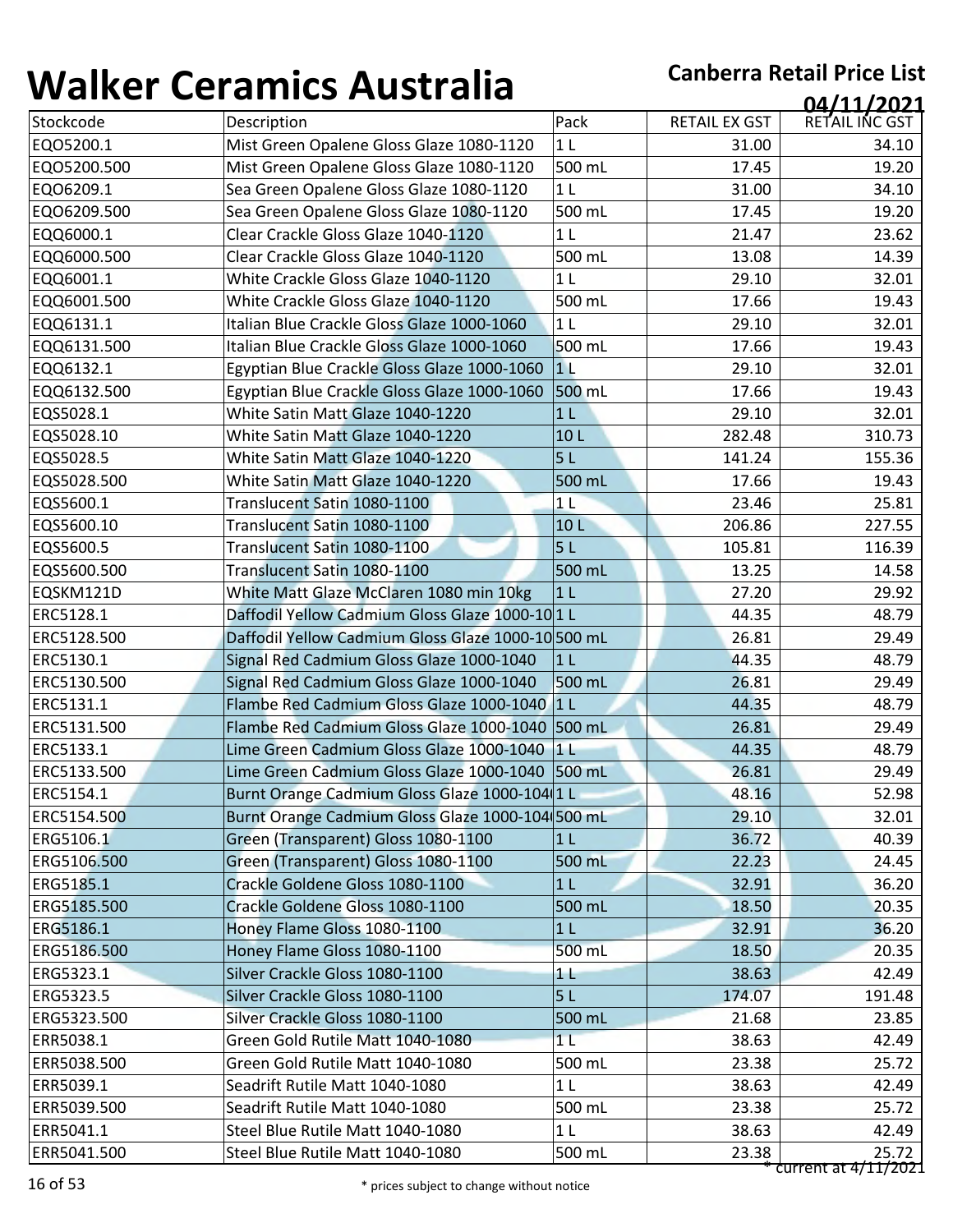| Stockcode<br>ERR5136.1<br>ERR5136.500<br>ESA6251.1 | Description<br>Sand Rutile Matt 1040-1080 | Pack<br>1 <sub>L</sub> | <b>RETAIL EX GST</b><br>38.63 | RETAIL INC GST |
|----------------------------------------------------|-------------------------------------------|------------------------|-------------------------------|----------------|
|                                                    |                                           |                        |                               |                |
|                                                    |                                           |                        |                               | 42.49          |
|                                                    | Sand Rutile Matt 1040-1080                | 500 mL                 | 23.38                         | 25.72          |
|                                                    | White Gloss Glaze 1150-1280               | 1 <sub>L</sub>         | 29.10                         | 32.01          |
| ESA6251.10                                         | White Gloss Glaze 1150-1280               | 10L                    | 220.79                        | 242.87         |
| ESA6251.500                                        | White Gloss Glaze 1150-1280               | 500 mL                 | 16.39                         | 18.03          |
| ESA6255.1                                          | Clear Gloss Glaze 1180-1280               | 1 <sub>L</sub>         | 21.47                         | 23.62          |
| ESA6255.500                                        | Clear Gloss Glaze 1180-1280               | 500 mL                 | 12.15                         | 13.37          |
| ESA6260.1                                          | Yellow Gloss Glaze 1080-1220              | 1 <sub>L</sub>         | 27.19                         | 29.91          |
| ESA6260.500                                        | Yellow Gloss Glaze 1080-1220              | 500 mL                 | 15.33                         | 16.86          |
| ESA6261.1                                          | Orange Gloss Glaze 1080-1220              | 1 <sub>L</sub>         | 29.10                         | 32.01          |
| ESA6261.500                                        | Orange Gloss Glaze 1080-1220              | 500 mL                 | 17.66                         | 19.43          |
| ESA6262.1                                          | Red Gloss Glaze 1080-1220                 | 1 <sub>L</sub>         | 31.00                         | 34.10          |
| ESA6262.500                                        | Red Gloss Glaze 1080-1220                 | 500 mL                 | 18.80                         | 20.68          |
| ESA6263.1                                          | Sky Blue Gloss Glaze 1180-1220            | 1 <sub>L</sub>         | 29.10                         | 32.01          |
| ESA6263.500                                        | Sky Blue Gloss Glaze 1180-1220            | 500 mL                 | 17.66                         | 19.43          |
| ESA6264.1                                          | Deep Blue Gloss Glaze 1180-1220           | 1 <sub>L</sub>         | 31.55                         | 34.71          |
| ESA6264.500                                        | Deep Blue Gloss Glaze 1180-1220           | 500 mL                 | 19.13                         | 21.04          |
| ESA6265.1                                          | Camel Matt Glaze 1180-1280                | 1 <sub>L</sub>         | 29.10                         | 32.01          |
| ESA6265.500                                        | Camel Matt Glaze 1180-1280                | 500 mL                 | 16.39                         | 18.03          |
| ESA6266.1                                          | Celedon Gloss Glaze 1180-1220             | 1 <sub>L</sub>         | 29.10                         | 32.01          |
| ESA6266.500                                        | Celedon Gloss Glaze 1180-1220             | 500 mL                 | 17.66                         | 19.43          |
| ESA6267.1                                          | Copper Green Gloss Glaze 1180-1220        | 1 <sub>L</sub>         | 29.10                         | 32.01          |
| ESA6267.500                                        | Copper Green Gloss Glaze 1180-1220        | 500 mL                 | 17.66                         | 19.43          |
| ESA6268.1                                          | Black Gloss Glaze 1080-1220               | 1 <sub>L</sub>         | 29.10                         | 32.01          |
| ESA6268.500                                        | Black Gloss Glaze 1080-1220               | 500 mL                 | 17.66                         | 19.43          |
| ESA6269.1                                          | Charcoal Matt Glaze 1180-1280             | 1 <sub>L</sub>         | 29.10                         | 32.01          |
| ESA6269.500                                        | Charcoal Matt Glaze 1180-1280             | 500 mL                 | 17.66                         | 19.43          |
| ESB4914.1                                          | Clear Stoneware Gloss 1260-1300           | 11                     | 31.00                         | 34.10          |
| ESB4914.10                                         | Clear Stoneware Gloss 1260-1300           | 10L                    | 259.18                        | 285.10         |
| ESB4914.5                                          | Clear Stoneware Gloss 1260-1300           | 5 <sub>L</sub>         | 139.76                        | 153.74         |
| ESB4914.500                                        | Clear Stoneware Gloss 1260-1300           | 500 mL                 | 18.80                         | 20.68          |
| ESG4915.1                                          | White Opaque Glaze 1260-1300              | 1 <sub>L</sub>         | 31.00                         | 34.10          |
| ESG4915.10                                         | White Opaque Glaze 1260-1300              | 10 <sub>L</sub>        | 216.82                        | 238.50         |
| ESG4915.500                                        | White Opaque Glaze 1260-1300              | 500 mL                 | 18.80                         | 20.68          |
| ETB271D.1                                          | <b>Clear Gloss 1040-1180</b>              | 1 kg                   | 13.95                         | 15.35          |
| ETB271D.5                                          | <b>Clear Gloss 1040-1180</b>              | 5 kg                   | 63.05                         | 69.36          |
| <b>ETB271D.B</b>                                   | Clear Gloss 1040-1180 -2ppm               | $25$ kg                | 348.87                        | 383.76         |
| ETB5223.1                                          | <b>Clear Gloss 1080-1220</b>              | 1 kg                   | 14.06                         | 15.47          |
| ETB5223.5                                          | <b>Clear Gloss 1080-1220</b>              | $5$ kg                 | 63.52                         | 69.87          |
| ETB5223.B                                          | <b>Clear Gloss 1080-1220</b>              | 25 kg                  | 296.72                        | 326.39         |
| ETB5313.1                                          | Clear Transparent Gloss Glaze 1180-1280   | 1 <sub>kg</sub>        | 15.10                         | 16.61          |
| ETB5313.5                                          | Clear Transparent Gloss Glaze 1180-1280   | 5 kg                   | 68.21                         | 75.03          |
| <b>ETB5313.B</b>                                   | Clear Transparent Gloss Glaze 1180-1280   | 25 kg                  | 308.19                        | 339.01         |
| ETB5381.1                                          | Clear Super Gloss 1040-1220               | 1 kg                   | 11.97                         | 13.17          |
| ETB5381.5                                          | Clear Super Gloss 1040-1220               | 5 kg                   | 54.13                         | 59.54          |
|                                                    | Clear Super Gloss 1040-1220               | 25 kg                  | 244.83                        | 269.31         |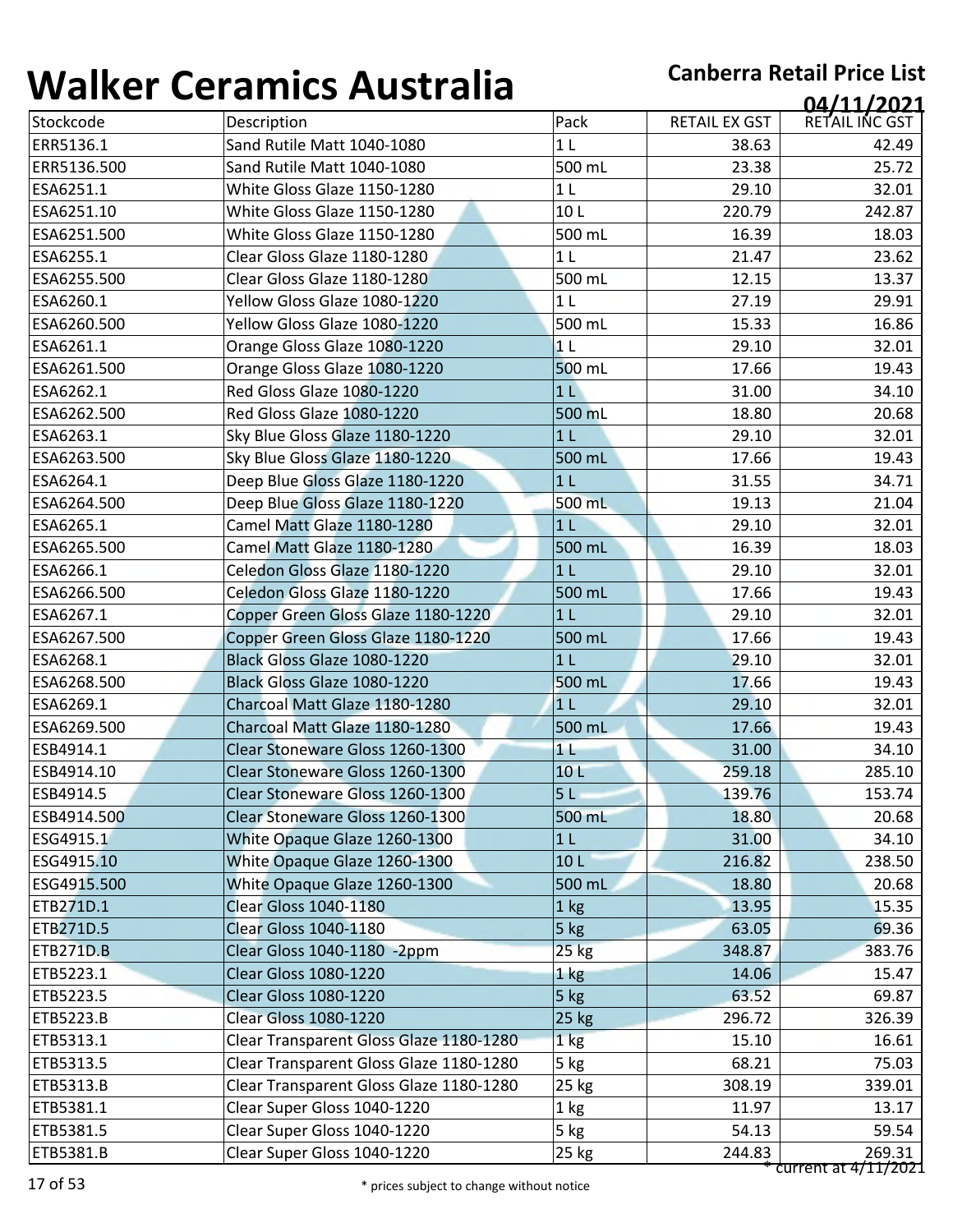| Stockcode        |                                                  |                  |                      | 04/11/2021     |
|------------------|--------------------------------------------------|------------------|----------------------|----------------|
|                  | Description                                      | Pack             | <b>RETAIL EX GST</b> | RETAIL INC GST |
| ETB6101.1        | Clear Super Gloss 1040-1220                      | 1 kg             | 11.97                | 13.17          |
| ETB6101.5        | Clear Super Gloss 1040-1220                      | 5 kg             | 54.13                | 59.54          |
| ETB6101.B        | Clear Super Gloss 1040-1220                      | 25 kg            | 244.83               | 269.31         |
| ETB6250.1        | <b>Clear Gloss 1150-1280</b>                     | 1 kg             | 15.10                | 16.61          |
| ETB6250.5        | <b>Clear Gloss 1150-1280</b>                     | 5 kg             | 68.21                | 75.03          |
| ETB6250.B        | <b>Clear Gloss 1150-1280</b>                     | 25 kg            | 308.19               | 339.01         |
| ETB6400.1        | Clear Gloss 1000-1120 Food Safe                  | 1 kg             | 24.49                | 26.94          |
| ETB6400.5        | Clear Gloss 1000-1120 Food Safe                  | 5 kg             | 110.45               | 121.50         |
| ETB6400.B        | Clear Gloss 1000-1120 Food Safe                  | 25 kg            | 498.28               | 548.11         |
| ETG5262.1        | Oyster White Gloss 1080-1220                     | 1 kg             | 20.32                | 22.35          |
| ETG5262.5        | Oyster White Gloss 1080-1220                     | $5$ kg           | 91.68                | 100.85         |
| <b>ETG5262.B</b> | Oyster White Gloss 1080-1220                     | 25 kg            | 413.79               | 455.17         |
| ETG5264.1        | Honey Gloss Glaze 1080-1100                      | 1 kg             | 17.19                | 18.91          |
| ETG5264.5        | Honey Gloss Glaze 1080-1100                      | 5 kg             | 85.42                | 93.96          |
| <b>ETG5264.B</b> | Honey Gloss Glaze 1080-1100                      | 25 kg            | 427.09               | 469.80         |
| ETG5283.1        | Royal Blue Gloss 1080-1220                       | 1 kg             | 22.40                | 24.64          |
| ETG5283.5        | Royal Blue Gloss 1080-1220                       | 5 kg             | 101.06               | 111.17         |
| ETG5283.B        | Royal Blue Gloss 1080-1220                       | 25 kg            | 502.71               | 552.98         |
| ETG5284.1        | Black Gloss Glaze 1080-1220                      | 1 kg             | 22.40                | 24.64          |
| ETG5284.5        | Black Gloss Glaze 1080-1220                      | 5 kg             | 101.06               | 111.17         |
| ETG5284.B        | Black Gloss Glaze 1080-1220                      | 25 kg            | 456.04               | 501.64         |
| ETG5285.1        | Rockingham Brown Gloss 1080-1220                 | 1 kg             | 18.23                | 20.05          |
| ETG5286.1        | Yellow Opaque Gloss Glaze 1080-1220              | 1 kg             | 18.23                | 20.05          |
| ETG5286.5        | Yellow Opaque Gloss Glaze 1080-1220              | 5 kg             | 82.29                | 90.52          |
| <b>ETG5286.B</b> | Yellow Opaque Gloss Glaze 1080-1220              | 25 kg            | 371.55               | 408.71         |
| ETG5491.1        | Hot Orange Gloss Glaze 1080-1220                 | 1 kg             | 23.97                | 26.37          |
| ETG5491.5        | Hot Orange Gloss Glaze 1080-1220                 | 5 kg             | 108.10               | 118.91         |
| ETG5491.B        | Hot Orange Gloss Glaze 1080-1220                 | $25$ kg          | 487.72               | 536.49         |
| ETG5492.1        | Brick Red Gloss Glaze 1080-1220                  | 1 kg             | 23.97                | 26.37          |
| ETG5492.5        | Brick Red Gloss Glaze 1080-1220                  | 5 kg             | 108.10               | 118.91         |
| <b>ETG5492.B</b> | Brick Red Gloss Glaze 1080-1220                  | 25 kg            | 487.72               | 536.49         |
| ETK5295.1        | Clear Raku Gloss Glaze 1000-1220                 | 1 <sub>kg</sub>  | 13.02                | 14.32          |
| ETK5295.5        | Clear Raku Gloss Glaze 1000-1220                 | 5 kg             | 77.13                | 84.84          |
| <b>ETK5295.B</b> | Clear Raku Gloss Glaze 1000-1220                 | 25 kg            | 265.95               | 292.55         |
| ETK5296.1        | White Opaque (Majolica) Raku Gloss 1000-1211 kg  |                  | 22.36                | 24.60          |
| ETK5296.5        | White Opaque (Majolica) Raku Gloss 1000-1215 kg  |                  | 100.87               | 110.96         |
| <b>ETK5296.B</b> | White Opaque (Majolica) Raku Gloss 1000-12125 kg |                  | 455.17               | 500.69         |
| ETP1.1           | Diamond Pooling Glaze 1020-1100                  | $1 \text{ kg}$   | 21.36                | 23.50          |
| ETP1.100         | Diamond Pooling Glaze 1020-1100                  | 100 <sub>g</sub> | 5.72                 | 6.29           |
| ETP1.500         | Diamond Pooling Glaze 1020-1100                  | 500 <sub>g</sub> | 13.64                | 15.00          |
| ETP5167.1        | Turquoise Pooling Glaze 1020-1100                | 1 kg             | 21.36                | 23.50          |
| ETP5167.100      | Turquoise Pooling Glaze 1020-1100                | 100 <sub>g</sub> | 5.72                 | 6.29           |
| ETP5167.500      | Turquoise Pooling Glaze 1020-1100                | 500 <sub>g</sub> | 13.64                | 15.00          |
| ETP5170.1        | Aquamarine Pooling Glaze 1020-1100               | 1 <sub>kg</sub>  | 21.36                | 23.50          |
|                  |                                                  |                  |                      |                |
| ETP5170.100      | Aquamarine Pooling Glaze 1020-1100               | 100 <sub>g</sub> | 5.72                 | 6.29           |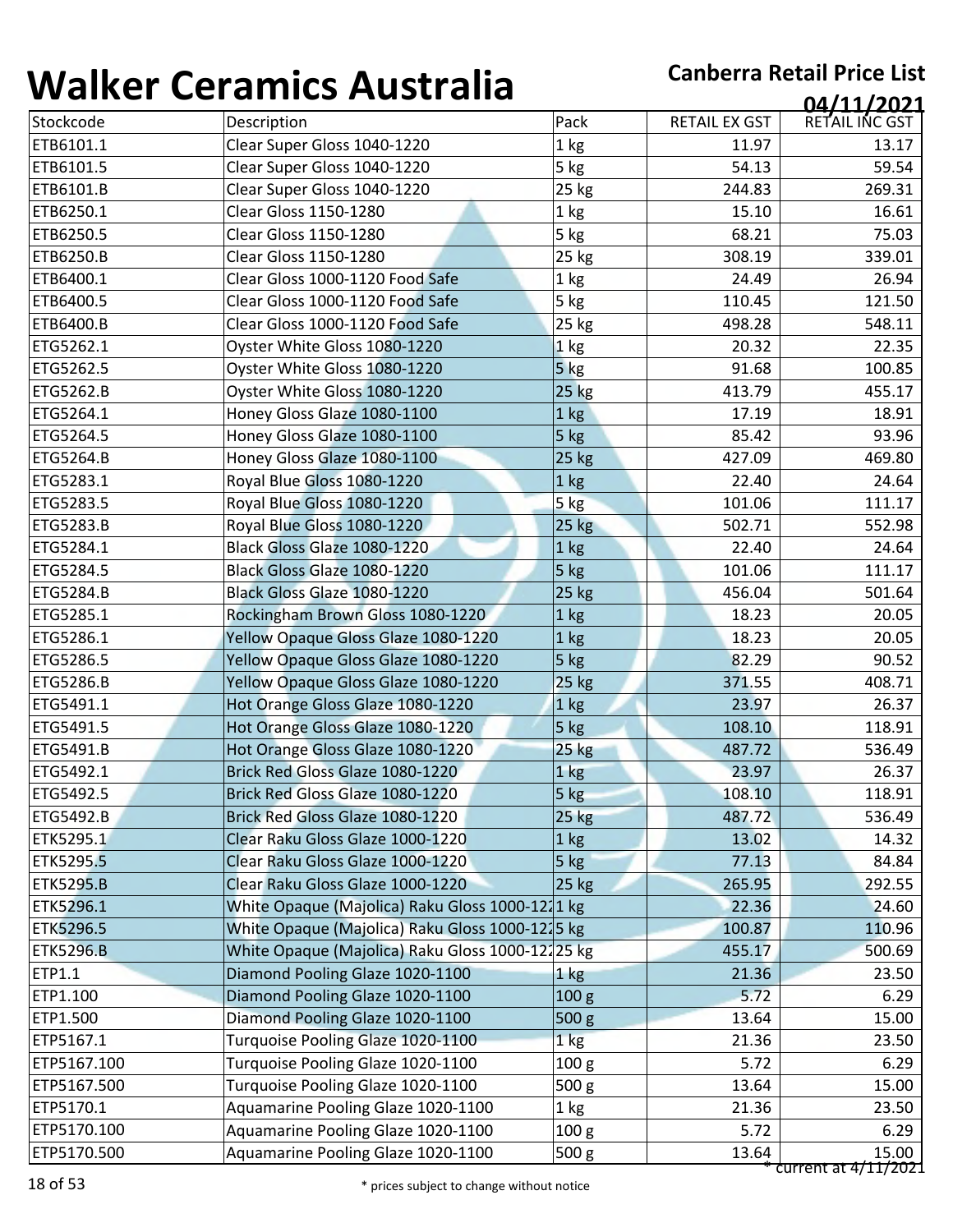|                        |                                                   |                  |                      | 04/11/2021     |
|------------------------|---------------------------------------------------|------------------|----------------------|----------------|
| Stockcode              | Description                                       | Pack             | <b>RETAIL EX GST</b> | RETAIL INC GST |
| ETP5174.1              | Sapphire Pooling Glaze 1020-1100                  | 1 kg             | 21.36                | 23.50          |
| ETP5174.100            | Sapphire Pooling Glaze 1020-1100                  | 100 <sub>g</sub> | 5.72                 | 6.29           |
| ETP5174.500            | Sapphire Pooling Glaze 1020-1100                  | 500 g            | 13.64                | 15.00          |
| ETP5175.1              | Amethyst Pooling Glaze 1020-1100                  | 1 kg             | 29.70                | 32.67          |
| ETP5175.100            | Amethyst Pooling Glaze 1020-1100                  | 100 g            | 5.72                 | 6.29           |
| ETP5175.500            | Amethyst Pooling Glaze 1020-1100                  | 500 g            | 18.90                | 20.79          |
| ETP5178.1              | Tourmaline Pooling Glaze 1020-1100                | 1 <sub>kg</sub>  | 29.70                | 32.67          |
| ETP5178.100            | Tourmaline Pooling Glaze 1020-1100                | 100 <sub>g</sub> | 5.72                 | 6.29           |
| ETP5178.500            | Tourmaline Pooling Glaze 1020-1100                | 500 g            | 18.90                | 20.79          |
| ETP5179.1              | Emerald Pooling Glaze 1020-1100                   | 1 kg             | 21.36                | 23.50          |
| ETP5179.100            | Emerald Pooling Glaze 1020-1100                   | 100 <sub>g</sub> | 5.72                 | 6.29           |
| ETP5179.500            | Emerald Pooling Glaze 1020-1100                   | 500 <sub>g</sub> | 13.64                | 15.00          |
| ETP5180.1              | Topaz Pooling Glaze 50% off while stocks last     | $ 1 \text{ kg} $ | 17.67                | 19.44          |
| ETP5272.1              | Orange Pooling Glaze 1020-1100                    | 1 kg             | 37.01                | 40.71          |
| ETP5272.100            | Orange Pooling Glaze 1020-1100                    | 100 g            | 7.80                 | 8.58           |
| ETP5272.500            | Orange Pooling Glaze 1020-1100                    | 500 g            | 23.50                | 25.85          |
| ETP5273.1              | Red Pooling Glaze 1020-1100                       | 1 kg             | 37.01                | 40.71          |
| ETP5273.100            | Red Pooling Glaze 1020-1100                       | 100 <sub>g</sub> | 7.80                 | 8.58           |
| ETP5273.500            | Red Pooling Glaze 1020-1100                       | 500 g            | 23.50                | 25.85          |
| ETP5274.1              | Yellow Pooling Glaze 1020-1100                    | 1 kg             | 29.70                | 32.67          |
| ETP5274.100            | Yellow Pooling Glaze 1020-1100                    | 100 <sub>g</sub> | 5.72                 | 6.29           |
| ETP5274.500            | Yellow Pooling Glaze 1020-1100                    | 500 g            | 18.90                | 20.79          |
| ETP5275.1              | Violet Pooling Glaze 50% off while stocks last    | 1 kg             | 17.67                | 19.44          |
| ETP5275.500            | Violet Pooling Glaze 50% off while stocks last    | 500 <sub>g</sub> | 11.31                | 12.44          |
| ETP5276.1              | Purple Pooling Glaze 1020-1100                    | 1 kg             | 29.70                | 32.67          |
| ETP5276.100            | Purple Pooling Glaze 1020-1100                    | 100 g            | 5.72                 | 6.29           |
| ETP5276.500            | Purple Pooling Glaze 1020-1100                    | 500 g            | 18.90                | 20.79          |
| <b>ETP900</b>          | Stars Pooling Glaze Kit 1020-1100 100g @          | <b>KIT</b>       | 34.73                | 38.20          |
| <b>ETP901</b>          | Jewels Pooling Glaze Kit 1020-1100 100g@          | KIT              | 29.82                | 32.80          |
| ETQ6000.1              | Clear Crackle Gloss Glaze 1040-1220               | 1 kg             | 17.19                | 18.91          |
| <b>ETQ6000.B</b>       | Clear Crackle Gloss Glaze 1040-1220               | 25 kg            | 350.43               | 385.47         |
| ETQ6131.1              | Italian Blue Crackle Gloss Glaze 1000-1060        | $1$ kg           | 29.70                | 32.67          |
| ETQ6131.5              | Italian Blue Crackle Gloss Glaze 1000-1060        | 5 kg             | 133.92               | 147.31         |
| ETQ6131.B              | Italian Blue Crackle Gloss Glaze 1000-1060        | 25 kg            | 603.88               | 664.27         |
| ETQ6132.1              | Egyptian Blue Crackle Gloss Glaze 1000-1060       | $1$ kg           | 29.70                | 32.67          |
| ETQ6132.5              | Egyptian Blue Crackle Gloss Glaze 1000-1060       | $5$ kg           | 133.92               | 147.31         |
| <b>ETQ6132.B</b>       | Egyptian Blue Crackle Gloss Glaze 1000-1060       | $25$ kg          | 682.63               | 750.89         |
| ETS5600.1              | Translucent Satin 1080-1100                       | 1 kg             | 18.23                | 20.05          |
| ETS5600.5              | Translucent Satin 1080-1100                       | $5$ kg           | 82.29                | 90.52          |
| ETS5600.B              | Translucent Satin 1080-1100                       | $25$ kg          | 371.55               | 408.71         |
| EUC5128.1              | Daffodil Yellow Cadmium Gloss Glaze 1000-10 1 kg  |                  | 44.31                | 48.74          |
| <b>EUC5128.B</b>       | Daffodil Yellow Cadmium Glaze Gloss 1000-10 25 kg |                  | 899.57               | 989.53         |
|                        | Flambe Red Cadmium Glaze Gloss 1000-1040 1 kg     |                  | 46.39                | 51.03          |
|                        |                                                   |                  |                      |                |
| EUC5131.1<br>EUC5131.5 | Flambe Red Cadmium Gloss Glaze 1000-1040 5 kg     |                  | 209.01               | 229.91         |
| <b>EUC5131.B</b>       | Flambe Red Cadmium Gloss Glaze 1000-1040 25 kg    |                  | 941.81               | 1,035.99       |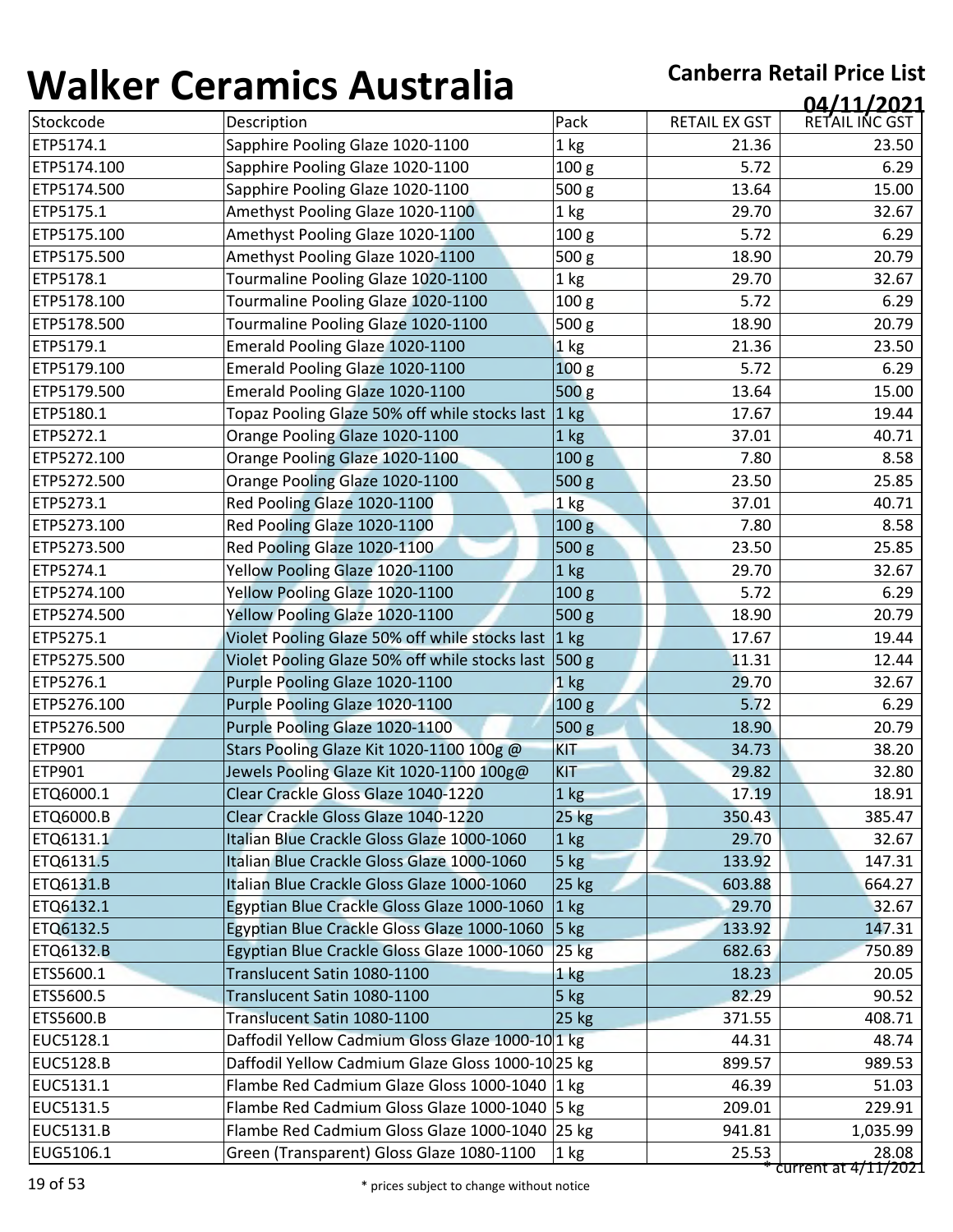| , , , , , , , , , | <u>sei annes 7 iasceana</u>               |                  |                      | 04/11/2021                     |
|-------------------|-------------------------------------------|------------------|----------------------|--------------------------------|
| Stockcode         | Description                               | Pack             | <b>RETAIL EX GST</b> | RETAIL INC GST                 |
| EUG5106.5         | Green (Transparent) Gloss Glaze 1080-1100 | 5 kg             | 115.14               | 126.65                         |
| <b>EUG5106.B</b>  | Green (Transparent) Gloss Glaze 1080-1100 | 25 kg            | 519.40               | 571.34                         |
| EUG5185.1         | Crackle Goldene Gloss 1080-1100           | 1 kg             | 23.97                | 26.37                          |
| EUG5185.5         | Crackle Goldene Gloss 1080-1100           | 5 kg             | 108.10               | 118.91                         |
| <b>EUG5185.B</b>  | Crackle Goldene Gloss 1080-1100           | 25 kg            | 487.72               | 536.49                         |
| EUP5263.1         | Yellow Cadmium Pooling Glaze 980-1020     | 1 kg             | 31.27                | 34.40                          |
| EUP5263.100       | Yellow Cadmium Pooling Glaze 980-1020     | 100 g            | 7.80                 | 8.58                           |
| EUP5263.500       | Yellow Cadmium Pooling Glaze 980-1020     | 500 <sub>g</sub> | 16.04                | 17.64                          |
| EUR5038.1         | Green Gold Rutile Matt 1040-1080          | 1 kg             | 32.31                | 35.54                          |
| <b>EUR5038.B</b>  | Green Gold Rutile Matt 1040-1080          | 25 kg            | 656.69               | 722.36                         |
| EVA6251.1         | White Gloss 1150-1280                     | 1 <sub>kg</sub>  | 17.19                | 18.91                          |
| EVA6251.5         | White Gloss 1150-1280                     | 5 kg             | 77.60                | 85.36                          |
| EVA6251.B         | White Gloss 1150-1280                     | 25 kg            | 350.43               | 385.47                         |
| EVA6255.1         | Clear Gloss Glaze 1180-1280               | 1 kg             | 17.19                | 18.91                          |
| EVA6255.5         | Clear Gloss Glaze 1180-1280               | 5 kg             | 77.60                | 85.36                          |
| EVA6255.B         | Clear Gloss Glaze 1180-1280               | 25 kg            | 427.09               | 469.80                         |
| EVA6260.1         | Yellow Gloss Glaze 1080-1220              | 1 kg             | 19.80                | 21.78                          |
| EVA6260.5         | Yellow Gloss Glaze 1080-1220              | 5 kg             | 89.33                | 98.26                          |
| EVA6260.B         | Yellow Gloss Glaze 1080-1220              | 25 kg            | 403.24               | 443.56                         |
| EVA6261.1         | Orange Gloss Glaze 1080-1220              | 1 kg             | 20.32                | 22.35                          |
| EVA6261.5         | Orange Gloss Glaze 1080-1220              | 5 kg             | 91.68                | 100.85                         |
| EVA6261.B         | Orange Gloss Glaze 1080-1220              | 25 kg            | 413.79               | 455.17                         |
| EVA6262.1         | Red Gloss Glaze 1080-1220                 | 1 kg             | 20.32                | 22.35                          |
| EVA6262.5         | Red Gloss Glaze 1080-1220                 | 5 kg             | 91.68                | 100.85                         |
| <b>EVA6262.B</b>  | Red Gloss Glaze 1080-1220                 | 25 kg            | 413.79               | 455.17                         |
| EVA6263.1         | Sky Blue Gloss Glaze 1180-1220            | 1 kg             | 18.23                | 20.05                          |
| EVA6263.5         | Sky Blue Gloss Glaze 1180-1220            | 5 kg             | 82.29                | 90.52                          |
| EVA6263.B         | Sky Blue Gloss Glaze 1180-1220            | <b>25 kg</b>     | 371.55               | 408.71                         |
| EVA6264.1         | Deep Blue Gloss Glaze 1180-1220           | 1 kg             | 18.75                | 20.63                          |
| EVA6264.5         | Deep Blue Gloss Glaze 1180-1220           | 5 kg             | 84.64                | 93.10                          |
| <b>EVA6264.B</b>  | Deep Blue Gloss Glaze 1180-1220           | 25 kg            | 382.12               | 420.33                         |
| EVA6265.1         | Camel Matt Glaze 1180-1280                | $1$ kg           | 18.53                | 20.38                          |
| EVA6265.5         | Camel Matt Glaze 1180-1280                | 5 kg             | 83.66                | 92.03                          |
| <b>EVA6265.B</b>  | Camel Matt Glaze 1180-1280                | 25 kg            | 377.72               | 415.49                         |
| EVA6266.1         | Celedon Gloss Glaze 1180-1220             | 1 kg             | 18.23                | 20.05                          |
| EVA6266.5         | Celedon Gloss Glaze 1180-1220             | 5 kg             | 82.29                | 90.52                          |
| <b>EVA6266.B</b>  | Celedon Gloss Glaze 1180-1220             | $25$ kg          | 371.55               | 408.71                         |
| EVA6267.1         | Copper Green Gloss Glaze 1180-1220        | $1$ $kg$         | 18.23                | 20.05                          |
| EVA6267.5         | Copper Green Gloss Glaze 1180-1220        | $5$ kg           | 82.29                | 90.52                          |
| EVA6267.B         | Copper Green Gloss Glaze 1180-1220        | 25 kg            | 371.55               | 408.71                         |
| EVA6268.1         | Black Gloss Glaze 1080-1220               | 1 <sub>kg</sub>  | 22.40                | 24.64                          |
| EVA6268.5         | Black Gloss Glaze 1080-1220               | 5 kg             | 101.06               | 111.17                         |
| EVA6268.B         | Black Gloss Glaze 1080-1220               | 25 kg            | 456.04               | 501.64                         |
| EVA6269.1         | Charcoal Matt Glaze 1180-1280             | 1 kg             | 20.72                | 22.79                          |
| EVA6269.5         | Charcoal Matt Glaze 1180-1280             | 5 kg             | 93.49                | 102.84                         |
| EVA6269.B         | Charcoal Matt Glaze 1180-1280             | 25 kg            | 446.97               | 491.67<br>current at 4/11/2021 |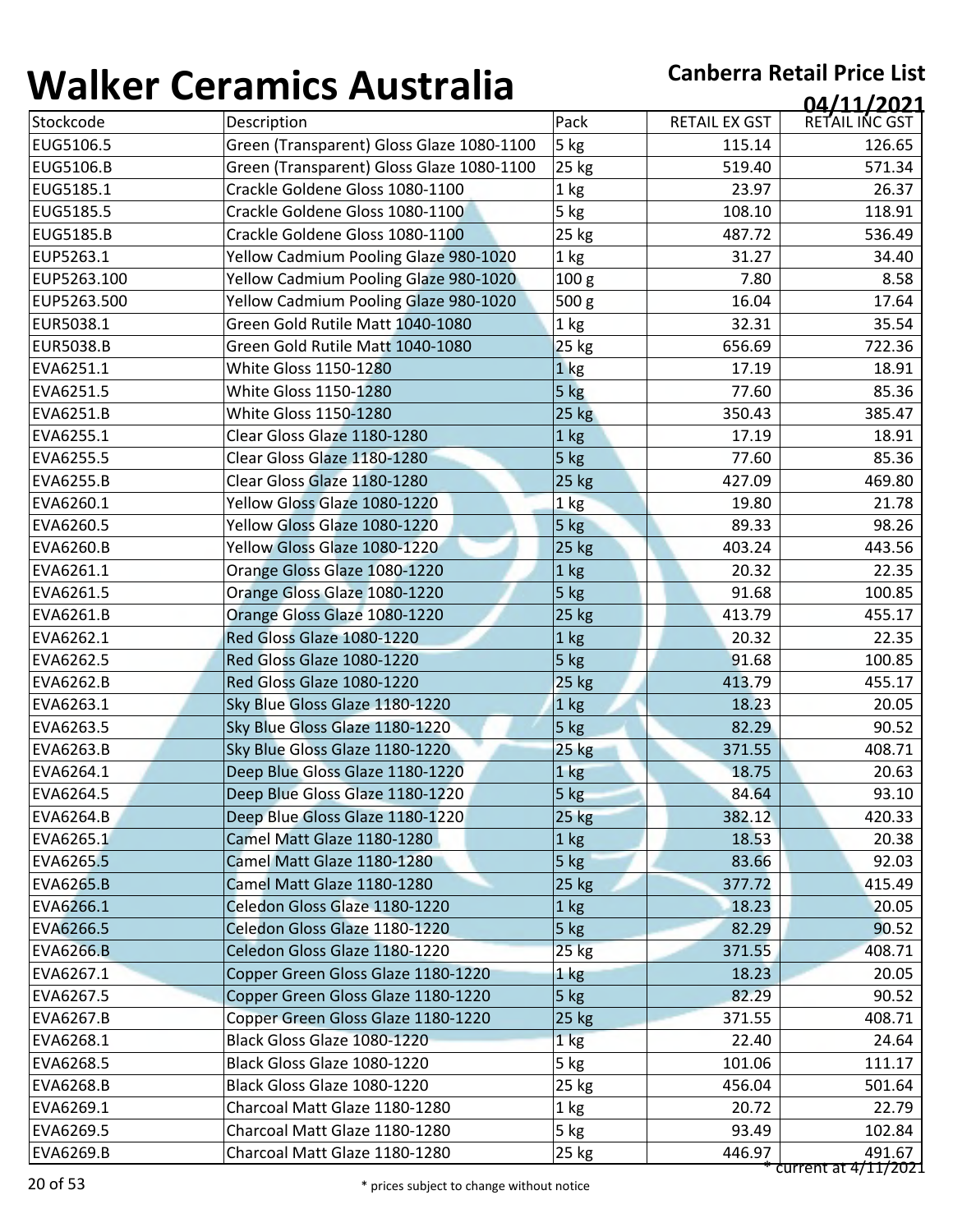| ''''''''         | <u>sei annes 7 iasceana</u>              |                 |                      | 04/11/2021           |
|------------------|------------------------------------------|-----------------|----------------------|----------------------|
| Stockcode        | Description                              | Pack            | <b>RETAIL EX GST</b> | RETAIL INC GST       |
| EVB4914.1        | Clear Stoneware Gloss Glaze 1260-1300    | 1 kg            | 13.54                | 14.89                |
| EVB4914.5        | Clear Stoneware Gloss Glaze 1260-1300    | 5 kg            | 61.17                | 67.29                |
| EVB4914.B        | Clear Stoneware Gloss Glaze 1260-1300    | 25 kg           | 296.72               | 326.39               |
| EVB6031.1        | Clear Zinc Free Gloss Glaze 1260-1300    | 1 kg            | 13.54                | 14.89                |
| EVB6031.5        | Clear Zinc Free Gloss Glaze 1260-1300    | 5 kg            | 61.17                | 67.29                |
| EVB6031.B        | Clear Zinc Free Gloss Glaze 1260-1300    | 25 kg           | 277.42               | 305.16               |
| EVB6327.1        | Clear Gloss Glaze 1240-1300              | 1 kg            | 13.54                | 14.89                |
| EVB6327.5        | Clear Gloss Glaze 1240-1300              | 5 kg            | 61.17                | 67.29                |
| EVB6327.B        | Clear Gloss Glaze 1240-1300              | 25 kg           | 296.72               | 326.39               |
| EVG4915.1        | White Opaque Gloss Glaze 1260-1300       | 1 kg            | 18.23                | 20.05                |
| EVG4915.5        | White Opaque Gloss Glaze 1260-1300       | $5$ kg          | 82.29                | 90.52                |
| EVG4915.B        | White Opaque Gloss Glaze 1260-1300       | <b>25 kg</b>    | 427.09               | 469.80               |
| EVG5168.1        | Royal Blue Gloss Glaze 1260-1300         | 1 kg            | 18.75                | 20.63                |
| EVG5168.5        | Royal Blue Gloss Glaze 1260-1300         | 5 kg            | 84.64                | 93.10                |
| EVG5168.B        | Royal Blue Gloss Glaze 1260-1300         | 25 kg           | 382.12               | 420.33               |
| EVG6041.1        | Mother of Pearl Gloss Glaze 1280-1300    | 1 kg            | 19.08                | 20.99                |
| EVG6041.5        | Mother of Pearl Gloss Glaze 1280-1300    | 5 kg            | 89.39                | 98.33                |
| EVG6041.B        | Mother of Pearl Gloss Glaze 1280-1300    | 25 kg           | 446.97               | 491.67               |
| EVG6045.1        | Tenmoku Gloss Glaze 1280-1300            | 1 kg            | 18.23                | 20.05                |
| EVG6045.5        | Tenmoku Gloss Glaze 1280-1300            | 5 kg            | 82.29                | 90.52                |
| <b>EVG6045.B</b> | Tenmoku Gloss Glaze 1280-1300            | 25 kg           | 371.55               | 408.71               |
| EVG6051.1        | Golden Syrup Gloss Glaze 1280-1300       | 1 <sub>kg</sub> | 19.08                | 20.99                |
| EVG6051.5        | Golden Syrup Gloss Glaze 1280-1300       | $5$ kg          | 86.11                | 94.72                |
| EVG6051.B        | Golden Syrup Gloss Glaze 1280-1300       | 25 kg           | 446.97               | 491.67               |
| EVG6090.1        | Prussian Blue Gloss Glaze 1260-1280      | 1 kg            | 19.27                | 21.20                |
| EVG6090.5        | Prussian Blue Gloss Glaze 1260-1280      | 5 kg            | 86.98                | 95.68                |
| <b>EVG6090.B</b> | Prussian Blue Gloss Glaze 1260-1280      | 25 kg           | 392.67               | 431.94               |
| EVG6091.1        | Tomato Red Gloss Glaze 1280-1300         | 1 <sub>kg</sub> | 18.23                | 20.05                |
| EVG6091.5        | Tomato Red Gloss Glaze 1280-1300         | 5 kg            | 82.29                | 90.52                |
| <b>EVG6091.B</b> | Tomato Red Gloss Glaze 1280-1300         | 25 kg           | 371.55               | 408.71               |
| EVG6092.1        | Tahitian Green Gloss Glaze 1260-1280     | 1 kg            | 19.27                | 21.20                |
| EVG6092.5        | Tahitian Green Gloss Glaze 1260-1280     | 5 kg            | 86.98                | 95.68                |
| <b>EVG6092.B</b> | Tahitian Green Gloss Glaze 1260-1280     | $25$ kg         | 392.67               | 431.94               |
| EVG6093.1        | Hyacinth Blue Gloss Glaze 1280-1300      | 1 kg            | 19.08                | 20.99                |
| EVG6093.5        | Hyacinth Blue Gloss Glaze 1280-1300      | 5 kg            | 86.11                | 94.72                |
| <b>EVG6093.B</b> | Hyacinth Blue Gloss Glaze 1280-1300      | 25 kg           | 446.97               | 491.67               |
| EVG6095.1        | Kiwi Spangle Gloss Glaze 1260-1280       | 1 <sub>kg</sub> | 19.63                | 21.59                |
| EVG6095.5        | Kiwi Spangle Gloss Glaze 1260-1280       | 5 kg            | 88.57                | 97.43                |
| EVG6095.B        | Kiwi Spangle Gloss Glaze 1260-1280       | $25$ kg         | 399.84               | 439.82               |
| EVG6096.1        | Rockmelon Spangle Gloss Glaze 1260-1280  | 1 <sub>kg</sub> | 20.17                | 22.19                |
| EVG6096.5        | Rockmelon Spangle Gloss Glaze 1260-1280  | $5$ $kg$        | 91.03                | 100.13               |
| EVG6096.B        | Rockmelon Spangle Gloss Glaze 1260-1280  | 25 kg           | 410.90               | 451.99               |
| EVG6097.1        | Watermelon Spangle Gloss Glaze 1260-1280 | 1 kg            | 26.73                | 29.40                |
| EVG6097.5        | Watermelon Spangle Gloss Glaze 1260-1280 | 5 kg            | 120.54               | 132.59               |
| EVG6097.B        | Watermelon Spangle Gloss Glaze 1260-1280 | 25 kg           | 594.52               | 653.97               |
| EVG6098.1        | Grape Spangle Gloss Glaze 1260-1280      | 1 kg            | 25.53                | 28.08                |
|                  |                                          |                 |                      | current at 4/11/2021 |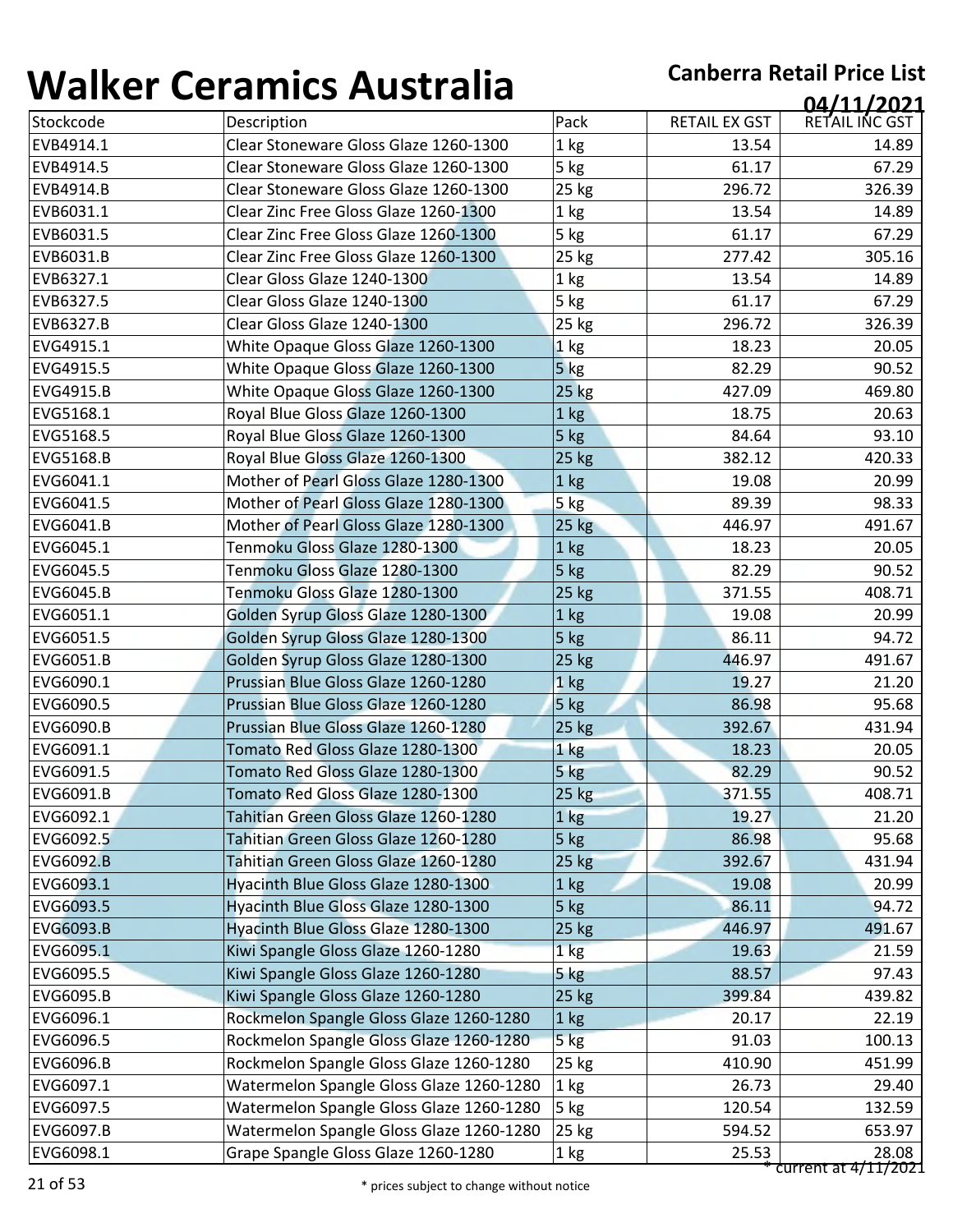| , , , , , , , , ,   | <u>sei annes 7 iasceana</u>           |                 |                      | 04/11/2021     |
|---------------------|---------------------------------------|-----------------|----------------------|----------------|
| Stockcode           | Description                           | Pack            | <b>RETAIL EX GST</b> | RETAIL INC GST |
| EVG6098.5           | Grape Spangle Gloss Glaze 1260-1280   | 5 kg            | 115.14               | 126.65         |
| EVG6098.B           | Grape Spangle Gloss Glaze 1260-1280   | 25 kg           | 519.40               | 571.34         |
| EVG6099.1           | Mandarin Gloss Glaze 1260-1280        | 1 kg            | 23.78                | 26.16          |
| EVG6099.5           | Mandarin Gloss Glaze 1260-1280        | 5 kg            | 107.26               | 117.99         |
| EVG6099.B           | Mandarin Gloss Glaze 1260-1280        | 25 kg           | 499.43               | 549.37         |
| EVG619.1            | Limoges Clear Gloss Glaze EK619T 1300 | 1 kg            | 26.16                | 28.78          |
| EVG619.5            | Limoges Clear Gloss Glaze EK619T 1300 | 5 kg            | 87.66                | 96.43          |
| EVG6328.1           | White Gloss Glaze 1240-1300           | 1 kg            | 18.23                | 20.05          |
| EVG6328.5           | White Gloss Glaze 1240-1300           | 5 kg            | 82.29                | 90.52          |
| EVG6328.B           | White Gloss Glaze 1240-1300           | 25 kg           | 371.55               | 408.71         |
| EVM6033.1           | White Satin Glaze 1260-1300           | 1 <sub>kg</sub> | 18.23                | 20.05          |
| EVM6033.5           | White Satin Glaze 1260-1300           | 5 kg            | 82.29                | 90.52          |
| EVM6033.B           | White Satin Glaze 1260-1300           | $25$ kg         | 371.55               | 408.71         |
| EVM6039.1           | Copper Rust Satin Glaze 1280-1300     | 1 kg            | 18.23                | 20.05          |
| EVM6039.5           | Copper Rust Satin Glaze 1280-1300     | 5 kg            | 82.29                | 90.52          |
| EVM6039.B           | Copper Rust Satin Glaze 1280-1300     | 25 kg           | 427.09               | 469.80         |
| EVM6042.1           | Moonstone Satin Glaze 1280-1300       | 1 kg            | 18.23                | 20.05          |
| EVM6042.5           | Moonstone Satin Glaze 1280-1300       | 5 kg            | 82.29                | 90.52          |
| <b>EVM6042.B</b>    | Moonstone Satin Glaze 1280-1300       | 25 kg           | 371.55               | 408.71         |
| EVM6094.1           | Dolomite Stoneware Glaze 1280-1300    | 1 kg            | 19.08                | 20.99          |
| EVM6094.5           | Dolomite Stoneware Glaze 1280-1300    | 5 kg            | 86.11                | 94.72          |
| EVM6094.B           | Dolomite Stoneware Glaze 1280-1300    | 25 kg           | 388.77               | 427.65         |
| EVS6050.1           | Bluestone Satin Glaze 1280-1300       | 1 <sub>kg</sub> | 18.23                | 20.05          |
| EVS6050.5           | Bluestone Satin Glaze 1280-1300       | 5 kg            | 82.29                | 90.52          |
| EVS6050.B           | Bluestone Satin Glaze 1280-1300       | 25 kg           | 371.55               | 408.71         |
| FCHUG001.500        | Chrysanthos UG White                  | 500 mL          | 34.44                | 37.88          |
| <b>FCHUG001.60</b>  | <b>Chrysanthos UG White</b>           | 60 ML           | 7.08                 | 7.79           |
| <b>FCHUG005.500</b> | <b>Chrysanthos UG Canary Yellow</b>   | 500 mL          | 34.44                | 37.88          |
| <b>FCHUG005.60</b>  | Chrysanthos UG Canary Yellow          | 60 ML           | 7.08                 | 7.79           |
| <b>FCHUG009.500</b> | Chrysanthos UG Bright Yellow          | 500 mL          | 34.44                | 37.88          |
| <b>FCHUG009.60</b>  | <b>Chrysanthos UG Bright Yellow</b>   | 60 ML           | 7.08                 | 7.79           |
| <b>FCHUG013.500</b> | <b>Chrysanthos UG Citrus</b>          | 500 mL          | 34.44                | 37.88          |
| <b>FCHUG013.60</b>  | <b>Chrysanthos UG Citrus</b>          | 60 ML           | 7.08                 | 7.79           |
| <b>FCHUG017.500</b> | Chrysanthos UG Lotus Yellow           | 500 mL          | 34.44                | 37.88          |
| <b>FCHUG017.60</b>  | Chrysanthos UG Lotus Yellow           | 60 ML           | 7.08                 | 7.79           |
| FCHUG021.500        | <b>Chrysanthos UG Hommus (Flesh)</b>  | 500 mL          | 34.44                | 37.88          |
| <b>FCHUG021.60</b>  | Chrysanthos UG Hommus (Flesh)         | 60 ML           | 7.08                 | 7.79           |
| <b>FCHUG025.500</b> | <b>Chrysanthos UG Beige</b>           | 500 mL          | 34.44                | 37.88          |
| <b>FCHUG025.60</b>  | <b>Chrysanthos UG Beige</b>           | 60 ML           | 7.08                 | 7.79           |
| FCHUG029.500        | Chrysanthos UG Peach                  | 500 mL          | 34.44                | 37.88          |
| <b>FCHUG029.60</b>  | Chrysanthos UG Peach                  | 60 ML           | 7.08                 | 7.79           |
| FCHUG033.500        | Chrysanthos UG Apricot                | 500 mL          | 34.44                | 37.88          |
| <b>FCHUG033.60</b>  | <b>Chrysanthos UG Apricot</b>         | 60 ML           | 7.08                 | 7.79           |
| <b>FCHUG037.500</b> | Chrysanthos UG Burnt Orange           | 500 mL          | 34.44                | 37.88          |
|                     |                                       |                 |                      | 7.79           |
| FCHUG037.60         | Chrysanthos UG Burnt Orange           | 60 ML           | 7.08                 |                |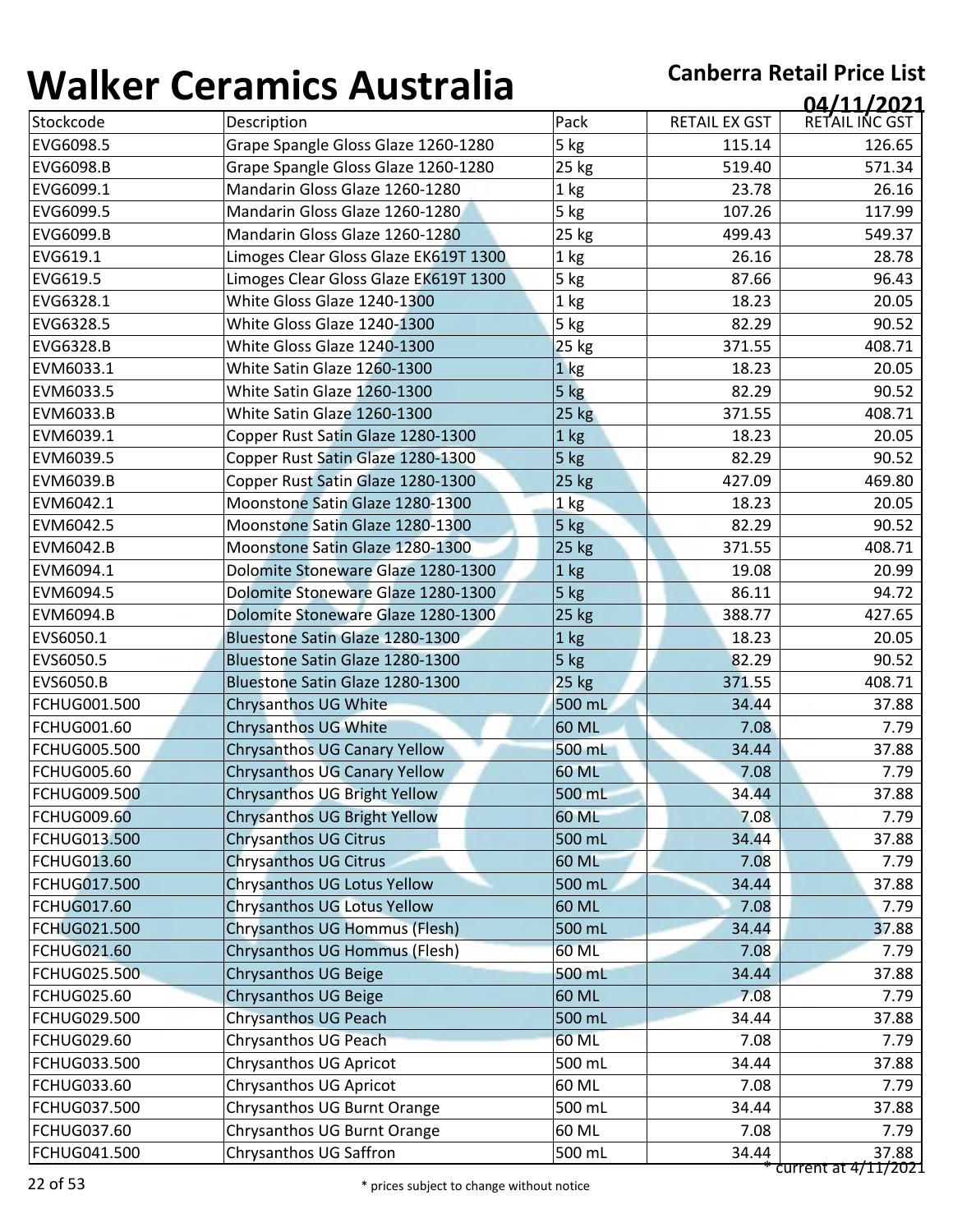| T J J I I V J I     | <u>sei annes 7 iasceana</u>          |              |                      | 04/11/2021             |
|---------------------|--------------------------------------|--------------|----------------------|------------------------|
| Stockcode           | Description                          | Pack         | <b>RETAIL EX GST</b> | RETAIL INC GST         |
| <b>FCHUG041.60</b>  | Chrysanthos UG Saffron               | 60 ML        | 7.08                 | 7.79                   |
| FCHUG045.500        | Chrysanthos UG Melon                 | 500 mL       | 34.44                | 37.88                  |
| <b>FCHUG045.60</b>  | Chrysanthos UG Melon                 | 60 ML        | 7.08                 | 7.79                   |
| FCHUG049.500        | Chrysanthos UG Mandarin              | 500 mL       | 34.44                | 37.88                  |
| <b>FCHUG049.60</b>  | Chrysanthos UG Mandarin              | 60 ML        | 7.08                 | 7.79                   |
| FCHUG053.500        | Chrysanthos UG Peach Cameo           | 500 mL       | 34.44                | 37.88                  |
| <b>FCHUG053.60</b>  | Chrysanthos UG Peach Cameo           | 60 ML        | 7.08                 | 7.79                   |
| <b>FCHUG057.500</b> | Chrysanthos UG Coral                 | 500 mL       | 34.44                | 37.88                  |
| <b>FCHUG057.60</b>  | Chrysanthos UG Coral                 | 60 ML        | 7.08                 | 7.79                   |
| FCHUG061.500        | Chrysanthos UG Coral Pink            | 500 mL       | 34.44                | 37.88                  |
| <b>FCHUG061.60</b>  | Chrysanthos UG Coral Pink            | 60 ML        | 7.08                 | 7.79                   |
| <b>FCHUG065.500</b> | Chrysanthos UG Persimmon             | 500 mL       | 34.44                | 37.88                  |
| <b>FCHUG065.60</b>  | Chrysanthos UG Persimmon             | <b>60 ML</b> | 7.08                 | 7.79                   |
| <b>FCHUG069.500</b> | Chrysanthos UG Coral Red             | 500 mL       | 34.44                | 37.88                  |
| <b>FCHUG069.60</b>  | Chrysanthos UG Coral Red             | 60 ML        | 7.08                 | 7.79                   |
| FCHUG071.500        | Chrysanthos UG Rocket Red            | 500 mL       | 34.44                | 37.88                  |
| <b>FCHUG071.60</b>  | <b>Chrysanthos UG Rocket Red</b>     | 60 ML        | 7.08                 | 7.79                   |
| <b>FCHUG073.500</b> | Chrysanthos UG Ruby Red              | 500 mL       | 34.44                | 37.88                  |
| <b>FCHUG073.60</b>  | Chrysanthos UG Ruby Red              | 60 ML        | 7.08                 | 7.79                   |
| FCHUG077.500        | <b>Chrysanthos UG Deep Plum</b>      | 500 mL       | 34.44                | 37.88                  |
| <b>FCHUG077.60</b>  | <b>Chrysanthos UG Deep Plum</b>      | 60 ML        | 7.08                 | 7.79                   |
| FCHUG081.500        | <b>Chrysanthos UG Burgundy</b>       | 500 mL       | 34.44                | 37.88                  |
| FCHUG081.60         | <b>Chrysanthos UG Burgundy</b>       | 60 ML        | 7.08                 | 7.79                   |
| <b>FCHUG085.500</b> | <b>Chrysanthos UG Rose Pink</b>      | 500 mL       | 34.44                | 37.88                  |
| <b>FCHUG085.60</b>  | <b>Chrysanthos UG Rose Pink</b>      | 60 ML        | 7.08                 | 7.79                   |
| <b>FCHUG087.500</b> | Chrysanthos UG Petal Pink            | 500 mL       | 34.44                | 37.88                  |
| <b>FCHUG087.60</b>  | Chrysanthos UG Petal Pink            | 60 ML        | 7.08                 | 7.79                   |
| <b>FCHUG089.500</b> | <b>Chrysanthos UG Carnation Pink</b> | 500 mL       | 34.44                | 37.88                  |
| <b>FCHUG089.60</b>  | <b>Chrysanthos UG Carnation Pink</b> | 60 ML        | 7.08                 | 7.79                   |
| <b>FCHUG093.500</b> | <b>Chrysanthos UG Deep Rose</b>      | 500 mL       | 34.44                | 37.88                  |
| <b>FCHUG093.60</b>  | <b>Chrysanthos UG Deep Rose</b>      | 60 ML        | 7.08                 | 7.79                   |
| <b>FCHUG097.500</b> | Chrysanthos UG Light Jade            | 500 mL       | 34.44                | 37.88                  |
| <b>FCHUG097.60</b>  | Chrysanthos UG Light Jade            | 60 ML        | 7.08                 | 7.79                   |
| <b>FCHUG101.500</b> | <b>Chrysanthos UG Jasper</b>         | 500 mL       | 34.44                | 37.88                  |
| <b>FCHUG101.60</b>  | Chrysanthos UG Jasper                | 60 ML        | 7.08                 | 7.79                   |
| FCHUG105.500        | Chrysanthos UG Jade Green            | 500 mL       | 34.44                | 37.88                  |
| <b>FCHUG105.60</b>  | Chrysanthos UG Jade Green            | <b>60 ML</b> | 7.08                 | 7.79                   |
| <b>FCHUG109.500</b> | <b>Chrysanthos UG Peacock</b>        | 500 mL       | 34.44                | 37.88                  |
| <b>FCHUG109.60</b>  | <b>Chrysanthos UG Peacock</b>        | 60 ML        | 7.08                 | 7.79                   |
| FCHUG113.500        | Chrysanthos UG Paris Green           | 500 mL       | 34.44                | 37.88                  |
| FCHUG113.60         | Chrysanthos UG Paris Green           | 60 ML        | 7.08                 | 7.79                   |
| FCHUG117.500        | Chrysanthos UG Lime                  | 500 mL       | 34.44                | 37.88                  |
| <b>FCHUG117.60</b>  | Chrysanthos UG Lime                  | 60 ML        | 7.08                 | 7.79                   |
| <b>FCHUG121.500</b> | Chrysanthos UG Chartreuse            | 500 mL       | 34.44                | 37.88                  |
| <b>FCHUG121.60</b>  | Chrysanthos UG Chartreuse            | 60 ML        | 7.08                 | 7.79                   |
| <b>FCHUG125.500</b> | Chrysanthos UG Medium Green          | 500 mL       | 34.44                | 37.88                  |
|                     |                                      |              |                      | current at $4/11/2021$ |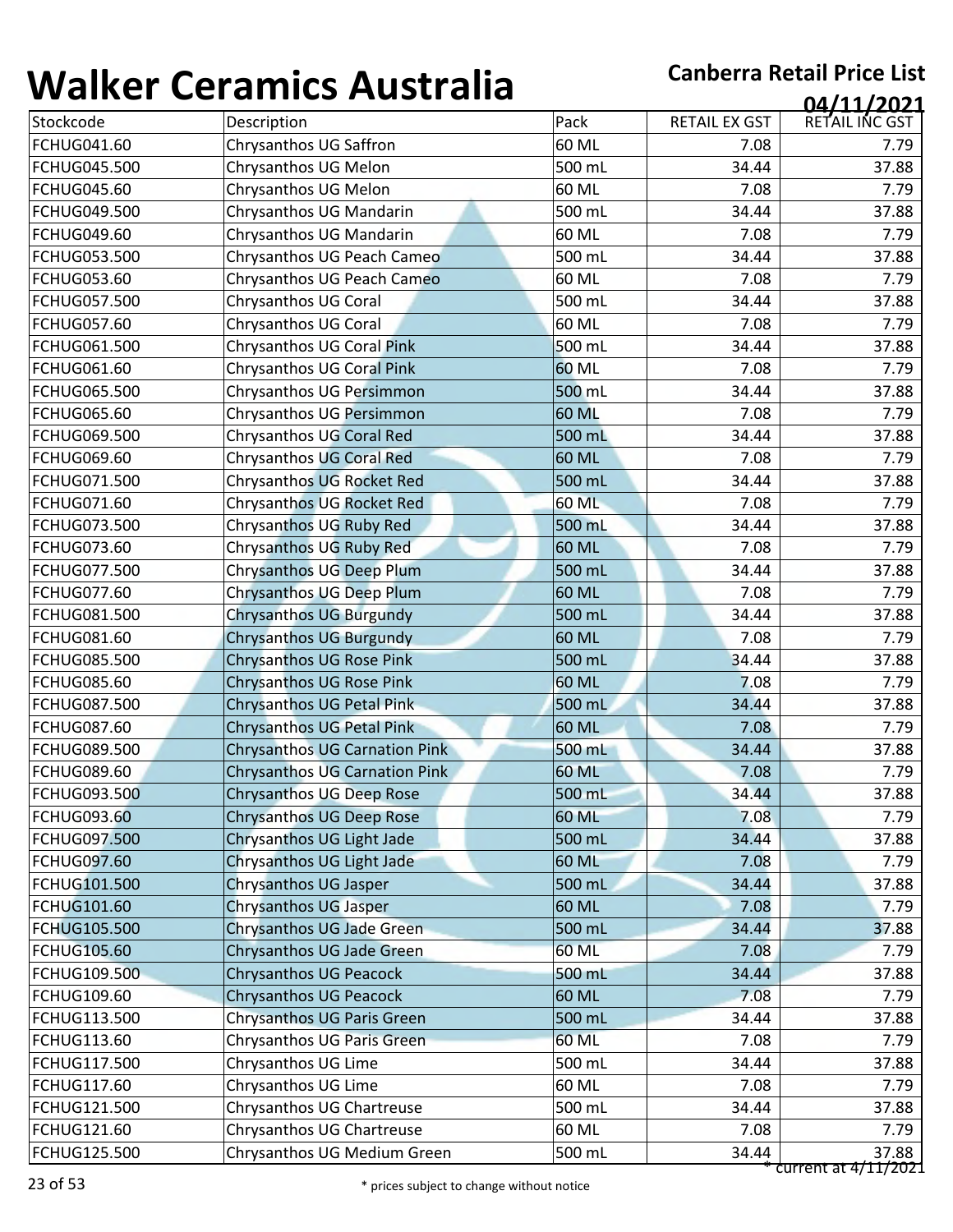| T J J I I V J I     | <u>sei annos 7 iascraila</u>        |              |                      | 04/11/2021             |
|---------------------|-------------------------------------|--------------|----------------------|------------------------|
| Stockcode           | Description                         | Pack         | <b>RETAIL EX GST</b> | RETAIL INC GST         |
| FCHUG125.60         | Chrysanthos UG Medium Green         | 60 ML        | 7.08                 | 7.79                   |
| <b>FCHUG129.500</b> | Chrysanthos UG Apple Green          | 500 mL       | 34.44                | 37.88                  |
| <b>FCHUG129.60</b>  | Chrysanthos UG Apple Green          | 60 ML        | 7.08                 | 7.79                   |
| FCHUG133.500        | Chrysanthos UG Olive Green          | 500 mL       | 34.44                | 37.88                  |
| <b>FCHUG133.60</b>  | Chrysanthos UG Olive Green          | 60 ML        | 7.08                 | 7.79                   |
| <b>FCHUG137.500</b> | Chrysanthos UG Forest Green         | 500 mL       | 34.44                | 37.88                  |
| <b>FCHUG137.60</b>  | Chrysanthos UG Forest Green         | 60 ML        | 7.08                 | 7.79                   |
| <b>FCHUG141.500</b> | Chrysanthos UG Leaf Green           | 500 mL       | 34.44                | 37.88                  |
| <b>FCHUG141.60</b>  | Chrysanthos UG Leaf Green           | 60 ML        | 7.08                 | 7.79                   |
| <b>FCHUG145.500</b> | Chrysanthos UG Brunswick Green      | 500 mL       | 34.44                | 37.88                  |
| <b>FCHUG145.60</b>  | Chrysanthos UG Brunswick Green      | 60 ML        | 7.08                 | 7.79                   |
| <b>FCHUG149.500</b> | Chrysanthos UG Baby Blue            | 500 mL       | 34.44                | 37.88                  |
| <b>FCHUG149.60</b>  | Chrysanthos UG Baby Blue            | 60 ML        | 7.08                 | 7.79                   |
| <b>FCHUG153.500</b> | Chrysanthos UG Turquoise            | 500 mL       | 34.44                | 37.88                  |
| <b>FCHUG153.60</b>  | Chrysanthos UG Turquoise            | 60 ML        | 7.08                 | 7.79                   |
| <b>FCHUG157.500</b> | Chrysanthos UG Summer Blue          | 500 mL       | 34.44                | 37.88                  |
| <b>FCHUG157.60</b>  | <b>Chrysanthos UG Summer Blue</b>   | 60 ML        | 7.08                 | 7.79                   |
| <b>FCHUG161.500</b> | <b>Chrysanthos UG Electric Blue</b> | 500 mL       | 34.44                | 37.88                  |
| <b>FCHUG161.60</b>  | <b>Chrysanthos UG Electric Blue</b> | 60 ML        | 7.08                 | 7.79                   |
| <b>FCHUG165.500</b> | <b>Chrysanthos UG Bright Blue</b>   | 500 mL       | 34.44                | 37.88                  |
| <b>FCHUG165.60</b>  | <b>Chrysanthos UG Bright Blue</b>   | 60 ML        | 7.08                 | 7.79                   |
| <b>FCHUG169.500</b> | <b>Chrysanthos UG Cobalt Blue</b>   | 500 mL       | 34.44                | 37.88                  |
| <b>FCHUG169.60</b>  | <b>Chrysanthos UG Cobalt Blue</b>   | 60 ML        | 7.08                 | 7.79                   |
| <b>FCHUG173.500</b> | Chrysanthos UG Orchid               | 500 mL       | 34.44                | 37.88                  |
| <b>FCHUG173.60</b>  | <b>Chrysanthos UG Orchid</b>        | 60 ML        | 7.08                 | 7.79                   |
| <b>FCHUG177.500</b> | Chrysanthos UG Lavender             | 500 mL       | 34.44                | 37.88                  |
| <b>FCHUG177.60</b>  | <b>Chrysanthos UG Lavender</b>      | 60 ML        | 7.08                 | 7.79                   |
| <b>FCHUG181.500</b> | Chrysanthos UG Regency Purple       | 500 mL       | 34.44                | 37.88                  |
| <b>FCHUG181.60</b>  | Chrysanthos UG Regency Purple       | 60 ML        | 7.08                 | 7.79                   |
| FCHUG183.500        | <b>Chrysanthos UG Viola</b>         | 500 mL       | 34.44                | 37.88                  |
| <b>FCHUG183.60</b>  | Chrysanthos UG Viola                | 60 ML        | 7.08                 | 7.79                   |
| <b>FCHUG185.500</b> | Chrysanthos UG Royal Purple         | 500 mL       | 34.44                | 37.88                  |
| <b>FCHUG185.60</b>  | Chrysanthos UG Royal Purple         | 60 ML        | 7.08                 | 7.79                   |
| <b>FCHUG189.500</b> | <b>Chrysanthos UG Purple Blue</b>   | 500 mL       | 34.44                | 37.88                  |
| <b>FCHUG189.60</b>  | <b>Chrysanthos UG Purple Blue</b>   | 60 ML        | 7.08                 | 7.79                   |
| FCHUG193.500        | <b>Chrysanthos UG Art Grey</b>      | 500 mL       | 34.44                | 37.88                  |
| <b>FCHUG193.60</b>  | Chrysanthos UG Art Grey             | <b>60 ML</b> | 7.08                 | 7.79                   |
| <b>FCHUG197.500</b> | Chrysanthos UG Gold Brown           | 500 mL       | 34.44                | 37.88                  |
| <b>FCHUG197.60</b>  | Chrysanthos UG Gold Brown           | 60 ML        | 7.08                 | 7.79                   |
| FCHUG199.500        | Chrysanthos UG Mid Brown            | 500 mL       | 34.44                | 37.88                  |
| <b>FCHUG199.60</b>  | Chrysanthos UG Mid Brown            | 60 ML        | 7.08                 | 7.79                   |
| FCHUG201.500        | Chrysanthos UG Redwood              | 500 mL       | 34.44                | 37.88                  |
| <b>FCHUG201.60</b>  | Chrysanthos UG Redwood              | 60 ML        | 7.08                 | 7.79                   |
| <b>FCHUG204.500</b> | Chrysanthos UG Terracotta           | 500 mL       | 34.44                | 37.88                  |
| <b>FCHUG204.60</b>  | Chrysanthos UG Terracotta           | 60 ML        | 7.08                 | 7.79                   |
| <b>FCHUG206.500</b> | Chrysanthos UG Qiaokeli             | 500 mL       | 34.44                | 37.88                  |
|                     |                                     |              |                      | $current at 4/11/2021$ |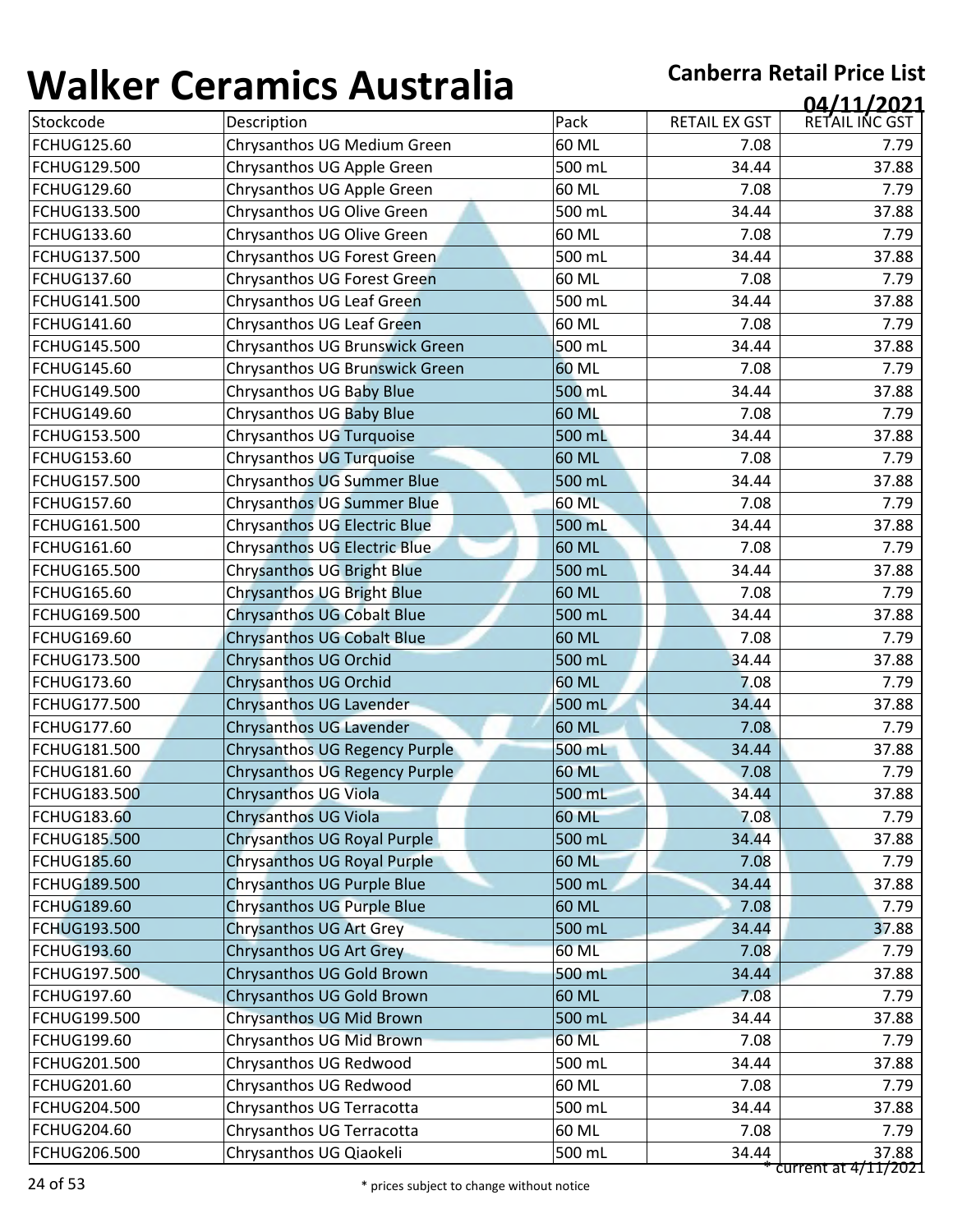| TYTIIN T            | <u>sei annes 7 iascraila</u>      |                |                      | 04/11/2021             |
|---------------------|-----------------------------------|----------------|----------------------|------------------------|
| Stockcode           | Description                       | Pack           | <b>RETAIL EX GST</b> | RETAIL INC GST         |
| <b>FCHUG206.60</b>  | Chrysanthos UG Qiaokeli           | 60 ML          | 7.08                 | 7.79                   |
| <b>FCHUG209.500</b> | Chrysanthos UG Antique Brown      | 500 mL         | 34.44                | 37.88                  |
| <b>FCHUG209.60</b>  | Chrysanthos UG Antique Brown      | 60 ML          | 7.08                 | 7.79                   |
| <b>FCHUG213.500</b> | Chrysanthos UG Crimson            | 500 mL         | 34.44                | 37.88                  |
| <b>FCHUG213.60</b>  | Chrysanthos UG Crimson            | 60 ML          | 7.08                 | 7.79                   |
| <b>FCHUG216.500</b> | Chrysanthos UG Cobalt Black       | 500 mL         | 34.44                | 37.88                  |
| <b>FCHUG216.60</b>  | Chrysanthos UG Cobalt Black       | 60 ML          | 7.08                 | 7.79                   |
| FD1.1               | Wunder Wave White 1000-1280oC     | 1 <sub>L</sub> | 133.50               | 146.85                 |
| FD1.50              | Wunder Wave White 1000-1280oC     | 50 mL          | 10.50                | 11.55                  |
| FD2.1               | Wunder Wave Black 1000-1280oC     | 1 <sub>L</sub> | 133.50               | 146.85                 |
| FD2.50              | Wunder Wave Black 1000-1280oC     | 50 mL          | 10.50                | 11.55                  |
| FD3.1               | Wunder Wave Blue 1000-1280oC      | 1 <sub>L</sub> | 133.50               | 146.85                 |
| FD3.50              | Wunder Wave Blue 1000-1280oC      | 50 mL          | 10.50                | 11.55                  |
| FD4.1               | Wunder Wave Yellow 1000-1280oC    | 1 <sub>L</sub> | 133.50               | 146.85                 |
| FD4.50              | Wunder Wave Yellow 1000-1280oC    | 50 mL          | 10.50                | 11.55                  |
| <b>FD5.1</b>        | Wunder Wave Red 1000-1280oC       | 1 <sub>L</sub> | 133.50               | 146.85                 |
| FD5.50              | Wunder Wave Red 1000-1280oC       | 50 mL          | 10.50                | 11.55                  |
| FD6.1               | Wunder Wave Green 1000-1280oC     | 1 <sub>L</sub> | 133.50               | 146.85                 |
| FD6.50              | Wunder Wave Green 1000-1280oC     | 50 mL          | 10.50                | 11.55                  |
| FE100.1             | <b>EW Flux/Extender</b>           | 1 <sub>L</sub> | 57.84                | 63.62                  |
| FE100.100           | <b>EW Flux/Extender</b>           | 100 mL         | 9.15                 | 10.07                  |
| FE100.5             | <b>EW Flux/Extender</b>           | 5L             | 231.85               | 255.04                 |
| FE100.50            | <b>EW Flux/Extender</b>           | 50 mL          | 7.28                 | 8.01                   |
| FE100.500           | <b>EW Flux/Extender</b>           | 500 mL         | 34.90                | 38.39                  |
| FE110.1             | <b>Colour Extender</b>            | 1 <sub>L</sub> | 57.84                | 63.62                  |
| FE110.100           | <b>Colour Extender</b>            | 100 mL         | 9.15                 | 10.07                  |
| FE110.5             | <b>Colour Extender</b>            | 5L             | 231.85               | 255.04                 |
| FE110.50            | <b>Colour Extender</b>            | 50 mL          | 7.28                 | 8.01                   |
| FE110.500           | <b>Colour Extender</b>            | 500 mL         | 34.90                | 38.39                  |
| FF1.1               | Bud Green Wunder Colour 1000-1280 | 1 <sub>l</sub> | 58.32                | 64.15                  |
| FF1.100             | Bud Green Wunder Colour 1000-1280 | 100 mL         | 12.43                | 13.67                  |
| FF1.50              | Bud Green Wunder Colour 1000-1280 | 50 mL          | 8.45                 | 9.30                   |
| FF1.500             | Bud Green Wunder Colour 1000-1280 | 500 mL         | 36.28                | 39.91                  |
| FF11.1              | Wisteria Wunder Colour 1000-1200  | 1 <sub>L</sub> | 58.32                | 64.15                  |
| FF11.100            | Wisteria Wunder Colour 1000-1200  | 100 mL         | 12.43                | 13.67                  |
| FF11.50             | Wisteria Wunder Colour 1000-1200  | 50 mL          | 8.45                 | 9.30                   |
| FF11.500            | Wisteria Wunder Colour 1000-1200  | 500 mL         | 36.28                | 39.91                  |
| FF14.1              | Raspberry Wunder Colour 1000-1200 | 11             | 58.32                | 64.15                  |
| FF14.100            | Raspberry Wunder Colour 1000-1200 | 100 mL         | 12.43                | 13.67                  |
| FF14.50             | Raspberry Wunder Colour 1000-1200 | 50 mL          | 8.45                 | 9.30                   |
| FF14.500            | Raspberry Wunder Colour 1000-1200 | 500 mL         | 36.28                | 39.91                  |
| FF17.1              | Turquoise Wunder Colour 1000-1280 | 1 <sub>L</sub> | 58.32                | 64.15                  |
| FF17.100            | Turquoise Wunder Colour 1000-1280 | 100 mL         | 12.43                | 13.67                  |
| FF17.5              | Turquoise Wunder Colour 1000-1280 | 5L             | 233.78               | 257.16                 |
| FF17.50             | Turquoise Wunder Colour 1000-1280 | 50 mL          | 8.45                 | 9.30                   |
| FF17.500            | Turquoise Wunder Colour 1000-1280 | 500 mL         | 36.28                | 39.91                  |
|                     |                                   |                |                      | $current at 4/11/2021$ |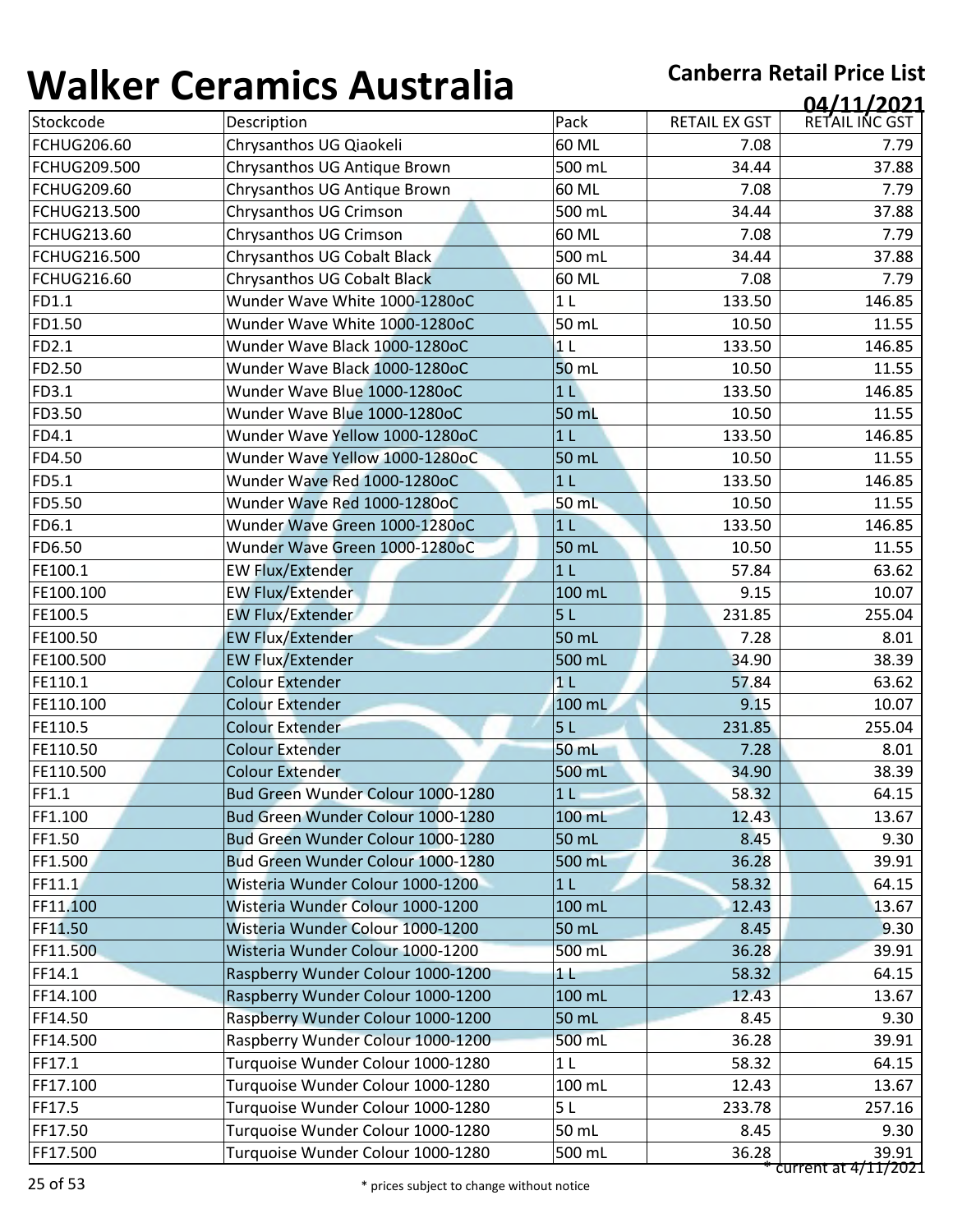| 1 J71 I N V V | <u>sei annus 7 1891 ann</u>           |                |               | 04/11/2021     |
|---------------|---------------------------------------|----------------|---------------|----------------|
| Stockcode     | Description                           | Pack           | RETAIL EX GST | RETAIL INC GST |
| FF22.1        | Alice Blue Wunder Colour 1000-1280    | 1 <sub>L</sub> | 58.32         | 64.15          |
| FF22.100      | Alice Blue Wunder Colour 1000-1280    | 100 mL         | 12.43         | 13.67          |
| FF22.50       | Alice Blue Wunder Colour 1000-1280    | 50 mL          | 8.45          | 9.30           |
| FF22.500      | Alice Blue Wunder Colour 1000-1280    | 500 mL         | 36.28         | 39.91          |
| FF24.1        | Midnight Blue Wunder Colour 1000-1280 | 1 <sub>L</sub> | 58.32         | 64.15          |
| FF24.100      | Midnight Blue Wunder Colour 1000-1280 | 100 mL         | 12.43         | 13.67          |
| FF24.50       | Midnight Blue Wunder Colour 1000-1280 | 50 mL          | 8.45          | 9.30           |
| FF24.500      | Midnight Blue Wunder Colour 1000-1280 | 500 mL         | 36.28         | 39.91          |
| FF27.1        | Buttercup Wunder Colour 1000-1280     | 1 <sub>L</sub> | 58.32         | 64.15          |
| FF27.100      | Buttercup Wunder Colour 1000-1280     | 100 mL         | 12.43         | 13.67          |
| FF27.5        | Buttercup Wunder Colour 1000-1280     | 5 <sub>L</sub> | 233.78        | 257.16         |
| FF27.50       | Buttercup Wunder Colour 1000-1280     | 50 mL          | 8.45          | 9.30           |
| FF27.500      | Buttercup Wunder Colour 1000-1280     | 500 mL         | 36.28         | 39.91          |
| FF28.1        | Chartreuse Wunder Colour 1000-1280    | 1 <sub>L</sub> | 58.32         | 64.15          |
| FF28.100      | Chartreuse Wunder Colour 1000-1280    | 100 mL         | 12.43         | 13.67          |
| FF28.5        | Chartreuse Wunder Colour 1000-1280    | 5 <sub>L</sub> | 233.78        | 257.16         |
| FF28.50       | Chartreuse Wunder Colour 1000-1280    | 50 mL          | 8.45          | 9.30           |
| FF28.500      | Chartreuse Wunder Colour 1000-1280    | 500 mL         | 36.28         | 39.91          |
| FF29.1        | Goldenrod Wunder Colour 1000-1280     | 1 <sub>L</sub> | 58.32         | 64.15          |
| FF29.100      | Goldenrod Wunder Colour 1000-1280     | 100 mL         | 12.43         | 13.67          |
| FF29.50       | Goldenrod Wunder Colour 1000-1280     | 50 mL          | 8.45          | 9.30           |
| FF29.500      | Goldenrod Wunder Colour 1000-1280     | 500 mL         | 36.28         | 39.91          |
| FF3.1         | Spruce Green Wunder Colour 1000-1280  | 1 <sub>L</sub> | 58.32         | 64.15          |
| FF3.100       | Spruce Green Wunder Colour 1000-1280  | 100 mL         | 12.43         | 13.67          |
| FF3.50        | Spruce Green Wunder Colour 1000-1280  | 50 mL          | 8.45          | 9.30           |
| FF3.500       | Spruce Green Wunder Colour 1000-1280  | 500 mL         | 36.28         | 39.91          |
| FF31.1        | Seneca Brown Wunder Colour 1000-1280  | 1 <sub>L</sub> | 58.32         | 64.15          |
| FF31.100      | Seneca Brown Wunder Colour 1000-1280  | 100 mL         | 12.43         | 13.67          |
| FF31.5        | Seneca Brown Wunder Colour 1000-1280  | 5 <sub>1</sub> | 233.78        | 257.16         |
| FF31.50       | Seneca Brown Wunder Colour 1000-1280  | 50 mL          | 8.45          | 9.30           |
| FF31.500      | Seneca Brown Wunder Colour 1000-1280  | 500 mL         | 36.28         | 39.91          |
| FF36.1        | Flesh Wunder Colour 1000-1280         | 1 <sub>L</sub> | 58.32         | 64.15          |
| FF36.100      | Flesh Wunder Colour 1000-1280         | 100 mL         | 12.43         | 13.67          |
| FF36.50       | Flesh Wunder Colour 1000-1280         | 50 mL          | 8.45          | 9.30           |
| FF36.500      | Flesh Wunder Colour 1000-1280         | 500 mL         | 36.28         | 39.91          |
| FF44.1        | Snow White Wunder Colour 1000-1280    | 1 <sub>L</sub> | 58.32         | 64.15          |
| FF44.100      | Snow White Wunder Colour 1000-1280    | 100 mL         | 12.43         | 13.67          |
| FF44.5        | Snow White Wunder Colour 1000-1280    | 5 L            | 233.78        | 257.16         |
| FF44.50       | Snow White Wunder Colour 1000-1280    | 50 mL          | 8.45          | 9.30           |
| FF44.500      | Snow White Wunder Colour 1000-1280    | 500 mL         | 36.28         | 39.91          |
| FF48.1        | Onyx Black Wunder Colour 1000-1280    | 1 <sub>L</sub> | 58.32         | 64.15          |
| FF48.100      | Onyx Black Wunder Colour 1000-1280    | 100 mL         | 12.43         | 13.67          |
| FF48.5        | Onyx Black Wunder Colour 1000-1280    | 5L             | 233.78        | 257.16         |
|               |                                       |                |               |                |
| FF48.50       | Onyx Black Wunder Colour 1000-1280    | 50 mL          | 8.45          | 9.30           |
| FF48.500      | Onyx Black Wunder Colour 1000-1280    | 500 mL         | 36.28         | 39.91          |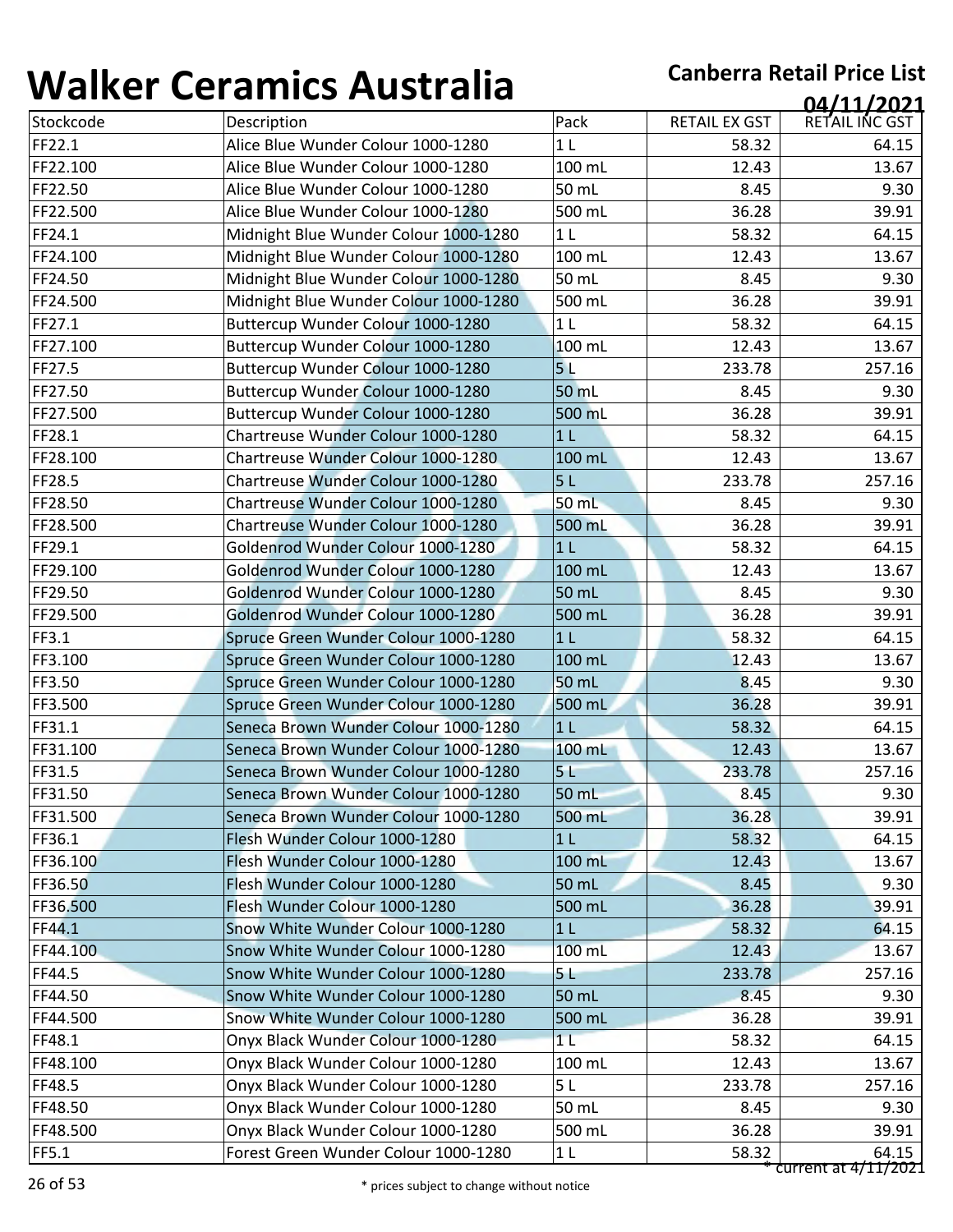| 1771 N V V | <u>sei alliles 7 iasti alla</u>                  |                |               | 04/11/2021     |
|------------|--------------------------------------------------|----------------|---------------|----------------|
| Stockcode  | Description                                      | Pack           | RETAIL EX GST | RETAIL INC GST |
| FF5.100    | Forest Green Wunder Colour 1000-1280             | 100 mL         | 12.43         | 13.67          |
| FF5.5      | Forest Green Wunder Colour 1000-1280             | 5L             | 233.78        | 257.16         |
| FF5.50     | Forest Green Wunder Colour 1000-1280             | 50 mL          | 8.45          | 9.30           |
| FF5.500    | Forest Green Wunder Colour 1000-1280             | 500 mL         | 36.28         | 39.91          |
| FF50.1     | Royal Purple Wunder Colour 1000-1200             | 1 <sub>L</sub> | 58.32         | 64.15          |
| FF50.100   | Royal Purple Wunder Colour 1000-1200             | 100 mL         | 12.43         | 13.67          |
| FF50.50    | Royal Purple Wunder Colour 1000-1200             | 50 mL          | 8.45          | 9.30           |
| FF50.500   | Royal Purple Wunder Colour 1000-1200             | 500 mL         | 36.28         | 39.91          |
| FF60.1     | Dusky Pink Wunder Colour 1000-1280               | 1 <sub>L</sub> | 58.32         | 64.15          |
| FF60.100   | Dusky Pink Wunder Colour 1000-1280               | 100 mL         | 12.43         | 13.67          |
| FF60.50    | Dusky Pink Wunder Colour 1000-1280               | 50 mL          | 8.45          | 9.30           |
| FF60.500   | Dusky Pink Wunder Colour 1000-1280               | 500 mL         | 36.28         | 39.91          |
| FF62.1     | Tangerine Wunder Colour 1000-1280                | 1 <sub>L</sub> | 58.32         | 64.15          |
| FF62.100   | Tangerine Wunder Colour 1000-1280                | 100 mL         | 12.43         | 13.67          |
| FF62.5     | Tangerine Wunder Colour 1000-1280                | 5L             | 233.78        | 257.16         |
| FF62.50    | Tangerine Wunder Colour 1000-1280                | 50 mL          | 8.45          | 9.30           |
| FF62.500   | Tangerine Wunder Colour 1000-1280                | 500 mL         | 36.28         | 39.91          |
| FF63.1     | Blue Green Wunder Colour 1000-1280               | 1 <sub>L</sub> | 61.12         | 67.23          |
| FF63.100   | Blue Green Wunder Colour 1000-1280               | 100 mL         | 13.00         | 14.30          |
| FF63.5     | Blue Green Wunder Colour 1000-1280               | 5L             | 244.98        | 269.48         |
| FF63.50    | Blue Green Wunder Colour 1000-1280               | 50 mL          | 8.84          | 9.72           |
| FF63.500   | Blue Green Wunder Colour 1000-1280               | 500 mL         | 38.01         | 41.81          |
| FF64.1     | Ming Blue Wunder Colour 1000-1280                | 1 <sub>L</sub> | 58.32         | 64.15          |
| FF64.100   | Ming Blue Wunder Colour 1000-1280                | 100 mL         | 12.43         | 13.67          |
| FF64.5     | Ming Blue Wunder Colour 1000-1280                | 5 <sub>L</sub> | 233.78        | 257.16         |
| FF64.50    | Ming Blue Wunder Colour 1000-1280                | 50 mL          | 8.45          | 9.30           |
| FF64.500   | Ming Blue Wunder Colour 1000-1280                | 500 mL         | 36.28         | 39.91          |
| FF67.1     | Heritage Green Wunder Colour 1000-1280           | 11             | 58.32         | 64.15          |
| FF67.100   | Heritage Green Wunder Colour 1000-1280           | 100 mL         | 12.43         | 13.67          |
| FF67.50    | Heritage Green Wunder Colour 1000-1280           | 50 mL          | 8.45          | 9.30           |
| FF67.500   | Heritage Green Wunder Colour 1000-1280           | 500 mL         | 36.28         | 39.91          |
| FF68.1     | Tabasco Red Wunder Colour 1000-1280              | 1 <sub>L</sub> | 58.32         | 64.15          |
| FF68.100   | Tabasco Red Wunder Colour 1000-1280              | 100 mL         | 12.43         | 13.67          |
| FF68.50    | Tabasco Red Wunder Colour 1000-1280              | 50 mL          | 8.45          | 9.30           |
| FF68.500   | Tabasco Red Wunder Colour 1000-1280              | 500 mL         | 36.28         | 39.91          |
| FF69.1     | Cayenne Red Wunder Colour 1000-1280              | 1 <sub>L</sub> | 58.32         | 64.15          |
| FF69.100   | Cayenne Red Wunder Colour 1000-1280              | 100 mL         | 12.43         | 13.67          |
| FF69.50    | Cayenne Red Wunder Colour 1000-1280              | 50 mL          | 8.45          | 9.30           |
| FF69.500   | Cayenne Red Wunder Colour 1000-1280              | 500 mL         | 36.28         | 39.91          |
| FF70.1     | Anzac Poppy Red Wunder Colour 1000-1280          | 1 <sub>L</sub> | 58.32         | 64.15          |
| FF70.100   | Anzac Poppy Red Wunder Colour 1000-1280          | 100 mL         | 12.43         | 13.67          |
| FF70.5     | Anzac Poppy Red Wunder Colour 1000-1280          | 5L             | 233.78        | 257.16         |
| FF70.50    | Anzac Poppy Red Wunder Colour 1000-1280          | 50 mL          | 8.45          | 9.30           |
|            |                                                  |                |               |                |
| FF70.500   | Anzac Poppy Red Wunder Colour 1000-1280          | 500 mL         | 36.28         | 39.91          |
| FF900      | Wunder Color Kit - 7 Colours 20mL 3,17,27,60 Kit |                | 21.15         | 23.27          |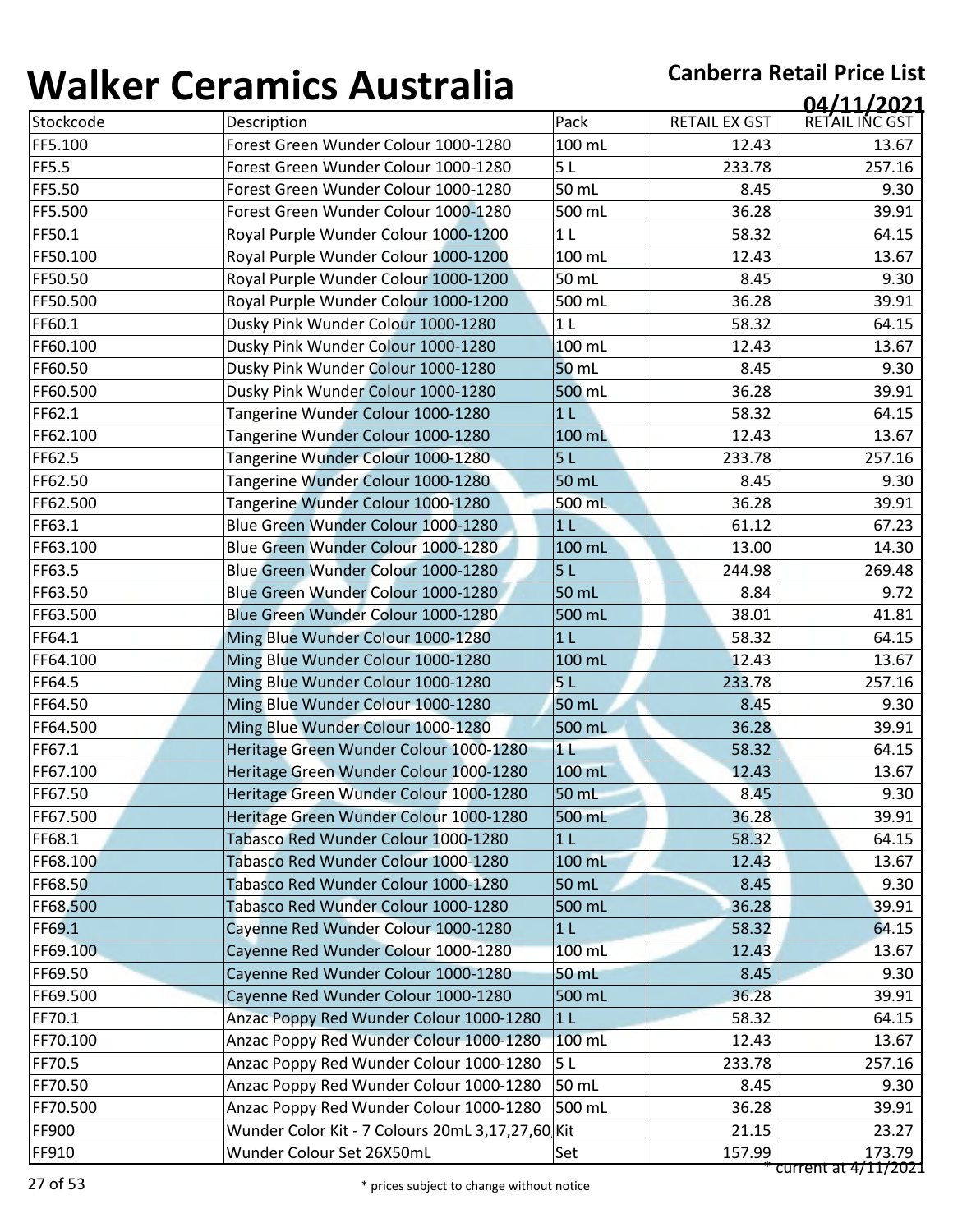| 1 J J I I V V 1 | <u>sei annos 7 iascraila</u>             |                |                      | 04/11/2021           |
|-----------------|------------------------------------------|----------------|----------------------|----------------------|
| Stockcode       | Description                              | Pack           | <b>RETAIL EX GST</b> | RETAIL INC GST       |
| FF911           | Wunder Colour Set 26X100mL               | Set            | 220.15               | 242.17               |
| FF912           | Wunder Colour Set 26X500mL               | Set            | 613.62               | 674.98               |
| <b>FK1.1</b>    | Coral Design Colour 1000-1280            | 1 <sub>L</sub> | 99.54                | 109.49               |
| FK1.100         | Coral Design Colour 1000-1280            | 100 mL         | 15.36                | 16.90                |
| <b>FK1.5</b>    | Coral Design Colour 1000-1280            | 5L             | 398.65               | 438.52               |
| <b>FK1.50</b>   | Coral Design Colour 1000-1280            | 50 mL          | 10.40                | 11.44                |
| FK1.500         | Coral Design Colour 1000-1280            | 500 mL         | 59.92                | 65.91                |
| FK10.1          | Surf Spray White Design Colour 1000-1280 | 1 <sub>L</sub> | 104.29               | 114.72               |
| FK10.100        | Surf Spray White Design Colour 1000-1280 | 100 mL         | 16.07                | 17.68                |
| <b>FK10.5</b>   | Surf Spray White Design Colour 1000-1280 | 5 <sub>L</sub> | 417.65               | 459.42               |
| FK10.50         | Surf Spray White Design Colour 1000-1280 | 50 mL          | 10.88                | 11.97                |
| FK10.500        | Surf Spray White Design Colour 1000-1280 | 500 mL         | 62.77                | 69.05                |
| FK11.1          | Lavender Bay Design Colour 1000-1280     | 1 <sub>L</sub> | 133.94               | 147.33               |
| FK11.100        | Lavender Bay Design Colour 1000-1280     | 100 mL         | 20.52                | 22.57                |
| <b>FK11.5</b>   | Lavender Bay Design Colour 1000-1280     | 5L             | 536.26               | 589.89               |
| FK11.50         | Lavender Bay Design Colour 1000-1280     | 50 mL          | 14.16                | 15.58                |
| FK11.500        | Lavender Bay Design Colour 1000-1280     | 500 mL         | 80.56                | 88.62                |
| <b>FK12.1</b>   | Deep Sea Green Design Colour 1000-1280   | 1 <sub>L</sub> | 99.54                | 109.49               |
| FK12.100        | Deep Sea Green Design Colour 1000-1280   | 100 mL         | 15.36                | 16.90                |
| <b>FK12.5</b>   | Deep Sea Green Design Colour 1000-1280   | 5L             | 398.65               | 438.52               |
| FK12.50         | Deep Sea Green Design Colour 1000-1280   | 50 mL          | 10.40                | 11.44                |
| FK12.500        | Deep Sea Green Design Colour 1000-1280   | 500 mL         | 59.92                | 65.91                |
| <b>FK13.1</b>   | Whitsunday Blue Design Colour 1000-1280  | 1 <sub>L</sub> | 99.54                | 109.49               |
| FK13.100        | Whitsunday Blue Design Colour 1000-1280  | 100 mL         | 15.36                | 16.90                |
| <b>FK13.5</b>   | Whitsunday Blue Design Colour 1000-1280  | 5 <sub>L</sub> | 398.65               | 438.52               |
| FK13.50         | Whitsunday Blue Design Colour 1000-1280  | 50 mL          | 10.40                | 11.44                |
| FK13.500        | Whitsunday Blue Design Colour 1000-1280  | 500 mL         | 59.92                | 65.91                |
| FK14.1          | Sea Foam Green Design Colour 1000-1280   | 1 <sub>L</sub> | 99.54                | 109.49               |
| FK14.100        | Sea Foam Green Design Colour 1000-1280   | 100 mL         | 15.36                | 16.90                |
| <b>FK14.5</b>   | Sea Foam Green Design Colour 1000-1280   | 5L             | 398.65               | 438.52               |
| FK14.50         | Sea Foam Green Design Colour 1000-1280   | 50 mL          | 10.40                | 11.44                |
| FK14.500        | Sea Foam Green Design Colour 1000-1280   | 500 mL         | 59.92                | 65.91                |
| <b>FK15.1</b>   | Squid Ink Black Design Colour 1000-1280  | 1 <sub>L</sub> | 115.18               | 126.70               |
| FK15.100        | Squid Ink Black Design Colour 1000-1280  | 100 mL         | 17.70                | 19.47                |
| <b>FK15.5</b>   | Squid Ink Black Design Colour 1000-1280  | 5L             | 461.20               | 507.32               |
| <b>FK15.50</b>  | Squid Ink Black Design Colour 1000-1280  | 50 mL          | 11.97                | 13.17                |
| FK15.500        | Squid Ink Black Design Colour 1000-1280  | 500 mL         | 69.31                | 76.24                |
| FK16.1          | Dolphin Grey Design Colour 1000-1280     | 11             | 104.29               | 114.72               |
| FK16.100        | Dolphin Grey Design Colour 1000-1280     | 100 mL         | 16.07                | 17.68                |
| FK16.5          | Dolphin Grey Design Colour 1000-1280     | 5L             | 417.65               | 459.42               |
| FK16.50         | Dolphin Grey Design Colour 1000-1280     | 50 mL          | 10.88                | 11.97                |
| FK16.500        | Dolphin Grey Design Colour 1000-1280     | 500 mL         | 62.77                | 69.05                |
| FK17.1          | Shell Pink Design Colour 1000-1280       | 1 <sub>L</sub> | 104.29               | 114.72               |
| FK17.100        | Shell Pink Design Colour 1000-1280       | 100 mL         | 16.07                | 17.68                |
| <b>FK17.5</b>   | Shell Pink Design Colour 1000-1280       | 5L             | 417.65               | 459.42               |
| FK17.50         | Shell Pink Design Colour 1000-1280       | 50 mL          | 10.88                | 11.97                |
|                 |                                          |                |                      | current at 4/11/2021 |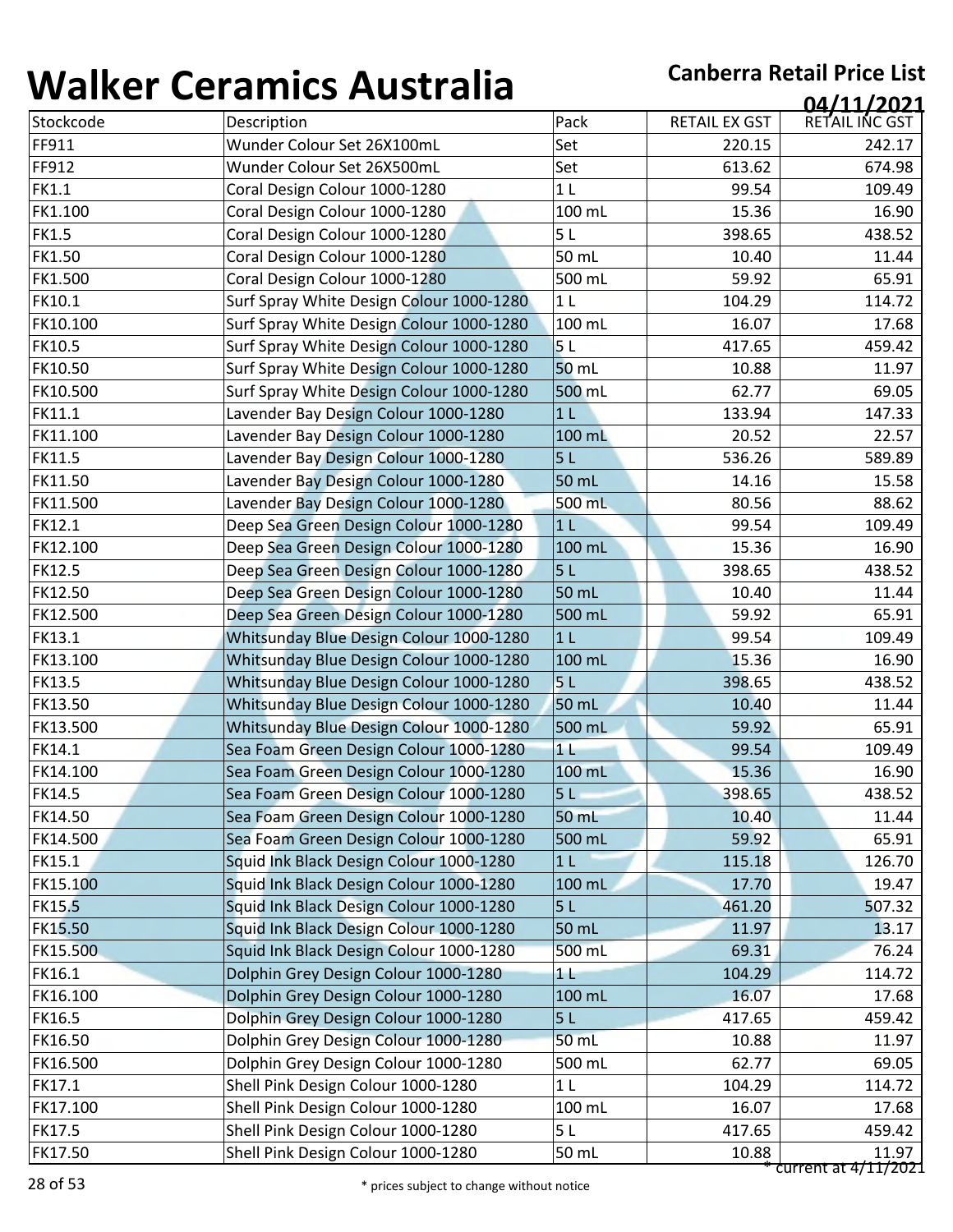| ,,,,,,,,,,    | <u>sei annos 7 iascraila</u>           |                |                      | 04/11/2021                    |
|---------------|----------------------------------------|----------------|----------------------|-------------------------------|
| Stockcode     | Description                            | Pack           | <b>RETAIL EX GST</b> | RETAIL INC GST                |
| FK17.500      | Shell Pink Design Colour 1000-1280     | 500 mL         | 62.77                | 69.05                         |
| <b>FK18.1</b> | Red Emperor Design Colour 1000-1280    | 1 <sub>L</sub> | 209.21               | 230.13                        |
| FK18.100      | Red Emperor Design Colour 1000-1280    | 100 mL         | 28.54                | 31.39                         |
| FK18.50       | Red Emperor Design Colour 1000-1280    | 50 mL          | 17.28                | 19.01                         |
| FK18.500      | Red Emperor Design Colour 1000-1280    | 500 mL         | 116.43               | 128.07                        |
| FK19.1        | Kelp Green Design Colour 1000-1280     | 1 <sub>L</sub> | 99.54                | 109.49                        |
| FK19.100      | Kelp Green Design Colour 1000-1280     | 100 mL         | 15.36                | 16.90                         |
| <b>FK19.5</b> | Kelp Green Design Colour 1000-1280     | 5L             | 398.65               | 438.52                        |
| FK19.50       | Kelp Green Design Colour 1000-1280     | 50 mL          | 10.40                | 11.44                         |
| FK19.500      | Kelp Green Design Colour 1000-1280     | 500 mL         | 59.92                | 65.91                         |
| <b>FK2.1</b>  | Tropical Lime Design Colour 1000-1280  | 11             | 99.54                | 109.49                        |
| FK2.100       | Tropical Lime Design Colour 1000-1280  | 100 mL         | 15.36                | 16.90                         |
| <b>FK2.50</b> | Tropical Lime Design Colour 1000-1280  | 50 mL          | 10.40                | 11.44                         |
| FK2.500       | Tropical Lime Design Colour 1000-1280  | 500 mL         | 59.92                | 65.91                         |
| <b>FK20.1</b> | Golden Sand Design Colour 1000-1280    | 1 <sub>L</sub> | 99.54                | 109.49                        |
| FK20.100      | Golden Sand Design Colour 1000-1280    | 100 mL         | 15.36                | 16.90                         |
| <b>FK20.5</b> | Golden Sand Design Colour 1000-1280    | 5L             | 398.65               | 438.52                        |
| FK20.50       | Golden Sand Design Colour 1000-1280    | 50 mL          | 10.40                | 11.44                         |
| FK20.500      | Golden Sand Design Colour 1000-1280    | 500 mL         | 59.92                | 65.91                         |
| FK21.1        | Cobalt Sea Design Colour 1000-1280     | 1 <sub>L</sub> | 99.54                | 109.49                        |
| FK21.100      | Cobalt Sea Design Colour 1000-1280     | 100 mL         | 15.36                | 16.90                         |
| <b>FK21.5</b> | Cobalt Sea Design Colour 1000-1280     | 5L             | 398.65               | 438.52                        |
| FK21.50       | Cobalt Sea Design Colour 1000-1280     | 50 mL          | 10.40                | 11.44                         |
| FK21.500      | Cobalt Sea Design Colour 1000-1280     | 500 mL         | 59.92                | 65.91                         |
| <b>FK22.1</b> | Sea Lettuce Design Colour 1000-1280    | 1 <sub>L</sub> | 99.54                | 109.49                        |
| FK22.100      | Sea Lettuce Design Colour 1000-1280    | 100 mL         | 15.36                | 16.90                         |
| <b>FK22.5</b> | Sea Lettuce Design Colour 1000-1280    | 5L             | 398.65               | 438.52                        |
| FK22.50       | Sea Lettuce Design Colour 1000-1280    | 50 mL          | 10.40                | 11.44                         |
| FK22.500      | Sea Lettuce Design Colour 1000-1280    | 500 mL         | 59.92                | 65.91                         |
| <b>FK23.1</b> | Barnacle Brown Design Colour 1000-1280 | 1 <sub>L</sub> | 99.54                | 109.49                        |
| FK23.100      | Barnacle Brown Design Colour 1000-1280 | 100 mL         | 15.36                | 16.90                         |
| <b>FK23.5</b> | Barnacle Brown Design Colour 1000-1280 | 5L             | 398.65               | 438.52                        |
| FK23.50       | Barnacle Brown Design Colour 1000-1280 | 50 mL          | 10.40                | 11.44                         |
| FK23.500      | Barnacle Brown Design Colour 1000-1280 | 500 mL         | 59.92                | 65.91                         |
| <b>FK24.1</b> | Aquamarine Design Colour 1000-1280     | 1 <sub>L</sub> | 99.54                | 109.49                        |
| FK24.100      | Aquamarine Design Colour 1000-1280     | 100 mL         | 15.36                | 16.90                         |
| <b>FK24.5</b> | Aquamarine Design Colour 1000-1280     | 5L             | 398.65               | 438.52                        |
| FK24.50       | Aquamarine Design Colour 1000-1280     | 50 mL          | 10.40                | 11.44                         |
| FK24.500      | Aquamarine Design Colour 1000-1280     | 500 mL         | 59.92                | 65.91                         |
| FK25.1        | Fire Crab Red Design Colour 1000-1280  | 1 <sub>L</sub> | 115.18               | 126.70                        |
| FK25.100      | Fire Crab Red Design Colour 1000-1280  | 100 mL         | 17.70                | 19.47                         |
| <b>FK25.5</b> | Fire Crab Red Design Colour 1000-1280  | 5L             | 461.20               | 507.32                        |
| FK25.50       | Fire Crab Red Design Colour 1000-1280  | 50 mL          | 11.97                | 13.17                         |
| FK25.500      | Fire Crab Red Design Colour 1000-1280  | 500 mL         | 69.31                | 76.24                         |
| <b>FK3.1</b>  | Starfish Blue Design Colour 1000-1280  | 1 <sub>L</sub> | 99.54                | 109.49                        |
| FK3.100       | Starfish Blue Design Colour 1000-1280  | 100 mL         | 15.36                | 16.90<br>current at 4/11/2021 |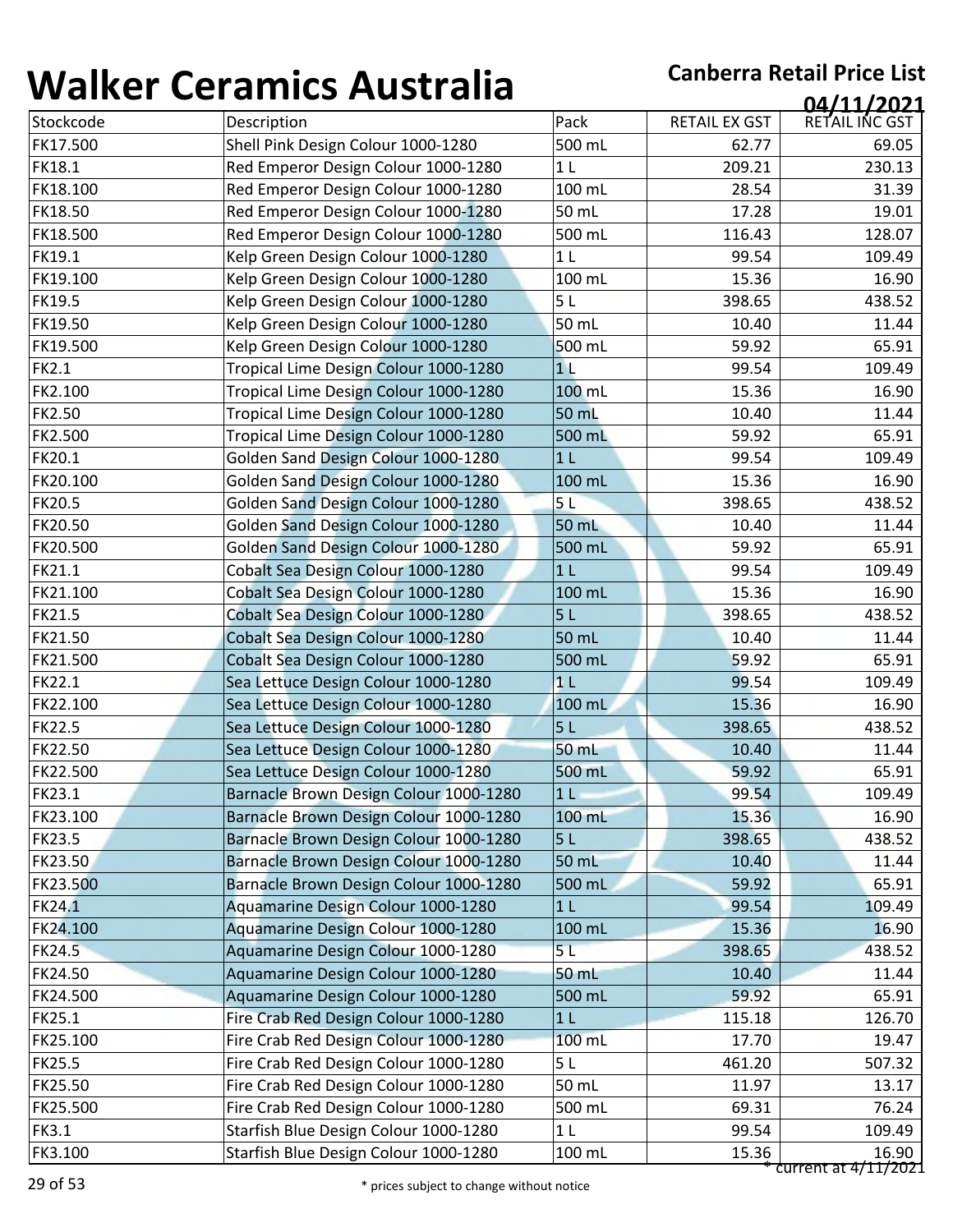| Stockcode<br>Pack<br>RETAIL EX GST<br>Description<br>5L<br><b>FK3.5</b><br>Starfish Blue Design Colour 1000-1280<br><b>FK3.50</b><br>50 mL<br>Starfish Blue Design Colour 1000-1280<br>FK3.500<br>500 mL<br>Starfish Blue Design Colour 1000-1280<br><b>FK4.1</b><br>1 <sub>L</sub><br>Sand Dune Design Colour 1000-1280<br>FK4.100<br>100 mL<br>Sand Dune Design Colour 1000-1280<br><b>FK4.5</b><br>Sand Dune Design Colour 1000-1280<br>5L<br><b>FK4.50</b><br>50 mL<br>Sand Dune Design Colour 1000-1280<br><b>FK4.500</b><br>Sand Dune Design Colour 1000-1280<br>500 mL<br><b>FK5.1</b><br>1 <sub>L</sub><br>Sunshine Yellow Design Colour 1000-1280<br>100 mL<br>FK5.100<br>Sunshine Yellow Design Colour 1000-1280<br>5 <sub>L</sub><br><b>FK5.5</b><br>Sunshine Yellow Design Colour 1000-1280<br><b>FK5.50</b><br>50 mL<br>Sunshine Yellow Design Colour 1000-1280<br><b>FK5.500</b><br>Sunshine Yellow Design Colour 1000-1280<br>500 mL<br><b>FK6.1</b><br>1 <sub>L</sub><br>Pacific Purple Design Colour 1000-1280<br>FK6.100<br>100 mL<br>Pacific Purple Design Colour 1000-1280<br><b>FK6.5</b><br>Pacific Purple Design Colour 1000-1280<br>5L<br><b>FK6.50</b><br>50 mL<br>Pacific Purple Design Colour 1000-1280<br>FK6.500<br>Pacific Purple Design Colour 1000-1280<br>500 mL<br><b>FK7.1</b><br>1 <sub>L</sub><br>Sunset Orange Design Colour 1000-1280<br>100 mL<br>FK7.100<br>Sunset Orange Design Colour 1000-1280 | 398.65<br>10.40<br>59.92<br>99.54<br>15.36<br>398.65<br>10.40<br>59.92<br>99.54<br>15.36<br>398.65<br>10.40<br>59.92<br>115.18<br>17.70<br>461.20<br>11.97<br>69.31<br>99.54<br>15.36 | 04/11/2021<br>RETAIL INC GST<br>438.52<br>11.44<br>65.91<br>109.49<br>16.90<br>438.52<br>11.44<br>65.91<br>109.49<br>16.90<br>438.52<br>11.44<br>65.91<br>126.70<br>19.47<br>507.32<br>13.17<br>76.24<br>109.49 |
|--------------------------------------------------------------------------------------------------------------------------------------------------------------------------------------------------------------------------------------------------------------------------------------------------------------------------------------------------------------------------------------------------------------------------------------------------------------------------------------------------------------------------------------------------------------------------------------------------------------------------------------------------------------------------------------------------------------------------------------------------------------------------------------------------------------------------------------------------------------------------------------------------------------------------------------------------------------------------------------------------------------------------------------------------------------------------------------------------------------------------------------------------------------------------------------------------------------------------------------------------------------------------------------------------------------------------------------------------------------------------------------------------------------------------------------------|---------------------------------------------------------------------------------------------------------------------------------------------------------------------------------------|-----------------------------------------------------------------------------------------------------------------------------------------------------------------------------------------------------------------|
|                                                                                                                                                                                                                                                                                                                                                                                                                                                                                                                                                                                                                                                                                                                                                                                                                                                                                                                                                                                                                                                                                                                                                                                                                                                                                                                                                                                                                                            |                                                                                                                                                                                       |                                                                                                                                                                                                                 |
|                                                                                                                                                                                                                                                                                                                                                                                                                                                                                                                                                                                                                                                                                                                                                                                                                                                                                                                                                                                                                                                                                                                                                                                                                                                                                                                                                                                                                                            |                                                                                                                                                                                       |                                                                                                                                                                                                                 |
|                                                                                                                                                                                                                                                                                                                                                                                                                                                                                                                                                                                                                                                                                                                                                                                                                                                                                                                                                                                                                                                                                                                                                                                                                                                                                                                                                                                                                                            |                                                                                                                                                                                       |                                                                                                                                                                                                                 |
|                                                                                                                                                                                                                                                                                                                                                                                                                                                                                                                                                                                                                                                                                                                                                                                                                                                                                                                                                                                                                                                                                                                                                                                                                                                                                                                                                                                                                                            |                                                                                                                                                                                       |                                                                                                                                                                                                                 |
|                                                                                                                                                                                                                                                                                                                                                                                                                                                                                                                                                                                                                                                                                                                                                                                                                                                                                                                                                                                                                                                                                                                                                                                                                                                                                                                                                                                                                                            |                                                                                                                                                                                       |                                                                                                                                                                                                                 |
|                                                                                                                                                                                                                                                                                                                                                                                                                                                                                                                                                                                                                                                                                                                                                                                                                                                                                                                                                                                                                                                                                                                                                                                                                                                                                                                                                                                                                                            |                                                                                                                                                                                       |                                                                                                                                                                                                                 |
|                                                                                                                                                                                                                                                                                                                                                                                                                                                                                                                                                                                                                                                                                                                                                                                                                                                                                                                                                                                                                                                                                                                                                                                                                                                                                                                                                                                                                                            |                                                                                                                                                                                       |                                                                                                                                                                                                                 |
|                                                                                                                                                                                                                                                                                                                                                                                                                                                                                                                                                                                                                                                                                                                                                                                                                                                                                                                                                                                                                                                                                                                                                                                                                                                                                                                                                                                                                                            |                                                                                                                                                                                       |                                                                                                                                                                                                                 |
|                                                                                                                                                                                                                                                                                                                                                                                                                                                                                                                                                                                                                                                                                                                                                                                                                                                                                                                                                                                                                                                                                                                                                                                                                                                                                                                                                                                                                                            |                                                                                                                                                                                       |                                                                                                                                                                                                                 |
|                                                                                                                                                                                                                                                                                                                                                                                                                                                                                                                                                                                                                                                                                                                                                                                                                                                                                                                                                                                                                                                                                                                                                                                                                                                                                                                                                                                                                                            |                                                                                                                                                                                       |                                                                                                                                                                                                                 |
|                                                                                                                                                                                                                                                                                                                                                                                                                                                                                                                                                                                                                                                                                                                                                                                                                                                                                                                                                                                                                                                                                                                                                                                                                                                                                                                                                                                                                                            |                                                                                                                                                                                       |                                                                                                                                                                                                                 |
|                                                                                                                                                                                                                                                                                                                                                                                                                                                                                                                                                                                                                                                                                                                                                                                                                                                                                                                                                                                                                                                                                                                                                                                                                                                                                                                                                                                                                                            |                                                                                                                                                                                       |                                                                                                                                                                                                                 |
|                                                                                                                                                                                                                                                                                                                                                                                                                                                                                                                                                                                                                                                                                                                                                                                                                                                                                                                                                                                                                                                                                                                                                                                                                                                                                                                                                                                                                                            |                                                                                                                                                                                       |                                                                                                                                                                                                                 |
|                                                                                                                                                                                                                                                                                                                                                                                                                                                                                                                                                                                                                                                                                                                                                                                                                                                                                                                                                                                                                                                                                                                                                                                                                                                                                                                                                                                                                                            |                                                                                                                                                                                       |                                                                                                                                                                                                                 |
|                                                                                                                                                                                                                                                                                                                                                                                                                                                                                                                                                                                                                                                                                                                                                                                                                                                                                                                                                                                                                                                                                                                                                                                                                                                                                                                                                                                                                                            |                                                                                                                                                                                       |                                                                                                                                                                                                                 |
|                                                                                                                                                                                                                                                                                                                                                                                                                                                                                                                                                                                                                                                                                                                                                                                                                                                                                                                                                                                                                                                                                                                                                                                                                                                                                                                                                                                                                                            |                                                                                                                                                                                       |                                                                                                                                                                                                                 |
|                                                                                                                                                                                                                                                                                                                                                                                                                                                                                                                                                                                                                                                                                                                                                                                                                                                                                                                                                                                                                                                                                                                                                                                                                                                                                                                                                                                                                                            |                                                                                                                                                                                       |                                                                                                                                                                                                                 |
|                                                                                                                                                                                                                                                                                                                                                                                                                                                                                                                                                                                                                                                                                                                                                                                                                                                                                                                                                                                                                                                                                                                                                                                                                                                                                                                                                                                                                                            |                                                                                                                                                                                       |                                                                                                                                                                                                                 |
|                                                                                                                                                                                                                                                                                                                                                                                                                                                                                                                                                                                                                                                                                                                                                                                                                                                                                                                                                                                                                                                                                                                                                                                                                                                                                                                                                                                                                                            |                                                                                                                                                                                       |                                                                                                                                                                                                                 |
|                                                                                                                                                                                                                                                                                                                                                                                                                                                                                                                                                                                                                                                                                                                                                                                                                                                                                                                                                                                                                                                                                                                                                                                                                                                                                                                                                                                                                                            |                                                                                                                                                                                       |                                                                                                                                                                                                                 |
|                                                                                                                                                                                                                                                                                                                                                                                                                                                                                                                                                                                                                                                                                                                                                                                                                                                                                                                                                                                                                                                                                                                                                                                                                                                                                                                                                                                                                                            |                                                                                                                                                                                       | 16.90                                                                                                                                                                                                           |
| 5L<br><b>FK7.5</b><br>Sunset Orange Design Colour 1000-1280                                                                                                                                                                                                                                                                                                                                                                                                                                                                                                                                                                                                                                                                                                                                                                                                                                                                                                                                                                                                                                                                                                                                                                                                                                                                                                                                                                                | 398.65                                                                                                                                                                                | 438.52                                                                                                                                                                                                          |
| <b>FK7.50</b><br>Sunset Orange Design Colour 1000-1280<br>50 mL                                                                                                                                                                                                                                                                                                                                                                                                                                                                                                                                                                                                                                                                                                                                                                                                                                                                                                                                                                                                                                                                                                                                                                                                                                                                                                                                                                            | 10.40                                                                                                                                                                                 | 11.44                                                                                                                                                                                                           |
| <b>FK7.500</b><br>Sunset Orange Design Colour 1000-1280<br>500 mL                                                                                                                                                                                                                                                                                                                                                                                                                                                                                                                                                                                                                                                                                                                                                                                                                                                                                                                                                                                                                                                                                                                                                                                                                                                                                                                                                                          | 59.92                                                                                                                                                                                 | 65.91                                                                                                                                                                                                           |
| <b>FK8.1</b><br>1 <sub>L</sub><br>Lobster Red Design Colour 1000-1280                                                                                                                                                                                                                                                                                                                                                                                                                                                                                                                                                                                                                                                                                                                                                                                                                                                                                                                                                                                                                                                                                                                                                                                                                                                                                                                                                                      | 133.94                                                                                                                                                                                | 147.33                                                                                                                                                                                                          |
| FK8.100<br>100 mL<br>Lobster Red Design Colour 1000-1280                                                                                                                                                                                                                                                                                                                                                                                                                                                                                                                                                                                                                                                                                                                                                                                                                                                                                                                                                                                                                                                                                                                                                                                                                                                                                                                                                                                   | 20.52                                                                                                                                                                                 | 22.57                                                                                                                                                                                                           |
| <b>FK8.5</b><br>Lobster Red Design Colour 1000-1280<br>5 <sub>L</sub>                                                                                                                                                                                                                                                                                                                                                                                                                                                                                                                                                                                                                                                                                                                                                                                                                                                                                                                                                                                                                                                                                                                                                                                                                                                                                                                                                                      | 536.26                                                                                                                                                                                | 589.89                                                                                                                                                                                                          |
| <b>FK8.50</b><br>Lobster Red Design Colour 1000-1280<br>50 mL                                                                                                                                                                                                                                                                                                                                                                                                                                                                                                                                                                                                                                                                                                                                                                                                                                                                                                                                                                                                                                                                                                                                                                                                                                                                                                                                                                              | 14.16                                                                                                                                                                                 | 15.58                                                                                                                                                                                                           |
| FK8.500<br>Lobster Red Design Colour 1000-1280<br>500 mL                                                                                                                                                                                                                                                                                                                                                                                                                                                                                                                                                                                                                                                                                                                                                                                                                                                                                                                                                                                                                                                                                                                                                                                                                                                                                                                                                                                   | 80.56                                                                                                                                                                                 | 88.62                                                                                                                                                                                                           |
| <b>FK9.1</b><br>Anenome Red Design Colour 1000-1280<br>1 <sub>1</sub>                                                                                                                                                                                                                                                                                                                                                                                                                                                                                                                                                                                                                                                                                                                                                                                                                                                                                                                                                                                                                                                                                                                                                                                                                                                                                                                                                                      | 120.68                                                                                                                                                                                | 132.75                                                                                                                                                                                                          |
| FK9.100<br>100 mL<br>Anenome Red Design Colour 1000-1280                                                                                                                                                                                                                                                                                                                                                                                                                                                                                                                                                                                                                                                                                                                                                                                                                                                                                                                                                                                                                                                                                                                                                                                                                                                                                                                                                                                   | 18.53                                                                                                                                                                                 | 20.38                                                                                                                                                                                                           |
| Anenome Red Design Colour 1000-1280<br>5L<br><b>FK9.5</b>                                                                                                                                                                                                                                                                                                                                                                                                                                                                                                                                                                                                                                                                                                                                                                                                                                                                                                                                                                                                                                                                                                                                                                                                                                                                                                                                                                                  | 483.20                                                                                                                                                                                | 531.52                                                                                                                                                                                                          |
| <b>FK9.50</b><br>Anenome Red Design Colour 1000-1280<br>50 mL                                                                                                                                                                                                                                                                                                                                                                                                                                                                                                                                                                                                                                                                                                                                                                                                                                                                                                                                                                                                                                                                                                                                                                                                                                                                                                                                                                              | 12.52                                                                                                                                                                                 | 13.77                                                                                                                                                                                                           |
| FK9.500<br>Anenome Red Design Colour 1000-1280<br>500 mL                                                                                                                                                                                                                                                                                                                                                                                                                                                                                                                                                                                                                                                                                                                                                                                                                                                                                                                                                                                                                                                                                                                                                                                                                                                                                                                                                                                   | 72.61                                                                                                                                                                                 | 79.87                                                                                                                                                                                                           |
| <b>FK900</b><br>Kit 20mL FK5, 8, 10, 14, 17, 21, 22, FE100, FE1 Kit                                                                                                                                                                                                                                                                                                                                                                                                                                                                                                                                                                                                                                                                                                                                                                                                                                                                                                                                                                                                                                                                                                                                                                                                                                                                                                                                                                        | 23.44                                                                                                                                                                                 | 25.78                                                                                                                                                                                                           |
| <b>FK910</b><br>Design Colour Sets - 27X50 mL<br>Set                                                                                                                                                                                                                                                                                                                                                                                                                                                                                                                                                                                                                                                                                                                                                                                                                                                                                                                                                                                                                                                                                                                                                                                                                                                                                                                                                                                       | 221.43                                                                                                                                                                                | 243.57                                                                                                                                                                                                          |
| <b>FK911</b><br>Design Colour Sets - 27X100 mL<br>Set                                                                                                                                                                                                                                                                                                                                                                                                                                                                                                                                                                                                                                                                                                                                                                                                                                                                                                                                                                                                                                                                                                                                                                                                                                                                                                                                                                                      | 315.25                                                                                                                                                                                | 346.78                                                                                                                                                                                                          |
| <b>FK912</b><br>Design Colour Sets - 27X500 mL<br>Set                                                                                                                                                                                                                                                                                                                                                                                                                                                                                                                                                                                                                                                                                                                                                                                                                                                                                                                                                                                                                                                                                                                                                                                                                                                                                                                                                                                      | 1,180.10                                                                                                                                                                              | 1,298.11                                                                                                                                                                                                        |
| FQ1.1<br>Arctic Blue Liquid Underglaze 1000-1280<br>1 <sub>L</sub>                                                                                                                                                                                                                                                                                                                                                                                                                                                                                                                                                                                                                                                                                                                                                                                                                                                                                                                                                                                                                                                                                                                                                                                                                                                                                                                                                                         | 103.10                                                                                                                                                                                | 113.41                                                                                                                                                                                                          |
| FQ1.100<br>Arctic Blue Liquid Underglaze 1000-1280<br>100 mL                                                                                                                                                                                                                                                                                                                                                                                                                                                                                                                                                                                                                                                                                                                                                                                                                                                                                                                                                                                                                                                                                                                                                                                                                                                                                                                                                                               | 14.54                                                                                                                                                                                 | 15.99                                                                                                                                                                                                           |
| FQ1.500<br>Arctic Blue Liquid Underglaze 1000-1280<br>500 mL                                                                                                                                                                                                                                                                                                                                                                                                                                                                                                                                                                                                                                                                                                                                                                                                                                                                                                                                                                                                                                                                                                                                                                                                                                                                                                                                                                               | 58.15                                                                                                                                                                                 | 63.97                                                                                                                                                                                                           |
| Reef Gold Liquid Underglaze 1000-1280<br>1 <sub>L</sub><br>FQ10.1                                                                                                                                                                                                                                                                                                                                                                                                                                                                                                                                                                                                                                                                                                                                                                                                                                                                                                                                                                                                                                                                                                                                                                                                                                                                                                                                                                          | 103.10                                                                                                                                                                                | 113.41                                                                                                                                                                                                          |
| Reef Gold Liquid Underglaze 1000-1280<br>100 mL<br>FQ10.100                                                                                                                                                                                                                                                                                                                                                                                                                                                                                                                                                                                                                                                                                                                                                                                                                                                                                                                                                                                                                                                                                                                                                                                                                                                                                                                                                                                | 15.38                                                                                                                                                                                 | 16.92                                                                                                                                                                                                           |
| Reef Gold Liquid Underglaze 1000-1280<br>FQ10.500<br>500 mL                                                                                                                                                                                                                                                                                                                                                                                                                                                                                                                                                                                                                                                                                                                                                                                                                                                                                                                                                                                                                                                                                                                                                                                                                                                                                                                                                                                | 58.15                                                                                                                                                                                 | 63.97                                                                                                                                                                                                           |
| FQ11.1<br>Cobalt Blue Liquid Underglaze 1000-1280<br>1 <sub>L</sub>                                                                                                                                                                                                                                                                                                                                                                                                                                                                                                                                                                                                                                                                                                                                                                                                                                                                                                                                                                                                                                                                                                                                                                                                                                                                                                                                                                        | 103.10                                                                                                                                                                                | 113.41                                                                                                                                                                                                          |
| Cobalt Blue Liquid Underglaze 1000-1280<br>100 mL<br>FQ11.100                                                                                                                                                                                                                                                                                                                                                                                                                                                                                                                                                                                                                                                                                                                                                                                                                                                                                                                                                                                                                                                                                                                                                                                                                                                                                                                                                                              | 15.38                                                                                                                                                                                 | 16.92                                                                                                                                                                                                           |
| Cobalt Blue Liquid Underglaze 1000-1280<br>FQ11.500<br>500 mL                                                                                                                                                                                                                                                                                                                                                                                                                                                                                                                                                                                                                                                                                                                                                                                                                                                                                                                                                                                                                                                                                                                                                                                                                                                                                                                                                                              | 58.15                                                                                                                                                                                 | 63.97                                                                                                                                                                                                           |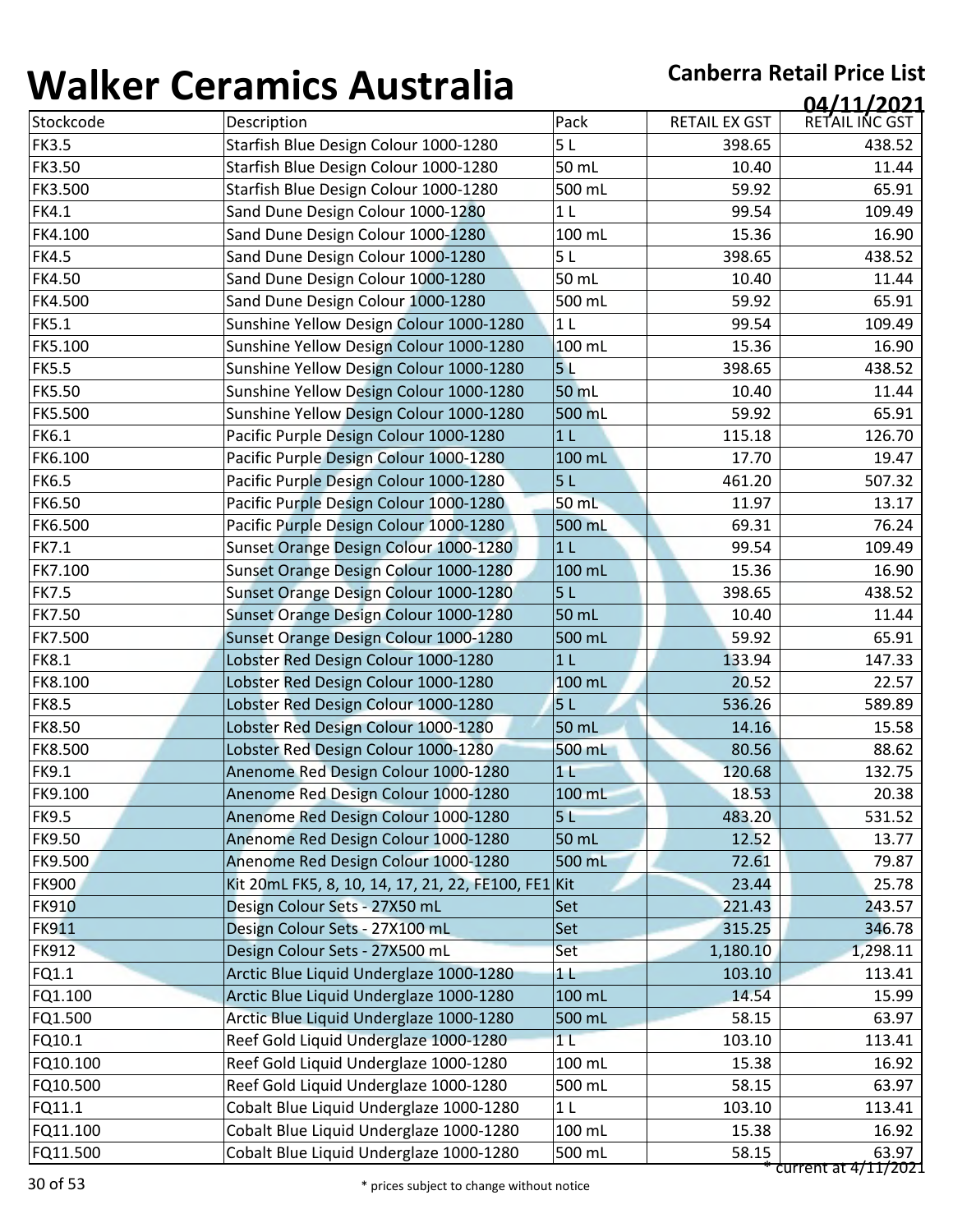| Pack<br>RETAIL EX GST<br>Stockcode<br>Description<br>FQ12.1<br>Ebony Black Liquid Underglaze 1000-1280<br>1 <sub>L</sub><br>103.10<br>FQ12.100<br>100 mL<br>Ebony Black Liquid Underglaze 1000-1280<br>15.38<br>Ebony Black Liquid Underglaze 1000-1280<br>5L<br>FQ12.5<br>410.90<br>FQ12.500<br>Ebony Black Liquid Underglaze 1000-1280<br>500 mL<br>58.15<br>1 <sub>L</sub><br>FQ13.1<br>White Liquid Underglaze 1000-1280<br>107.85<br>FQ13.100<br>White Liquid Underglaze 1000-1280<br>100 mL<br>16.07<br>FQ13.5<br>White Liquid Underglaze 1000-1280<br>5L<br>429.90<br>White Liquid Underglaze 1000-1280<br>500 mL<br>FQ13.500<br>60.82<br>FQ14.1<br>Celeste Liquid Underglaze 1000-1280<br>1 <sub>L</sub><br>107.85<br>Celeste Liquid Underglaze 1000-1280<br>100 mL<br>FQ14.100<br>16.07<br>Celeste Liquid Underglaze 1000-1280<br>500 mL<br>FQ14.500<br>60.82<br>Violet Liquid Underglaze 1000-1280<br>FQ15.1<br>103.10<br>1 <sub>L</sub><br>FQ15.100<br>Violet Liquid Underglaze 1000-1280<br>100 mL<br>15.38<br>FQ15.500<br>Violet Liquid Underglaze 1000-1280<br>500 mL<br>58.15<br>Fawn Liquid Underglaze 1000-1280<br>1 <sub>L</sub><br>FQ16.1<br>103.10<br>FQ16.100<br>Fawn Liquid Underglaze 1000-1280<br>100 mL<br>15.38<br>FQ16.500<br>Fawn Liquid Underglaze 1000-1280<br>500 mL<br>58.15<br>Orange Liquid Underglaze 1000-1280<br>FQ17.1<br>103.10<br>1 <sub>L</sub><br>FQ17.100<br>Orange Liquid Underglaze 1000-1280<br>100 mL<br>15.38<br>Orange Liquid Underglaze 1000-1280<br>FQ17.500<br>500 mL<br>58.15<br>FQ18.1<br>Blue Grey Liquid Underglaze 1000-1280<br>1 <sub>L</sub><br>107.85<br>FQ18.100<br>Blue Grey Liquid Underglaze 1000-1280<br>100 mL<br>16.07<br>Blue Grey Liquid Underglaze 1000-1280<br>FQ18.500<br>500 mL<br>60.82<br>FQ19.1<br>Royal Blue Liquid Underglaze 1000-1280<br>1 <sub>L</sub><br>140.90<br>FQ19.100<br>Royal Blue Liquid Underglaze 1000-1280<br>100 mL<br>20.86<br>FQ19.5<br>Royal Blue Liquid Underglaze 1000-1280<br>5L<br>562.10<br>FQ19.500<br>Royal Blue Liquid Underglaze 1000-1280<br>500 mL<br>79.38<br>FQ2.1<br>Rose Liquid Underglaze 1000-1280<br>1 <sub>1</sub><br>103.10<br>FQ2.100<br>Rose Liquid Underglaze 1000-1280<br>100 mL<br>15.38<br>FQ2.500<br>58.15<br>Rose Liquid Underglaze 1000-1280<br>500 mL<br>Victoria Green Liquid 1000-1280<br>FQ20.1<br>1 <sub>L</sub><br>111.09<br>FQ20.100<br>100 mL<br>Victoria Green Liquid 1000-1280<br>16.81<br>63.36<br>FQ20.500<br>Victoria Green Liquid 1000-1280<br>500 mL<br>FQ21.1<br>Jade Liquid Underglaze 1000-1280<br>1 <sub>L</sub><br>103.10<br>Jade Liquid Underglaze 1000-1280<br>FQ21.100<br>100 mL<br>15.38<br>Jade Liquid Underglaze 1000-1280<br>FQ21.500<br>500 mL<br>58.15<br>Red Brown Liquid Underglaze 1000-1280<br>FQ22.1<br>1 <sub>L</sub><br>107.85<br>FQ22.100<br>Red Brown Liquid Underglaze 1000-1280<br>100 mL<br>16.07<br>FQ22.500<br>Red Brown Liquid Underglaze 1000-1280<br>500 mL<br>60.82<br>Daffodil Yellow Liquid 1000-1280<br>111.09<br>FQ23.1<br>1 <sub>L</sub><br>Daffodil Yellow Liquid 1000-1280<br>FQ23.100<br>100 mL<br>16.81<br>Daffodil Yellow Liquid 1000-1280<br>FQ23.500<br>500 mL<br>63.36<br>Flesh Pink Liquid Underglaze 1000-1280<br>FQ24.1<br>107.85<br>1 <sub>L</sub><br>FQ24.100<br>Flesh Pink Liquid Underglaze 1000-1280<br>100 mL<br>16.07<br>Flesh Pink Liquid Underglaze 1000-1280<br>FQ24.500<br>500 mL<br>60.82 | TJ11177 | <u>condition in community of the set of the set of the set of the set of the set of the set of the set of the set </u> |      |        | 04/11/2021     |
|----------------------------------------------------------------------------------------------------------------------------------------------------------------------------------------------------------------------------------------------------------------------------------------------------------------------------------------------------------------------------------------------------------------------------------------------------------------------------------------------------------------------------------------------------------------------------------------------------------------------------------------------------------------------------------------------------------------------------------------------------------------------------------------------------------------------------------------------------------------------------------------------------------------------------------------------------------------------------------------------------------------------------------------------------------------------------------------------------------------------------------------------------------------------------------------------------------------------------------------------------------------------------------------------------------------------------------------------------------------------------------------------------------------------------------------------------------------------------------------------------------------------------------------------------------------------------------------------------------------------------------------------------------------------------------------------------------------------------------------------------------------------------------------------------------------------------------------------------------------------------------------------------------------------------------------------------------------------------------------------------------------------------------------------------------------------------------------------------------------------------------------------------------------------------------------------------------------------------------------------------------------------------------------------------------------------------------------------------------------------------------------------------------------------------------------------------------------------------------------------------------------------------------------------------------------------------------------------------------------------------------------------------------------------------------------------------------------------------------------------------------------------------------------------------------------------------------------------------------------------------------------------------------------------------------------------------------------------------------------------------------------------------------------------------------------------------------------------------------------------------------------------------------------------------------------------------------------------------------------------------------------------------------------------------------------------------------------------------------------------------------------------------|---------|------------------------------------------------------------------------------------------------------------------------|------|--------|----------------|
|                                                                                                                                                                                                                                                                                                                                                                                                                                                                                                                                                                                                                                                                                                                                                                                                                                                                                                                                                                                                                                                                                                                                                                                                                                                                                                                                                                                                                                                                                                                                                                                                                                                                                                                                                                                                                                                                                                                                                                                                                                                                                                                                                                                                                                                                                                                                                                                                                                                                                                                                                                                                                                                                                                                                                                                                                                                                                                                                                                                                                                                                                                                                                                                                                                                                                                                                                                                                    |         |                                                                                                                        |      |        | RETAIL INC GST |
|                                                                                                                                                                                                                                                                                                                                                                                                                                                                                                                                                                                                                                                                                                                                                                                                                                                                                                                                                                                                                                                                                                                                                                                                                                                                                                                                                                                                                                                                                                                                                                                                                                                                                                                                                                                                                                                                                                                                                                                                                                                                                                                                                                                                                                                                                                                                                                                                                                                                                                                                                                                                                                                                                                                                                                                                                                                                                                                                                                                                                                                                                                                                                                                                                                                                                                                                                                                                    |         |                                                                                                                        |      |        | 113.41         |
|                                                                                                                                                                                                                                                                                                                                                                                                                                                                                                                                                                                                                                                                                                                                                                                                                                                                                                                                                                                                                                                                                                                                                                                                                                                                                                                                                                                                                                                                                                                                                                                                                                                                                                                                                                                                                                                                                                                                                                                                                                                                                                                                                                                                                                                                                                                                                                                                                                                                                                                                                                                                                                                                                                                                                                                                                                                                                                                                                                                                                                                                                                                                                                                                                                                                                                                                                                                                    |         |                                                                                                                        |      |        | 16.92          |
|                                                                                                                                                                                                                                                                                                                                                                                                                                                                                                                                                                                                                                                                                                                                                                                                                                                                                                                                                                                                                                                                                                                                                                                                                                                                                                                                                                                                                                                                                                                                                                                                                                                                                                                                                                                                                                                                                                                                                                                                                                                                                                                                                                                                                                                                                                                                                                                                                                                                                                                                                                                                                                                                                                                                                                                                                                                                                                                                                                                                                                                                                                                                                                                                                                                                                                                                                                                                    |         |                                                                                                                        |      |        | 451.99         |
|                                                                                                                                                                                                                                                                                                                                                                                                                                                                                                                                                                                                                                                                                                                                                                                                                                                                                                                                                                                                                                                                                                                                                                                                                                                                                                                                                                                                                                                                                                                                                                                                                                                                                                                                                                                                                                                                                                                                                                                                                                                                                                                                                                                                                                                                                                                                                                                                                                                                                                                                                                                                                                                                                                                                                                                                                                                                                                                                                                                                                                                                                                                                                                                                                                                                                                                                                                                                    |         |                                                                                                                        |      |        | 63.97          |
|                                                                                                                                                                                                                                                                                                                                                                                                                                                                                                                                                                                                                                                                                                                                                                                                                                                                                                                                                                                                                                                                                                                                                                                                                                                                                                                                                                                                                                                                                                                                                                                                                                                                                                                                                                                                                                                                                                                                                                                                                                                                                                                                                                                                                                                                                                                                                                                                                                                                                                                                                                                                                                                                                                                                                                                                                                                                                                                                                                                                                                                                                                                                                                                                                                                                                                                                                                                                    |         |                                                                                                                        |      |        | 118.64         |
|                                                                                                                                                                                                                                                                                                                                                                                                                                                                                                                                                                                                                                                                                                                                                                                                                                                                                                                                                                                                                                                                                                                                                                                                                                                                                                                                                                                                                                                                                                                                                                                                                                                                                                                                                                                                                                                                                                                                                                                                                                                                                                                                                                                                                                                                                                                                                                                                                                                                                                                                                                                                                                                                                                                                                                                                                                                                                                                                                                                                                                                                                                                                                                                                                                                                                                                                                                                                    |         |                                                                                                                        |      |        | 17.68          |
|                                                                                                                                                                                                                                                                                                                                                                                                                                                                                                                                                                                                                                                                                                                                                                                                                                                                                                                                                                                                                                                                                                                                                                                                                                                                                                                                                                                                                                                                                                                                                                                                                                                                                                                                                                                                                                                                                                                                                                                                                                                                                                                                                                                                                                                                                                                                                                                                                                                                                                                                                                                                                                                                                                                                                                                                                                                                                                                                                                                                                                                                                                                                                                                                                                                                                                                                                                                                    |         |                                                                                                                        |      |        | 472.89         |
|                                                                                                                                                                                                                                                                                                                                                                                                                                                                                                                                                                                                                                                                                                                                                                                                                                                                                                                                                                                                                                                                                                                                                                                                                                                                                                                                                                                                                                                                                                                                                                                                                                                                                                                                                                                                                                                                                                                                                                                                                                                                                                                                                                                                                                                                                                                                                                                                                                                                                                                                                                                                                                                                                                                                                                                                                                                                                                                                                                                                                                                                                                                                                                                                                                                                                                                                                                                                    |         |                                                                                                                        |      |        | 66.90          |
|                                                                                                                                                                                                                                                                                                                                                                                                                                                                                                                                                                                                                                                                                                                                                                                                                                                                                                                                                                                                                                                                                                                                                                                                                                                                                                                                                                                                                                                                                                                                                                                                                                                                                                                                                                                                                                                                                                                                                                                                                                                                                                                                                                                                                                                                                                                                                                                                                                                                                                                                                                                                                                                                                                                                                                                                                                                                                                                                                                                                                                                                                                                                                                                                                                                                                                                                                                                                    |         |                                                                                                                        |      |        | 118.64         |
|                                                                                                                                                                                                                                                                                                                                                                                                                                                                                                                                                                                                                                                                                                                                                                                                                                                                                                                                                                                                                                                                                                                                                                                                                                                                                                                                                                                                                                                                                                                                                                                                                                                                                                                                                                                                                                                                                                                                                                                                                                                                                                                                                                                                                                                                                                                                                                                                                                                                                                                                                                                                                                                                                                                                                                                                                                                                                                                                                                                                                                                                                                                                                                                                                                                                                                                                                                                                    |         |                                                                                                                        |      |        | 17.68          |
|                                                                                                                                                                                                                                                                                                                                                                                                                                                                                                                                                                                                                                                                                                                                                                                                                                                                                                                                                                                                                                                                                                                                                                                                                                                                                                                                                                                                                                                                                                                                                                                                                                                                                                                                                                                                                                                                                                                                                                                                                                                                                                                                                                                                                                                                                                                                                                                                                                                                                                                                                                                                                                                                                                                                                                                                                                                                                                                                                                                                                                                                                                                                                                                                                                                                                                                                                                                                    |         |                                                                                                                        |      |        | 66.90          |
|                                                                                                                                                                                                                                                                                                                                                                                                                                                                                                                                                                                                                                                                                                                                                                                                                                                                                                                                                                                                                                                                                                                                                                                                                                                                                                                                                                                                                                                                                                                                                                                                                                                                                                                                                                                                                                                                                                                                                                                                                                                                                                                                                                                                                                                                                                                                                                                                                                                                                                                                                                                                                                                                                                                                                                                                                                                                                                                                                                                                                                                                                                                                                                                                                                                                                                                                                                                                    |         |                                                                                                                        |      |        | 113.41         |
|                                                                                                                                                                                                                                                                                                                                                                                                                                                                                                                                                                                                                                                                                                                                                                                                                                                                                                                                                                                                                                                                                                                                                                                                                                                                                                                                                                                                                                                                                                                                                                                                                                                                                                                                                                                                                                                                                                                                                                                                                                                                                                                                                                                                                                                                                                                                                                                                                                                                                                                                                                                                                                                                                                                                                                                                                                                                                                                                                                                                                                                                                                                                                                                                                                                                                                                                                                                                    |         |                                                                                                                        |      |        | 16.92          |
|                                                                                                                                                                                                                                                                                                                                                                                                                                                                                                                                                                                                                                                                                                                                                                                                                                                                                                                                                                                                                                                                                                                                                                                                                                                                                                                                                                                                                                                                                                                                                                                                                                                                                                                                                                                                                                                                                                                                                                                                                                                                                                                                                                                                                                                                                                                                                                                                                                                                                                                                                                                                                                                                                                                                                                                                                                                                                                                                                                                                                                                                                                                                                                                                                                                                                                                                                                                                    |         |                                                                                                                        |      |        | 63.97          |
|                                                                                                                                                                                                                                                                                                                                                                                                                                                                                                                                                                                                                                                                                                                                                                                                                                                                                                                                                                                                                                                                                                                                                                                                                                                                                                                                                                                                                                                                                                                                                                                                                                                                                                                                                                                                                                                                                                                                                                                                                                                                                                                                                                                                                                                                                                                                                                                                                                                                                                                                                                                                                                                                                                                                                                                                                                                                                                                                                                                                                                                                                                                                                                                                                                                                                                                                                                                                    |         |                                                                                                                        |      |        | 113.41         |
|                                                                                                                                                                                                                                                                                                                                                                                                                                                                                                                                                                                                                                                                                                                                                                                                                                                                                                                                                                                                                                                                                                                                                                                                                                                                                                                                                                                                                                                                                                                                                                                                                                                                                                                                                                                                                                                                                                                                                                                                                                                                                                                                                                                                                                                                                                                                                                                                                                                                                                                                                                                                                                                                                                                                                                                                                                                                                                                                                                                                                                                                                                                                                                                                                                                                                                                                                                                                    |         |                                                                                                                        |      |        | 16.92          |
|                                                                                                                                                                                                                                                                                                                                                                                                                                                                                                                                                                                                                                                                                                                                                                                                                                                                                                                                                                                                                                                                                                                                                                                                                                                                                                                                                                                                                                                                                                                                                                                                                                                                                                                                                                                                                                                                                                                                                                                                                                                                                                                                                                                                                                                                                                                                                                                                                                                                                                                                                                                                                                                                                                                                                                                                                                                                                                                                                                                                                                                                                                                                                                                                                                                                                                                                                                                                    |         |                                                                                                                        |      |        | 63.97          |
|                                                                                                                                                                                                                                                                                                                                                                                                                                                                                                                                                                                                                                                                                                                                                                                                                                                                                                                                                                                                                                                                                                                                                                                                                                                                                                                                                                                                                                                                                                                                                                                                                                                                                                                                                                                                                                                                                                                                                                                                                                                                                                                                                                                                                                                                                                                                                                                                                                                                                                                                                                                                                                                                                                                                                                                                                                                                                                                                                                                                                                                                                                                                                                                                                                                                                                                                                                                                    |         |                                                                                                                        |      |        | 113.41         |
|                                                                                                                                                                                                                                                                                                                                                                                                                                                                                                                                                                                                                                                                                                                                                                                                                                                                                                                                                                                                                                                                                                                                                                                                                                                                                                                                                                                                                                                                                                                                                                                                                                                                                                                                                                                                                                                                                                                                                                                                                                                                                                                                                                                                                                                                                                                                                                                                                                                                                                                                                                                                                                                                                                                                                                                                                                                                                                                                                                                                                                                                                                                                                                                                                                                                                                                                                                                                    |         |                                                                                                                        |      |        | 16.92          |
|                                                                                                                                                                                                                                                                                                                                                                                                                                                                                                                                                                                                                                                                                                                                                                                                                                                                                                                                                                                                                                                                                                                                                                                                                                                                                                                                                                                                                                                                                                                                                                                                                                                                                                                                                                                                                                                                                                                                                                                                                                                                                                                                                                                                                                                                                                                                                                                                                                                                                                                                                                                                                                                                                                                                                                                                                                                                                                                                                                                                                                                                                                                                                                                                                                                                                                                                                                                                    |         |                                                                                                                        |      |        | 63.97          |
|                                                                                                                                                                                                                                                                                                                                                                                                                                                                                                                                                                                                                                                                                                                                                                                                                                                                                                                                                                                                                                                                                                                                                                                                                                                                                                                                                                                                                                                                                                                                                                                                                                                                                                                                                                                                                                                                                                                                                                                                                                                                                                                                                                                                                                                                                                                                                                                                                                                                                                                                                                                                                                                                                                                                                                                                                                                                                                                                                                                                                                                                                                                                                                                                                                                                                                                                                                                                    |         |                                                                                                                        |      |        | 118.64         |
|                                                                                                                                                                                                                                                                                                                                                                                                                                                                                                                                                                                                                                                                                                                                                                                                                                                                                                                                                                                                                                                                                                                                                                                                                                                                                                                                                                                                                                                                                                                                                                                                                                                                                                                                                                                                                                                                                                                                                                                                                                                                                                                                                                                                                                                                                                                                                                                                                                                                                                                                                                                                                                                                                                                                                                                                                                                                                                                                                                                                                                                                                                                                                                                                                                                                                                                                                                                                    |         |                                                                                                                        |      |        | 17.68          |
|                                                                                                                                                                                                                                                                                                                                                                                                                                                                                                                                                                                                                                                                                                                                                                                                                                                                                                                                                                                                                                                                                                                                                                                                                                                                                                                                                                                                                                                                                                                                                                                                                                                                                                                                                                                                                                                                                                                                                                                                                                                                                                                                                                                                                                                                                                                                                                                                                                                                                                                                                                                                                                                                                                                                                                                                                                                                                                                                                                                                                                                                                                                                                                                                                                                                                                                                                                                                    |         |                                                                                                                        |      |        | 66.90          |
|                                                                                                                                                                                                                                                                                                                                                                                                                                                                                                                                                                                                                                                                                                                                                                                                                                                                                                                                                                                                                                                                                                                                                                                                                                                                                                                                                                                                                                                                                                                                                                                                                                                                                                                                                                                                                                                                                                                                                                                                                                                                                                                                                                                                                                                                                                                                                                                                                                                                                                                                                                                                                                                                                                                                                                                                                                                                                                                                                                                                                                                                                                                                                                                                                                                                                                                                                                                                    |         |                                                                                                                        |      |        | 154.99         |
|                                                                                                                                                                                                                                                                                                                                                                                                                                                                                                                                                                                                                                                                                                                                                                                                                                                                                                                                                                                                                                                                                                                                                                                                                                                                                                                                                                                                                                                                                                                                                                                                                                                                                                                                                                                                                                                                                                                                                                                                                                                                                                                                                                                                                                                                                                                                                                                                                                                                                                                                                                                                                                                                                                                                                                                                                                                                                                                                                                                                                                                                                                                                                                                                                                                                                                                                                                                                    |         |                                                                                                                        |      |        | 22.95          |
|                                                                                                                                                                                                                                                                                                                                                                                                                                                                                                                                                                                                                                                                                                                                                                                                                                                                                                                                                                                                                                                                                                                                                                                                                                                                                                                                                                                                                                                                                                                                                                                                                                                                                                                                                                                                                                                                                                                                                                                                                                                                                                                                                                                                                                                                                                                                                                                                                                                                                                                                                                                                                                                                                                                                                                                                                                                                                                                                                                                                                                                                                                                                                                                                                                                                                                                                                                                                    |         |                                                                                                                        |      |        | 618.31         |
|                                                                                                                                                                                                                                                                                                                                                                                                                                                                                                                                                                                                                                                                                                                                                                                                                                                                                                                                                                                                                                                                                                                                                                                                                                                                                                                                                                                                                                                                                                                                                                                                                                                                                                                                                                                                                                                                                                                                                                                                                                                                                                                                                                                                                                                                                                                                                                                                                                                                                                                                                                                                                                                                                                                                                                                                                                                                                                                                                                                                                                                                                                                                                                                                                                                                                                                                                                                                    |         |                                                                                                                        |      |        | 87.32          |
|                                                                                                                                                                                                                                                                                                                                                                                                                                                                                                                                                                                                                                                                                                                                                                                                                                                                                                                                                                                                                                                                                                                                                                                                                                                                                                                                                                                                                                                                                                                                                                                                                                                                                                                                                                                                                                                                                                                                                                                                                                                                                                                                                                                                                                                                                                                                                                                                                                                                                                                                                                                                                                                                                                                                                                                                                                                                                                                                                                                                                                                                                                                                                                                                                                                                                                                                                                                                    |         |                                                                                                                        |      |        | 113.41         |
|                                                                                                                                                                                                                                                                                                                                                                                                                                                                                                                                                                                                                                                                                                                                                                                                                                                                                                                                                                                                                                                                                                                                                                                                                                                                                                                                                                                                                                                                                                                                                                                                                                                                                                                                                                                                                                                                                                                                                                                                                                                                                                                                                                                                                                                                                                                                                                                                                                                                                                                                                                                                                                                                                                                                                                                                                                                                                                                                                                                                                                                                                                                                                                                                                                                                                                                                                                                                    |         |                                                                                                                        |      |        | 16.92          |
|                                                                                                                                                                                                                                                                                                                                                                                                                                                                                                                                                                                                                                                                                                                                                                                                                                                                                                                                                                                                                                                                                                                                                                                                                                                                                                                                                                                                                                                                                                                                                                                                                                                                                                                                                                                                                                                                                                                                                                                                                                                                                                                                                                                                                                                                                                                                                                                                                                                                                                                                                                                                                                                                                                                                                                                                                                                                                                                                                                                                                                                                                                                                                                                                                                                                                                                                                                                                    |         |                                                                                                                        |      |        | 63.97          |
|                                                                                                                                                                                                                                                                                                                                                                                                                                                                                                                                                                                                                                                                                                                                                                                                                                                                                                                                                                                                                                                                                                                                                                                                                                                                                                                                                                                                                                                                                                                                                                                                                                                                                                                                                                                                                                                                                                                                                                                                                                                                                                                                                                                                                                                                                                                                                                                                                                                                                                                                                                                                                                                                                                                                                                                                                                                                                                                                                                                                                                                                                                                                                                                                                                                                                                                                                                                                    |         |                                                                                                                        |      |        | 122.20         |
|                                                                                                                                                                                                                                                                                                                                                                                                                                                                                                                                                                                                                                                                                                                                                                                                                                                                                                                                                                                                                                                                                                                                                                                                                                                                                                                                                                                                                                                                                                                                                                                                                                                                                                                                                                                                                                                                                                                                                                                                                                                                                                                                                                                                                                                                                                                                                                                                                                                                                                                                                                                                                                                                                                                                                                                                                                                                                                                                                                                                                                                                                                                                                                                                                                                                                                                                                                                                    |         |                                                                                                                        |      |        | 18.49          |
|                                                                                                                                                                                                                                                                                                                                                                                                                                                                                                                                                                                                                                                                                                                                                                                                                                                                                                                                                                                                                                                                                                                                                                                                                                                                                                                                                                                                                                                                                                                                                                                                                                                                                                                                                                                                                                                                                                                                                                                                                                                                                                                                                                                                                                                                                                                                                                                                                                                                                                                                                                                                                                                                                                                                                                                                                                                                                                                                                                                                                                                                                                                                                                                                                                                                                                                                                                                                    |         |                                                                                                                        |      |        | 69.70          |
|                                                                                                                                                                                                                                                                                                                                                                                                                                                                                                                                                                                                                                                                                                                                                                                                                                                                                                                                                                                                                                                                                                                                                                                                                                                                                                                                                                                                                                                                                                                                                                                                                                                                                                                                                                                                                                                                                                                                                                                                                                                                                                                                                                                                                                                                                                                                                                                                                                                                                                                                                                                                                                                                                                                                                                                                                                                                                                                                                                                                                                                                                                                                                                                                                                                                                                                                                                                                    |         |                                                                                                                        |      |        | 113.41         |
|                                                                                                                                                                                                                                                                                                                                                                                                                                                                                                                                                                                                                                                                                                                                                                                                                                                                                                                                                                                                                                                                                                                                                                                                                                                                                                                                                                                                                                                                                                                                                                                                                                                                                                                                                                                                                                                                                                                                                                                                                                                                                                                                                                                                                                                                                                                                                                                                                                                                                                                                                                                                                                                                                                                                                                                                                                                                                                                                                                                                                                                                                                                                                                                                                                                                                                                                                                                                    |         |                                                                                                                        |      |        | 16.92          |
|                                                                                                                                                                                                                                                                                                                                                                                                                                                                                                                                                                                                                                                                                                                                                                                                                                                                                                                                                                                                                                                                                                                                                                                                                                                                                                                                                                                                                                                                                                                                                                                                                                                                                                                                                                                                                                                                                                                                                                                                                                                                                                                                                                                                                                                                                                                                                                                                                                                                                                                                                                                                                                                                                                                                                                                                                                                                                                                                                                                                                                                                                                                                                                                                                                                                                                                                                                                                    |         |                                                                                                                        |      |        | 63.97          |
|                                                                                                                                                                                                                                                                                                                                                                                                                                                                                                                                                                                                                                                                                                                                                                                                                                                                                                                                                                                                                                                                                                                                                                                                                                                                                                                                                                                                                                                                                                                                                                                                                                                                                                                                                                                                                                                                                                                                                                                                                                                                                                                                                                                                                                                                                                                                                                                                                                                                                                                                                                                                                                                                                                                                                                                                                                                                                                                                                                                                                                                                                                                                                                                                                                                                                                                                                                                                    |         |                                                                                                                        |      |        | 118.64         |
|                                                                                                                                                                                                                                                                                                                                                                                                                                                                                                                                                                                                                                                                                                                                                                                                                                                                                                                                                                                                                                                                                                                                                                                                                                                                                                                                                                                                                                                                                                                                                                                                                                                                                                                                                                                                                                                                                                                                                                                                                                                                                                                                                                                                                                                                                                                                                                                                                                                                                                                                                                                                                                                                                                                                                                                                                                                                                                                                                                                                                                                                                                                                                                                                                                                                                                                                                                                                    |         |                                                                                                                        |      |        | 17.68          |
|                                                                                                                                                                                                                                                                                                                                                                                                                                                                                                                                                                                                                                                                                                                                                                                                                                                                                                                                                                                                                                                                                                                                                                                                                                                                                                                                                                                                                                                                                                                                                                                                                                                                                                                                                                                                                                                                                                                                                                                                                                                                                                                                                                                                                                                                                                                                                                                                                                                                                                                                                                                                                                                                                                                                                                                                                                                                                                                                                                                                                                                                                                                                                                                                                                                                                                                                                                                                    |         |                                                                                                                        |      |        | 66.90          |
|                                                                                                                                                                                                                                                                                                                                                                                                                                                                                                                                                                                                                                                                                                                                                                                                                                                                                                                                                                                                                                                                                                                                                                                                                                                                                                                                                                                                                                                                                                                                                                                                                                                                                                                                                                                                                                                                                                                                                                                                                                                                                                                                                                                                                                                                                                                                                                                                                                                                                                                                                                                                                                                                                                                                                                                                                                                                                                                                                                                                                                                                                                                                                                                                                                                                                                                                                                                                    |         |                                                                                                                        |      |        | 122.20         |
|                                                                                                                                                                                                                                                                                                                                                                                                                                                                                                                                                                                                                                                                                                                                                                                                                                                                                                                                                                                                                                                                                                                                                                                                                                                                                                                                                                                                                                                                                                                                                                                                                                                                                                                                                                                                                                                                                                                                                                                                                                                                                                                                                                                                                                                                                                                                                                                                                                                                                                                                                                                                                                                                                                                                                                                                                                                                                                                                                                                                                                                                                                                                                                                                                                                                                                                                                                                                    |         |                                                                                                                        |      |        | 18.49          |
|                                                                                                                                                                                                                                                                                                                                                                                                                                                                                                                                                                                                                                                                                                                                                                                                                                                                                                                                                                                                                                                                                                                                                                                                                                                                                                                                                                                                                                                                                                                                                                                                                                                                                                                                                                                                                                                                                                                                                                                                                                                                                                                                                                                                                                                                                                                                                                                                                                                                                                                                                                                                                                                                                                                                                                                                                                                                                                                                                                                                                                                                                                                                                                                                                                                                                                                                                                                                    |         |                                                                                                                        |      |        | 69.70          |
|                                                                                                                                                                                                                                                                                                                                                                                                                                                                                                                                                                                                                                                                                                                                                                                                                                                                                                                                                                                                                                                                                                                                                                                                                                                                                                                                                                                                                                                                                                                                                                                                                                                                                                                                                                                                                                                                                                                                                                                                                                                                                                                                                                                                                                                                                                                                                                                                                                                                                                                                                                                                                                                                                                                                                                                                                                                                                                                                                                                                                                                                                                                                                                                                                                                                                                                                                                                                    |         |                                                                                                                        |      |        | 118.64         |
|                                                                                                                                                                                                                                                                                                                                                                                                                                                                                                                                                                                                                                                                                                                                                                                                                                                                                                                                                                                                                                                                                                                                                                                                                                                                                                                                                                                                                                                                                                                                                                                                                                                                                                                                                                                                                                                                                                                                                                                                                                                                                                                                                                                                                                                                                                                                                                                                                                                                                                                                                                                                                                                                                                                                                                                                                                                                                                                                                                                                                                                                                                                                                                                                                                                                                                                                                                                                    |         |                                                                                                                        |      |        | 17.68          |
|                                                                                                                                                                                                                                                                                                                                                                                                                                                                                                                                                                                                                                                                                                                                                                                                                                                                                                                                                                                                                                                                                                                                                                                                                                                                                                                                                                                                                                                                                                                                                                                                                                                                                                                                                                                                                                                                                                                                                                                                                                                                                                                                                                                                                                                                                                                                                                                                                                                                                                                                                                                                                                                                                                                                                                                                                                                                                                                                                                                                                                                                                                                                                                                                                                                                                                                                                                                                    |         |                                                                                                                        |      |        | 66.90          |
|                                                                                                                                                                                                                                                                                                                                                                                                                                                                                                                                                                                                                                                                                                                                                                                                                                                                                                                                                                                                                                                                                                                                                                                                                                                                                                                                                                                                                                                                                                                                                                                                                                                                                                                                                                                                                                                                                                                                                                                                                                                                                                                                                                                                                                                                                                                                                                                                                                                                                                                                                                                                                                                                                                                                                                                                                                                                                                                                                                                                                                                                                                                                                                                                                                                                                                                                                                                                    | FQ25.1  | Chocolate Brown Liquid 1000-1280                                                                                       | $1L$ | 112.60 | 123.86         |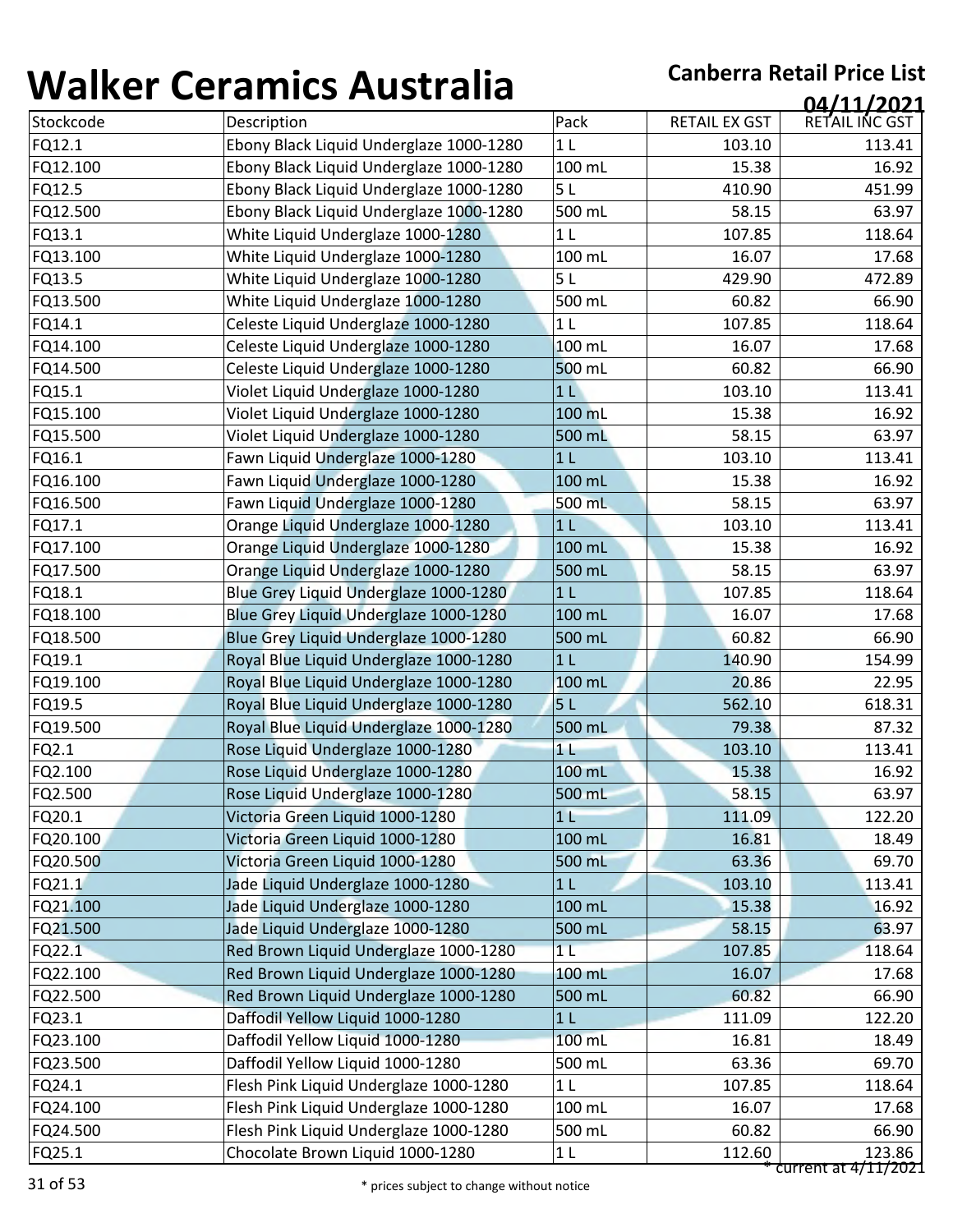| ''''''''  | <u>sei annes 7 iasceana</u>              |                |                      | 04/11/2021           |
|-----------|------------------------------------------|----------------|----------------------|----------------------|
| Stockcode | Description                              | Pack           | <b>RETAIL EX GST</b> | RETAIL INC GST       |
| FQ25.100  | Chocolate Brown Liquid 1000-1280         | 100 mL         | 16.76                | 18.44                |
| FQ25.500  | Chocolate Brown Liquid 1000-1280         | 500 mL         | 63.49                | 69.84                |
| FQ26.1    | Maroon Liquid Underglaze 1000-1280       | 1 <sub>L</sub> | 107.85               | 118.64               |
| FQ26.100  | Maroon Liquid Underglaze 1000-1280       | 100 mL         | 16.07                | 17.68                |
| FQ26.500  | Maroon Liquid Underglaze 1000-1280       | 500 mL         | 60.82                | 66.90                |
| FQ27.1    | Mint Green Liquid Underglaze 1000-1280   | 1 <sub>L</sub> | 103.10               | 113.41               |
| FQ27.100  | Mint Green Liquid Underglaze 1000-1280   | 100 mL         | 15.38                | 16.92                |
| FQ27.500  | Mint Green Liquid Underglaze 1000-1280   | 500 mL         | 58.15                | 63.97                |
| FQ28.1    | Nasturtium Orange Liquid 1000-1280       | 1 <sub>L</sub> | 119.30               | 131.23               |
| FQ28.100  | Nasturtium Orange Liquid 1000-1280       | 100 mL         | 17.73                | 19.50                |
| FQ28.500  | Nasturtium Orange Liquid 1000-1280       | 500 mL         | 67.25                | 73.98                |
| FQ29.1    | Purple Liquid Underglaze 1000-1200       | 1 <sub>L</sub> | 103.10               | 113.41               |
| FQ29.100  | Purple Liquid Underglaze 1000-1200       | 100 mL         | 15.38                | 16.92                |
| FQ29.500  | Purple Liquid Underglaze 1000-1200       | 500 mL         | 58.15                | 63.97                |
| FQ3.1     | Grey Liquid Underglaze 1000-1280         | 1 <sub>L</sub> | 107.85               | 118.64               |
| FQ3.100   | Grey Liquid Underglaze 1000-1280         | 100 mL         | 16.07                | 17.68                |
| FQ3.500   | Grey Liquid Underglaze 1000-1280         | 500 mL         | 60.82                | 66.90                |
| FQ30.1    | Flame Liquid Underglaze 1000-1280        | 1 <sub>L</sub> | 140.90               | 154.99               |
| FQ30.100  | Flame Liquid Underglaze 1000-1280        | 100 mL         | 20.86                | 22.95                |
| FQ30.500  | Flame Liquid Underglaze 1000-1280        | 500 mL         | 79.38                | 87.32                |
| FQ3020    | Cesco Underglaze Set 34X20mL             | Set            | 151.70               | 166.87               |
| FQ31.1    | Hot Orange Liquid Underglaze 1000-1280   | 1 <sub>L</sub> | 140.90               | 154.99               |
| FQ31.100  | Hot Orange Liquid Underglaze 1000-1280   | 100 mL         | 20.86                | 22.95                |
| FQ31.500  | Hot Orange Liquid Underglaze 1000-1280   | 500 mL         | 79.38                | 87.32                |
| FQ3100    | Cesco Underglaze Set 34X100mL            | Set            | 346.10               | 380.71               |
| FQ32.1    | Bright Red Liquid Underglaze 1000-1280   | 1 <sub>L</sub> | 221.90               | 244.09               |
| FQ32.100  | Bright Red Liquid Underglaze 1000-1280   | 100 mL         | 32.61                | 35.87                |
| FQ32.500  | Bright Red Liquid Underglaze 1000-1280   | 500 mL         | 124.89               | 137.38               |
| FQ3500    | Cesco Underglaze Set 34X500mL            | Set            | 1,566.50             | 1,723.15             |
| FQ4.1     | Puce Liquid Underglaze 1000-1280         | 1 <sub>L</sub> | 103.10               | 113.41               |
| FQ4.100   | Puce Liquid Underglaze 1000-1280         | 100 mL         | 15.38                | 16.92                |
| FQ4.500   | Puce Liquid Underglaze 1000-1280         | 500 mL         | 58.15                | 63.97                |
| FQ5.1     | Forest Green Liquid Underglaze 1000-1280 | 1 <sub>L</sub> | 103.10               | 113.41               |
| FQ5.100   | Forest Green Liquid Underglaze 1000-1280 | 100 mL         | 15.38                | 16.92                |
| FQ5.500   | Forest Green Liquid Underglaze 1000-1280 | 500 mL         | 58.15                | 63.97                |
| FQ6.1     | Turtle Brown Liquid Underglaze 1000-1280 | 1 <sub>L</sub> | 103.10               | 113.41               |
| FQ6.100   | Turtle Brown Liquid Underglaze 1000-1280 | 100 mL         | 15.38                | 16.92                |
| FQ6.500   | Turtle Brown Liquid Underglaze 1000-1280 | 500 mL         | 58.15                | 63.97                |
| FQ7.1     | Amulet Green Liquid Underglaze 1000-1280 | 1 <sub>L</sub> | 140.90               | 154.99               |
| FQ7.100   | Amulet Green Liquid Underglaze 1000-1280 | 100 mL         | 20.86                | 22.95                |
| FQ7.500   | Amulet Green Liquid Underglaze 1000-1280 | 500 mL         | 79.38                | 87.32                |
| FQ8.1     | Brick Red Liquid Underglaze 1000-1280    | 1 <sub>L</sub> | 140.90               | 154.99               |
| FQ8.100   | Brick Red Liquid Underglaze 1000-1280    | 100 mL         | 20.86                | 22.95                |
| FQ8.500   | Brick Red Liquid Underglaze 1000-1280    | 500 mL         | 79.38                | 87.32                |
| FQ9.1     | Deep Blue Liquid Underglaze 1000-1280    | 1 <sub>L</sub> | 119.30               | 131.23               |
| FQ9.100   | Deep Blue Liquid Underglaze 1000-1280    | 100 mL         | 17.73                | 19.50                |
|           |                                          |                |                      | current at 4/11/2021 |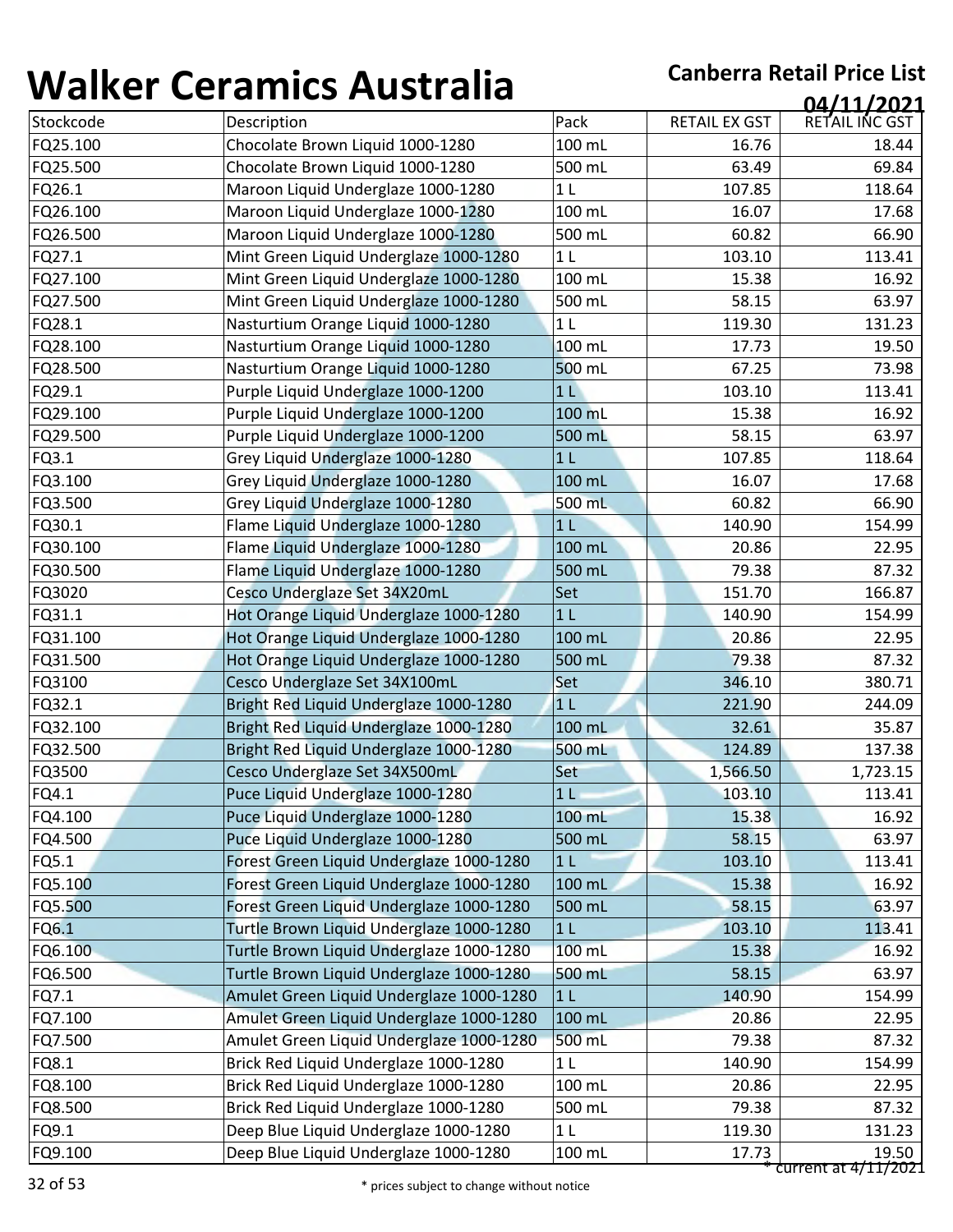| 1 J71 I N V V   | <u>sei annos 7 iascraila</u>                         |                |                      | 04/11/2021           |
|-----------------|------------------------------------------------------|----------------|----------------------|----------------------|
| Stockcode       | Description                                          | Pack           | <b>RETAIL EX GST</b> | RETAIL INC GST       |
| FQ9.500         | Deep Blue Liquid Underglaze 1000-1280                | 500 mL         | 67.25                | 73.98                |
| FQ900           | Test Kit 6 x 20mL 7, 8, 11, 12, 20, 23, FE100, FIKit |                | 22.10                | 24.31                |
| FR180.1         | Chrome Oxide Brush On 1000-1280oC                    | 1 <sub>L</sub> | 81.50                | 89.65                |
| FR180.100       | Chrome Oxide Brush On 1000-1280oC                    | 100 mL         | 12.38                | 13.62                |
| FR180.500       | Chrome Oxide Brush On 1000-1280oC                    | 500 mL         | 46.01                | 50.61                |
| FR220.1         | Cobalt Carbonate Brush On 1000-1280oC                | 1 <sub>L</sub> | 140.90               | 154.99               |
| FR220.100       | Cobalt Carbonate Brush On 1000-1280oC                | 100 mL         | 20.86                | 22.95                |
| FR220.500       | Cobalt Carbonate Brush On 1000-1280oC                | 500 mL         | 79.38                | 87.32                |
| FR260.1         | Copper Oxide Brush On 1000-1280oC                    | 1 <sub>L</sub> | 97.70                | 107.47               |
| FR260.100       | Copper Oxide Brush On 1000-1280oC                    | 100 mL         | 14.59                | 16.05                |
| FR260.500       | Copper Oxide Brush On 1000-1280oC                    | 500 mL         | 55.12                | 60.63                |
| FR490.1         | Ferric Oxide Brush On 1000-1280oC                    | 1 <sub>L</sub> | 70.70                | 77.77                |
| FR490.100       | Ferric Oxide Brush On 1000-1280oC                    | 100 mL         | 10.76                | 11.84                |
| FR490.500       | Ferric Oxide Brush On 1000-1280oC                    | 500 mL         | 39.94                | 43.93                |
| FR620.1         | Manganese Dioxide Brush On 1000-1280oC               | 1 <sub>L</sub> | 81.50                | 89.65                |
| FR620.100       | Manganese Dioxide Brush On 1000-1280oC               | 100 mL         | 12.25                | 13.48                |
| FR620.500       | Manganese Dioxide Brush On 1000-1280oC               | 500 mL         | 46.01                | 50.61                |
| FTP01           | Tiss Trans TP01 Geisha 260x260                       | each           | 11.15                | 12.27                |
| FTP04           | Tiss Trans TP04 Landscape 260x260                    | each           | 11.15                | 12.27                |
| FTPB1           | Tiss Trans TPB1 Blue Grapevine 440x320               | each           | 11.90                | 13.09                |
| FTPB10          | Tiss Trans TPB10 Butterflies 440x300                 | each           | 11.90                | 13.09                |
| FTPB11          | Tiss Trans TPB11 Small Flowers 430x300               | each           | 11.90                | 13.09                |
| FTPB12          | Tiss Trans TPB12 Owls 430x300                        | each           | 11.90                | 13.09                |
| FTPB17          | Tiss Trans TPB17 Blue Circle Links 420x310           | each           | 11.90                | 13.09                |
| FTPB20          | Tiss Trans Sml Petals Red Blue TPB20 440x300 each    |                | 15.50                | 17.05                |
| FTPB21          | Tiss Trans Wh Flr Blue Backg TPB21 430x300           | each           | 11.90                | 13.09                |
| FTPB28          | Tiss Trans Posies Red Indigo 450x300                 | each           | 16.20                | 17.82                |
| FTPB3           | Tiss Trans TPB3 Lge Blue Flwrs 420x310               | each           | 11.90                | 13.09                |
| FTPB32          | Tiss Trans Leaves Waving Turqoise TPB32 410 each     |                | 11.90                | 13.09                |
| FTPB34          | Tiss Trans Sails Dark Blue TPB34 410x280             | each           | 11.90                | 13.09                |
| FTPB41          | Tiss Trans TPB41 Bottlebrush 410x280                 | each           | 11.90                | 13.09                |
| FTPB5           | Tiss Trans TPB5 Blue Swirls 410x310                  | each           | 11.90                | 13.09                |
| FTPB51          | Tiss Trans TPB51 Rose Stem 280x250                   | each           | 11.90                | 13.09                |
| FTPB6           | Tiss Trans TPB6 Sml Blue Flwrs 420x280               | each           | 11.90                | 13.09                |
| FTPB7           | Tiss Trans TPB7 Wheat&Flower390x280                  | each           | 11.90                | 13.09                |
| FTPB8           | Tiss Trans TPB8 Sml Daisy Chain 430x280              | each           | 11.90                | 13.09                |
| FTPC3           | Tiss Trans 5 Colour Floral TPC3 410x300              | each           | 19.75                | 21.73                |
| FTPC6           | Tiss Trans Lillies GrnRedBlOr TPC6 400x280           | each           | 17.30                | 19.03                |
| FTPC7           | Tiss Trans Lavender TPC7 420x270                     | each           | 17.30                | 19.03                |
| FTPP2           | Tiss Trans TPP2 Pink Leaf&Flwr 430x320               | each           | 11.90                | 13.09                |
| FTPP4           | Tiss Trans TPP4 Pink Flowers430x310                  | each           | 11.90                | 13.09                |
| FTPP9           | Tiss Trans TPP9 Pink Ige Flwrs 440x320               | each           | 11.90                | 13.09                |
| <b>FTPPLAIN</b> | Tiss Trans Plain 470x340                             | each           | 7.40                 | 8.14                 |
| FTPR23          | Tiss Trans Small Leaves Red 430x300                  | each           | 16.20                | 17.82                |
| FTPS4           | Tiss Trans TPS4 Blue Flwrs 430x310                   | each           | 11.90                | 13.09                |
|                 |                                                      |                |                      | 23.27                |
| FTPW1           | Tiss Trans TPW1 Wht Raised Vine 410x310              | each           | 21.15                | current at 4/11/2021 |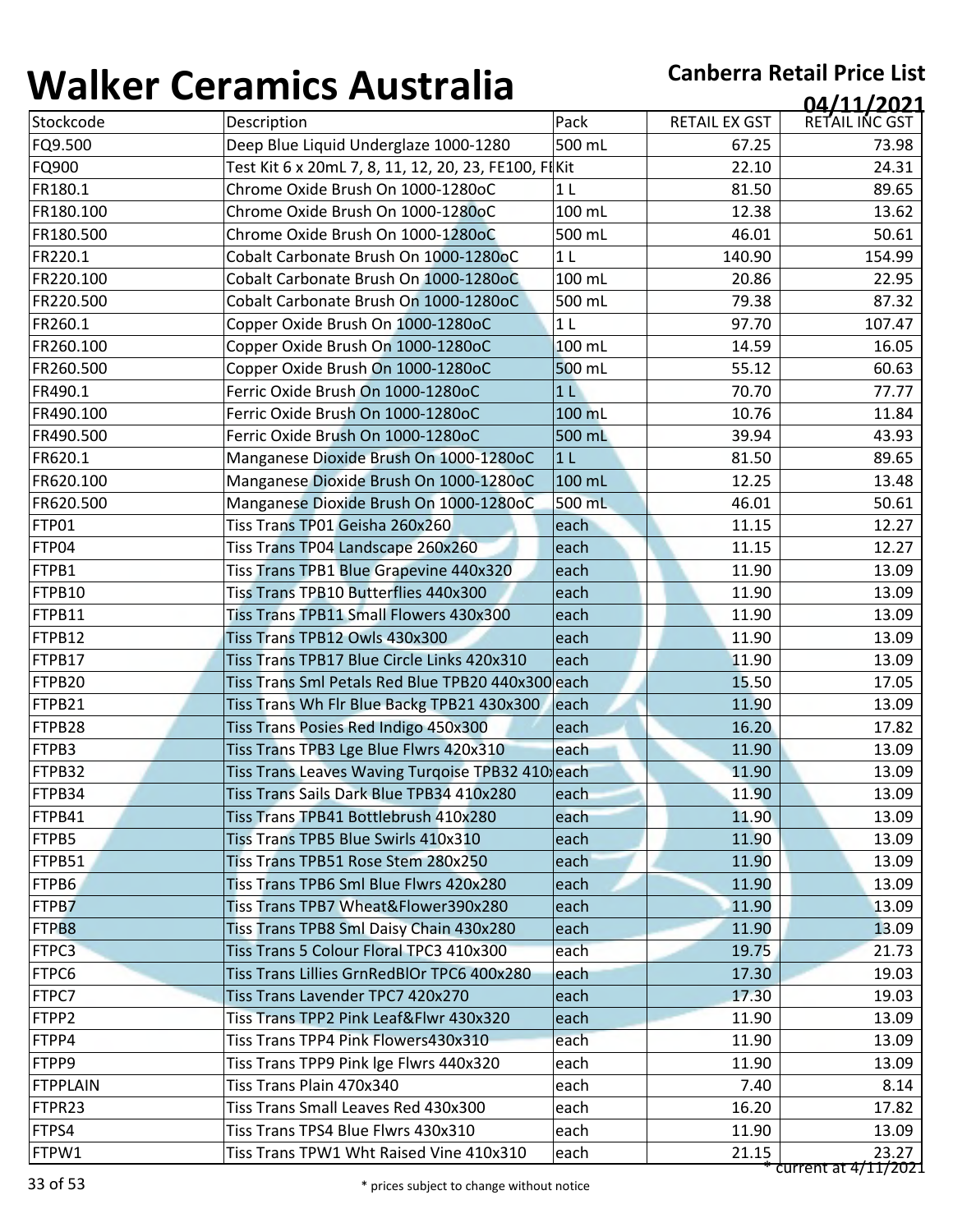| 1771 N V V       | <u>sti millist i imperalim</u>                    |                  |                      | 04/11/2021           |
|------------------|---------------------------------------------------|------------------|----------------------|----------------------|
| Stockcode        | Description                                       | Pack             | <b>RETAIL EX GST</b> | RETAIL INC GST       |
| FTPW3            | Tiss Trans TPW3 Turq Raised Swirls 410x310        | each             | 21.15                | 23.27                |
| FTPW4            | Tiss Trans TPW4 Lilac Raised Swirls 410x310       | each             | 21.15                | 23.27                |
| <b>FU406</b>     | Underglaze Pencil Black                           | each             | 27.10                | 29.81                |
| <b>FU422</b>     | Underglaze Pencil Brown                           | each             | 27.10                | 29.81                |
| <b>FU424</b>     | Underglaze Pencil Blue                            | each             | 27.10                | 29.81                |
| <b>FU426</b>     | Underglaze Pencil Green                           | each             | 27.10                | 29.81                |
| <b>FU428</b>     | Underglaze Pencil Pink\Red                        | each             | 27.10                | 29.81                |
| <b>FU430</b>     | Underglaze Pencil Yellow                          | each             | 27.10                | 29.81                |
| <b>FW28</b>      | Kit - Potters Stains 3-5g each colour             | each             | 20.50                | 22.55                |
| FW5020.1         | Manganese Alumina Pink Potters Stain - Max 11 kg  |                  | 123.38               | 135.72               |
| FW5020.100       | Manganese Alumina Pink Potters Stain - Max 100 g  |                  | 22.44                | 24.68                |
| FW5020.250       | Manganese Alumina Pink Potters Stain - Max 1250 g |                  | 47.11                | 51.82                |
| FW5020.5         | Manganese Alumina Pink Potters Stain - Max 15 kg  |                  | 524.73               | 577.20               |
| FW5020.50        | Manganese Alumina Pink Potters Stain - Max 150 g  |                  | 13.41                | 14.75                |
| FW5020.500       | Manganese Alumina Pink Potters Stain - Max 1500 g |                  | 82.07                | 90.28                |
| FW5021.1         | Intense Burgundy Potters Stain - Max 1250oC 1 kg  |                  | 104.14               | 114.55               |
| FW5021.100       | Intense Burgundy Potters Stain - Max 1250oC 100 g |                  | 19.00                | 20.90                |
| FW5021.250       | Intense Burgundy Potters Stain - Max 1250oC 250 g |                  | 39.81                | 43.79                |
| FW5021.5         | Intense Burgundy Potters Stain - Max 1250oC 5 kg  |                  | 442.99               | 487.29               |
| FW5021.50        | Intense Burgundy Potters Stain - Max 1250oC 50 g  |                  | 11.39                | 12.53                |
| FW5021.500       | Intense Burgundy Potters Stain - Max 1250oC 500 g |                  | 69.30                | 76.23                |
| FW5053.1         | Pink Potters Stain - Max 1250oC                   | 1 <sub>kg</sub>  | 112.69               | 123.96               |
| FW5053.100       | Pink Potters Stain - Max 1250oC                   | 100 <sub>g</sub> | 20.52                | 22.57                |
| FW5053.250       | Pink Potters Stain - Max 1250oC                   | 250g             | 43.06                | 47.37                |
| FW5053.5         | Pink Potters Stain - Max 1250oC                   | 5 kg             | 493.04               | 542.34               |
| FW5053.50        | Pink Potters Stain - Max 1250oC                   | 50 <sub>g</sub>  | 12.29                | 13.52                |
| FW5053.500       | Pink Potters Stain - Max 1250oC                   | 500 g            | 74.97                | 82.47                |
| FW5108.1         | Golden Brown Potters Stain - Max 1300oC           | 1 kg             | 59.27                | 65.20                |
| FW5108.100       | Golden Brown Potters Stain - Max 1300oC           | 100 g            | 10.99                | 12.09                |
| FW5108.250       | Golden Brown Potters Stain - Max 1300oC           | 250g             | 22.79                | 25.07                |
| FW5108.5         | Golden Brown Potters Stain - Max 1300oC           | 5 kg             | 252.26               | 277.49               |
| <b>FW5108.50</b> | Golden Brown Potters Stain - Max 1300oC           | 50 <sub>g</sub>  | 6.81                 | 7.49                 |
| FW5108.500       | Golden Brown Potters Stain - Max 1300oC           | 500 <sub>g</sub> | 39.51                | 43.46                |
| FW5109.1         | Red Brown Potters Stain - Max 1300oC              | 1 <sub>kg</sub>  | 59.27                | 65.20                |
| FW5109.100       | Red Brown Potters Stain - Max 1300oC              | 100 <sub>g</sub> | 10.99                | 12.09                |
| FW5109.250       | Red Brown Potters Stain - Max 1300oC              | 250g             | 22.79                | 25.07                |
| <b>FW5109.5</b>  | Red Brown Potters Stain - Max 1300oC              | $5$ kg           | 252.26               | 277.49               |
| FW5109.50        | Red Brown Potters Stain - Max 1300oC              | 50 <sub>g</sub>  | 6.81                 | 7.49                 |
| FW5109.500       | Red Brown Potters Stain - Max 1300oC              | 500 <sub>g</sub> | 39.51                | 43.46                |
| FW5120.1         | Intense Coral Potters Stain - Max 1250oC          | 1 kg             | 80.64                | 88.70                |
| FW5120.100       | Intense Coral Potters Stain - Max 1250oC          | 100 <sub>g</sub> | 14.81                | 16.29                |
| FW5120.250       | Intense Coral Potters Stain - Max 1250oC          | 250 g            | 30.90                | 33.99                |
| FW5120.5         | Intense Coral Potters Stain - Max 1250oC          | 5 kg             | 343.08               | 377.39               |
| FW5120.50        | Intense Coral Potters Stain - Max 1250oC          | 50g              | 9.24                 | 10.16                |
| FW5120.500       | Intense Coral Potters Stain - Max 1250oC          | 500 <sub>g</sub> | 53.69                | 59.06                |
| FW5190.1         | Deep Brown Potters Stain - Max 1300oC             | 1 kg             | 85.98                | 94.58                |
|                  |                                                   |                  |                      | current at 4/11/2021 |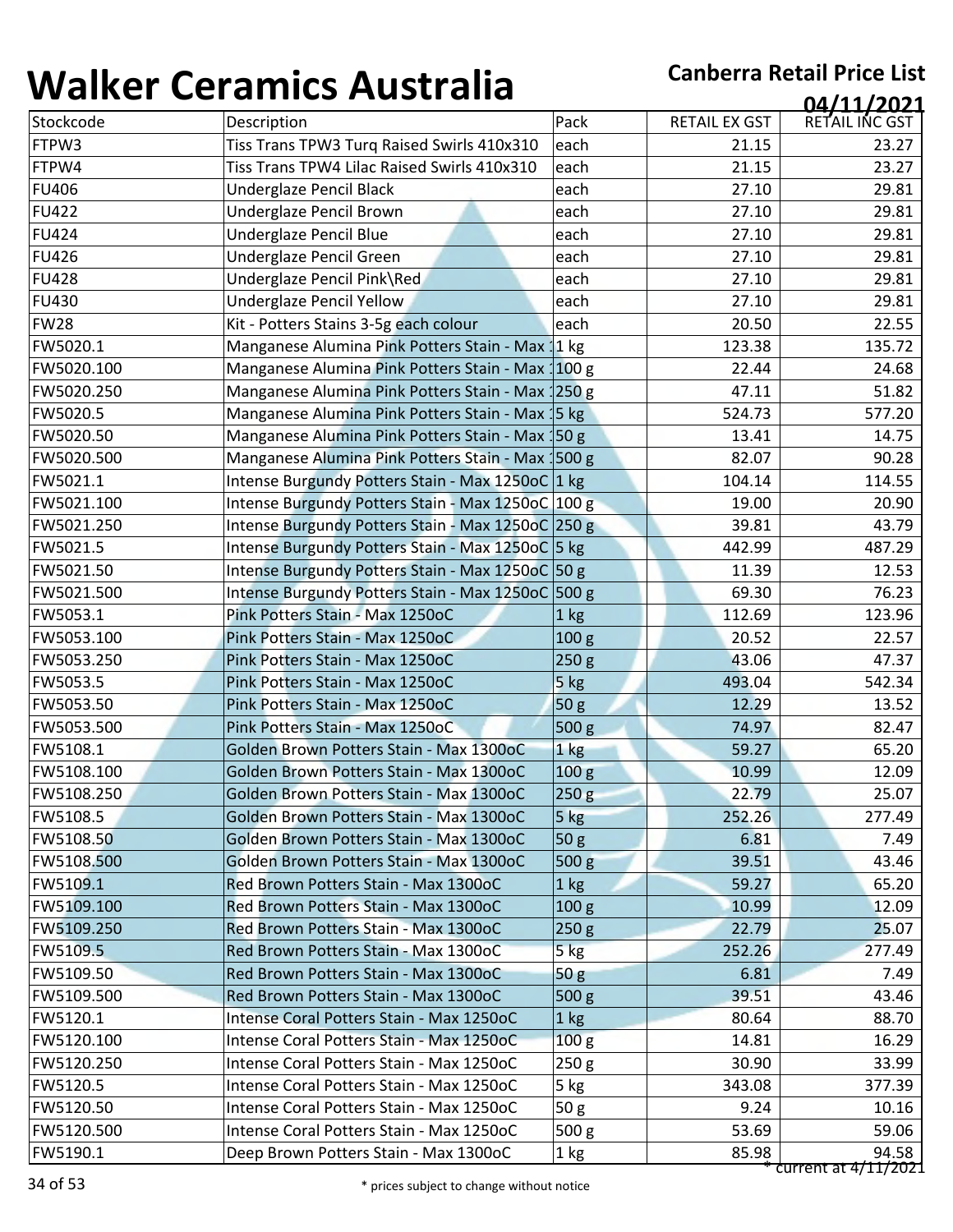| 1771 N V V    | <u>senamnes riascrana</u>                           |                  |                      | 04/11/2021           |
|---------------|-----------------------------------------------------|------------------|----------------------|----------------------|
| Stockcode     | Description                                         | Pack             | <b>RETAIL EX GST</b> | RETAIL INC GST       |
| FW5190.100    | Deep Brown Potters Stain - Max 1300oC               | 100 <sub>g</sub> | 15.76                | 17.34                |
| FW5190.250    | Deep Brown Potters Stain - Max 1300oC               | 250 g            | 32.93                | 36.22                |
| FW5190.5      | Deep Brown Potters Stain - Max 1300oC               | 5 kg             | 365.79               | 402.37               |
| FW5190.50     | Deep Brown Potters Stain - Max 1300oC               | 50g              | 9.48                 | 10.43                |
| FW5190.500    | Deep Brown Potters Stain - Max 1300oC               | 500 g            | 57.24                | 62.96                |
| FW5203.1      | Chrome Green NEW Potters Stain - Max 1300 1 kg      |                  | 69.95                | 76.95                |
| FW5203.100    | Chrome Green NEW Potters Stain - Max 1300 100 g     |                  | 13.13                | 14.44                |
| FW5203.250    | Chrome Green NEW Potters Stain - Max 1300 250 g     |                  | 26.85                | 29.54                |
| FW5203.5      | Chrome Green NEW Potters Stain - Max 1300 5 kg      |                  | 297.67               | 327.44               |
| FW5203.50     | Chrome Green NEW Potters Stain - Max 1300 50 g      |                  | 8.27                 | 9.10                 |
| FW5203.500    | Chrome Green NEW Potters Stain - Max 1300 500 g     |                  | 46.61                | 51.27                |
| FW5228.1      | Blue Green Potters Stain - Max 1300oC               | 1 <sub>kg</sub>  | 118.04               | 129.84               |
| FW5228.100    | Blue Green Potters Stain - Max 1300oC               | 100 <sub>g</sub> | 21.49                | 23.64                |
| FW5228.250    | Blue Green Potters Stain - Max 1300oC               | 250 <sub>g</sub> | 45.08                | 49.59                |
| FW5228.5      | Blue Green Potters Stain - Max 1300oC               | 5 kg             | 502.02               | 552.22               |
| FW5228.50     | Blue Green Potters Stain - Max 1300oC               | 50 <sub>g</sub>  | 12.84                | 14.12                |
| FW5228.500    | Blue Green Potters Stain - Max 1300oC               | 500 <sub>g</sub> | 78.52                | 86.37                |
| <b>FW5239</b> | <b>Bright Green Potters Stain PER KG</b>            | 1 kg             | 90.50                | 99.55                |
| FW5239.1      | Bright Green Potters Stain - Max 1300oC             | $1$ kg           | 96.67                | 106.34               |
| FW5239.100    | Bright Green Potters Stain - Max 1300oC             | 100 <sub>g</sub> | 17.67                | 19.44                |
| FW5239.250    | Bright Green Potters Stain - Max 1300oC             | 250g             | 36.98                | 40.68                |
| FW5239.5      | Bright Green Potters Stain - Max 1300oC             | 5 kg             | 411.20               | 452.32               |
| FW5239.50     | Bright Green Potters Stain - Max 1300oC             | 50 <sub>g</sub>  | 10.60                | 11.66                |
| FW5239.500    | Bright Green Potters Stain - Max 1300oC             | 500 g            | 64.33                | 70.76                |
| FW5301.1      | Intense Cobalt Blue Potters Stain - Max 1300o 1 kg  |                  | 192.83               | 212.11               |
| FW5301.100    | Intense Cobalt Blue Potters Stain - Max 1300o 100 g |                  | 34.83                | 38.31                |
| FW5301.250    | Intense Cobalt Blue Potters Stain - Max 1300o 250 g |                  | 73.46                | 80.81                |
| FW5301.5      | Intense Cobalt Blue Potters Stain - Max 1300o 5 kg  |                  | 819.90               | 901.89               |
| FW5301.50     | Intense Cobalt Blue Potters Stain - Max 13000 50 g  |                  | 20.69                | 22.76                |
| FW5301.500    | Intense Cobalt Blue Potters Stain - Max 1300o 500 g |                  | 128.16               | 140.98               |
| FW5309.1      | Intense Sky Blue Potters Stain - Max 1300oC         | $1 \text{ kg}$   | 91.32                | 100.45               |
| FW5309.100    | Intense Sky Blue Potters Stain - Max 1300oC         | 100 <sub>g</sub> | 16.71                | 18.38                |
| FW5309.250    | Intense Sky Blue Potters Stain - Max 1300oC         | 250g             | 34.95                | 38.45                |
| FW5309.5      | Intense Sky Blue Potters Stain - Max 1300oC         | $5$ kg           | 388.50               | 427.35               |
| FW5309.50     | Intense Sky Blue Potters Stain - Max 1300oC         | 50 <sub>g</sub>  | 10.21                | 11.23                |
| FW5309.500    | Intense Sky Blue Potters Stain - Max 1300oC         | 500 <sub>g</sub> | 60.78                | 66.86                |
| FW5344.1      | Intense Royal Blue Potters Stain - Max 1300o01 kg   |                  | 176.80               | 194.48               |
| FW5344.100    | Intense Royal Blue Potters Stain - Max 1300o 100 g  |                  | 31.97                | 35.17                |
| FW5344.250    | Intense Royal Blue Potters Stain - Max 1300oC 250 g |                  | 67.38                | 74.12                |
| FW5344.5      | Intense Royal Blue Potters Stain - Max 1300oQ5 kg   |                  | 755.31               | 830.84               |
| FW5344.50     | Intense Royal Blue Potters Stain - Max 1300o0 50 g  |                  | 19.02                | 20.92                |
| FW5344.500    | Intense Royal Blue Potters Stain - Max 1300oC 500 g |                  | 117.53               | 129.28               |
| FW5377.1      | Intense Bright Blue Potters Stain - Max 1300o(1 kg  |                  | 150.09               | 165.10               |
| FW5377.100    | Intense Bright Blue Potters Stain - Max 1300o(100 g |                  | 27.20                | 29.92                |
| FW5377.250    | Intense Bright Blue Potters Stain - Max 1300o(250 g |                  | 57.24                | 62.96                |
| FW5377.5      | Intense Bright Blue Potters Stain - Max 1300o(5 kg  |                  | 638.26               | 702.09               |
|               |                                                     |                  |                      | current at 4/11/2021 |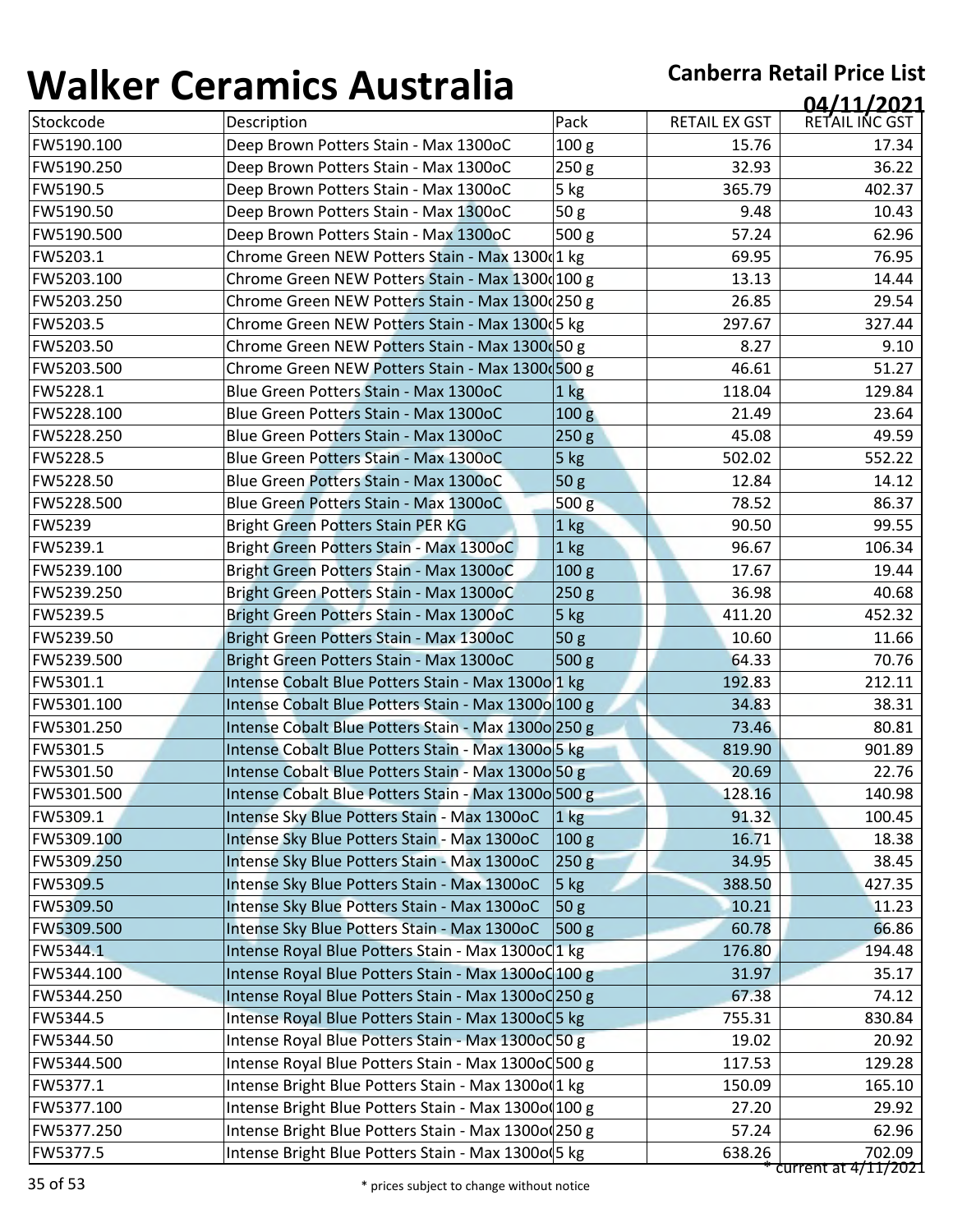| TJ11177    | <u>sei annos 7 iascraila</u>                         |                  |                      | 04/11/2021             |
|------------|------------------------------------------------------|------------------|----------------------|------------------------|
| Stockcode  | Description                                          | Pack             | <b>RETAIL EX GST</b> | RETAIL INC GST         |
| FW5377.50  | Intense Bright Blue Potters Stain - Max 1300o(50 g   |                  | 16.21                | 17.83                  |
| FW5377.500 | Intense Bright Blue Potters Stain - Max 1300o 500 g  |                  | 99.80                | 109.78                 |
| FW5390.1   | Intense Lavender Potters Stain - Max 1250oC 1 kg     |                  | 192.83               | 212.11                 |
| FW5390.100 | Intense Lavender Potters Stain - Max 1250oC 100 g    |                  | 34.83                | 38.31                  |
| FW5390.250 | Intense Lavender Potters Stain - Max 1250oC 250 g    |                  | 73.46                | 80.81                  |
| FW5390.5   | Intense Lavender Potters Stain - Max 1250oC   5 kg   |                  | 819.90               | 901.89                 |
| FW5390.50  | Intense Lavender Potters Stain - Max 1250oC 50 g     |                  | 20.69                | 22.76                  |
| FW5390.500 | Intense Lavender Potters Stain - Max 1250oC          | 500 <sub>g</sub> | 128.16               | 140.98                 |
| FW5401.1   | Intense Yellow Potters Stain - Max 1300oC            | 1 kg             | 75.30                | 82.83                  |
| FW5401.100 | Intense Yellow Potters Stain - Max 1300oC            | 100 <sub>g</sub> | 13.86                | 15.25                  |
| FW5401.250 | Intense Yellow Potters Stain - Max 1300oC            | 250g             | 28.87                | 31.76                  |
| FW5401.5   | Intense Yellow Potters Stain - Max 1300oC            | 5 kg             | 320.38               | 352.42                 |
| FW5401.50  | Intense Yellow Potters Stain - Max 1300oC            | 50 g             | 8.35                 | 9.19                   |
| FW5401.500 | Intense Yellow Potters Stain - Max 1300oC            | 500 <sub>g</sub> | 50.15                | 55.17                  |
| FW5463.1   | Tin Vanadium Yellow Potters Stain - Max 12501 kg     |                  | 198.17               | 217.99                 |
| FW5463.100 | Tin Vanadium Yellow Potters Stain - Max 1250 100 g   |                  | 35.78                | 39.36                  |
| FW5463.250 | Tin Vanadium Yellow Potters Stain - Max 1250 250 g   |                  | 75.48                | 83.03                  |
| FW5463.50  | Tin Vanadium Yellow Potters Stain - Max 1250 50 g    |                  | 21.26                | 23.39                  |
| FW5463.500 | Tin Vanadium Yellow Potters Stain - Max 1250 500 g   |                  | 131.71               | 144.88                 |
| FW5601.1   | Black (Cobalt Free) Potters Stain - Max 1300o(1 kg   |                  | 118.04               | 129.84                 |
| FW5601.100 | Black (Cobalt Free) Potters Stain - Max 1300o(100 g  |                  | 21.49                | 23.64                  |
| FW5601.250 | Black (Cobalt Free) Potters Stain - Max 1300o (250 g |                  | 45.08                | 49.59                  |
| FW5601.5   | Black (Cobalt Free) Potters Stain - Max 1300o (5 kg  |                  | 502.02               | 552.22                 |
| FW5601.50  | Black (Cobalt Free) Potters Stain - Max 1300o (50 g  |                  | 12.84                | 14.12                  |
| FW5601.500 | Black (Cobalt Free) Potters Stain - Max 1300o0500 g  |                  | 78.52                | 86.37                  |
| FW5603.1   | Grey Potters Stain - Max 1300oC                      | 1 kg             | 150.09               | 165.10                 |
| FW5603.100 | Grey Potters Stain - Max 1300oC                      | 100 <sub>g</sub> | 27.20                | 29.92                  |
| FW5603.250 | Grey Potters Stain - Max 1300oC                      | 250 <sub>g</sub> | 57.24                | 62.96                  |
| FW5603.50  | Grey Potters Stain - Max 1300oC                      | 50g              | 16.21                | 17.83                  |
| FW5603.500 | Grey Potters Stain - Max 1300oC                      | 500 g            | 99.80                | 109.78                 |
| FW5605.1   | Tin Blue Grey Potters Stain - Max 1300oC             | $1$ kg           | 128.72               | 141.59                 |
| FW5605.100 | Tin Blue Grey Potters Stain - Max 1300oC             | 100 <sub>g</sub> | 23.39                | 25.73                  |
| FW5605.250 | Tin Blue Grey Potters Stain - Max 1300oC             | 250 <sub>g</sub> | 49.14                | 54.05                  |
| FW5605.5   | Tin Blue Grey Potters Stain - Max 1300oC             | 5 kg             | 551.32               | 606.45                 |
| FW5605.50  | Tin Blue Grey Potters Stain - Max 1300oC             | 50 <sub>g</sub>  | 13.96                | 15.36                  |
| FW5605.500 | Tin Blue Grey Potters Stain - Max 1300oC             | 500 g            | 85.62                | 94.18                  |
| FW5674.1   | Intense Black Potters Stain - Max 1300oC             | 1 <sub>kg</sub>  | 160.78               | 176.86                 |
| FW5674.100 | Intense Black Potters Stain - Max 1300oC             | 100 <sub>g</sub> | 29.11                | 32.02                  |
| FW5674.250 | Intense Black Potters Stain - Max 1300oC             | 250 <sub>g</sub> | 61.30                | 67.43                  |
| FW5674.5   | Intense Black Potters Stain - Max 1300oC             | $5$ kg           | 683.67               | 752.04                 |
| FW5674.50  | Intense Black Potters Stain - Max 1300oC             | 50g              | 17.33                | 19.06                  |
| FW5674.500 | Intense Black Potters Stain - Max 1300oC             | 500 g            | 106.89               | 117.58                 |
| FW5700.1   | White Potters Colour Stain - Max 1300oC              | 1 kg             | 32.56                | 35.82                  |
| FW5700.100 | White Potters Colour Stain - Max 1300oC              | 100 <sub>g</sub> | 7.30                 | 8.03                   |
| FW5700.250 | White Potters Colour Stain - Max 1300oC              | 250g             | 12.66                | 13.93                  |
| FW5700.5   | White Potters Colour Stain - Max 1300oC              | 5 kg             | 138.73               | 152.60                 |
|            |                                                      |                  |                      | $current at 4/11/2021$ |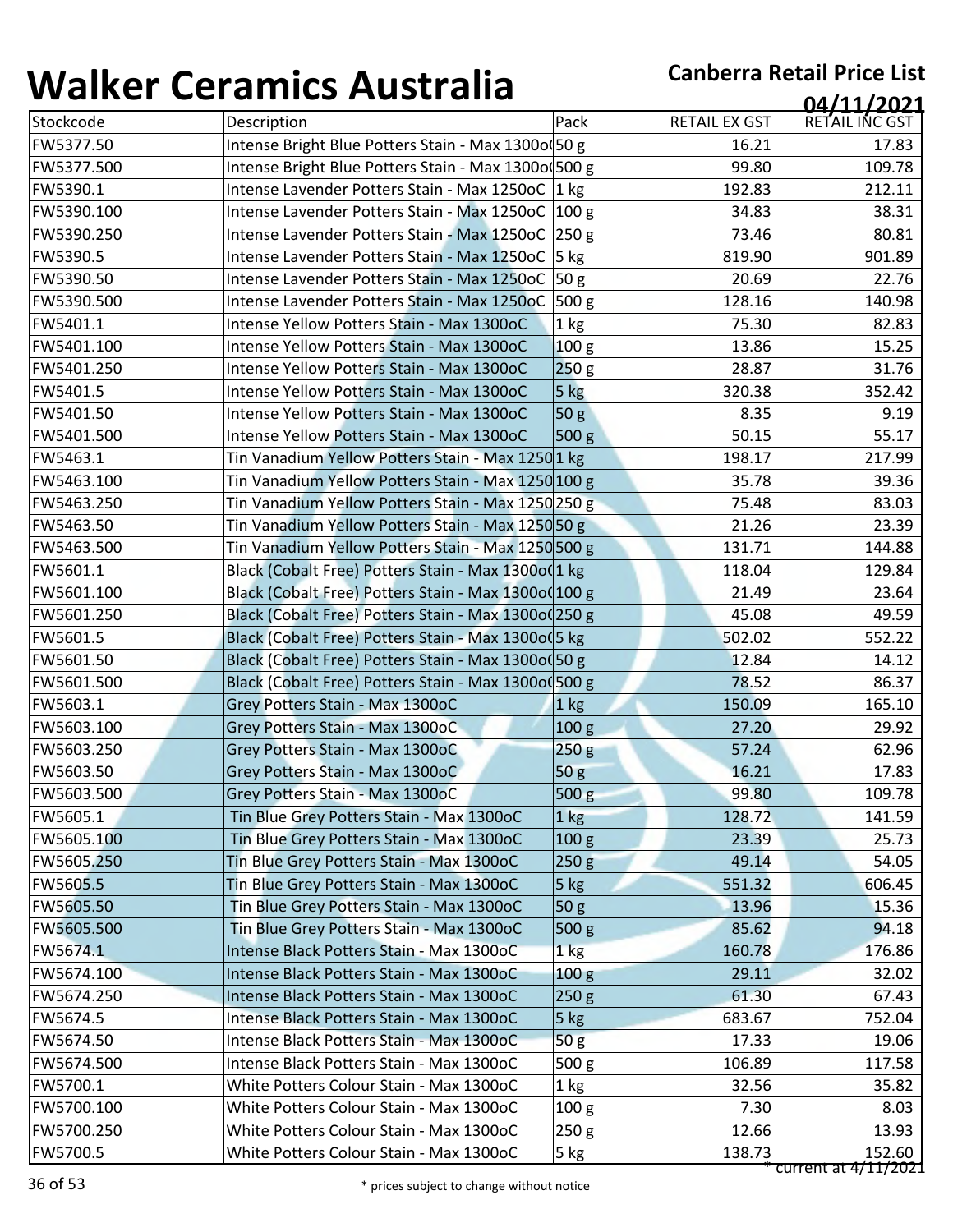| Stockcode<br>Description<br>Pack<br>RETAIL EX GST<br>White Potters Colour Stain - Max 1300oC<br>50 <sub>g</sub><br>FW5700.50<br>5.36<br>White Potters Colour Stain - Max 1300oC<br>500 g<br>21.77<br>FW5700.500<br>FW5803.1<br>Red Potters Stain - Max 1300oC<br>1 <sub>kg</sub><br>155.43<br>FW5803.100<br>100 <sub>g</sub><br>Red Potters Stain - Max 1300oC<br>28.15<br>FW5803.250<br>Red Potters Stain - Max 1300oC<br>250 g<br>59.27<br>FW5803.5<br>Red Potters Stain - Max 1300oC<br>5 kg<br>660.96<br>50g<br>16.77<br>FW5803.50<br>Red Potters Stain - Max 1300oC<br>FW5803.500<br>Red Potters Stain - Max 1300oC<br>500 <sub>g</sub><br>103.34<br>FW5806.1<br>Bright Red (Cd.Zr.) Potters Stain - Max 1250oC1 kg<br>187.49<br>FW5806.100<br>Bright Red (Cd.Zr.) Potters Stain - Max 1250o0 100 g<br>33.88<br>FW5806.250<br>Bright Red (Cd.Zr.) Potters Stain - Max 1250oC 250 g<br>71.43<br>Bright Red (Cd.Zr.) Potters Stain - Max 1250od 5 kg<br>FW5806.5<br>797.20<br>FW5806.50<br>Bright Red (Cd.Zr.) Potters Stain - Max 1250od 50 g<br>20.14<br>FW5806.500<br>Bright Red (Cd.Zr.) Potters Stain - Max 1250oC 500 g<br>124.62<br>FW5818.1<br>Intense Orange Potters Stain - Max 1250oC<br>171.46<br>1 <sub>kg</sub><br>FW5818.100<br>Intense Orange Potters Stain - Max 1250oC<br>31.02<br>100 <sub>g</sub><br>65.35<br>FW5818.250<br>Intense Orange Potters Stain - Max 1250oC<br>250g<br>FW5818.5<br>729.08<br>Intense Orange Potters Stain - Max 1250oC<br>$5$ kg<br>FW5818.50<br>Intense Orange Potters Stain - Max 1250oC<br>50 <sub>g</sub><br>18.45<br>FW5818.500<br>Intense Orange Potters Stain - Max 1250oC<br>500 g<br>113.99<br>FW5827.1<br>Fire Engine Red Potters Stain - Max 1250oC<br>1 kg<br>208.86<br>FW5827.100<br>Fire Engine Red Potters Stain - Max 1250oC<br>100 <sub>g</sub><br>37.69<br>FW5827.250<br>Fire Engine Red Potters Stain - Max 1250oC<br>79.54<br>250g<br>FW5827.5<br>Fire Engine Red Potters Stain - Max 1250oC<br>5 kg<br>891.30<br>FW5827.50<br>50g<br>22.38<br>Fire Engine Red Potters Stain - Max 1250oC<br>FW5827.500<br>500 g<br>Fire Engine Red Potters Stain - Max 1250oC<br>138.81<br>FY1010.100<br>Liquid Bright Gold 10% 100gm<br>100 <sub>g</sub><br>1,502.50<br>FY1010.2<br>Liquid Bright Gold 10% 2gm<br>47.50<br>2g<br>FY1010.25<br>25g<br>472.50<br>Liquid Bright Gold 10% 25gm<br>50 g<br>877.50<br>FY1010.50<br>Liquid Bright Gold 10% 50gm<br>Gold/Platinum Thinner 20mL<br>FY1012.20<br><b>20 ML</b><br>8.15<br>FY2002.100<br>Mother Of Pearl Lustre 100gm<br>100 <sub>g</sub><br>77.50<br>FY2002.20<br>Mother Of Pearl Lustre 20gm<br>17.50<br>20 <sub>g</sub><br>FY2002.5<br>Mother Of Pearl Lustre 5gm<br>5g<br>7.30<br>Decal - Butterflies - Gold<br>23K GOLD<br>15.46<br>GDANBF.GD<br>Decal - Butterflies - Platinum<br><b>GDANBF.PT</b><br><b>PLATINUM</b><br>15.46<br>Decal - Birds on the Wire - Gold<br>23K GOLD<br>GDANBW.GD<br>15.46<br><b>PLATINUM</b><br>15.46<br>GDANBW.PT<br>Decal - Birds on the Wire - Platinum<br>GDANFH.GD<br>Decal - Feathers - Gold<br>23K GOLD<br>15.46<br>Decal - Feathers - Platinum<br>15.46<br>GDANFH.PT<br><b>PLATINUM</b><br>Decal - Insects - Gold<br>GDANIN.GD<br>23K GOLD<br>15.46<br>Decal - Insects - Platinum<br>15.46<br>GDANIN.PT<br>PLATINUM<br>Decal - Large Butterflies - Copper<br>GDANLB.CP<br><b>COPPER</b><br>15.46 | T J J I I V J I | <u>sei ann con an co-</u>        |          |       | 04/11/2021                      |
|------------------------------------------------------------------------------------------------------------------------------------------------------------------------------------------------------------------------------------------------------------------------------------------------------------------------------------------------------------------------------------------------------------------------------------------------------------------------------------------------------------------------------------------------------------------------------------------------------------------------------------------------------------------------------------------------------------------------------------------------------------------------------------------------------------------------------------------------------------------------------------------------------------------------------------------------------------------------------------------------------------------------------------------------------------------------------------------------------------------------------------------------------------------------------------------------------------------------------------------------------------------------------------------------------------------------------------------------------------------------------------------------------------------------------------------------------------------------------------------------------------------------------------------------------------------------------------------------------------------------------------------------------------------------------------------------------------------------------------------------------------------------------------------------------------------------------------------------------------------------------------------------------------------------------------------------------------------------------------------------------------------------------------------------------------------------------------------------------------------------------------------------------------------------------------------------------------------------------------------------------------------------------------------------------------------------------------------------------------------------------------------------------------------------------------------------------------------------------------------------------------------------------------------------------------------------------------------------------------------------------------------------------------------------------------------------------------------------------------------------------------------------------------------------------------------------------------------------------------------------------------------------------------------------------------------------------------------------------------------------------------------------------------------------------------------------------------------------------------------------------------------------------------------------------------------------------------------------------------------------------------------------------------------------------------------------------------------------------|-----------------|----------------------------------|----------|-------|---------------------------------|
|                                                                                                                                                                                                                                                                                                                                                                                                                                                                                                                                                                                                                                                                                                                                                                                                                                                                                                                                                                                                                                                                                                                                                                                                                                                                                                                                                                                                                                                                                                                                                                                                                                                                                                                                                                                                                                                                                                                                                                                                                                                                                                                                                                                                                                                                                                                                                                                                                                                                                                                                                                                                                                                                                                                                                                                                                                                                                                                                                                                                                                                                                                                                                                                                                                                                                                                                                      |                 |                                  |          |       | RETAIL INC GST                  |
|                                                                                                                                                                                                                                                                                                                                                                                                                                                                                                                                                                                                                                                                                                                                                                                                                                                                                                                                                                                                                                                                                                                                                                                                                                                                                                                                                                                                                                                                                                                                                                                                                                                                                                                                                                                                                                                                                                                                                                                                                                                                                                                                                                                                                                                                                                                                                                                                                                                                                                                                                                                                                                                                                                                                                                                                                                                                                                                                                                                                                                                                                                                                                                                                                                                                                                                                                      |                 |                                  |          |       | 5.90                            |
|                                                                                                                                                                                                                                                                                                                                                                                                                                                                                                                                                                                                                                                                                                                                                                                                                                                                                                                                                                                                                                                                                                                                                                                                                                                                                                                                                                                                                                                                                                                                                                                                                                                                                                                                                                                                                                                                                                                                                                                                                                                                                                                                                                                                                                                                                                                                                                                                                                                                                                                                                                                                                                                                                                                                                                                                                                                                                                                                                                                                                                                                                                                                                                                                                                                                                                                                                      |                 |                                  |          |       | 23.95                           |
|                                                                                                                                                                                                                                                                                                                                                                                                                                                                                                                                                                                                                                                                                                                                                                                                                                                                                                                                                                                                                                                                                                                                                                                                                                                                                                                                                                                                                                                                                                                                                                                                                                                                                                                                                                                                                                                                                                                                                                                                                                                                                                                                                                                                                                                                                                                                                                                                                                                                                                                                                                                                                                                                                                                                                                                                                                                                                                                                                                                                                                                                                                                                                                                                                                                                                                                                                      |                 |                                  |          |       | 170.97                          |
|                                                                                                                                                                                                                                                                                                                                                                                                                                                                                                                                                                                                                                                                                                                                                                                                                                                                                                                                                                                                                                                                                                                                                                                                                                                                                                                                                                                                                                                                                                                                                                                                                                                                                                                                                                                                                                                                                                                                                                                                                                                                                                                                                                                                                                                                                                                                                                                                                                                                                                                                                                                                                                                                                                                                                                                                                                                                                                                                                                                                                                                                                                                                                                                                                                                                                                                                                      |                 |                                  |          |       | 30.97                           |
|                                                                                                                                                                                                                                                                                                                                                                                                                                                                                                                                                                                                                                                                                                                                                                                                                                                                                                                                                                                                                                                                                                                                                                                                                                                                                                                                                                                                                                                                                                                                                                                                                                                                                                                                                                                                                                                                                                                                                                                                                                                                                                                                                                                                                                                                                                                                                                                                                                                                                                                                                                                                                                                                                                                                                                                                                                                                                                                                                                                                                                                                                                                                                                                                                                                                                                                                                      |                 |                                  |          |       | 65.20                           |
|                                                                                                                                                                                                                                                                                                                                                                                                                                                                                                                                                                                                                                                                                                                                                                                                                                                                                                                                                                                                                                                                                                                                                                                                                                                                                                                                                                                                                                                                                                                                                                                                                                                                                                                                                                                                                                                                                                                                                                                                                                                                                                                                                                                                                                                                                                                                                                                                                                                                                                                                                                                                                                                                                                                                                                                                                                                                                                                                                                                                                                                                                                                                                                                                                                                                                                                                                      |                 |                                  |          |       | 727.06                          |
|                                                                                                                                                                                                                                                                                                                                                                                                                                                                                                                                                                                                                                                                                                                                                                                                                                                                                                                                                                                                                                                                                                                                                                                                                                                                                                                                                                                                                                                                                                                                                                                                                                                                                                                                                                                                                                                                                                                                                                                                                                                                                                                                                                                                                                                                                                                                                                                                                                                                                                                                                                                                                                                                                                                                                                                                                                                                                                                                                                                                                                                                                                                                                                                                                                                                                                                                                      |                 |                                  |          |       | 18.45                           |
|                                                                                                                                                                                                                                                                                                                                                                                                                                                                                                                                                                                                                                                                                                                                                                                                                                                                                                                                                                                                                                                                                                                                                                                                                                                                                                                                                                                                                                                                                                                                                                                                                                                                                                                                                                                                                                                                                                                                                                                                                                                                                                                                                                                                                                                                                                                                                                                                                                                                                                                                                                                                                                                                                                                                                                                                                                                                                                                                                                                                                                                                                                                                                                                                                                                                                                                                                      |                 |                                  |          |       | 113.67                          |
|                                                                                                                                                                                                                                                                                                                                                                                                                                                                                                                                                                                                                                                                                                                                                                                                                                                                                                                                                                                                                                                                                                                                                                                                                                                                                                                                                                                                                                                                                                                                                                                                                                                                                                                                                                                                                                                                                                                                                                                                                                                                                                                                                                                                                                                                                                                                                                                                                                                                                                                                                                                                                                                                                                                                                                                                                                                                                                                                                                                                                                                                                                                                                                                                                                                                                                                                                      |                 |                                  |          |       | 206.24                          |
|                                                                                                                                                                                                                                                                                                                                                                                                                                                                                                                                                                                                                                                                                                                                                                                                                                                                                                                                                                                                                                                                                                                                                                                                                                                                                                                                                                                                                                                                                                                                                                                                                                                                                                                                                                                                                                                                                                                                                                                                                                                                                                                                                                                                                                                                                                                                                                                                                                                                                                                                                                                                                                                                                                                                                                                                                                                                                                                                                                                                                                                                                                                                                                                                                                                                                                                                                      |                 |                                  |          |       | 37.27                           |
|                                                                                                                                                                                                                                                                                                                                                                                                                                                                                                                                                                                                                                                                                                                                                                                                                                                                                                                                                                                                                                                                                                                                                                                                                                                                                                                                                                                                                                                                                                                                                                                                                                                                                                                                                                                                                                                                                                                                                                                                                                                                                                                                                                                                                                                                                                                                                                                                                                                                                                                                                                                                                                                                                                                                                                                                                                                                                                                                                                                                                                                                                                                                                                                                                                                                                                                                                      |                 |                                  |          |       | 78.57                           |
|                                                                                                                                                                                                                                                                                                                                                                                                                                                                                                                                                                                                                                                                                                                                                                                                                                                                                                                                                                                                                                                                                                                                                                                                                                                                                                                                                                                                                                                                                                                                                                                                                                                                                                                                                                                                                                                                                                                                                                                                                                                                                                                                                                                                                                                                                                                                                                                                                                                                                                                                                                                                                                                                                                                                                                                                                                                                                                                                                                                                                                                                                                                                                                                                                                                                                                                                                      |                 |                                  |          |       | 876.92                          |
|                                                                                                                                                                                                                                                                                                                                                                                                                                                                                                                                                                                                                                                                                                                                                                                                                                                                                                                                                                                                                                                                                                                                                                                                                                                                                                                                                                                                                                                                                                                                                                                                                                                                                                                                                                                                                                                                                                                                                                                                                                                                                                                                                                                                                                                                                                                                                                                                                                                                                                                                                                                                                                                                                                                                                                                                                                                                                                                                                                                                                                                                                                                                                                                                                                                                                                                                                      |                 |                                  |          |       | 22.15                           |
|                                                                                                                                                                                                                                                                                                                                                                                                                                                                                                                                                                                                                                                                                                                                                                                                                                                                                                                                                                                                                                                                                                                                                                                                                                                                                                                                                                                                                                                                                                                                                                                                                                                                                                                                                                                                                                                                                                                                                                                                                                                                                                                                                                                                                                                                                                                                                                                                                                                                                                                                                                                                                                                                                                                                                                                                                                                                                                                                                                                                                                                                                                                                                                                                                                                                                                                                                      |                 |                                  |          |       | 137.08                          |
|                                                                                                                                                                                                                                                                                                                                                                                                                                                                                                                                                                                                                                                                                                                                                                                                                                                                                                                                                                                                                                                                                                                                                                                                                                                                                                                                                                                                                                                                                                                                                                                                                                                                                                                                                                                                                                                                                                                                                                                                                                                                                                                                                                                                                                                                                                                                                                                                                                                                                                                                                                                                                                                                                                                                                                                                                                                                                                                                                                                                                                                                                                                                                                                                                                                                                                                                                      |                 |                                  |          |       | 188.61                          |
|                                                                                                                                                                                                                                                                                                                                                                                                                                                                                                                                                                                                                                                                                                                                                                                                                                                                                                                                                                                                                                                                                                                                                                                                                                                                                                                                                                                                                                                                                                                                                                                                                                                                                                                                                                                                                                                                                                                                                                                                                                                                                                                                                                                                                                                                                                                                                                                                                                                                                                                                                                                                                                                                                                                                                                                                                                                                                                                                                                                                                                                                                                                                                                                                                                                                                                                                                      |                 |                                  |          |       | 34.12                           |
|                                                                                                                                                                                                                                                                                                                                                                                                                                                                                                                                                                                                                                                                                                                                                                                                                                                                                                                                                                                                                                                                                                                                                                                                                                                                                                                                                                                                                                                                                                                                                                                                                                                                                                                                                                                                                                                                                                                                                                                                                                                                                                                                                                                                                                                                                                                                                                                                                                                                                                                                                                                                                                                                                                                                                                                                                                                                                                                                                                                                                                                                                                                                                                                                                                                                                                                                                      |                 |                                  |          |       | 71.89                           |
|                                                                                                                                                                                                                                                                                                                                                                                                                                                                                                                                                                                                                                                                                                                                                                                                                                                                                                                                                                                                                                                                                                                                                                                                                                                                                                                                                                                                                                                                                                                                                                                                                                                                                                                                                                                                                                                                                                                                                                                                                                                                                                                                                                                                                                                                                                                                                                                                                                                                                                                                                                                                                                                                                                                                                                                                                                                                                                                                                                                                                                                                                                                                                                                                                                                                                                                                                      |                 |                                  |          |       | 801.99                          |
|                                                                                                                                                                                                                                                                                                                                                                                                                                                                                                                                                                                                                                                                                                                                                                                                                                                                                                                                                                                                                                                                                                                                                                                                                                                                                                                                                                                                                                                                                                                                                                                                                                                                                                                                                                                                                                                                                                                                                                                                                                                                                                                                                                                                                                                                                                                                                                                                                                                                                                                                                                                                                                                                                                                                                                                                                                                                                                                                                                                                                                                                                                                                                                                                                                                                                                                                                      |                 |                                  |          |       | 20.30                           |
|                                                                                                                                                                                                                                                                                                                                                                                                                                                                                                                                                                                                                                                                                                                                                                                                                                                                                                                                                                                                                                                                                                                                                                                                                                                                                                                                                                                                                                                                                                                                                                                                                                                                                                                                                                                                                                                                                                                                                                                                                                                                                                                                                                                                                                                                                                                                                                                                                                                                                                                                                                                                                                                                                                                                                                                                                                                                                                                                                                                                                                                                                                                                                                                                                                                                                                                                                      |                 |                                  |          |       | 125.39                          |
|                                                                                                                                                                                                                                                                                                                                                                                                                                                                                                                                                                                                                                                                                                                                                                                                                                                                                                                                                                                                                                                                                                                                                                                                                                                                                                                                                                                                                                                                                                                                                                                                                                                                                                                                                                                                                                                                                                                                                                                                                                                                                                                                                                                                                                                                                                                                                                                                                                                                                                                                                                                                                                                                                                                                                                                                                                                                                                                                                                                                                                                                                                                                                                                                                                                                                                                                                      |                 |                                  |          |       | 229.75                          |
|                                                                                                                                                                                                                                                                                                                                                                                                                                                                                                                                                                                                                                                                                                                                                                                                                                                                                                                                                                                                                                                                                                                                                                                                                                                                                                                                                                                                                                                                                                                                                                                                                                                                                                                                                                                                                                                                                                                                                                                                                                                                                                                                                                                                                                                                                                                                                                                                                                                                                                                                                                                                                                                                                                                                                                                                                                                                                                                                                                                                                                                                                                                                                                                                                                                                                                                                                      |                 |                                  |          |       | 41.46                           |
|                                                                                                                                                                                                                                                                                                                                                                                                                                                                                                                                                                                                                                                                                                                                                                                                                                                                                                                                                                                                                                                                                                                                                                                                                                                                                                                                                                                                                                                                                                                                                                                                                                                                                                                                                                                                                                                                                                                                                                                                                                                                                                                                                                                                                                                                                                                                                                                                                                                                                                                                                                                                                                                                                                                                                                                                                                                                                                                                                                                                                                                                                                                                                                                                                                                                                                                                                      |                 |                                  |          |       | 87.49                           |
|                                                                                                                                                                                                                                                                                                                                                                                                                                                                                                                                                                                                                                                                                                                                                                                                                                                                                                                                                                                                                                                                                                                                                                                                                                                                                                                                                                                                                                                                                                                                                                                                                                                                                                                                                                                                                                                                                                                                                                                                                                                                                                                                                                                                                                                                                                                                                                                                                                                                                                                                                                                                                                                                                                                                                                                                                                                                                                                                                                                                                                                                                                                                                                                                                                                                                                                                                      |                 |                                  |          |       | 980.43                          |
|                                                                                                                                                                                                                                                                                                                                                                                                                                                                                                                                                                                                                                                                                                                                                                                                                                                                                                                                                                                                                                                                                                                                                                                                                                                                                                                                                                                                                                                                                                                                                                                                                                                                                                                                                                                                                                                                                                                                                                                                                                                                                                                                                                                                                                                                                                                                                                                                                                                                                                                                                                                                                                                                                                                                                                                                                                                                                                                                                                                                                                                                                                                                                                                                                                                                                                                                                      |                 |                                  |          |       | 24.62                           |
|                                                                                                                                                                                                                                                                                                                                                                                                                                                                                                                                                                                                                                                                                                                                                                                                                                                                                                                                                                                                                                                                                                                                                                                                                                                                                                                                                                                                                                                                                                                                                                                                                                                                                                                                                                                                                                                                                                                                                                                                                                                                                                                                                                                                                                                                                                                                                                                                                                                                                                                                                                                                                                                                                                                                                                                                                                                                                                                                                                                                                                                                                                                                                                                                                                                                                                                                                      |                 |                                  |          |       | 152.69                          |
|                                                                                                                                                                                                                                                                                                                                                                                                                                                                                                                                                                                                                                                                                                                                                                                                                                                                                                                                                                                                                                                                                                                                                                                                                                                                                                                                                                                                                                                                                                                                                                                                                                                                                                                                                                                                                                                                                                                                                                                                                                                                                                                                                                                                                                                                                                                                                                                                                                                                                                                                                                                                                                                                                                                                                                                                                                                                                                                                                                                                                                                                                                                                                                                                                                                                                                                                                      |                 |                                  |          |       | 1,652.75                        |
|                                                                                                                                                                                                                                                                                                                                                                                                                                                                                                                                                                                                                                                                                                                                                                                                                                                                                                                                                                                                                                                                                                                                                                                                                                                                                                                                                                                                                                                                                                                                                                                                                                                                                                                                                                                                                                                                                                                                                                                                                                                                                                                                                                                                                                                                                                                                                                                                                                                                                                                                                                                                                                                                                                                                                                                                                                                                                                                                                                                                                                                                                                                                                                                                                                                                                                                                                      |                 |                                  |          |       | 52.25                           |
|                                                                                                                                                                                                                                                                                                                                                                                                                                                                                                                                                                                                                                                                                                                                                                                                                                                                                                                                                                                                                                                                                                                                                                                                                                                                                                                                                                                                                                                                                                                                                                                                                                                                                                                                                                                                                                                                                                                                                                                                                                                                                                                                                                                                                                                                                                                                                                                                                                                                                                                                                                                                                                                                                                                                                                                                                                                                                                                                                                                                                                                                                                                                                                                                                                                                                                                                                      |                 |                                  |          |       | 519.75                          |
|                                                                                                                                                                                                                                                                                                                                                                                                                                                                                                                                                                                                                                                                                                                                                                                                                                                                                                                                                                                                                                                                                                                                                                                                                                                                                                                                                                                                                                                                                                                                                                                                                                                                                                                                                                                                                                                                                                                                                                                                                                                                                                                                                                                                                                                                                                                                                                                                                                                                                                                                                                                                                                                                                                                                                                                                                                                                                                                                                                                                                                                                                                                                                                                                                                                                                                                                                      |                 |                                  |          |       | 965.25                          |
|                                                                                                                                                                                                                                                                                                                                                                                                                                                                                                                                                                                                                                                                                                                                                                                                                                                                                                                                                                                                                                                                                                                                                                                                                                                                                                                                                                                                                                                                                                                                                                                                                                                                                                                                                                                                                                                                                                                                                                                                                                                                                                                                                                                                                                                                                                                                                                                                                                                                                                                                                                                                                                                                                                                                                                                                                                                                                                                                                                                                                                                                                                                                                                                                                                                                                                                                                      |                 |                                  |          |       | 8.97                            |
|                                                                                                                                                                                                                                                                                                                                                                                                                                                                                                                                                                                                                                                                                                                                                                                                                                                                                                                                                                                                                                                                                                                                                                                                                                                                                                                                                                                                                                                                                                                                                                                                                                                                                                                                                                                                                                                                                                                                                                                                                                                                                                                                                                                                                                                                                                                                                                                                                                                                                                                                                                                                                                                                                                                                                                                                                                                                                                                                                                                                                                                                                                                                                                                                                                                                                                                                                      |                 |                                  |          |       | 85.25                           |
|                                                                                                                                                                                                                                                                                                                                                                                                                                                                                                                                                                                                                                                                                                                                                                                                                                                                                                                                                                                                                                                                                                                                                                                                                                                                                                                                                                                                                                                                                                                                                                                                                                                                                                                                                                                                                                                                                                                                                                                                                                                                                                                                                                                                                                                                                                                                                                                                                                                                                                                                                                                                                                                                                                                                                                                                                                                                                                                                                                                                                                                                                                                                                                                                                                                                                                                                                      |                 |                                  |          |       | 19.25                           |
|                                                                                                                                                                                                                                                                                                                                                                                                                                                                                                                                                                                                                                                                                                                                                                                                                                                                                                                                                                                                                                                                                                                                                                                                                                                                                                                                                                                                                                                                                                                                                                                                                                                                                                                                                                                                                                                                                                                                                                                                                                                                                                                                                                                                                                                                                                                                                                                                                                                                                                                                                                                                                                                                                                                                                                                                                                                                                                                                                                                                                                                                                                                                                                                                                                                                                                                                                      |                 |                                  |          |       | 8.03                            |
|                                                                                                                                                                                                                                                                                                                                                                                                                                                                                                                                                                                                                                                                                                                                                                                                                                                                                                                                                                                                                                                                                                                                                                                                                                                                                                                                                                                                                                                                                                                                                                                                                                                                                                                                                                                                                                                                                                                                                                                                                                                                                                                                                                                                                                                                                                                                                                                                                                                                                                                                                                                                                                                                                                                                                                                                                                                                                                                                                                                                                                                                                                                                                                                                                                                                                                                                                      |                 |                                  |          |       | 17.01                           |
|                                                                                                                                                                                                                                                                                                                                                                                                                                                                                                                                                                                                                                                                                                                                                                                                                                                                                                                                                                                                                                                                                                                                                                                                                                                                                                                                                                                                                                                                                                                                                                                                                                                                                                                                                                                                                                                                                                                                                                                                                                                                                                                                                                                                                                                                                                                                                                                                                                                                                                                                                                                                                                                                                                                                                                                                                                                                                                                                                                                                                                                                                                                                                                                                                                                                                                                                                      |                 |                                  |          |       | 17.01                           |
|                                                                                                                                                                                                                                                                                                                                                                                                                                                                                                                                                                                                                                                                                                                                                                                                                                                                                                                                                                                                                                                                                                                                                                                                                                                                                                                                                                                                                                                                                                                                                                                                                                                                                                                                                                                                                                                                                                                                                                                                                                                                                                                                                                                                                                                                                                                                                                                                                                                                                                                                                                                                                                                                                                                                                                                                                                                                                                                                                                                                                                                                                                                                                                                                                                                                                                                                                      |                 |                                  |          |       | 17.01                           |
|                                                                                                                                                                                                                                                                                                                                                                                                                                                                                                                                                                                                                                                                                                                                                                                                                                                                                                                                                                                                                                                                                                                                                                                                                                                                                                                                                                                                                                                                                                                                                                                                                                                                                                                                                                                                                                                                                                                                                                                                                                                                                                                                                                                                                                                                                                                                                                                                                                                                                                                                                                                                                                                                                                                                                                                                                                                                                                                                                                                                                                                                                                                                                                                                                                                                                                                                                      |                 |                                  |          |       | 17.01                           |
|                                                                                                                                                                                                                                                                                                                                                                                                                                                                                                                                                                                                                                                                                                                                                                                                                                                                                                                                                                                                                                                                                                                                                                                                                                                                                                                                                                                                                                                                                                                                                                                                                                                                                                                                                                                                                                                                                                                                                                                                                                                                                                                                                                                                                                                                                                                                                                                                                                                                                                                                                                                                                                                                                                                                                                                                                                                                                                                                                                                                                                                                                                                                                                                                                                                                                                                                                      |                 |                                  |          |       | 17.01                           |
|                                                                                                                                                                                                                                                                                                                                                                                                                                                                                                                                                                                                                                                                                                                                                                                                                                                                                                                                                                                                                                                                                                                                                                                                                                                                                                                                                                                                                                                                                                                                                                                                                                                                                                                                                                                                                                                                                                                                                                                                                                                                                                                                                                                                                                                                                                                                                                                                                                                                                                                                                                                                                                                                                                                                                                                                                                                                                                                                                                                                                                                                                                                                                                                                                                                                                                                                                      |                 |                                  |          |       | 17.01                           |
|                                                                                                                                                                                                                                                                                                                                                                                                                                                                                                                                                                                                                                                                                                                                                                                                                                                                                                                                                                                                                                                                                                                                                                                                                                                                                                                                                                                                                                                                                                                                                                                                                                                                                                                                                                                                                                                                                                                                                                                                                                                                                                                                                                                                                                                                                                                                                                                                                                                                                                                                                                                                                                                                                                                                                                                                                                                                                                                                                                                                                                                                                                                                                                                                                                                                                                                                                      |                 |                                  |          |       | 17.01                           |
|                                                                                                                                                                                                                                                                                                                                                                                                                                                                                                                                                                                                                                                                                                                                                                                                                                                                                                                                                                                                                                                                                                                                                                                                                                                                                                                                                                                                                                                                                                                                                                                                                                                                                                                                                                                                                                                                                                                                                                                                                                                                                                                                                                                                                                                                                                                                                                                                                                                                                                                                                                                                                                                                                                                                                                                                                                                                                                                                                                                                                                                                                                                                                                                                                                                                                                                                                      |                 |                                  |          |       | 17.01                           |
|                                                                                                                                                                                                                                                                                                                                                                                                                                                                                                                                                                                                                                                                                                                                                                                                                                                                                                                                                                                                                                                                                                                                                                                                                                                                                                                                                                                                                                                                                                                                                                                                                                                                                                                                                                                                                                                                                                                                                                                                                                                                                                                                                                                                                                                                                                                                                                                                                                                                                                                                                                                                                                                                                                                                                                                                                                                                                                                                                                                                                                                                                                                                                                                                                                                                                                                                                      |                 |                                  |          |       | 17.01                           |
|                                                                                                                                                                                                                                                                                                                                                                                                                                                                                                                                                                                                                                                                                                                                                                                                                                                                                                                                                                                                                                                                                                                                                                                                                                                                                                                                                                                                                                                                                                                                                                                                                                                                                                                                                                                                                                                                                                                                                                                                                                                                                                                                                                                                                                                                                                                                                                                                                                                                                                                                                                                                                                                                                                                                                                                                                                                                                                                                                                                                                                                                                                                                                                                                                                                                                                                                                      | GDANLB.GD       | Decal - Large Butterflies - Gold | 23K GOLD | 15.46 | 17.01                           |
| Decal - Large Butterflies - Platinum<br>PLATINUM<br>15.46<br><b>GDANLB.PT</b>                                                                                                                                                                                                                                                                                                                                                                                                                                                                                                                                                                                                                                                                                                                                                                                                                                                                                                                                                                                                                                                                                                                                                                                                                                                                                                                                                                                                                                                                                                                                                                                                                                                                                                                                                                                                                                                                                                                                                                                                                                                                                                                                                                                                                                                                                                                                                                                                                                                                                                                                                                                                                                                                                                                                                                                                                                                                                                                                                                                                                                                                                                                                                                                                                                                                        |                 |                                  |          |       | 17.01                           |
| Decal - Vintage Bees - Gold<br>GDANVB.GD<br>23K GOLD<br>15.46                                                                                                                                                                                                                                                                                                                                                                                                                                                                                                                                                                                                                                                                                                                                                                                                                                                                                                                                                                                                                                                                                                                                                                                                                                                                                                                                                                                                                                                                                                                                                                                                                                                                                                                                                                                                                                                                                                                                                                                                                                                                                                                                                                                                                                                                                                                                                                                                                                                                                                                                                                                                                                                                                                                                                                                                                                                                                                                                                                                                                                                                                                                                                                                                                                                                                        |                 |                                  |          |       | 17.01<br>$current at 4/11/2021$ |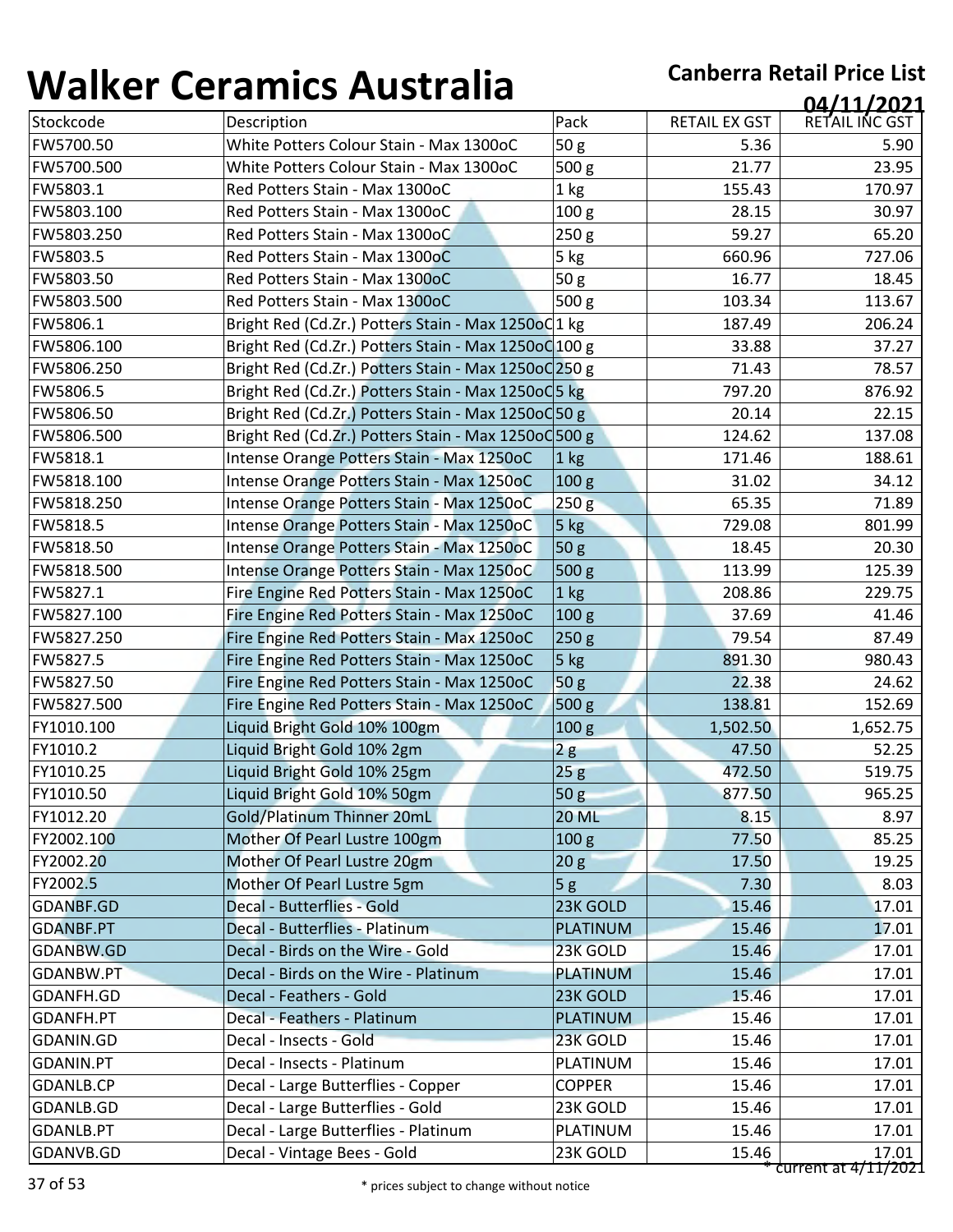| TY UIIVUI         | <u>Columbu Lundi and</u>             |                 |                      | 04/11/2021     |
|-------------------|--------------------------------------|-----------------|----------------------|----------------|
| Stockcode         | Description                          | Pack            | <b>RETAIL EX GST</b> | RETAIL INC GST |
| GDBTFR.GD         | Decal - Ferns - Gold                 | 23K GOLD        | 15.46                | 17.01          |
| GDBTFR.PT         | Decal - Ferns - Platinum             | PLATINUM        | 15.46                | 17.01          |
| <b>GDBTFW.BK</b>  | Decal - Flowers - Black              | <b>BLACK</b>    | 11.50                | 12.65          |
| GDBTFW.GD         | Decal - Flowers - Gold               | 23K GOLD        | 15.46                | 17.01          |
| GDBTFW.PT         | Decal - Flowers - Platinum           | PLATINUM        | 15.46                | 17.01          |
| GDBTFW.WH         | Decal - Flowers - White              | <b>WHITE</b>    | 11.50                | 12.65          |
| GDBTLLV.CP        | Decal - Large Leaves - Copper        | <b>COPPER</b>   | 15.46                | 17.01          |
| GDBTLLV.GD        | Decal - Large Leaves - Gold          | 23K GOLD        | 15.46                | 17.01          |
| GDBTLLV.PT        | Decal - Large Leaves - Platinum      | PLATINUM        | 15.46                | 17.01          |
| <b>GDBTLV.CP</b>  | Decal - Leaves - Copper              | <b>COPPER</b>   | 15.46                | 17.01          |
| GDBTLV.GD         | Decal - Leaves - Gold                | 23K GOLD        | 15.46                | 17.01          |
| GDBTLV.PT         | Decal - Leaves - Platinum            | PLATINUM        | 15.46                | 17.01          |
| GDMMCW.GD         | Decal - Crowns - Gold                | 23K GOLD        | 15.46                | 17.01          |
| GDMMCW.PT         | Decal - Crowns - Platinum            | <b>PLATINUM</b> | 15.46                | 17.01          |
| GDMMDG.GD         | Decal - Dragons - Gold               | 23K GOLD        | 15.46                | 17.01          |
| GDMMDG.PT         | Decal - Dragons - Platinum           | <b>PLATINUM</b> | 15.46                | 17.01          |
| <b>GDULAR.BK</b>  | Decal - Architecture - Black         | <b>BLACK</b>    | 11.50                | 12.65          |
| <b>GDULBB.BK</b>  | Decal - Boomboxes - Black            | <b>BLACK</b>    | 11.50                | 12.65          |
| <b>GDULMH.BK</b>  | Decal - Moustache - Black            | <b>BLACK</b>    | 11.50                | 12.65          |
| <b>GDVRRLC.BK</b> | Decal - Retro Large Cars - Black     | <b>BLACK</b>    | 11.50                | 12.65          |
| GS100             | <b>Nautical Silkscreen</b>           | each            | 26.90                | 29.59          |
| GS101             | <b>Woodland Animals Silkscreen</b>   | each            | 26.90                | 29.59          |
| GS102             | Sea Life Silkscreen                  | each            | 26.90                | 29.59          |
| GS103             | <b>Flourishes Silkscreen</b>         | each            | 26.90                | 29.59          |
| GS104             | <b>Chevron Silkscreen</b>            | each            | 26.90                | 29.59          |
| GS106             | Winter/Holiday Silkscreen            | each            | 26.90                | 29.59          |
| GS107             | Season's Greetings Silkscreen        | each            | 26.90                | 29.59          |
| GS108             | Aviary - Small Birds Silkscreen      | each            | 26.90                | 29.59          |
| GS109             | Aviary - Large Birds Silkscreen      | each            | 26.90                | 29.59          |
| GS110             | <b>Botanical - Trees Silkscreen</b>  | each            | 26.90                | 29.59          |
| GS111             | <b>Botanical - Leaves Silkscreen</b> | each            | 26.90                | 29.59          |
| GS112             | <b>Flowers Silkscreen</b>            | each            | 26.90                | 29.59          |
| GS113             | <b>Bugs Silkscreen</b>               | each            | 26.90                | 29.59          |
| GS114             | <b>Creepy Silkscreen</b>             | each            | 26.90                | 29.59          |
| GS115             | Dragons Silkscreen                   | each            | 26.90                | 29.59          |
| GS116             | <b>Stylized Silkscreen</b>           | each            | 26.90                | 29.59          |
| GS117             | Vintage/Retro Silkscreen             | each            | 26.90                | 29.59          |
| GS118             | Halloween Silkscreen                 | each            | 26.90                | 29.59          |
| GS119             | Dogs Silkscreen                      | each            | 26.90                | 29.59          |
| GS120             | Cats Silkscreen                      | each            | 26.90                | 29.59          |
| GS121             | Fruits Silkscreen                    | each            | 26.90                | 29.59          |
| GS122             | Vegetables Silkscreen                | each            | 26.90                | 29.59          |
| GS123             | Symbols Silkscreen                   | each            | 26.90                | 29.59          |
| GS124             | Music Silkscreen                     | each            | 26.90                | 29.59          |
| GS125             | Steampunk Silkscreen                 | each            | 26.90                | 29.59          |
| GS130             | Silkscreen Medium                    | 50 g            | 5.00                 | 5.50           |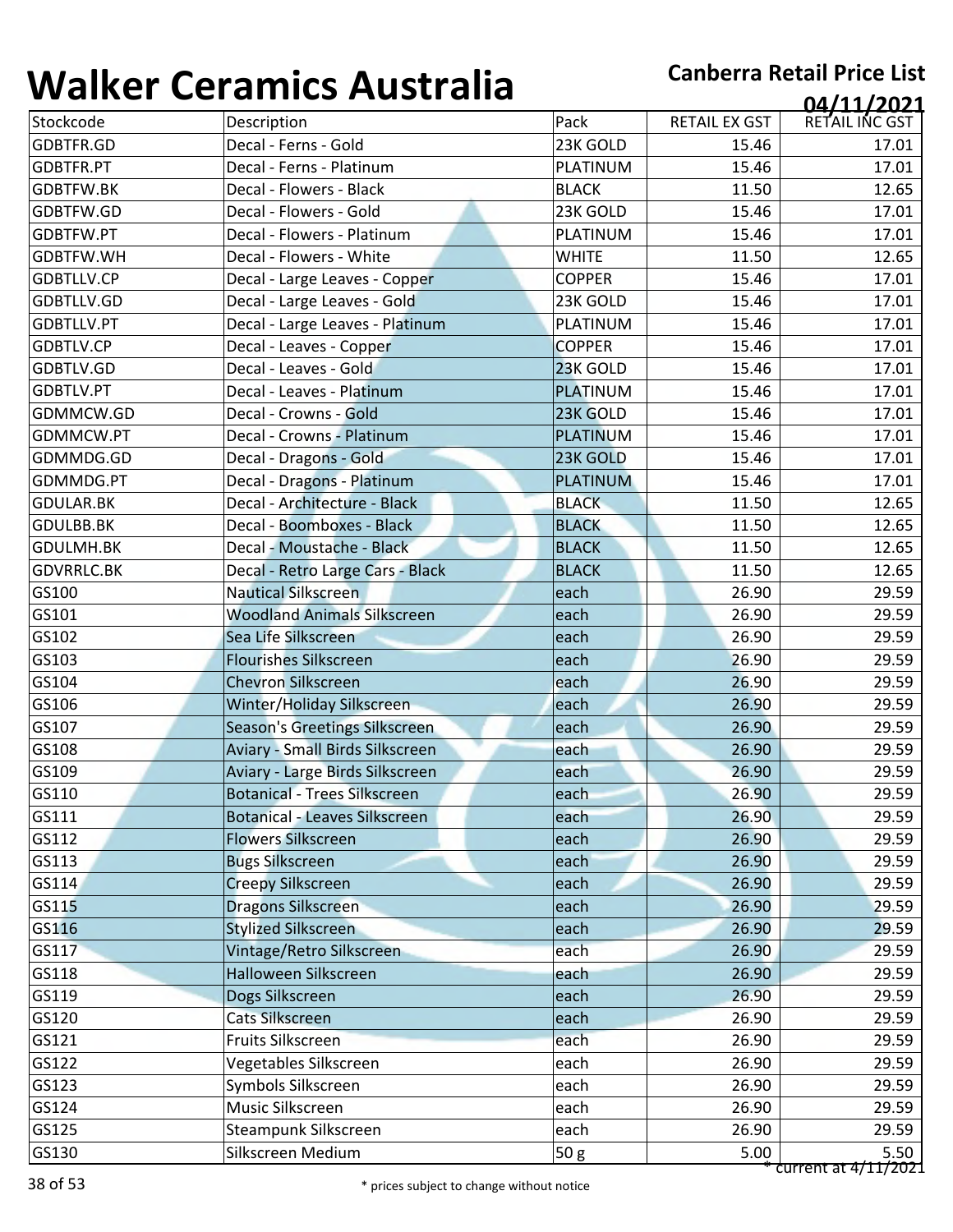| , , , , , , , , , |                                               |      |                      | 04/11/2021     |
|-------------------|-----------------------------------------------|------|----------------------|----------------|
| Stockcode         | Description                                   | Pack | <b>RETAIL EX GST</b> | RETAIL INC GST |
| GS131             | Sea Life 2 Silkscreen                         | each | 26.90                | 29.59          |
| GS138             | Flowers 2 Silkscreen                          | each | 26.90                | 29.59          |
| GS146             | Princess & Unicorns Silkscreen                | each | 26.90                | 29.59          |
| GS149             | Flowers 3XL Silkscreen                        | each | 26.90                | 29.59          |
| GS151             | Horses Silkscreen                             | each | 26.90                | 29.59          |
| <b>HA10S</b>      | Banding Wheel 10 Inch MDF                     | each | 53.90                | 59.29          |
| <b>HA11</b>       | Banding Wheel 11 Inch Plastic ACO27           | each | 19.55                | 21.51          |
| HA25H             | Shimpo High Banding Wheel 250mm Diameteleach  |      | 263.36               | 289.70         |
| <b>HA25L</b>      | Shimpo Low Banding Wheel 250mm Diameter each  |      | 185.18               | 203.70         |
| <b>HA30M</b>      | Shimpo Mid Banding Wheel 300mm Diameter each  |      | 299.73               | 329.70         |
| <b>HANL273</b>    | Cast Iron LOW Banding Wheel 216x50mm          | each | 133.00               | 146.30         |
| HANL276           | Cast Iron HIGH Banding Wheel 260x160mm        | each | 188.00               | 206.80         |
| <b>HB06</b>       | Wooden Batt 6 Inch 152mm                      | each | 10.60                | 11.66          |
| <b>HB07</b>       | Wooden Batt 7 Inch 178mm                      | each | 11.50                | 12.65          |
| <b>HB08</b>       | Wooden Batt 8 Inch 203mm                      | each | 12.50                | 13.75          |
| <b>HB09</b>       | Wooden Batt 9 Inch 228mm                      | each | 13.40                | 14.74          |
| <b>HB10</b>       | Wooden Batt 10 Inch 254mm                     | each | 14.40                | 15.84          |
| <b>HB11</b>       | Wooden Batt 11 Inch 279mm                     | each | 15.30                | 16.83          |
| <b>HB12</b>       | Wooden Batt 12 Inch 305mm                     | each | 15.90                | 17.49          |
| <b>HB13</b>       | Wooden Batt 13 Inch 330mm                     | each | 16.40                | 18.04          |
| <b>HB14</b>       | Wooden Batt 14 Inch355mm                      | each | 18.20                | 20.02          |
| <b>HB15</b>       | Wooden Batt 15 Inch 380mm                     | each | 19.40                | 21.34          |
| <b>HB16</b>       | Wooden Batt 16 Inch 405mm                     | each | 20.20                | 22.22          |
| <b>HB17</b>       | Wooden Batt 17 Inch 430mm                     | each | 21.20                | 23.32          |
| <b>HB18</b>       | Wooden Batt 18 Inch 455mm                     | each | 27.70                | 30.47          |
| <b>HB20</b>       | Wooden Batt 20 Inch 505mm                     | each | 33.60                | 36.96          |
| HB214             | Batt 14 Inch Plastic 355mm                    | each | 14.90                | 16.39          |
| <b>HB22</b>       | Wooden Batt 22 Inch 530mm                     | each | 37.80                | 41.58          |
| HB <sub>24</sub>  | Wooden Batt 24 Inch 605mm                     | each | 40.10                | 44.11          |
| HB28              | Wooden Batt 28 Inch 710mm                     | each | 52.90                | 58.19          |
| <b>HC10</b>       | <b>Bucket 10 Litre With Lid</b>               | each | 5.90                 | 6.49           |
| <b>HC100</b>      | 100mL Jar and Lid                             | each | 1.90                 | 2.09           |
| HC1000            | 1000mL HDPE Jar and Lid                       | each | 3.70                 | 4.07           |
| HC <sub>3</sub>   | <b>3mL Clear Pot</b>                          | each |                      |                |
| HC5               | <b>Bucket 5 Litre with Lid</b>                | each | 5.80                 | 6.38           |
| <b>HC50</b>       | Squeeze Bottle 50mL with nozzle               | each | 1.50                 | 1.65           |
| <b>HC500</b>      | 500mL HDPE Jar and Lid                        | each | 3.15                 | 3.47           |
| <b>HC80</b>       | Walker Litre Weight Bottle for Slip and Glaze | each | 9.49                 | 10.44          |
| <b>HG40448SHD</b> | Scott Creek 4 Inch 8 Shape Handle Die         | each | 107.05               | 117.76         |
| HG4044CEA         | Scott Creek 4 Inch Clay Extruder Aluminium    | each | 877.50               | 965.25         |
| <b>HG4044MSD</b>  | Scott Creek 4 Inch Multi Shape Die            | each | 107.50               | 118.25         |
| HG40558SHD        | Scott Creek 5 Inch 8 Shape Handle Die         | each | 107.50               | 118.25         |
| <b>HG4055CEA</b>  | Scott Creek 5 Inch Clay Extruder Aluminium    | each | 1,002.50             | 1,102.75       |
| <b>HG4055MSD</b>  | Scott Creek 5 Inch Multi Shape Die            | each | 107.50               | 118.25         |
| <b>HG452BD</b>    | Scott Creek Clay Gun Blank Die 2 Inch         | each | 8.00                 | 8.80           |
| <b>HG452G</b>     | Scott Creek Clay Gun - Super Duper            | each | 131.50               | 144.65         |
|                   |                                               |      |                      |                |

\* current at 4/11/2021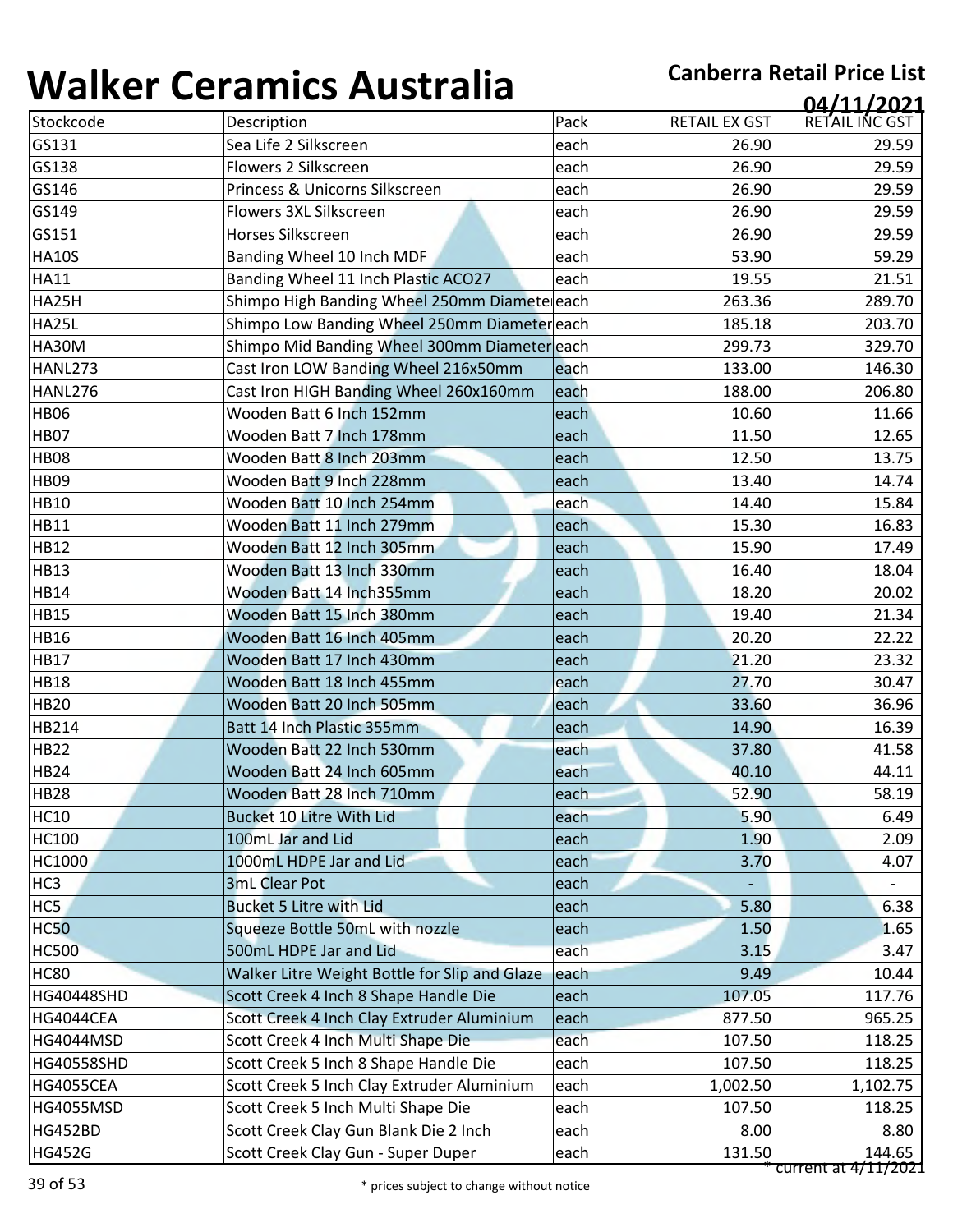| 1 J71 I N V V | <u>sei annes 7 iasceana</u>                      |      |                      | 04/11/2021           |
|---------------|--------------------------------------------------|------|----------------------|----------------------|
| Stockcode     | Description                                      | Pack | <b>RETAIL EX GST</b> | RETAIL INC GST       |
| HG452GDK      | Scott Creek Clay Gun Die Kit                     | each | 50.50                | 55.55                |
| HG452HDK      | Scott Creek Handle Die Kit                       | each | 97.50                | 107.25               |
| HG452SCK      | Scott Creek 8pc Shape & Coil Kit                 | each | 97.50                | 107.25               |
| HG452TT       | Scott Creek Tile Trim Die Kit                    | each | 97.50                | 107.25               |
| HG452XLCG     | Scott Creek XL Clay Gun                          | each | 169.00               | 185.90               |
| <b>HG60</b>   | Venco Extruder - Wall Mounted 76mm diameteach    |      | 384.00               | 422.40               |
| <b>HG61</b>   | Venco Extruder Dies 75mm Set Of 8                | each | 95.40                | 104.94               |
| <b>HG64</b>   | Venco Extruder Dies 75mm Standard Set of 4 each  |      | 75.40                | 82.94                |
| <b>HG70</b>   | Venco Extruder - Large Wall Mounted 13.5cm each  |      | 694.00               | 763.40               |
| <b>HG70D</b>  | Venco Extruder - Large Wall Mounted 13.5cm each  |      | 694.00               | 763.40               |
| <b>HG72</b>   | Venco Extruder Hollow Dies Lge 13.5cm Set Oleach |      | 132.50               | 145.75               |
| <b>HG73</b>   | Venco Dies Blank Stainless 75mm                  | each | 24.40                | 26.84                |
| <b>HM65</b>   | Gloves - Leather/Cotton Kevlar Stitched          | each | 32.50                | 35.75                |
| HN120         | Sieve Wire Rubber Rim Walker 120 Mesh 19creach   |      | 45.50                | 50.05                |
| <b>HN200</b>  | Sieve Wire Rubber Rim Walker 200 Mesh 19creach   |      | 45.50                | 50.05                |
| <b>HN30</b>   | Sieve Wire Rubber Rim 30 Mesh Walker 19cm each   |      | 45.50                | 50.05                |
| HN4           | Sieve Frame - Plastic Bucket - Walker            | 120# | 10.50                | 11.55                |
| <b>HN60</b>   | Sieve Wire Rubber Rim Walker 60 Mesh 19cm 200#   |      | 45.50                | 50.05                |
| <b>HN80</b>   | Sieve Wire Rubber Rim Walker 80 Mesh 19cm 30#    |      | 45.50                | 50.05                |
| HO1000        | Sieve Wire Offcuts - Specials Rack               | each |                      |                      |
| HO1030        | Sieve Wire Mesh 30 30x30cm approx                | 60#  | 19.15                | 21.07                |
| HO1060        | Sieve Wire 60 Mesh 30x30cm                       | 80#  | 19.15                | 21.07                |
| HO1080        | Sieve Wire 80 Mesh 30x30cm                       |      | 19.15                | 21.07                |
| HO1120        | Sieve Wire 120 Mesh 30x30cm                      | 30#  | 19.15                | 21.07                |
| HO1200        | Sieve Wire 200 Mesh 30x30cm                      | 60#  | 20.50                | 22.55                |
| HO200         | Talisman Spatula                                 | 80#  | 10.00                | 11.00                |
| HO300         | Sieve Frame Plastic-H/held Talisman 22cm         | 120# | 48.50                | 53.35                |
| HO330         | Sieve Wire Rubber Rim Talisman 30# 22cm          | 200# | 59.46                | 65.41                |
| HO340         | Sieve Wire Rubber Rim Talisman 40# 22cm          | each | 59.46                | 65.41                |
| HO360         | Sieve Wire Rubber Rim Talisman 60# 22cm          | each | 59.46                | 65.41                |
| HO380         | Sieve Wire Rubber Rim Talisman 80# 22cm          | 30#  | 59.46                | 65.41                |
| HO400         | Sieve Wire Rubber Rim Talisman 100# 22cm         | 40#  | 59.46                | 65.41                |
| HO420         | Sieve Wire Rubber Rim Talisman 120# 22cm         | 60#  | 59.46                | 65.41                |
| <b>HO450</b>  | Sieve Wire Rubber Rim Talisman 150# 22cm         | 80#  | 59.46                | 65.41                |
| <b>HO500</b>  | Sieve Wire Rubber Rim Talisman 200# 22cm         | 100# | 59.46                | 65.41                |
| <b>HO550</b>  | <b>Talisman Rotary Sieve Complete</b>            | 120# | 348.40               | 383.24               |
| HO551         | Talisman Rotary Brush Holder                     | 150# | 34.50                | 37.95                |
| <b>HO600B</b> | <b>Rotary Sieve Bearing Block</b>                | 200# | 81.50                | 89.65                |
| <b>HO600H</b> | <b>Rotary Sieve Handle</b>                       | each | 55.50                | 61.05                |
| <b>HO600U</b> | Rotary Sieve U Extension                         | each | 15.10                | 16.61                |
| <b>HO600Y</b> | Talisman Rotary Sieve Y Frame                    | each | 88.00                | 96.80                |
| HO601         | Sieve Bowl for Rotary - Talisman                 | each | 82.50                | 90.75                |
| HO602         | Brush for Rotary Sieve - Talisman                | each | 15.20                | 16.72                |
| HO604         | Rotary Sieve Fasteners Talisman                  | each | 15.10                | 16.61                |
| HO6040        | <b>Talisman Test Sieve</b>                       | each | 33.48                | 36.83                |
| HO6060        | Talisman Test Sieve 60 mesh                      | each | 33.48                | 36.83                |
|               |                                                  |      |                      | current at 4/11/2021 |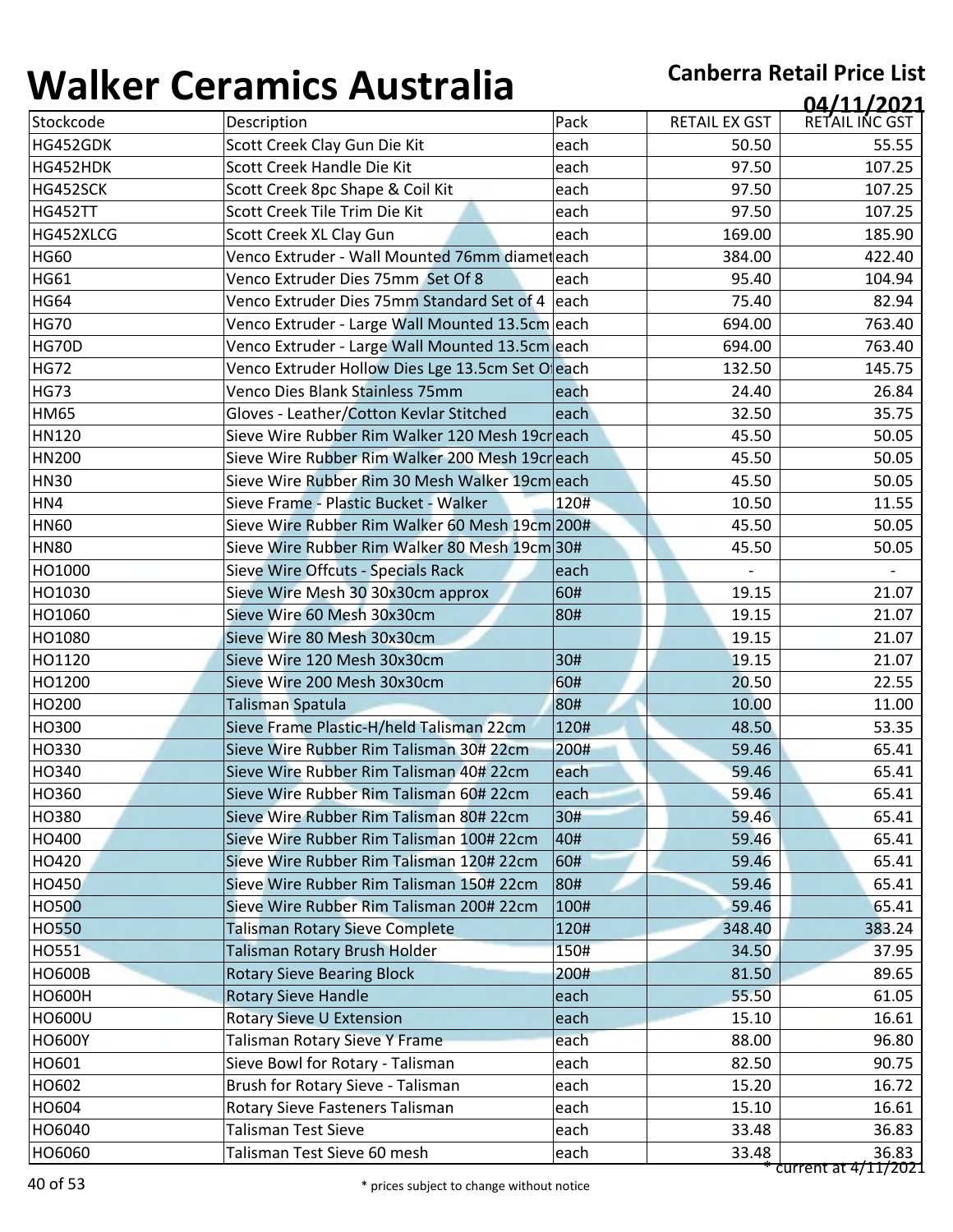| , , , , , , , , , | 97191111997199819119                    |              |                      | 04/11/2021           |
|-------------------|-----------------------------------------|--------------|----------------------|----------------------|
| Stockcode         | Description                             | Pack         | <b>RETAIL EX GST</b> | RETAIL INC GST       |
| HO6080            | Talisman Test Sieve 80 Mesh             | each         | 32.62                | 35.88                |
| HO6100            | Talisman Test Sieve 100 Mesh            | 40#          | 32.62                | 35.88                |
| HO6120            | Talisman Test Sieve 120 Mesh            | 60#          | 32.62                | 35.88                |
| HO6150            | Talisman Test Sieve 150 Mesh            | 80#          | 32.62                | 35.88                |
| HO6200            | Talisman Test Sieve 200 Mesh            | 100#         | 33.48                | 36.83                |
| HO700             | Talisman Large Glaze Wok 630x175mm      | 120#         | 108.90               | 119.79               |
| HO710             | Talisman Small Glaze Wok 450x230mm      | 150#         | 86.90                | 95.59                |
| <b>HP10</b>       | Sponge Sticks                           | 200#         | 6.30                 | 6.93                 |
| HP111             | Sanding Pad (Coarse - Grit 60)          | each         | 3.90                 | 4.29                 |
| <b>HP20</b>       | Hydra Sponge (Medium) 70mm diam         | each         | 3.10                 | 3.41                 |
| <b>HP30</b>       | Hydra Sponge (Large) 90mm diam          | each         | 3.80                 | 4.18                 |
| <b>HS114</b>      | Scales Adam (AC Option) CB3000g / 1g    | each         | 258.48               | 284.33               |
| <b>HS115</b>      | Scales Adam (AC/DC) DCT5000g / 2g       | each         | 230.00               | 253.00               |
| <b>HS116</b>      | Adam adaptor for Scales                 | each         | 43.00                | 47.30                |
| <b>HS117</b>      | Scales Battery 5000g / 1g (1105)        | each         | 230.00               | 253.00               |
| <b>HS61</b>       | Scales AdamTBB2610T S/Steel Triple Beam | each         | 290.00               | 319.00               |
| <b>HT114R</b>     | Tile Cutter Stainless 114mm Round       | each         | 80.00                | 88.00                |
| <b>HT114SS</b>    | Tile Cutter Stainless 114x114mm         | each         | 80.00                | 88.00                |
| <b>HT171SS</b>    | Tile Cutter Stainless 171x171mm         | each         | 80.00                | 88.00                |
| HT55SS            | Tile Cutter Stainless 55x55mm           | each         | 80.00                | 88.00                |
| HXBM12            | Batmate 12 Inch 305mm - Xiem            | each         | 20.81                | 22.89                |
| IE4               | Size 4 Fan Blender                      | each         | 2.15                 | 2.37                 |
| IL100             | Hake Brush Size 100mm                   | each         | 10.00                | 11.00                |
| IL100MULTI        | Multi Stem Hake 100mm                   | each         | 9.90                 | 10.89                |
| <b>IL25</b>       | Hake Brush Size 25mm                    | each         | 3.90                 | 4.29                 |
| <b>IL51</b>       | Hake Brush Size 51mm                    | 100 mm       | 6.50                 | 7.15                 |
| <b>IL600</b>      | Hake Brush Set (4) 25-100mm             | each         | 22.78                | 25.06                |
| <b>IL76</b>       | Hake Brush Size 76mm                    | <b>25 mm</b> | 8.90                 | 9.79                 |
| IN1               | Size 1 Calligraphy Brush                | <b>51 mm</b> | 4.35                 | 4.79                 |
| <b>IN100</b>      | Size O Calligraphy Brush                | set          | 4.15                 | 4.57                 |
| <b>IN11</b>       | Size 11 Calligraphy Brush               | 76 mm        | 12.20                | 13.42                |
| IN <sub>5</sub>   | Size 5 Calligraphy Brush                | Size 1       | 5.50                 | 6.05                 |
| <b>IN600</b>      | Calligraphy Brush Set (6)               | Size 0       | 38.10                | 41.91                |
| IN7               | Size 7 Calligraphy Brush                | Size 11      | 7.05                 | 7.76                 |
| IN9               | <b>Size 9 Calligraphy Brush</b>         | Size 5       | 7.95                 | 8.75                 |
| P1                | Size 1 Round Golden Nylon Brush         | Set          | 2.75                 | 3.03                 |
| <b>IP10</b>       | Size 10 Round Golden Nylon Brush        | Size 7       | 5.60                 | 6.16                 |
| IP <sub>2</sub>   | Size 2 Round Golden Nylon Brush         | Size 9       | 3.10                 | 3.41                 |
| IP20              | Size 0 Round Golden Nylon Brush         | Size 1       | 2.40                 | 2.64                 |
| <b>IP200</b>      | Size 00 Round Golden Nylon Brush        | Size 10      | 2.30                 | 2.53                 |
| IP4               | Size 4 Round Golden Nylon Brush         | Size 2       |                      |                      |
| IP <sub>6</sub>   | Size 6 Round Golden Nylon Brush         | Size 0       | 3.55                 | 3.91                 |
| <b>IP600</b>      | Round Golden Nylon Brush Set (6)        | Size 00      | 15.80                | 17.38                |
| IS13              | Size 13 Square Shader Brush             | each         | 5.30                 | 5.83                 |
| <b>IS19</b>       | Size 19 Square Shader Brush             | Size 6       | 6.20                 | 6.82                 |
| IS4               | Size 4 Square Shader Brush              | Set          | 3.30                 | 3.63                 |
|                   |                                         |              |                      | current at 4/11/2021 |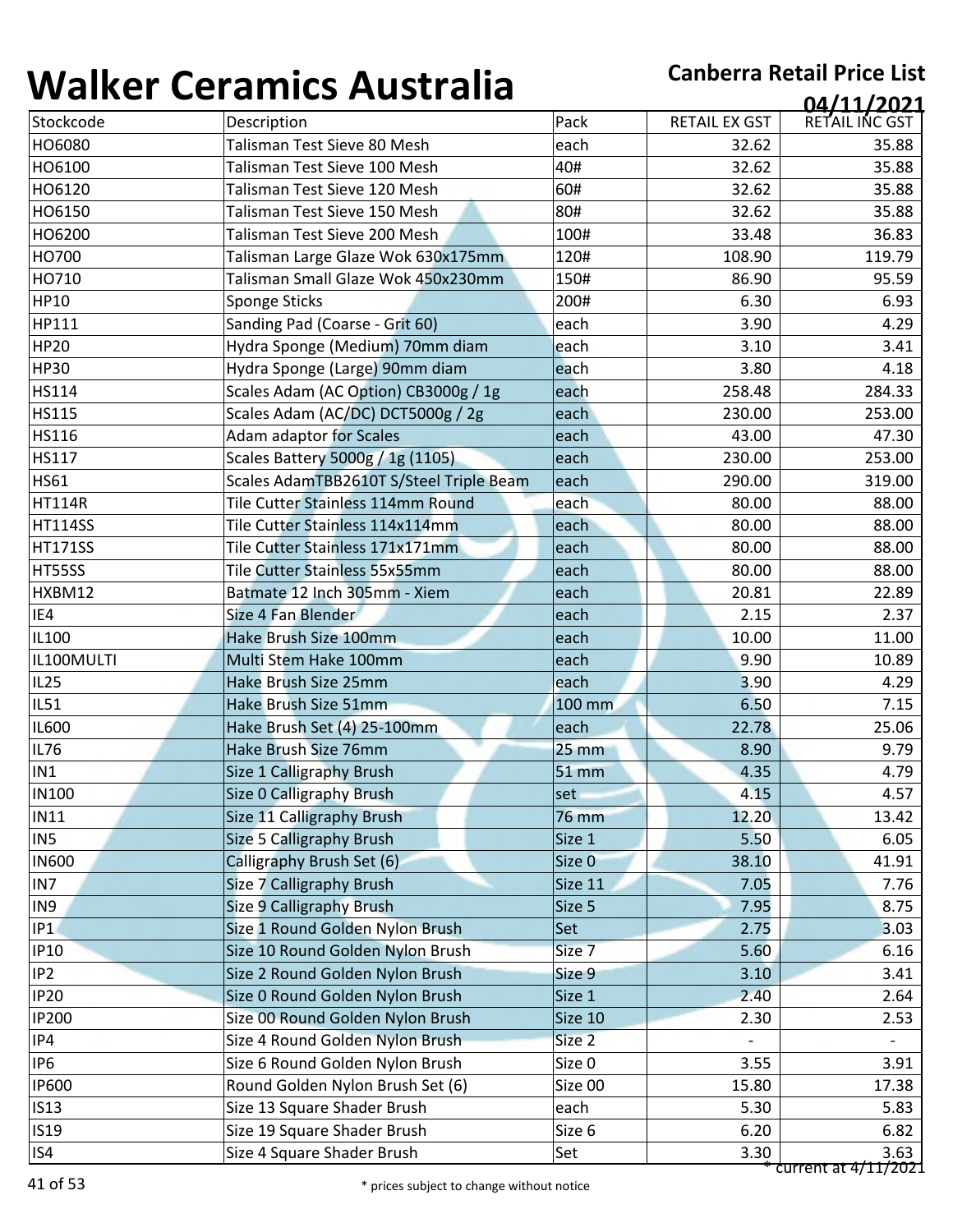| Stockcode       | Description                                 |       |                      | 04/11/2021     |
|-----------------|---------------------------------------------|-------|----------------------|----------------|
|                 |                                             | Pack  | <b>RETAIL EX GST</b> | RETAIL INC GST |
| IS <sub>6</sub> | Size 6 Square Shader Brush                  | 13 mm | 3.30                 | 3.63           |
| <b>IS600</b>    | Square Shader Brush Set (4)                 | 19 mm | 15.70                | 17.27          |
| IS9             | Size 9 Square Shader Brush                  | each  | 3.90                 | 4.29           |
| IZ405           | Brush Kit - 4 brushes IP2, IP20, IS6 & IS13 | each  | 6.20                 | 6.82           |
| JA6091          | Calipers - Lidmaster 300mm                  | Set   | 26.70                | 29.37          |
| JA6110          | Calipers Metal (300mm)                      | 9 mm  | 14.95                | 16.45          |
| JA6111          | Calipers Boxwood (300mm)                    | each  | 18.50                | 20.35          |
| JC7601          | <b>Cutting Wire Plain - Single</b>          | each  | 4.95                 | 5.45           |
| JC7602          | <b>Cutting Wire Twisted - Double</b>        | each  | 4.45                 | 4.90           |
| JC7603          | <b>Cutting Wire Twisted - Rubber Handle</b> | each  | 5.50                 | 6.05           |
| JCWCW50         | <b>Cutting Wire CW50</b>                    | each  | 7.68                 | 8.45           |
| JCWCW50D        | <b>Cutting Wire Double Length CW50D</b>     | each  | 9.04                 | 9.94           |
| JCWCW50T        | <b>Cutting Wire Twisted CW50T</b>           | each  | 12.21                | 13.43          |
| JCWRT14         | Ribbon Tool RT14                            | each  | 10.40                | 11.44          |
| JCWRT15         | Ribbon Tool RT15                            | each  | 10.40                | 11.44          |
| JCWRT16         | Ribbon Tool RT16                            | each  | 11.70                | 12.87          |
| JCWRT17         | <b>Ribbon Tool RT17</b>                     | each  | 10.40                | 11.44          |
| JCWRT18         | <b>Ribbon Tool RT18</b>                     | each  | 10.40                | 11.44          |
| JCWRT4          | <b>Ribbon Tool RT4</b>                      | each  | 10.40                | 11.44          |
| <b>JCWRT5</b>   | <b>Ribbon Tool RT5</b>                      | each  | 11.70                | 12.87          |
| <b>JCWRT5A</b>  | <b>Ribbon Tool RT5A</b>                     | each  | 11.70                | 12.87          |
| JCWRT6          | <b>Ribbon Tool RT6</b>                      | each  | 11.70                | 12.87          |
| <b>JCWRT7</b>   | <b>Ribbon Tool RT7</b>                      | each  | 11.70                | 12.87          |
| <b>JCWRT8</b>   | <b>Ribbon Tool RT8</b>                      | each  | 11.70                | 12.87          |
| JCWTT36A        | <b>Turning Tool TT36A Arrow Head</b>        | each  | 9.49                 | 10.44          |
| JCWTT36B        | <b>Turning Tool TT36B Square Head</b>       | each  | 12.00                | 13.20          |
| JCWTT36C        | <b>Turning Tool TT36C Round Head</b>        | each  | 9.49                 | 10.44          |
| JCWTT36EL       | Turn Tool X Large Arrow Head TT36EL         | each  | 14.04                | 15.44          |
| JCWTT36L        | Turn Tool Lge Arrow Head TT36L              | each  | 11.76                | 12.94          |
| JD6550          | Clay Gun (Small Extruder)                   | each  | 17.00                | 18.70          |
| JE6455          | <b>Hole Piercer Tapered 5mm</b>             | each  | 6.30                 | 6.93           |
| JE6459          | <b>Hole Piercer Tapered 9mm</b>             | each  | 6.85                 | 7.54           |
| JE6500          | Multi Drill Tool - Hole Piercer             | each  | 11.47                | 12.62          |
| JE6513          | Hole Piercer Tapered 13mm                   | each  | 6.85                 | 7.54           |
| JF6401          | Harp Large 458x230mm Stainless Steel        | each  | 122.90               | 135.19         |
| JF6411          | Harp Wire for Large Harp 458mm              | each  | 13.10                | 14.41          |
| JFC126130       | <b>Bailey Clay Cutter With Handle</b>       | each  | 65.00                | 71.50          |
| JH6801          | Paddle - Large Wooden 360 mm long           | each  | 11.85                | 13.04          |
| JH6981          | Patter - Wooden 210 mm long                 | each  | 8.85                 | 9.74           |
| J16500          | Potters Knife - Composite Handle            | each  | 6.40                 | 7.04           |
| JI6501          | Knife - Fettling                            | each  | 6.65                 | 7.32           |
| J16503          | Knife - Palette 650/B                       | each  | 6.65                 | 7.32           |
| JJ6850          | Boxwood Modelling Tool Set 200mm            | each  | 28.85                | 31.74          |
| JJ6851          | Boxwood Modelling Tool 200mm                | each  | 3.10                 | 3.41           |
|                 |                                             |       |                      |                |
| JJ6852          | Boxwood Modelling Tool 200mm                | each  | 3.10                 | 3.41           |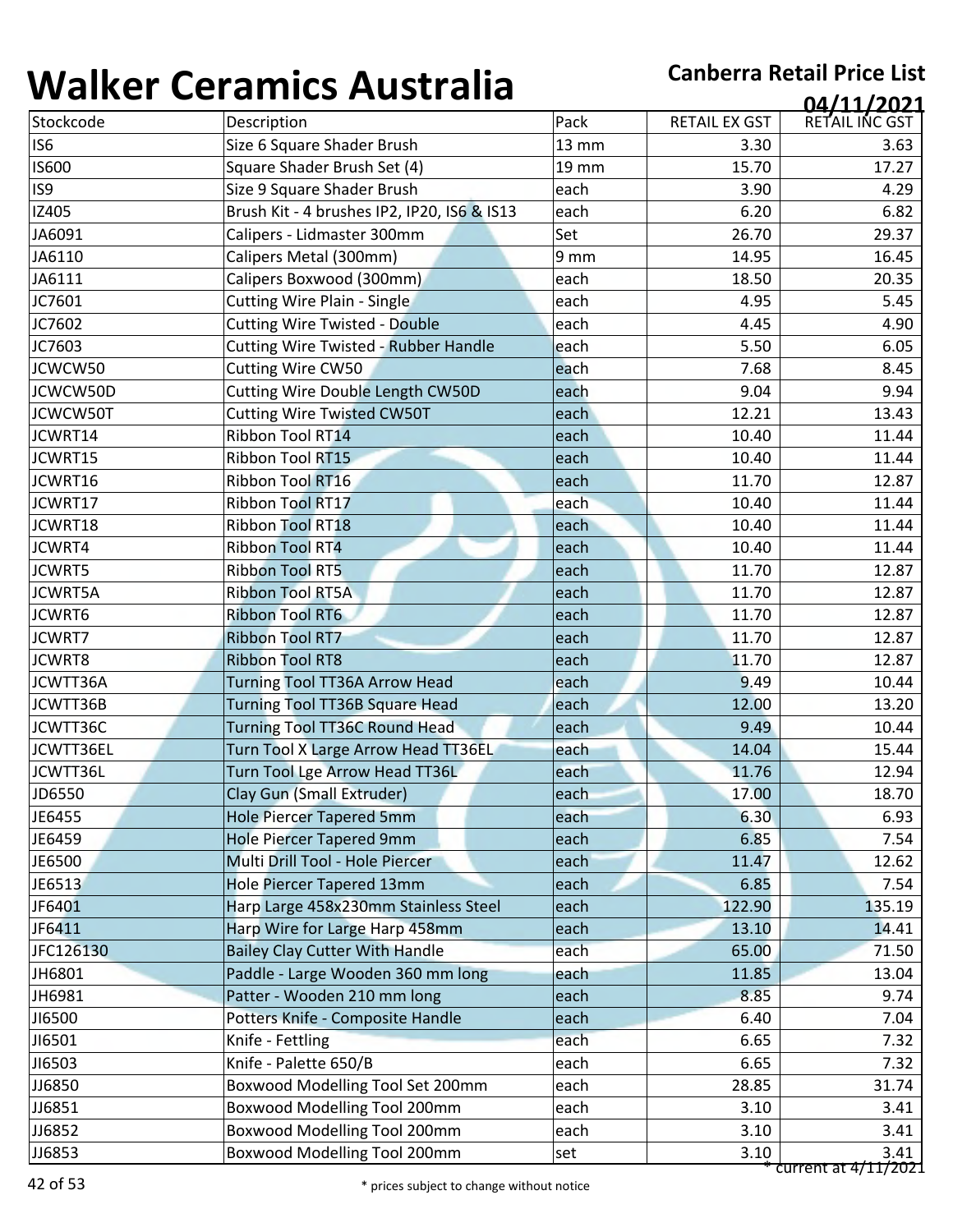| , , , , , , , , , |                                                        |              |                      | 04/11/2021     |
|-------------------|--------------------------------------------------------|--------------|----------------------|----------------|
| Stockcode         | Description                                            | Pack         | <b>RETAIL EX GST</b> | RETAIL INC GST |
| JJ6854            | Boxwood Modelling Tool 200mm                           | each         | 3.10                 | 3.41           |
| JJ6855            | Boxwood Modelling Tool 200mm                           | each         | 3.10                 | 3.41           |
| JJ6856            | Boxwood Modelling Tool 200mm                           | each         | 3.10                 | 3.41           |
| JJ6857            | Boxwood Modelling Tool 200mm                           | each         | 3.10                 | 3.41           |
| JJ6858            | <b>Boxwood Modelling Tool 200mm</b>                    | each         | 3.10                 | 3.41           |
| JJ6859            | <b>Boxwood Modelling Tool 200mm</b>                    | each         | 3.10                 | 3.41           |
| JJ6860            | <b>Boxwood Modelling Tool 200mm</b>                    | each         | 3.10                 | 3.41           |
| JJ6861            | <b>Boxwood Modelling Tool 200mm</b>                    | each         | 3.10                 | 3.41           |
| JJ6862            | <b>Boxwood Modelling Tool 200mm</b>                    | each         | 3.10                 | 3.41           |
| JK6700            | Looped Wire Tool Set Of 3 - 6702/3/4                   | each         | 12.95                | 14.25          |
| JK6702            | Modelling Tool Looped 200mm                            | each         | 4.75                 | 5.23           |
| JK6703            | Modelling Tool Looped 200mm                            | each         | 4.75                 | 5.23           |
| JK6704            | Modelling Tool Looped 200mm                            | each         | 4.75                 | 5.23           |
| JK6801            | Modelling Tool Ribbon XL C40 #1 320mm                  | each         | 13.50                | 14.85          |
| JK6802            | Modelling Tool Ribbon XL C40 #2 320mm                  | each         | 13.50                | 14.85          |
| JM6782            | Needle Pro Tool - Aluminium Handle                     | each         | 4.35                 | 4.79           |
| JM6783            | Needle Fine - Wooden Handle                            | each         | 3.30                 | 3.63           |
| JN6851            | Palette Firm Rubber Kidney Small 76mm                  | each         | 3.65                 | 4.02           |
| JN6854            | Palette Firm Rubber Kidney Medium 108mm                | each         | 3.80                 | 4.18           |
| JN6856            | Palette Firm Yellow 90x46mm                            | each         | 3.80                 | 4.18           |
| JN6861            | Palette Flexible Kidney Small 76mm                     | each         | 3.65                 | 4.02           |
| JN6864            | Palette Flexible Rubber Kidney Med 108mm               | each         | 3.80                 | 4.18           |
| JN6868            | Palette Small Flex. Orange 85 x 35mm                   | each         | 3.65                 | 4.02           |
| JN6921            | Palette St/Steel Serrated 100mm                        | each         | 5.15                 | 5.67           |
| JN6931            | Palette Stainless Steel 100mm                          | each         | 3.90                 | 4.29           |
| JN6941            | Metal Kidney Rib BH1 120x50mm                          | each         | 3.90                 | 4.29           |
| JO7011            | Rib Boxwood - Appleseed 110mm                          | each         | 4.45                 | 4.90           |
| JO7014            | Rib Boxwood - Mouse 110mm                              | each         | 4.45                 | 4.90           |
| JP5031A           | Stylus Embossing Tool 1.8 x 1.2mm                      | each         | 13.62                | 14.98          |
| JP5031AL          | Stylus Embossing Tool 3.0 x 2.0mm                      | each         | 14.26                | 15.69          |
| JP5032A           | Stylus Embossing Tool 1.2 x 0.8mm                      | each         | 13.62                | 14.98          |
| JQ7366            | Tongs - Raku Large C66                                 | each         | 46.50                | 51.15          |
| JQ7367            | Tongs - Raku Small C67                                 | each         | 50.50                | 55.55          |
| JQ7384            | Tongs - Glazing - Red Handles                          | each         | 20.85                | 22.94          |
| JR7423            | Turning Tool Single End SS C50#36 150mm                | each         | 10.00                | 11.00          |
| JR7427            | Turning Tool Single End C46#7 165mm                    | each         | 8.00                 | 8.80           |
| JR7460            | Turning Tool Set D/End.Ribbon 225mm                    | each         | 22.20                | 24.42          |
| JR7461            | Turning Tool D/E 746/51 225mm                          | each         | 5.15                 | 5.67           |
| JR7463            | Turning Tool D/E 746/53 225mm                          | each         | 5.15                 | 5.67           |
| JR7465            | Turning Tool D/E 746/55 225mm                          | each         | 5.15                 | 5.67           |
| JR7467            | Turning Tool D/E 746/57 225mm                          | each         | 5.15                 | 5.67           |
| JR7469            | Turning Tool D/E 746/59 225mm                          | each         | 5.15                 | 5.67           |
| JR7482            | Turning Tool S/E #8 150mm                              | each         | 4.95                 | 5.45           |
|                   |                                                        |              |                      | 5.45           |
|                   |                                                        |              | 4.95                 |                |
| JR7485<br>JR7487  | Turning Tool S/E #5 150mm<br>Turning Tool S/E #7 150mm | each<br>each | 4.95                 | 5.45           |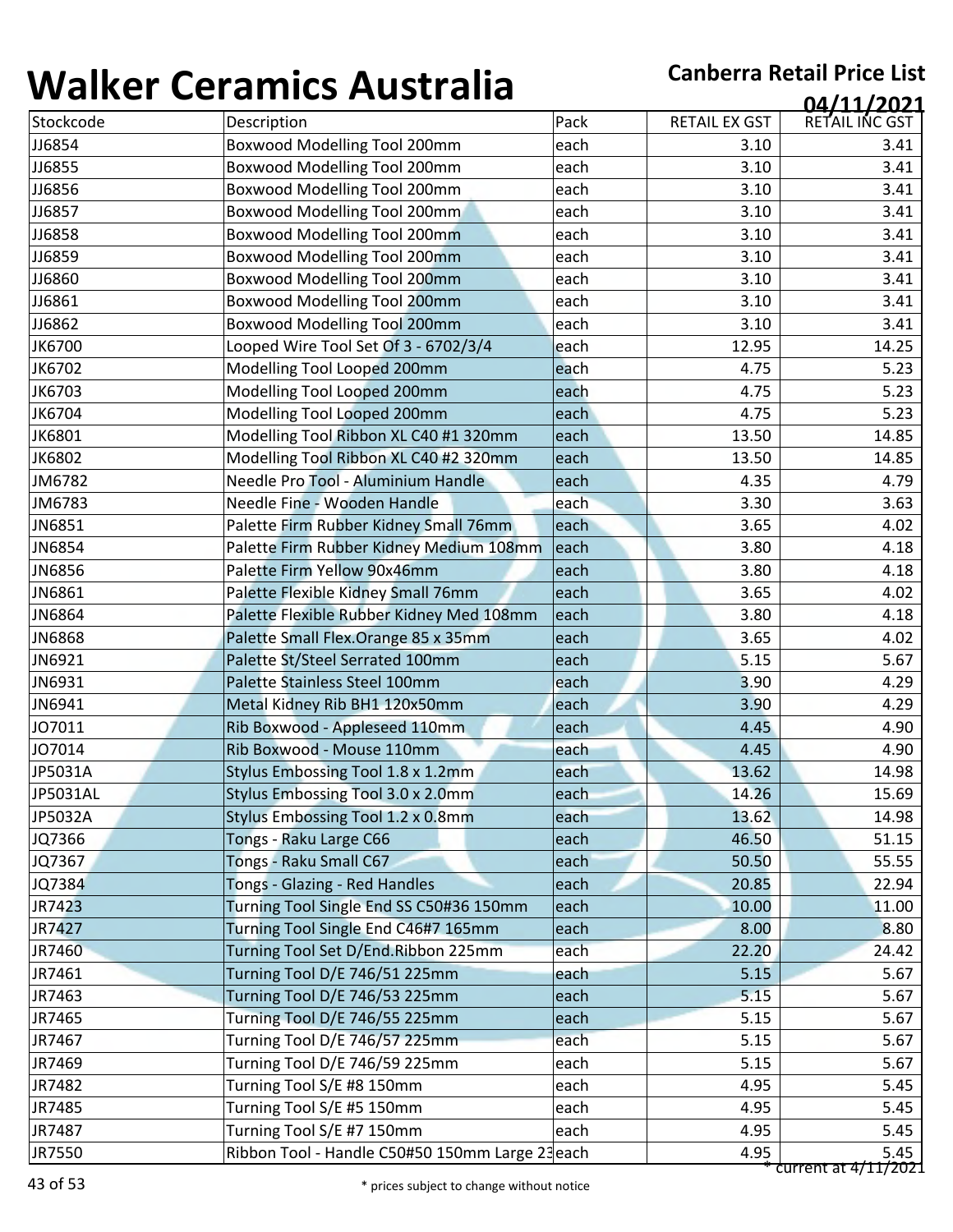| Stockcode<br>JR7551<br>JT30<br>JT40<br>JT40R<br>JT45<br>JT75 | Description<br>Ribbon Tool - Handle C50#51 150mm Small 17each<br>All Purpose Tool Kit - 8 tools<br>Wire Modelling Tools 200mm Set of 6 | Pack<br>each | <b>RETAIL EX GST</b><br>4.95<br>15.50 | 04/11/2021<br>RETAIL INC GST<br>5.45 |
|--------------------------------------------------------------|----------------------------------------------------------------------------------------------------------------------------------------|--------------|---------------------------------------|--------------------------------------|
|                                                              |                                                                                                                                        |              |                                       |                                      |
|                                                              |                                                                                                                                        |              |                                       |                                      |
|                                                              |                                                                                                                                        |              |                                       | 17.05                                |
|                                                              |                                                                                                                                        | each         | 17.00                                 | 18.70                                |
|                                                              | Ribbon Modelling Tools 200mm Set of 6                                                                                                  | each         | 17.00                                 | 18.70                                |
|                                                              | Ceramic Clean Up Tools Set of 11                                                                                                       | each         | 37.25                                 | 40.98                                |
|                                                              | Mini Ribbon Tool Kit x 6 125mm                                                                                                         | each         | 22.20                                 | 24.42                                |
| JT80                                                         | Multi Tool Kit - 19 Piece Set (RMIT)                                                                                                   | each         | 67.50                                 | 74.25                                |
| JT85                                                         | Montsalvat Student Kit                                                                                                                 | each         |                                       |                                      |
| JT90                                                         | <b>Budget Tools</b>                                                                                                                    | each         | $\overline{\phantom{0}}$              |                                      |
| <b>JU6000</b>                                                | Kushi Comb                                                                                                                             | each         | 17.00                                 | 18.70                                |
| <b>JU6755</b>                                                | Sculptors Thumb 135mm                                                                                                                  | each         | 10.80                                 | 11.88                                |
| JU7025                                                       | Throwing Guide 33cm H x 25cm W (WG-25)                                                                                                 | each         | 65.00                                 | 71.50                                |
| JU7101                                                       | Rolling Pin - Heavy 510 x 75mm diam                                                                                                    | each         | 35.50                                 | 39.05                                |
| JU7201                                                       | Lace Tool 165mm                                                                                                                        | each         | 5.50                                  | 6.05                                 |
| JU7202                                                       | Cleanup Tool 160mm                                                                                                                     | each         | 6.85                                  | 7.54                                 |
| JU7203                                                       | Weenie 150mm                                                                                                                           | each         | 4.95                                  | 5.45                                 |
| <b>JU7205</b>                                                | Sgraffito 160mm                                                                                                                        | each         | 4.95                                  | 5.45                                 |
| JU7223                                                       | Cleanup Tool K23 160mm                                                                                                                 | each         | 4.55                                  | 5.01                                 |
| JU7225                                                       | Clean Up Brush C51 #10 160mm                                                                                                           | each         | 8.50                                  | 9.35                                 |
| JU7254                                                       | Slip Trailer - Large (Rubber Bulb 90ml)                                                                                                | each         | 16.92                                 | 18.61                                |
| JU7267                                                       | <b>Decorator Slip Trailer Kit</b>                                                                                                      | each         | 15.50                                 | 17.05                                |
| JU7351                                                       | <b>Throwing Stick Curved 330mm</b>                                                                                                     | each         | 9.45                                  | 10.40                                |
| JU7352                                                       | Throwing Stick Straight 330mm                                                                                                          | each         | 8.05                                  | 8.86                                 |
| JU7502                                                       | <b>Turning Tool Small 165mm</b>                                                                                                        | each         | 6.20                                  | 6.82                                 |
| <b>JU8054</b>                                                | Glaze / Colour Blower C50#54                                                                                                           | each         | 7.50                                  | 8.25                                 |
| <b>JU900</b>                                                 | Gold / Colour Applicator Pen (FE900)                                                                                                   | each         | 20.05                                 | 22.06                                |
| JW100                                                        | Mudtool Rib R-0 No.0 Very Soft                                                                                                         | each         | 14.40                                 | 15.84                                |
| JW101                                                        | Mudtool Rib R-1 No.1 Very Soft                                                                                                         | each         | 14.40                                 | 15.84                                |
| JW102                                                        | Mudtool Rib R-2 No.2 Very Soft                                                                                                         | each         | 14.40                                 | 15.84                                |
| JW103                                                        | Mudtool Rib R-3 No.3 Very Soft                                                                                                         | each         | 14.40                                 | 15.84                                |
| JW104                                                        | Mudtool Rib R-4 No.4 Very Soft                                                                                                         | each         | 14.40                                 | 15.84                                |
| JW105                                                        | Mudtool Rib R-5 No.5 Very Soft                                                                                                         | each         | 14.40                                 | 15.84                                |
| JW106                                                        | Mudtool Rib R Small Bowl Very Soft                                                                                                     | each         | 16.40                                 | 18.04                                |
| JW110                                                        | Mudtool Rib Y-0 No.0 Soft                                                                                                              | each         | 14.40                                 | 15.84                                |
| JW111                                                        | Mudtool Rib Y-1 No.1 Soft                                                                                                              | each         | 14.40                                 | 15.84                                |
| JW112                                                        | Mudtool Rib Y-2 No.2 Soft                                                                                                              | each         | 14.40                                 | 15.84                                |
| JW113                                                        | Mudtool Rib Y-3 No.3 Soft                                                                                                              | each         | 14.40                                 | 15.84                                |
| JW114                                                        | Mudtool Rib Y-4 No.4 Soft                                                                                                              | each         | 14.40                                 | 15.84                                |
| JW115                                                        | Mudtool Rib Y-5 No.5 Soft                                                                                                              | each         | 14.40                                 | 15.84                                |
| JW116                                                        | Mudtool Rib Y Small Bowl Soft                                                                                                          | each         | 16.40                                 | 18.04                                |
| JW117                                                        | Mudtool Rib Y Large Bowl Soft                                                                                                          | each         | 20.40                                 | 22.44                                |
| JW120                                                        | Mudtool Rib B-0 No.0 Very Firm                                                                                                         | each         | 14.40                                 | 15.84                                |
| JW121                                                        | Mudtool Rib B-1 No.1 Very Firm                                                                                                         | each         | 14.40                                 | 15.84                                |
| JW122                                                        | Mudtool Rib B-2 No.2 Very Firm                                                                                                         | each         | 14.40                                 | 15.84                                |
| JW123                                                        | Mudtool Rib B-3 No.3 Very Firm                                                                                                         | each         | 14.40                                 | 15.84                                |
| JW124                                                        | Mudtool Rib B-4 No.4 Very Firm                                                                                                         | each         | 14.40                                 | 15.84<br>$current at 4/11/2021$      |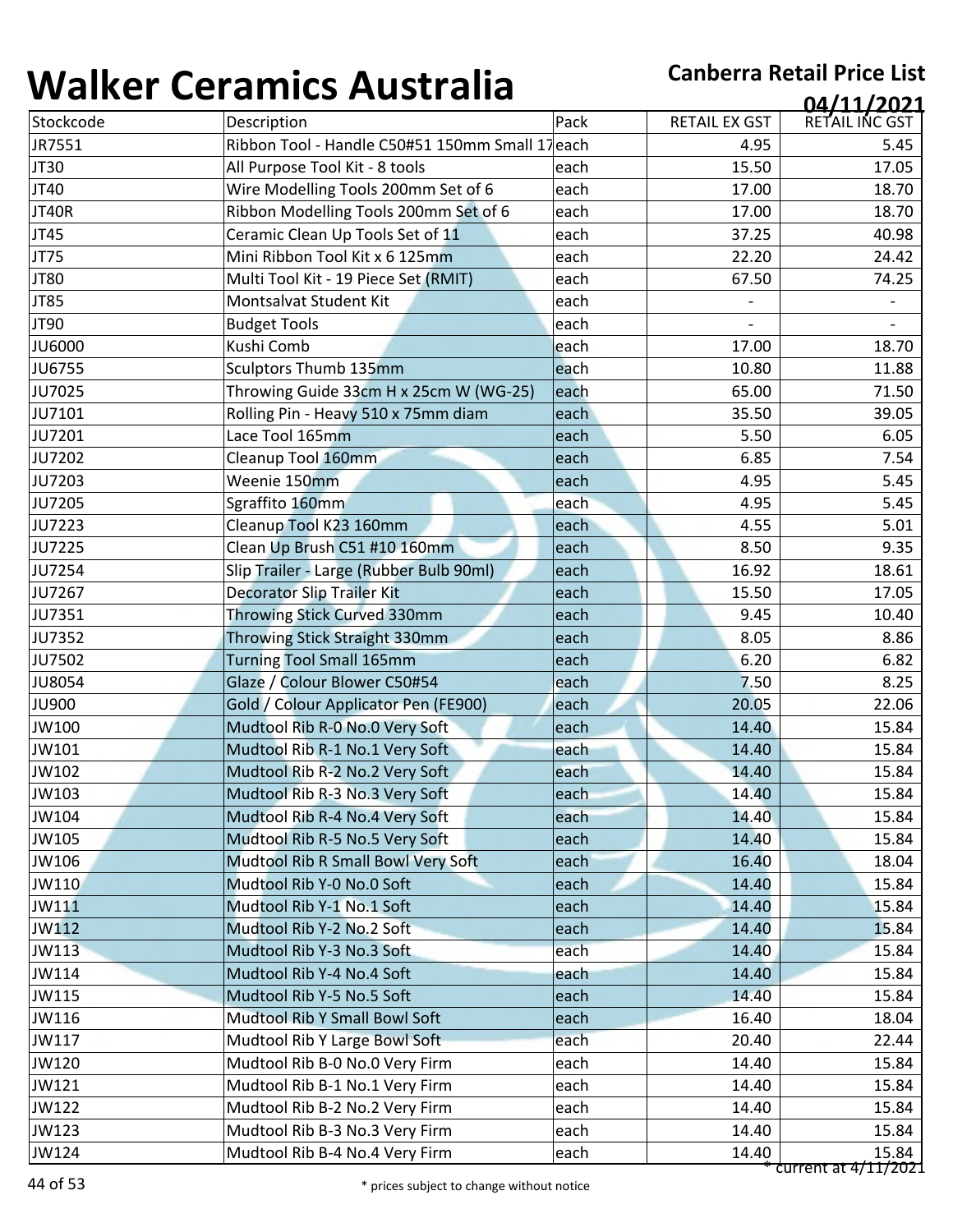| 1771 N V V                 | 89899999999999999                          |      |                      | 04/11/2021     |
|----------------------------|--------------------------------------------|------|----------------------|----------------|
| Stockcode                  | Description                                | Pack | <b>RETAIL EX GST</b> | RETAIL INC GST |
| JW125                      | Mudtool Rib B-5 No.5 Very Firm             | each | 14.40                | 15.84          |
| JW126                      | Mudtool Rib B Small Bowl Very Firm         | each | 16.40                | 18.04          |
| JW130                      | Mudtool Rib G-0 No.0 Medium                | each | 14.40                | 15.84          |
| JW131                      | Mudtool Rib G-1 No.1 Medium                | each | 14.40                | 15.84          |
| JW132                      | Mudtool Rib G-2 No.2 Medium                | each | 14.40                | 15.84          |
| JW133                      | Mudtool Rib G-3 No.3 Medium                | each | 14.40                | 15.84          |
| JW134                      | Mudtool Rib G-4 No.4 Medium                | each | 14.40                | 15.84          |
| JW135                      | Mudtool Rib G-5 No.5 Medium                | each | 14.40                | 15.84          |
| JW136                      | Mudtool Rib G Small Bowl Medium            | each | 16.40                | 18.04          |
| JW137                      | Mudtool Rib G Large Bowl Medium            | each | 20.40                | 22.44          |
| JW138                      | <b>Mudtool Rib G Small Platter</b>         | each | 20.40                | 22.44          |
| JW139                      | Mudtool Rib G Large Platter                | each | 22.40                | 24.64          |
| JW140                      | <b>Mudtool Shredder</b>                    | each | 16.50                | 18.15          |
| JW141                      | Mudtool Shredder Blades (2)                | each | 14.40                | 15.84          |
| JW142                      | <b>Mudtool Shredder Conical</b>            | each | 20.50                | 22.55          |
| JW143                      | <b>Mudtool Shredder Flat</b>               | each | 20.50                | 22.55          |
| <b>JW150 BOW</b>           | Mud Carving Bow Straight 14.5cm            | each | 71.50                | 78.65          |
| JW150 CURLY WIRE           | Carving Bow - Wire Curly 14.5cm pk 3       | each | 16.40                | 18.04          |
| <b>JW150 STRAIGHT WIRE</b> | Carving Bow Wire Straight 14.5cm pk 3      | each | 18.40                | 20.24          |
| JW151                      | <b>Cutting Wire Curly 2 handles</b>        | each | 30.50                | 33.55          |
| JW152                      | <b>Mudtool Hax Stainless Rib</b>           | each | 20.40                | 22.44          |
| JW153                      | Mudtool Paisley Stainless Rib 24 teeth     | each | 20.40                | 22.44          |
| JW160                      | Mud Do All Trim Tool                       | each | 42.50                | 46.75          |
| JW162                      | Mudtool Blue Workhorse Sponge              | each | 14.40                | 15.84          |
| JW164                      | <b>Mudtool Orange Moist Sponge</b>         | each | 14.40                | 15.84          |
| JW166                      | Mudtool White Finishing Sponge             | each | 14.40                | 15.84          |
| <b>JXARHCARN</b>           | Xiem - Art Roller Carnation with Handle    | each | 40.50                | 44.55          |
| <b>JXARHOLD</b>            | Xiem - Art Roller Old Lace with Handle     | each | 40.50                | 44.55          |
| <b>JXBEVEL</b>             | Xiem - Wire Bevel Cutter (30,45,60 Deg)    | each | 16.61                | 18.27          |
| JXJALSS1L                  | Xiem - Letters Stamp Set 36 pcs Lwrcase    | each | 37.22                | 40.94          |
| <b>JXJALSS1N</b>           | Xiem - Numbers Stamp Set 12 pcs            | each | 16.98                | 18.68          |
| JXJALSS1U                  | Xiem - Letters Stamp Set 36 pcs Up/case    | each | 37.22                | 40.94          |
| <b>JXJARDSA</b>            | Xiem - Art Roller Detailing Set A w Handle | each | 61.13                | 67.24          |
| <b>JXJARDSB</b>            | Xiem - Art Roller Detailing Set B w Handle | each | 61.13                | 67.24          |
| <b>JXJARMSB</b>            | Xiem - Art Rollers Mini Set B w Handle     | each | 37.50                | 41.25          |
| <b>JXJARMSC</b>            | Xiem - Art Rollers Mini Set C w Handle     | each | 37.50                | 41.25          |
| <b>JXJARMSD</b>            | Xiem - Art Rollers Mini Set D w Handle     | each | 37.50                | 41.25          |
| <b>JXJFSL</b>              | Xiem - Large Foot Shaper                   | each | 14.87                | 16.36          |
| <b>JXJFSM</b>              | Xiem - Medium Foot Shaper                  | each | 14.87                | 16.36          |
| <b>JXJFTS</b>              | Xiem - Fluting Tool Set (3 Blade Sizes)    | each | 33.54                | 36.89          |
| <b>JXJPSFPC</b>            | Xiem - Pro-Sponge for Porcelain Clay       | each | 7.78                 | 8.56           |
| <b>JXJPSFSC</b>            | Xiem - Pro-Sponge for Stoneware Clay       | each | 7.78                 | 8.56           |
| <b>JXJPSFSS</b>            | Xiem - Pro-Sponge for Finishing            | each | 7.78                 | 8.56           |
| JXS2RS                     | Xiem - Rep Sponge Heads for Xsponge II     | each | 14.77                | 16.25          |
|                            |                                            |      |                      |                |
| JXS3RS                     | Xiem - Rep Sponge Heads-Xsponge 3 Slim     | each | 14.77                | 16.25          |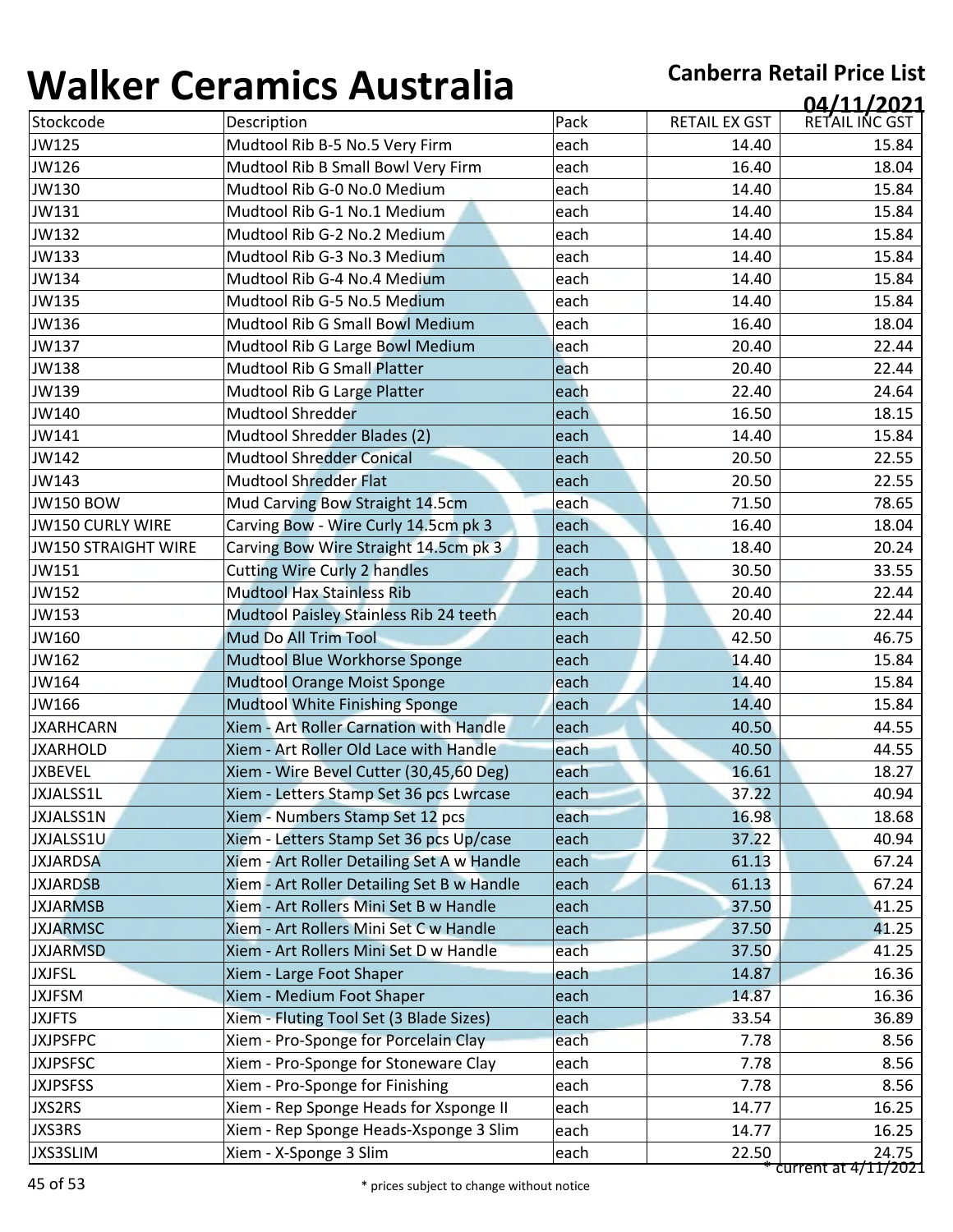| <b></b>        | <u>sei alliles 7 iasti alla</u>                   |      |               | 04/11/2021     |
|----------------|---------------------------------------------------|------|---------------|----------------|
| Stockcode      | Description                                       | Pack | RETAIL EX GST | RETAIL INC GST |
| <b>JXSAF</b>   | Xiem - Self Adhesive Foam Bat Cushion             | each | 18.84         | 20.72          |
| JXSPONGE2      | Xiem - Xsponge II                                 | each | 22.50         | 24.75          |
| JXST01         | Xiem - Stylus Tool (Dbl-End) 1 & 1.5mm            | each | 14.59         | 16.05          |
| JXST26         | Xiem - Stylus Tool (Dbl-End) 3.5 & 4mm            | each | 14.59         | 16.05          |
| JXST33         | Xiem - Korean Atelier Carving Tool Set            | each | 61.13         | 67.24          |
| <b>JXUDRA</b>  | Xiem - Decorating Ribs Set A                      | each | 28.20         | 31.02          |
| <b>JXUDRB</b>  | Xiem - Decorating Ribs Set B                      | each | 28.20         | 31.02          |
| <b>JXUDRC</b>  | Xiem - Decorating Rib Set C                       | each | 28.20         | 31.02          |
| <b>JXUDRSA</b> | Xiem - Soft Decorating Ribs Set A                 | each | 28.20         | 31.02          |
| <b>JXUDRSB</b> | Xiem - Soft Decorating Ribs Set B                 | each | 28.20         | 31.02          |
| <b>JXUDRSC</b> | Xiem - Soft Decorating Rib Set C                  | each | 28.20         | 31.02          |
| JZKS10         | <b>Scraper Steel- Serrated S10</b>                | each | 6.85          | 7.54           |
| JZKS11S        | <b>Scraper Steel S11S</b>                         | each | 7.73          | 8.50           |
| KA100          | Adjustable Potters Stool                          | each | 60.00         | 66.00          |
| <b>KB10</b>    | Shimpo Aspire Pottery Wheel RK5T Speed Leveach    |      | 1,049.95      | 1,154.95       |
| <b>KB14</b>    | Shimpo Adjustable Stool                           | each | 132.00        | 145.20         |
| <b>KB15</b>    | Shimpo 12 Inch Wheel Head - No Pins - suits Reach |      | 124.10        | 136.51         |
| <b>KB17</b>    | Shimpo 12 inch Wheel Head-WITH Pins-suits Fleach  |      | 147.00        | 161.70         |
| <b>KB18</b>    | Shimpo 14 Inch Wheel Head - No Pins - suits Reach |      | 147.00        | 161.70         |
| <b>KB19</b>    | Shimpo 14 inch Wheel Head - WITH Pins - suit each |      | 147.00        | 161.70         |
| KB3            | Shimpo Wheel RK3E VL Whisper ex Melb              | each | 2,463.63      | 2,709.99       |
| <b>KB31</b>    | Shimpo Extensions Legs VL Whisper                 | each | 450.00        | 495.00         |
| KB3D           | Shimpo Wheel RK3E VL Whisper ex Melb              | each | 2,272.68      | 2,499.95       |
| KB4            | Shimpo Wheel Whisper T ex Melb - SPECIAL O each   |      | 2,181.81      | 2,399.99       |
| <b>KB55</b>    | Shimpo RK55 (VL Lite) Potters Wheel ex Melb each  |      | 1,413.63      | 1,554.99       |
| KB9            | Shimpo Aspire Wheel RK5TF (Foot Pedal Modeach     |      | 1,195.41      | 1,314.95       |
| KD101          | <b>Venco Riser Batt</b>                           | each | 60.50         | 66.55          |
| KD113          | Venco Standard Batt 13 Inch                       | each | 48.00         | 52.80          |
| KD114          | Venco Rubber Feet - Direct Drive Series I         | each | 25.50         | 28.05          |
| KD115          | Venco Foot Pedal - Direct Drive                   | each | 305.00        | 335.50         |
| KD116          | Venco Circuit Board - Direct Drive                | each | 360.00        | 396.00         |
| KD117          | <b>Venco Touch Pad - Direct Drive</b>             | each | 130.00        | 143.00         |
| <b>KD313</b>   | Venco Wheel No.3 - Series II                      | each | 1,420.00      | 1,562.00       |
| <b>KD313BP</b> | Venco Wheel Head 13 inch with Bat Pin Optioleach  |      | 80.00         | 88.00          |
| <b>KD313D</b>  | Venco Wheel No.3 Series II (Shop Display)         | each | 1,420.00      | 1,562.00       |
| <b>KD44</b>    | Venco Drive Assembly No 6                         | each | 164.33        | 180.76         |
| KD45           | Venco Drive Assembly suits 1.905mm / 3/4 indeach  |      | 164.33        | 180.76         |
| <b>KD46</b>    | Venco Drive Assembly suits 25mm Shaft - Suit each |      | 235.00        | 258.50         |
| KD47           | Venco Drive Assembly suits 25.4mm / 1 inch Seach  |      | 235.00        | 258.50         |
| <b>KD48</b>    | Venco Pedal for No 3 & 5 Wheels                   | each | 75.00         | 82.50          |
| <b>KD52</b>    | Venco Seat (Cushion Only)                         | each | 65.00         | 71.50          |
| <b>KD59</b>    | Venco 1/2HP Motor w cradle & spring (No3, 5 each  |      | 470.00        | 517.00         |
| <b>KD60</b>    | Venco Wheelhead 330mm 13 Inch suits No 3 {each    |      | 245.00        | 269.50         |
| <b>KD600</b>   | Axner Wheel M600 Direct Drive Stainless           | each | 1,568.00      | 1,724.80       |
|                |                                                   |      |               |                |
| KD70           | Venco Drive cone all models                       | each | 105.00        | 115.50         |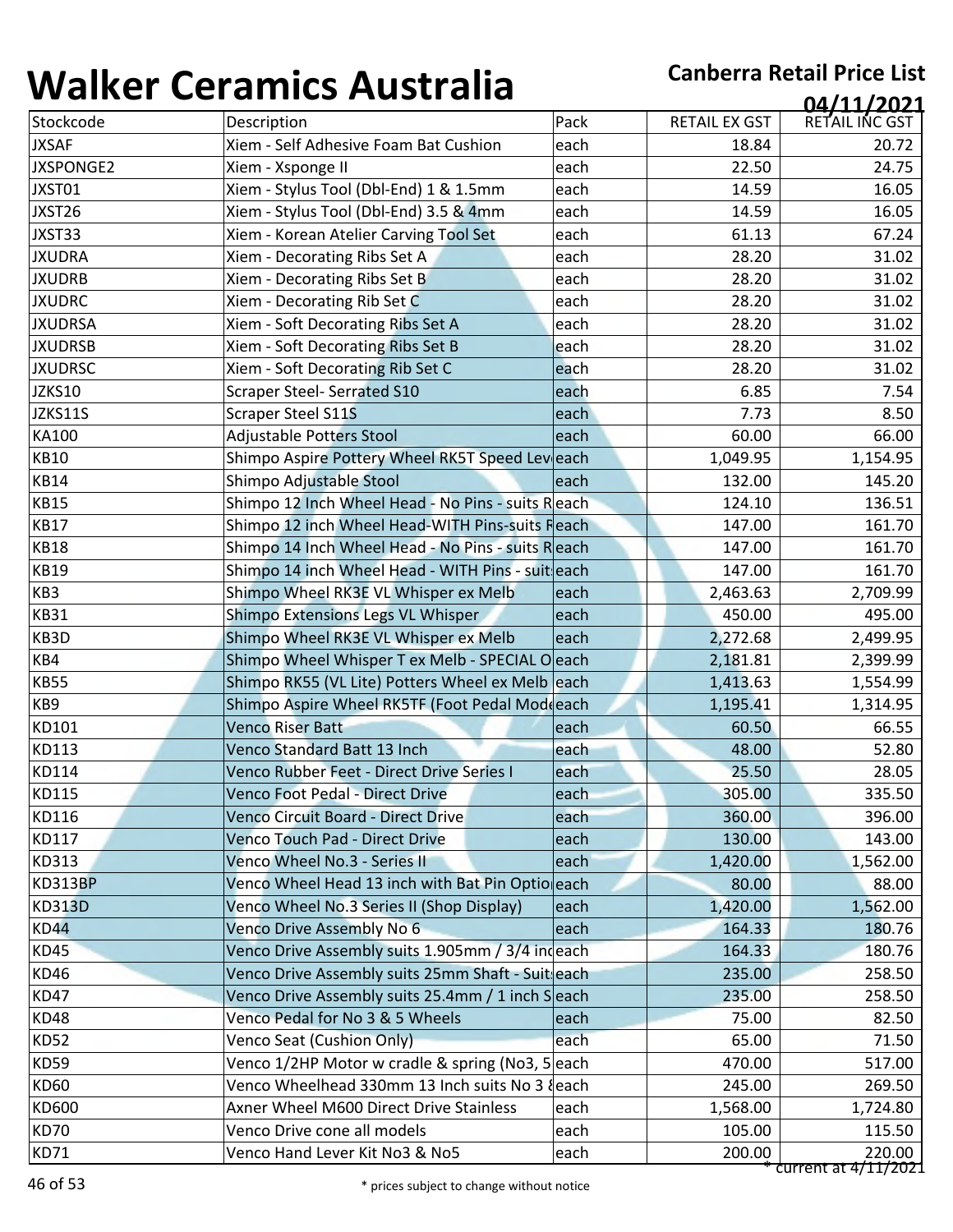| 1771 N V V                | <u>sei annes 7 iascrania</u>                          |      |               | 04/11/2021     |
|---------------------------|-------------------------------------------------------|------|---------------|----------------|
| Stockcode                 | Description                                           | Pack | RETAIL EX GST | RETAIL INC GST |
| KD72                      | Venco Bat Pin (each) 5/16 inch thread                 | each | 4.50          | 4.95           |
| KD73                      | Venco Wheelhead hole plug set x 2                     | each | 6.50          | 7.15           |
| <b>KD76</b>               | Venco Bush Kit 20mm 3/4 Inch Shaft                    | each | 65.50         | 72.05          |
| KD77                      | Venco Bush Kit 25.4mm 1 Inch Shaft (No 3 Oriaech      |      | 90.50         | 99.55          |
| KD78                      | Venco Shaft Collar 1/2 Inch                           | each | 18.21         | 20.03          |
| KD79                      | Venco O Ring Small 3/4 Inch                           | each | 3.00          | 3.30           |
| <b>KD80</b>               | Venco O Ring Large 1 Inch                             | each | 3.97          | 4.37           |
| <b>KD800</b>              | Brent CXC Pottery Wheel 220V ex Melb                  | each | 3,128.00      | 3,440.80       |
| <b>KD81</b>               | Venco Grommet Small 3/8 Inch                          | each | 6.00          | 6.60           |
| KD813                     | Venco Wheel Direct Drive Series II                    | each | 1,850.00      | 2,035.00       |
| KD813BP                   | Venco Wheel Head 13 inch Bat Pin Option suit each     |      | 80.00         | 88.00          |
| <b>KD82</b>               | Venco Grommet Large 3/4 Inch                          | each | 6.00          | 6.60           |
| <b>KD83</b>               | Venco Washers - Fibre 3/4 Inch                        | each | 1.50          | 1.65           |
| KD84                      | Venco Washers - Steel 3/4 Inch                        | each | 1.50          | 1.65           |
| <b>KD85</b>               | Venco Washers - Fibre 1 Inch                          | each | 1.50          | 1.65           |
| <b>KD86</b>               | Venco Washers Steel 1 Inch                            | each | 1.50          | 1.65           |
| <b>KD88</b>               | <b>Venco Spring Small</b>                             | each | 15.50         | 17.05          |
| <b>KD89</b>               | <b>Venco Spring Large</b>                             | each | 25.50         | 28.05          |
| KD91                      | Venco - Work Table for Venco Wheels (Left or each     |      | 90.00         | 99.00          |
| <b>KE10</b>               | Giffin Grip Arms (3x5 sizes) R15W15                   | each | 90.50         | 99.55          |
| <b>KE11</b>               | Giffin Grip Arms (3x2 Inch) RH23                      | each | 27.50         | 30.25          |
| <b>KE12</b>               | Giffin Grip Arms (3x3 Inch) RH33                      | each | 27.50         | 30.25          |
| <b>KE13</b>               | Giffin Grip Arms (3x4 Inch) RH43                      | each | 27.50         | 30.25          |
| <b>KE14</b>               | Giffin Grip Arms (3x5 Inch) RH53                      | each | 27.50         | 30.25          |
| <b>KE15</b>               | Giffin Grip Arms (3x6 Inch) RH63                      | each | 27.50         | 30.25          |
| <b>KE17</b>               | Giffin Grip Short Blue Basic Slider Set (3) SBBS each |      | 54.50         | 59.95          |
| <b>KE18</b>               | Giffin Grip Flex Slider III FS3 Set of 3              | each | 72.50         | 79.75          |
| <b>KE20</b>               | Giffin Grip Wide Slider Set (3) - Black WS3 (Oldeach  |      | 54.50         | 59.95          |
| <b>KE21</b>               | Giffin Grip Short Blue Wide Slider Set (3) SBW each   |      | 54.50         | 59.95          |
| $\overline{\text{KE}}$ 24 | Giffin Grip Nuts and Bolts NBPKG1                     | each | 6.80          | 7.48           |
| <b>KE25</b>               | Giffin Grip 2 x O Ring 3 x Shim Kit OR2S3             | each | 6.80          | 7.48           |
| <b>KE27</b>               | Giffin Grip Rubber Hands Black w Foam (3) HF each     |      | 27.50         | 30.25          |
| <b>KE28</b>               | Giffin Grip Bottom Brackets (3) BB3                   | each | 36.50         | 40.15          |
| <b>KE29</b>               | Giffin Grip Centre Foam Pad CFP1                      | each | 14.90         | 16.39          |
| <b>KE30</b>               | Giffin Grip Foam Pads (3) PBS3 (Old Style)            | each | 13.10         | 14.41          |
| <b>KE32</b>               | Giffin Grip Rubber Hands Black (3) HFR3               | each | 27.50         | 30.25          |
| KE5                       | Giffin Grip Set Model 10 Blue GG&10                   | each | 430.70        | 473.77         |
| KE6                       | Giffin Grip Set Model 10 Clockwise (Left Hand each    |      | 430.70        | 473.77         |
| KE7                       | Giffin Upgrade Kit BSTK10                             | each | 90.50         | 99.55          |
| LB10                      | Venco Standard Pugmill 75mm                           | each | 2,775.00      | 3,052.50       |
| <b>LB30</b>               | <b>Venco Deairing Pugmill 75mm Nozzle</b>             | each | 3,600.00      | 3,960.00       |
| <b>LB35</b>               | Venco Pump for Deairing Pugmill 75mm                  | each | 407.50        | 448.25         |
| LB5                       | Venco Mini Pugmill Stainless Steel 63mm               | each | 1,780.00      | 1,958.00       |
| <b>LB50</b>               | Venco Deairing Pugmill Stainless 100mm                | each | 10,250.00     | 11,275.00      |
| LB60                      | Venco Super Twin De-Airing Stainless Steel Pu each    |      | 5,300.00      | 5,830.00       |
|                           |                                                       |      |               |                |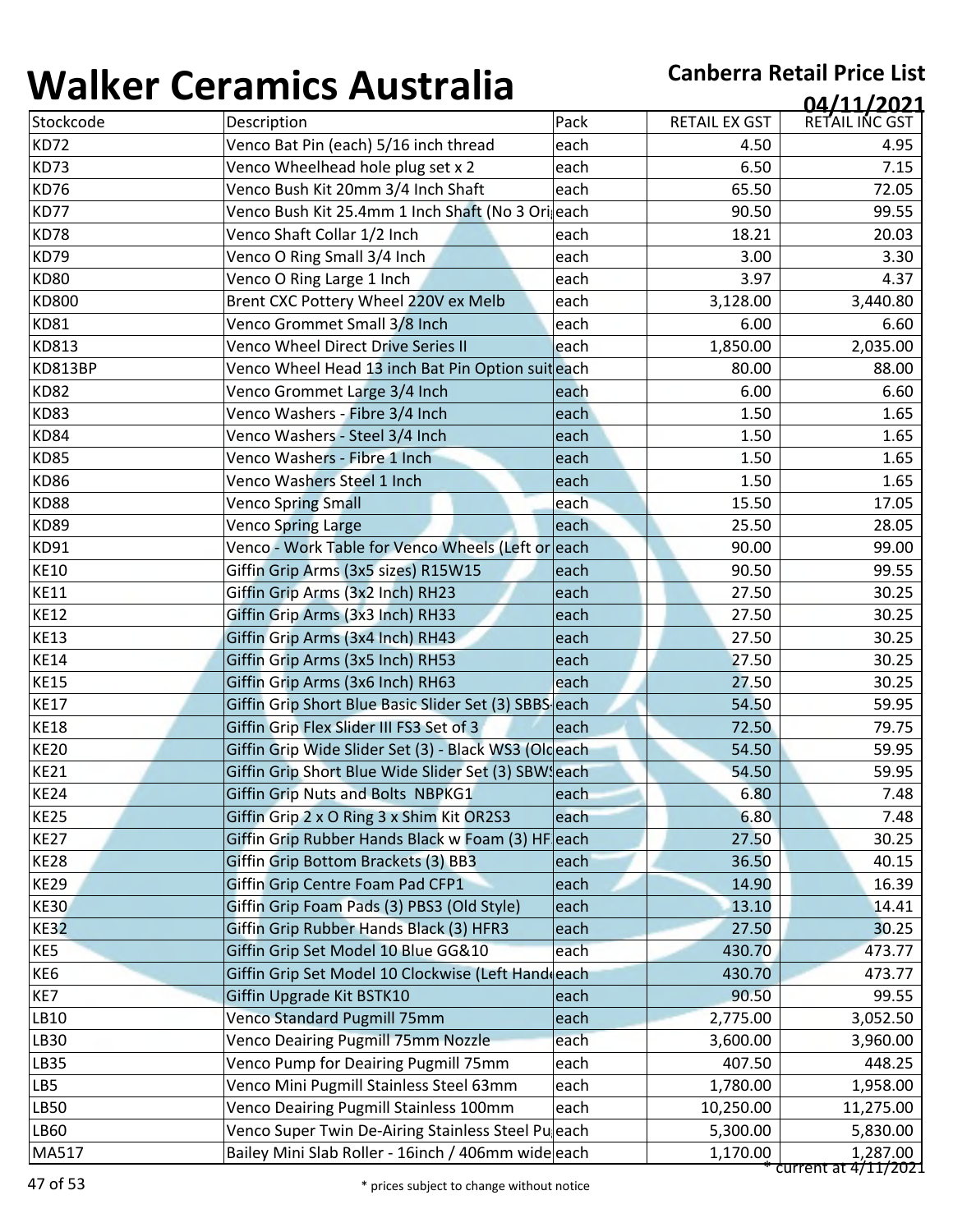| Stockcode<br>Description<br>Pack<br><b>RETAIL EX GST</b><br>MA520<br>Shimpo Slab Roller 30 inch<br>each<br>2,500.00<br>MA521<br>Shimpo Mini Slab Roller16 inch<br>each<br>1,125.00<br>MC531<br>Venco Slab Roller Canvas 76x90cm Set of 2<br>each<br>100.00<br>MC532<br>Venco Mini Slab Roller Canvas Set<br>72.18<br>each<br>Venco Slab Roller 760mm Wide<br>MC535<br>each<br>2,380.00<br><b>MC536</b><br>Venco Mini Slab Roller 450mm (16 inches) Wideach<br>1,455.00<br><b>MDNL352</b><br>Pro V Free Standing Spray Booth<br>each<br>4,770.00<br>Pro V Exhaust Fan<br><b>MDNL352B2</b><br>each<br>900.00<br>Pro V Aluminium Baffle Filter x 2<br>MDNL352FG<br>each<br>350.00<br>Pro V / Pro X Air Filter/Regulator<br>MDNL352R<br>each<br>350.00<br>Pro V Stainless Steel Shelf 119 x 30.5 x 2.5cm<br>MDNL352SH<br>each<br>425.00<br>MDNL354<br>Pro X Bench Top Spray Booth<br>each<br>2,300.00<br>Pro X Exhaust Fan<br>MDNL354B2<br>each<br>750.00<br>MDNL354FG<br>Pro X Aluminium Baffle Filter<br>each<br>125.00<br>Pro X Stand with castors<br>MDNL354SD<br>each<br>500.00<br>Pro X Stainless Steel Shelf 74 x 30.5 x 2.5cm<br>MDNL354SH<br>each<br>275.00<br><b>NB310</b><br>Plate Crank 310mm dia PC310<br>each<br><b>NC100</b><br>7.80<br>Props 100 mm 4 Inch<br>each<br><b>NC125</b><br>Props 125 mm 5 Inch<br>each<br>9.00<br><b>NC150</b><br>Props 150 mm 6 Inch<br>10.50<br>each<br><b>NC175</b><br>Props 175 mm 7 Inch<br>each<br>12.30<br><b>NC200</b><br>Props 200 mm 8 Inch<br>14.00<br>each<br><b>NC225</b><br>Props 225 mm 9 Inch<br>15.90<br>each<br><b>NC25</b><br>Props 25mm 1 inch<br>each<br>4.44<br><b>NC250</b><br>17.00<br>Props 250 mm 10 inch<br>100mm<br><b>NC50</b><br>Props 50 mm 2 Inch<br><b>125mm</b><br>4.50<br><b>NC75</b><br>Props 75 mm 3 Inch<br>150mm<br>6.20<br><b>ND10</b><br>Shelf Cutting Up to 500mm<br><b>175mm</b><br>6.00<br>Shelf Cutting Over 500mm<br>200mm<br>8.00<br>60.00<br>Shelf Cutting - Round up to 500mm diameter 225mm<br>ND30530508<br>Kiln Shelf 305X305X8mm<br>37.60<br>25 mm<br>ND30530512<br>Kiln Shelf 305X305X12mm<br>250mm<br>49.20<br>56.00<br>ND33033012<br>Kiln Shelf 330X330X12mm<br>50 <sub>mm</sub><br>ND34034015<br>75mm<br>70.90<br>Kiln Shelf 340X340X15mm<br>72.10<br>ND40040010ES<br>Kiln Shelf 400x400x10mm<br>each<br>ND40040015<br>Kiln Shelf 400X400X15mm<br>each<br>94.70<br>ND40040020<br>Kiln Shelf 400X400X20mm<br>each<br>104.80<br>ND40040025<br>Kiln Shelf 400X400X25mm<br>125.40<br>each<br>96.00<br>ND45030015<br>Kiln Shelf 450x300x15mm Ribbed<br>each<br>131.25<br>ND45030020 45%<br>Kiln Shelf 450X300X20mm 45% Alumina<br>each<br>each<br>ND45045012<br>Kiln Shelf 450X450X12mm<br>96.70<br>ND45045015<br>Kiln Shelf 450X450X15mm<br>each<br>117.40<br>Kiln Shelf 450X450X20mm<br>ND45045020<br>each<br>130.40 | 04/11/2021     |        |      |                                    | ''''''''    |
|-------------------------------------------------------------------------------------------------------------------------------------------------------------------------------------------------------------------------------------------------------------------------------------------------------------------------------------------------------------------------------------------------------------------------------------------------------------------------------------------------------------------------------------------------------------------------------------------------------------------------------------------------------------------------------------------------------------------------------------------------------------------------------------------------------------------------------------------------------------------------------------------------------------------------------------------------------------------------------------------------------------------------------------------------------------------------------------------------------------------------------------------------------------------------------------------------------------------------------------------------------------------------------------------------------------------------------------------------------------------------------------------------------------------------------------------------------------------------------------------------------------------------------------------------------------------------------------------------------------------------------------------------------------------------------------------------------------------------------------------------------------------------------------------------------------------------------------------------------------------------------------------------------------------------------------------------------------------------------------------------------------------------------------------------------------------------------------------------------------------------------------------------------------------------------------------------------------------------------------------------------------------------------------------------------------------------------------------------------------------------------------------------------------------------------------------------------------------------------------------------------------------------------------------------------------------------------------------------------------------------------------------------------------------------------------------------------------------------------------------------------------------------------------------------------------------|----------------|--------|------|------------------------------------|-------------|
| <b>ND11</b><br><b>ND12</b>                                                                                                                                                                                                                                                                                                                                                                                                                                                                                                                                                                                                                                                                                                                                                                                                                                                                                                                                                                                                                                                                                                                                                                                                                                                                                                                                                                                                                                                                                                                                                                                                                                                                                                                                                                                                                                                                                                                                                                                                                                                                                                                                                                                                                                                                                                                                                                                                                                                                                                                                                                                                                                                                                                                                                                                        | RETAIL INC GST |        |      |                                    |             |
|                                                                                                                                                                                                                                                                                                                                                                                                                                                                                                                                                                                                                                                                                                                                                                                                                                                                                                                                                                                                                                                                                                                                                                                                                                                                                                                                                                                                                                                                                                                                                                                                                                                                                                                                                                                                                                                                                                                                                                                                                                                                                                                                                                                                                                                                                                                                                                                                                                                                                                                                                                                                                                                                                                                                                                                                                   | 2,750.00       |        |      |                                    |             |
|                                                                                                                                                                                                                                                                                                                                                                                                                                                                                                                                                                                                                                                                                                                                                                                                                                                                                                                                                                                                                                                                                                                                                                                                                                                                                                                                                                                                                                                                                                                                                                                                                                                                                                                                                                                                                                                                                                                                                                                                                                                                                                                                                                                                                                                                                                                                                                                                                                                                                                                                                                                                                                                                                                                                                                                                                   | 1,237.50       |        |      |                                    |             |
|                                                                                                                                                                                                                                                                                                                                                                                                                                                                                                                                                                                                                                                                                                                                                                                                                                                                                                                                                                                                                                                                                                                                                                                                                                                                                                                                                                                                                                                                                                                                                                                                                                                                                                                                                                                                                                                                                                                                                                                                                                                                                                                                                                                                                                                                                                                                                                                                                                                                                                                                                                                                                                                                                                                                                                                                                   | 110.00         |        |      |                                    |             |
|                                                                                                                                                                                                                                                                                                                                                                                                                                                                                                                                                                                                                                                                                                                                                                                                                                                                                                                                                                                                                                                                                                                                                                                                                                                                                                                                                                                                                                                                                                                                                                                                                                                                                                                                                                                                                                                                                                                                                                                                                                                                                                                                                                                                                                                                                                                                                                                                                                                                                                                                                                                                                                                                                                                                                                                                                   | 79.40          |        |      |                                    |             |
|                                                                                                                                                                                                                                                                                                                                                                                                                                                                                                                                                                                                                                                                                                                                                                                                                                                                                                                                                                                                                                                                                                                                                                                                                                                                                                                                                                                                                                                                                                                                                                                                                                                                                                                                                                                                                                                                                                                                                                                                                                                                                                                                                                                                                                                                                                                                                                                                                                                                                                                                                                                                                                                                                                                                                                                                                   | 2,618.00       |        |      |                                    |             |
|                                                                                                                                                                                                                                                                                                                                                                                                                                                                                                                                                                                                                                                                                                                                                                                                                                                                                                                                                                                                                                                                                                                                                                                                                                                                                                                                                                                                                                                                                                                                                                                                                                                                                                                                                                                                                                                                                                                                                                                                                                                                                                                                                                                                                                                                                                                                                                                                                                                                                                                                                                                                                                                                                                                                                                                                                   | 1,600.50       |        |      |                                    |             |
|                                                                                                                                                                                                                                                                                                                                                                                                                                                                                                                                                                                                                                                                                                                                                                                                                                                                                                                                                                                                                                                                                                                                                                                                                                                                                                                                                                                                                                                                                                                                                                                                                                                                                                                                                                                                                                                                                                                                                                                                                                                                                                                                                                                                                                                                                                                                                                                                                                                                                                                                                                                                                                                                                                                                                                                                                   | 5,247.00       |        |      |                                    |             |
|                                                                                                                                                                                                                                                                                                                                                                                                                                                                                                                                                                                                                                                                                                                                                                                                                                                                                                                                                                                                                                                                                                                                                                                                                                                                                                                                                                                                                                                                                                                                                                                                                                                                                                                                                                                                                                                                                                                                                                                                                                                                                                                                                                                                                                                                                                                                                                                                                                                                                                                                                                                                                                                                                                                                                                                                                   | 990.00         |        |      |                                    |             |
|                                                                                                                                                                                                                                                                                                                                                                                                                                                                                                                                                                                                                                                                                                                                                                                                                                                                                                                                                                                                                                                                                                                                                                                                                                                                                                                                                                                                                                                                                                                                                                                                                                                                                                                                                                                                                                                                                                                                                                                                                                                                                                                                                                                                                                                                                                                                                                                                                                                                                                                                                                                                                                                                                                                                                                                                                   | 385.00         |        |      |                                    |             |
|                                                                                                                                                                                                                                                                                                                                                                                                                                                                                                                                                                                                                                                                                                                                                                                                                                                                                                                                                                                                                                                                                                                                                                                                                                                                                                                                                                                                                                                                                                                                                                                                                                                                                                                                                                                                                                                                                                                                                                                                                                                                                                                                                                                                                                                                                                                                                                                                                                                                                                                                                                                                                                                                                                                                                                                                                   | 385.00         |        |      |                                    |             |
|                                                                                                                                                                                                                                                                                                                                                                                                                                                                                                                                                                                                                                                                                                                                                                                                                                                                                                                                                                                                                                                                                                                                                                                                                                                                                                                                                                                                                                                                                                                                                                                                                                                                                                                                                                                                                                                                                                                                                                                                                                                                                                                                                                                                                                                                                                                                                                                                                                                                                                                                                                                                                                                                                                                                                                                                                   | 467.50         |        |      |                                    |             |
|                                                                                                                                                                                                                                                                                                                                                                                                                                                                                                                                                                                                                                                                                                                                                                                                                                                                                                                                                                                                                                                                                                                                                                                                                                                                                                                                                                                                                                                                                                                                                                                                                                                                                                                                                                                                                                                                                                                                                                                                                                                                                                                                                                                                                                                                                                                                                                                                                                                                                                                                                                                                                                                                                                                                                                                                                   | 2,530.00       |        |      |                                    |             |
|                                                                                                                                                                                                                                                                                                                                                                                                                                                                                                                                                                                                                                                                                                                                                                                                                                                                                                                                                                                                                                                                                                                                                                                                                                                                                                                                                                                                                                                                                                                                                                                                                                                                                                                                                                                                                                                                                                                                                                                                                                                                                                                                                                                                                                                                                                                                                                                                                                                                                                                                                                                                                                                                                                                                                                                                                   | 825.00         |        |      |                                    |             |
|                                                                                                                                                                                                                                                                                                                                                                                                                                                                                                                                                                                                                                                                                                                                                                                                                                                                                                                                                                                                                                                                                                                                                                                                                                                                                                                                                                                                                                                                                                                                                                                                                                                                                                                                                                                                                                                                                                                                                                                                                                                                                                                                                                                                                                                                                                                                                                                                                                                                                                                                                                                                                                                                                                                                                                                                                   | 137.50         |        |      |                                    |             |
|                                                                                                                                                                                                                                                                                                                                                                                                                                                                                                                                                                                                                                                                                                                                                                                                                                                                                                                                                                                                                                                                                                                                                                                                                                                                                                                                                                                                                                                                                                                                                                                                                                                                                                                                                                                                                                                                                                                                                                                                                                                                                                                                                                                                                                                                                                                                                                                                                                                                                                                                                                                                                                                                                                                                                                                                                   | 550.00         |        |      |                                    |             |
|                                                                                                                                                                                                                                                                                                                                                                                                                                                                                                                                                                                                                                                                                                                                                                                                                                                                                                                                                                                                                                                                                                                                                                                                                                                                                                                                                                                                                                                                                                                                                                                                                                                                                                                                                                                                                                                                                                                                                                                                                                                                                                                                                                                                                                                                                                                                                                                                                                                                                                                                                                                                                                                                                                                                                                                                                   | 302.50         |        |      |                                    |             |
|                                                                                                                                                                                                                                                                                                                                                                                                                                                                                                                                                                                                                                                                                                                                                                                                                                                                                                                                                                                                                                                                                                                                                                                                                                                                                                                                                                                                                                                                                                                                                                                                                                                                                                                                                                                                                                                                                                                                                                                                                                                                                                                                                                                                                                                                                                                                                                                                                                                                                                                                                                                                                                                                                                                                                                                                                   |                |        |      |                                    |             |
|                                                                                                                                                                                                                                                                                                                                                                                                                                                                                                                                                                                                                                                                                                                                                                                                                                                                                                                                                                                                                                                                                                                                                                                                                                                                                                                                                                                                                                                                                                                                                                                                                                                                                                                                                                                                                                                                                                                                                                                                                                                                                                                                                                                                                                                                                                                                                                                                                                                                                                                                                                                                                                                                                                                                                                                                                   | 8.58           |        |      |                                    |             |
|                                                                                                                                                                                                                                                                                                                                                                                                                                                                                                                                                                                                                                                                                                                                                                                                                                                                                                                                                                                                                                                                                                                                                                                                                                                                                                                                                                                                                                                                                                                                                                                                                                                                                                                                                                                                                                                                                                                                                                                                                                                                                                                                                                                                                                                                                                                                                                                                                                                                                                                                                                                                                                                                                                                                                                                                                   | 9.90           |        |      |                                    |             |
|                                                                                                                                                                                                                                                                                                                                                                                                                                                                                                                                                                                                                                                                                                                                                                                                                                                                                                                                                                                                                                                                                                                                                                                                                                                                                                                                                                                                                                                                                                                                                                                                                                                                                                                                                                                                                                                                                                                                                                                                                                                                                                                                                                                                                                                                                                                                                                                                                                                                                                                                                                                                                                                                                                                                                                                                                   | 11.55          |        |      |                                    |             |
|                                                                                                                                                                                                                                                                                                                                                                                                                                                                                                                                                                                                                                                                                                                                                                                                                                                                                                                                                                                                                                                                                                                                                                                                                                                                                                                                                                                                                                                                                                                                                                                                                                                                                                                                                                                                                                                                                                                                                                                                                                                                                                                                                                                                                                                                                                                                                                                                                                                                                                                                                                                                                                                                                                                                                                                                                   | 13.53          |        |      |                                    |             |
|                                                                                                                                                                                                                                                                                                                                                                                                                                                                                                                                                                                                                                                                                                                                                                                                                                                                                                                                                                                                                                                                                                                                                                                                                                                                                                                                                                                                                                                                                                                                                                                                                                                                                                                                                                                                                                                                                                                                                                                                                                                                                                                                                                                                                                                                                                                                                                                                                                                                                                                                                                                                                                                                                                                                                                                                                   | 15.40          |        |      |                                    |             |
|                                                                                                                                                                                                                                                                                                                                                                                                                                                                                                                                                                                                                                                                                                                                                                                                                                                                                                                                                                                                                                                                                                                                                                                                                                                                                                                                                                                                                                                                                                                                                                                                                                                                                                                                                                                                                                                                                                                                                                                                                                                                                                                                                                                                                                                                                                                                                                                                                                                                                                                                                                                                                                                                                                                                                                                                                   | 17.49          |        |      |                                    |             |
|                                                                                                                                                                                                                                                                                                                                                                                                                                                                                                                                                                                                                                                                                                                                                                                                                                                                                                                                                                                                                                                                                                                                                                                                                                                                                                                                                                                                                                                                                                                                                                                                                                                                                                                                                                                                                                                                                                                                                                                                                                                                                                                                                                                                                                                                                                                                                                                                                                                                                                                                                                                                                                                                                                                                                                                                                   | 4.88           |        |      |                                    |             |
|                                                                                                                                                                                                                                                                                                                                                                                                                                                                                                                                                                                                                                                                                                                                                                                                                                                                                                                                                                                                                                                                                                                                                                                                                                                                                                                                                                                                                                                                                                                                                                                                                                                                                                                                                                                                                                                                                                                                                                                                                                                                                                                                                                                                                                                                                                                                                                                                                                                                                                                                                                                                                                                                                                                                                                                                                   | 18.70          |        |      |                                    |             |
|                                                                                                                                                                                                                                                                                                                                                                                                                                                                                                                                                                                                                                                                                                                                                                                                                                                                                                                                                                                                                                                                                                                                                                                                                                                                                                                                                                                                                                                                                                                                                                                                                                                                                                                                                                                                                                                                                                                                                                                                                                                                                                                                                                                                                                                                                                                                                                                                                                                                                                                                                                                                                                                                                                                                                                                                                   | 4.95           |        |      |                                    |             |
|                                                                                                                                                                                                                                                                                                                                                                                                                                                                                                                                                                                                                                                                                                                                                                                                                                                                                                                                                                                                                                                                                                                                                                                                                                                                                                                                                                                                                                                                                                                                                                                                                                                                                                                                                                                                                                                                                                                                                                                                                                                                                                                                                                                                                                                                                                                                                                                                                                                                                                                                                                                                                                                                                                                                                                                                                   | 6.82           |        |      |                                    |             |
|                                                                                                                                                                                                                                                                                                                                                                                                                                                                                                                                                                                                                                                                                                                                                                                                                                                                                                                                                                                                                                                                                                                                                                                                                                                                                                                                                                                                                                                                                                                                                                                                                                                                                                                                                                                                                                                                                                                                                                                                                                                                                                                                                                                                                                                                                                                                                                                                                                                                                                                                                                                                                                                                                                                                                                                                                   | 6.60           |        |      |                                    |             |
|                                                                                                                                                                                                                                                                                                                                                                                                                                                                                                                                                                                                                                                                                                                                                                                                                                                                                                                                                                                                                                                                                                                                                                                                                                                                                                                                                                                                                                                                                                                                                                                                                                                                                                                                                                                                                                                                                                                                                                                                                                                                                                                                                                                                                                                                                                                                                                                                                                                                                                                                                                                                                                                                                                                                                                                                                   | 8.80           |        |      |                                    |             |
|                                                                                                                                                                                                                                                                                                                                                                                                                                                                                                                                                                                                                                                                                                                                                                                                                                                                                                                                                                                                                                                                                                                                                                                                                                                                                                                                                                                                                                                                                                                                                                                                                                                                                                                                                                                                                                                                                                                                                                                                                                                                                                                                                                                                                                                                                                                                                                                                                                                                                                                                                                                                                                                                                                                                                                                                                   | 66.00          |        |      |                                    |             |
|                                                                                                                                                                                                                                                                                                                                                                                                                                                                                                                                                                                                                                                                                                                                                                                                                                                                                                                                                                                                                                                                                                                                                                                                                                                                                                                                                                                                                                                                                                                                                                                                                                                                                                                                                                                                                                                                                                                                                                                                                                                                                                                                                                                                                                                                                                                                                                                                                                                                                                                                                                                                                                                                                                                                                                                                                   | 41.36          |        |      |                                    |             |
|                                                                                                                                                                                                                                                                                                                                                                                                                                                                                                                                                                                                                                                                                                                                                                                                                                                                                                                                                                                                                                                                                                                                                                                                                                                                                                                                                                                                                                                                                                                                                                                                                                                                                                                                                                                                                                                                                                                                                                                                                                                                                                                                                                                                                                                                                                                                                                                                                                                                                                                                                                                                                                                                                                                                                                                                                   | 54.12          |        |      |                                    |             |
|                                                                                                                                                                                                                                                                                                                                                                                                                                                                                                                                                                                                                                                                                                                                                                                                                                                                                                                                                                                                                                                                                                                                                                                                                                                                                                                                                                                                                                                                                                                                                                                                                                                                                                                                                                                                                                                                                                                                                                                                                                                                                                                                                                                                                                                                                                                                                                                                                                                                                                                                                                                                                                                                                                                                                                                                                   | 61.60          |        |      |                                    |             |
|                                                                                                                                                                                                                                                                                                                                                                                                                                                                                                                                                                                                                                                                                                                                                                                                                                                                                                                                                                                                                                                                                                                                                                                                                                                                                                                                                                                                                                                                                                                                                                                                                                                                                                                                                                                                                                                                                                                                                                                                                                                                                                                                                                                                                                                                                                                                                                                                                                                                                                                                                                                                                                                                                                                                                                                                                   | 77.99          |        |      |                                    |             |
|                                                                                                                                                                                                                                                                                                                                                                                                                                                                                                                                                                                                                                                                                                                                                                                                                                                                                                                                                                                                                                                                                                                                                                                                                                                                                                                                                                                                                                                                                                                                                                                                                                                                                                                                                                                                                                                                                                                                                                                                                                                                                                                                                                                                                                                                                                                                                                                                                                                                                                                                                                                                                                                                                                                                                                                                                   | 79.31          |        |      |                                    |             |
|                                                                                                                                                                                                                                                                                                                                                                                                                                                                                                                                                                                                                                                                                                                                                                                                                                                                                                                                                                                                                                                                                                                                                                                                                                                                                                                                                                                                                                                                                                                                                                                                                                                                                                                                                                                                                                                                                                                                                                                                                                                                                                                                                                                                                                                                                                                                                                                                                                                                                                                                                                                                                                                                                                                                                                                                                   | 104.17         |        |      |                                    |             |
|                                                                                                                                                                                                                                                                                                                                                                                                                                                                                                                                                                                                                                                                                                                                                                                                                                                                                                                                                                                                                                                                                                                                                                                                                                                                                                                                                                                                                                                                                                                                                                                                                                                                                                                                                                                                                                                                                                                                                                                                                                                                                                                                                                                                                                                                                                                                                                                                                                                                                                                                                                                                                                                                                                                                                                                                                   | 115.28         |        |      |                                    |             |
|                                                                                                                                                                                                                                                                                                                                                                                                                                                                                                                                                                                                                                                                                                                                                                                                                                                                                                                                                                                                                                                                                                                                                                                                                                                                                                                                                                                                                                                                                                                                                                                                                                                                                                                                                                                                                                                                                                                                                                                                                                                                                                                                                                                                                                                                                                                                                                                                                                                                                                                                                                                                                                                                                                                                                                                                                   | 137.94         |        |      |                                    |             |
|                                                                                                                                                                                                                                                                                                                                                                                                                                                                                                                                                                                                                                                                                                                                                                                                                                                                                                                                                                                                                                                                                                                                                                                                                                                                                                                                                                                                                                                                                                                                                                                                                                                                                                                                                                                                                                                                                                                                                                                                                                                                                                                                                                                                                                                                                                                                                                                                                                                                                                                                                                                                                                                                                                                                                                                                                   | 105.60         |        |      |                                    |             |
|                                                                                                                                                                                                                                                                                                                                                                                                                                                                                                                                                                                                                                                                                                                                                                                                                                                                                                                                                                                                                                                                                                                                                                                                                                                                                                                                                                                                                                                                                                                                                                                                                                                                                                                                                                                                                                                                                                                                                                                                                                                                                                                                                                                                                                                                                                                                                                                                                                                                                                                                                                                                                                                                                                                                                                                                                   | 144.38         |        |      |                                    |             |
|                                                                                                                                                                                                                                                                                                                                                                                                                                                                                                                                                                                                                                                                                                                                                                                                                                                                                                                                                                                                                                                                                                                                                                                                                                                                                                                                                                                                                                                                                                                                                                                                                                                                                                                                                                                                                                                                                                                                                                                                                                                                                                                                                                                                                                                                                                                                                                                                                                                                                                                                                                                                                                                                                                                                                                                                                   | 106.37         |        |      |                                    |             |
|                                                                                                                                                                                                                                                                                                                                                                                                                                                                                                                                                                                                                                                                                                                                                                                                                                                                                                                                                                                                                                                                                                                                                                                                                                                                                                                                                                                                                                                                                                                                                                                                                                                                                                                                                                                                                                                                                                                                                                                                                                                                                                                                                                                                                                                                                                                                                                                                                                                                                                                                                                                                                                                                                                                                                                                                                   | 129.14         |        |      |                                    |             |
|                                                                                                                                                                                                                                                                                                                                                                                                                                                                                                                                                                                                                                                                                                                                                                                                                                                                                                                                                                                                                                                                                                                                                                                                                                                                                                                                                                                                                                                                                                                                                                                                                                                                                                                                                                                                                                                                                                                                                                                                                                                                                                                                                                                                                                                                                                                                                                                                                                                                                                                                                                                                                                                                                                                                                                                                                   | 143.44         |        |      |                                    |             |
|                                                                                                                                                                                                                                                                                                                                                                                                                                                                                                                                                                                                                                                                                                                                                                                                                                                                                                                                                                                                                                                                                                                                                                                                                                                                                                                                                                                                                                                                                                                                                                                                                                                                                                                                                                                                                                                                                                                                                                                                                                                                                                                                                                                                                                                                                                                                                                                                                                                                                                                                                                                                                                                                                                                                                                                                                   | 155.54         | 141.40 | each | Kiln Shelf 450X450X20mm Perforated | ND45045020P |
| 156.60<br>ND45045025<br>Kiln Shelf 450X450X25mm<br>each                                                                                                                                                                                                                                                                                                                                                                                                                                                                                                                                                                                                                                                                                                                                                                                                                                                                                                                                                                                                                                                                                                                                                                                                                                                                                                                                                                                                                                                                                                                                                                                                                                                                                                                                                                                                                                                                                                                                                                                                                                                                                                                                                                                                                                                                                                                                                                                                                                                                                                                                                                                                                                                                                                                                                           | 172.26         |        |      |                                    |             |
| ND45733020<br>Kiln Shelf 457x330x20mm<br>96.00<br>each                                                                                                                                                                                                                                                                                                                                                                                                                                                                                                                                                                                                                                                                                                                                                                                                                                                                                                                                                                                                                                                                                                                                                                                                                                                                                                                                                                                                                                                                                                                                                                                                                                                                                                                                                                                                                                                                                                                                                                                                                                                                                                                                                                                                                                                                                                                                                                                                                                                                                                                                                                                                                                                                                                                                                            | 105.60         |        |      |                                    |             |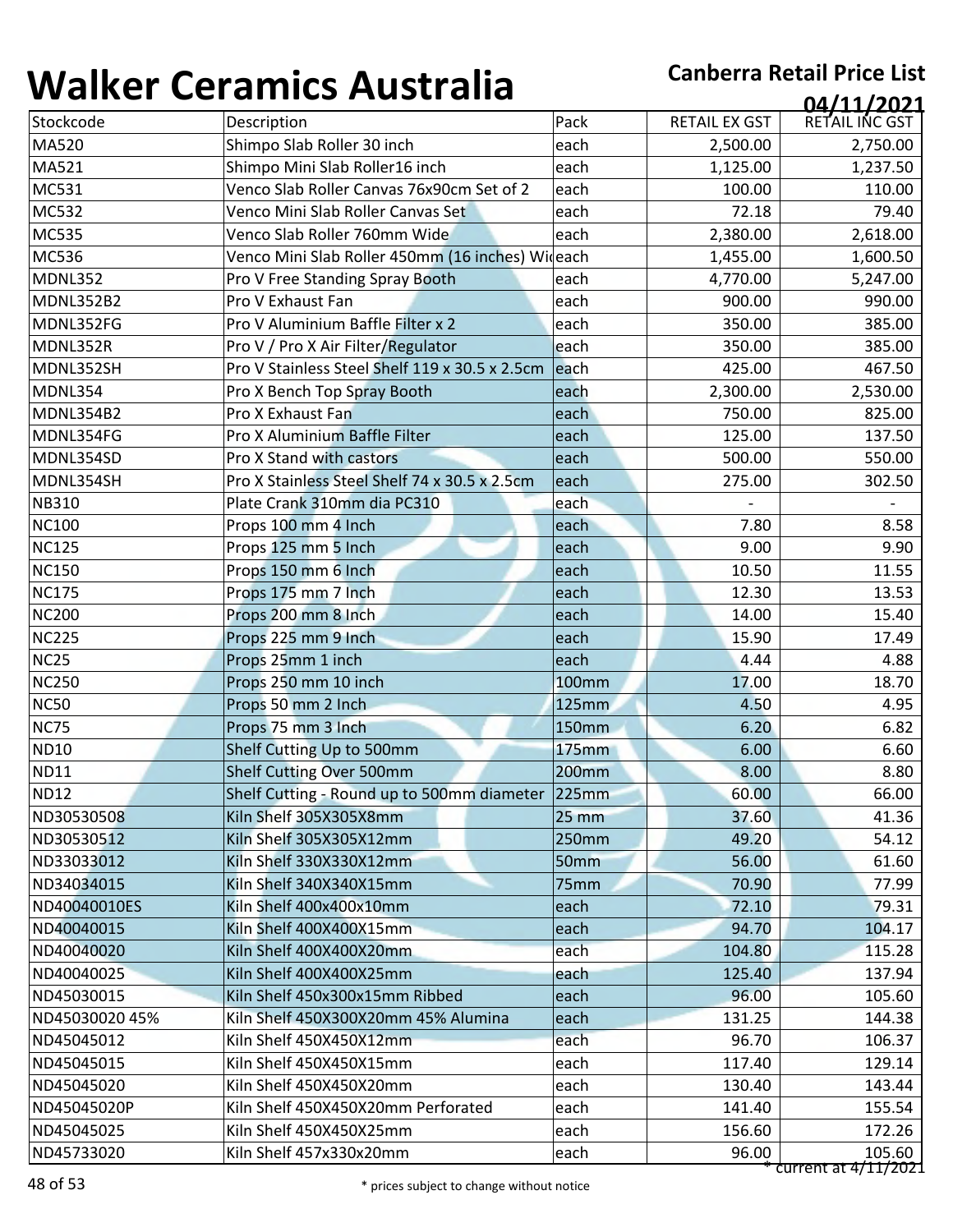| ,,,,,,,,,,        | 97191111997199819119                                         |                          |                      | 04/11/2021             |
|-------------------|--------------------------------------------------------------|--------------------------|----------------------|------------------------|
| Stockcode         | Description                                                  | Pack                     | <b>RETAIL EX GST</b> | RETAIL INC GST         |
| ND45745722EH      | Kiln Shelf 457X457X22mm Extruded Hollow                      | each                     | 130.40               | 143.44                 |
| ND50050012        | Kiln Shelf 500X500X12mm                                      | each                     | 117.50               | 129.25                 |
| ND50050015        | Kiln Shelf 500X500X15mm                                      | each                     | 150.00               | 165.00                 |
| ND53053020        | Kiln Shelf 530X530X20mm                                      | each                     | 176.90               | 194.59                 |
| ND55055020        | Kiln Shelf 550X550X20mm                                      | each                     | 195.60               | 215.16                 |
| ND56028022EH      | Kiln Shelf 560X280X22mm Extruded Hollow                      | each                     | 112.20               | 123.42                 |
| ND56056025EH      | Kiln Shelf 560X560X25mm Extruded Hollow                      | each                     | 237.80               | 261.58                 |
| ND61030515        | Kiln Shelf 610X305X15mm                                      | each                     | 106.40               | 117.04                 |
| ND61030520        | Kiln Shelf 610X305X20mm                                      | each                     | 120.10               | 132.11                 |
| ND61030525        | Kiln Shelf 610X305X25mm                                      | each                     | 144.40               | 158.84                 |
| ND61045715        | Kiln Shelf 610X457X15mm                                      | each                     | 153.70               | 169.07                 |
| ND61045720        | Kiln Shelf 610X457X20mm                                      | each                     | 176.44               | 194.08                 |
| ND61045725        | Kiln Shelf 610X457X25mm                                      | each                     | 212.00               | 233.20                 |
| ND61061020        | Kiln Shelf 610X610X20mm                                      | each                     | 232.60               | 255.86                 |
| ND61061025        | Kiln Shelf 610X610X25mm                                      | each                     | 279.90               | 307.89                 |
| ND65065020        | Kiln Shelf 650X650X20mm                                      | each                     | 266.40               | 293.04                 |
| ND70050030        | Kiln Shelf 700X500X30mm                                      | each                     | 315.20               | 346.72                 |
| <b>NJ125</b>      | Star Stilt 125mm Pt to Pt                                    | each                     | 10.40                | 11.44                  |
| <b>NJ180</b>      | Bar Stilt 80 mm long                                         | each                     | 9.30                 | 10.23                  |
| <b>NJ200</b>      | Speedy Stilts Set of 18                                      | each                     | 29.50                | 32.45                  |
| <b>NJ25</b>       | <b>Star Stilts 25mm Point To Point</b>                       | each                     | 3.90                 | 4.29                   |
| <b>NJ30</b>       | <b>Star Stilt 30mm Point To Point</b>                        | each                     | 4.00                 | 4.40                   |
| <b>NJ35</b>       | <b>Star Stilt 35mm Point To Point</b>                        | each                     | 4.60                 | 5.06                   |
| <b>NJ55</b>       | <b>Star Stilt 55mm Point To Point</b>                        | each                     | 5.50                 | 6.05                   |
| <b>NJ70</b>       | Star Stilt 70mm Point To Point                               | <b>125mm</b>             | 5.60                 | 6.16                   |
| <b>NJ85</b>       | Star Stilt 85mm Point To Point                               | <b>Bar</b>               | 5.80                 | 6.38                   |
| NP3               | Kanthal (Nichrome) Wire 13 Gauge 1.83mm (3SET                |                          | 3.00                 | 3.30                   |
| NP4               | Kanthal (Nichrome) Wire 13 Gauge 1.83mm (125mm               |                          | 8.77                 | 9.65                   |
| NP5               | Kanthal (Nichrome) Wire 6 Gauge 4.11mm (3030mm               |                          | 7.60                 | 8.36                   |
| NP <sub>6</sub>   | Kanthal (Nichrome) Wire 6 Gauge 4.11mm (1 35mm               |                          | 24.20                | 26.62                  |
| NP8               | Kanthal (Nichrome) Wire 12 Gauge 2.05mm (155mm               |                          | 8.77                 | 9.65                   |
| NP9               | Kanthal (Nichrome) Wire 12 Gauge 2.05mm (370mm               |                          | 3.00                 | 3.30                   |
| <b>OA01</b>       | Cone 01 Mini Box (50) ~1137oC                                | 85mm                     | 32.22                | 35.44                  |
| <b>OA010</b>      | Cone 010 Mini Box (50) ~913oC                                | each                     | 32.22                | 35.44                  |
| OA010SGL          | Cone 010 Mini Single ~913oC                                  | each                     | 2.00                 | 2.20                   |
| <b>OA011</b>      | Cone 011 Mini Box (50) ~892oC                                | each                     | 32.22                | 35.44                  |
| OA011SGL          | Cone 011 Mini Single ~892oC                                  | each                     | 2.00                 | 2.20                   |
| OA012<br>OA012SGL | Cone 012 Mini Box (50) ~880oC                                | each                     | 32.22                | 35.44                  |
|                   | Cone 012 Mini Single ~880oC                                  | each                     | 2.00                 | 2.20                   |
| OA013<br>OA013SGL | Cone 013 Mini Box (50) ~859oC<br>Cone 013 Mini Single ~859oC | <b>BOX</b><br><b>BOX</b> | 32.22<br>2.00        | 35.44<br>2.20          |
| <b>OA014</b>      | Cone 014 Mini Box (50) ~836oC                                |                          | 32.22                | 35.44                  |
| OA014SGL          | Cone 014 Mini Single ~836oC                                  | each<br><b>BOX</b>       | 2.00                 | 2.20                   |
| <b>OA015</b>      | Cone 015 Mini Box (50) ~816oC                                | each                     | 32.22                | 35.44                  |
| OA015SGL          | Cone 015 Mini Single ~816oC                                  | <b>BOX</b>               | 2.00                 | 2.20                   |
| OA016             | Cone 016 Mini Box (50) ~794oC                                | each                     | 32.22                | 35.44                  |
|                   |                                                              |                          |                      | current at $4/11/2021$ |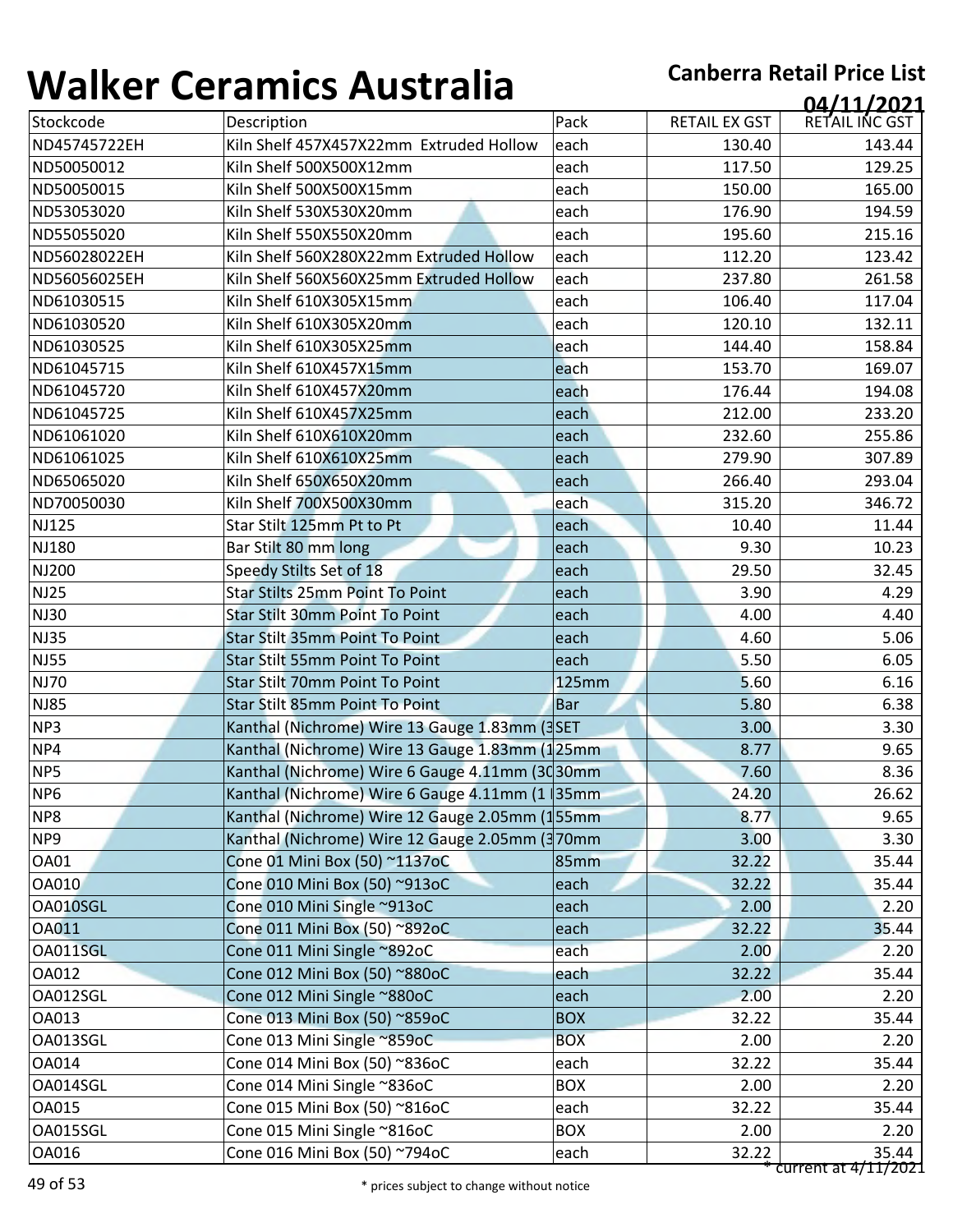| TJ11177         | <u>sei alliles 7 iasti alla</u>      |            |                      | 04/11/2021           |
|-----------------|--------------------------------------|------------|----------------------|----------------------|
| Stockcode       | Description                          | Pack       | <b>RETAIL EX GST</b> | RETAIL INC GST       |
| OA016SGL        | Cone 016 Mini Single ~794oC          | <b>BOX</b> | 2.00                 | 2.20                 |
| OA017           | Cone 017 Mini Box (50) ~761oC        | each       | 32.22                | 35.44                |
| OA017SGL        | Cone 017 Mini Single ~761oC          | <b>BOX</b> | 2.00                 | 2.20                 |
| OA018           | Cone 018 Mini Box (50) ~732oC        | each       | 32.22                | 35.44                |
| OA018SGL        | Cone 018 Mini Single ~732oC          | <b>BOX</b> | 2.00                 | 2.20                 |
| OA019           | Cone 019 Mini Box (50) ~693oC        | each       | 32.22                | 35.44                |
| OA019SGL        | Cone 019 Mini Single ~693oC          | <b>BOX</b> | 2.00                 | 2.20                 |
| OA01SGL         | Cone 01 Mini Single ~1137oC          | each       | 2.00                 | 2.20                 |
| <b>OA02</b>     | Cone 02 Mini Box (50) ~1120oC        | <b>BOX</b> | 32.22                | 35.44                |
| <b>OA020</b>    | Cone 020 Mini Box (50) ~666oC        | each       | 31.72                | 34.89                |
| OA020SGL        | Cone 020 Mini Single ~666oC          | <b>BOX</b> | 2.00                 | 2.20                 |
| OA021           | Cone 021 Mini Box (50) ~643oC        | each       | 31.72                | 34.89                |
| OA021SGL        | Cone 021 Mini Single ~643oC          | <b>BOX</b> | 2.00                 | 2.20                 |
| <b>OA022</b>    | Cone 022 Mini Box (50) ~630oC        | each       | 31.72                | 34.89                |
| OA022SGL        | Cone 022 Mini Single ~630oC          | each       | 2.00                 | 2.20                 |
| OA02SGL         | Cone 02 Mini Single ~1120oC          | <b>BOX</b> | 2.00                 | 2.20                 |
| <b>OA03</b>     | Cone 03 Mini Box (50) ~1101oC        | <b>BOX</b> | 31.72                | 34.89                |
| OA03SGL         | Cone 03 Mini Single ~1101oC          | <b>BOX</b> | 2.00                 | 2.20                 |
| OA04            | Cone 04 Mini Box (50) ~1070oC        | <b>BOX</b> | 32.22                | 35.44                |
| OA04SGL         | Cone 04 Mini Single ~1070oC          | each       | 2.00                 | 2.20                 |
| <b>OA05</b>     | Cone 05 Mini Box (50) ~1046oC        | <b>BOX</b> | 32.22                | 35.44                |
| OA05SGL         | Cone 05 Mini Single ~1046oC          | each       | 0.25                 | 0.28                 |
| <b>OA06</b>     | Cone 06 Mini Box (50) ~1011oC        | each       | 32.22                | 35.44                |
| OA06SGL         | Cone 06 Mini Single ~1011oC          | <b>BOX</b> | 2.00                 | 2.20                 |
| <b>OA07</b>     | Cone 07 Mini Box (50) ~985oC         | each       | 32.22                | 35.44                |
| OA07SGL         | Cone 07 Mini Single ~985oC           | <b>BOX</b> | 2.00                 | 2.20                 |
| <b>OA08</b>     | Cone 08 Mini Box (50) ~954oC         | each       | 32.22                | 35.44                |
| OA08SGL         | Cone 08 Mini Single ~954oC           | <b>BOX</b> | 2.00                 | 2.20                 |
| <b>OA09</b>     | Cone 09 Mini Box (50) ~928oC         | each       | 32.22                | 35.44                |
| OA09SGL         | Cone 09 Mini Single~928oC            | <b>BOX</b> | 2.00                 | 2.20                 |
| OA1             | Cone 1 Mini Box (50) ~1154oC         | each       | 32.22                | 35.44                |
| <b>OA10</b>     | Cone 10 Mini Box (50) ~1303oC        | <b>BOX</b> | 32.22                | 35.44                |
| OA10SGL         | Cone 10 Mini Single ~1303oC          | each       | 2.00                 | 2.20                 |
| OA1SGL          | Cone 1 Mini Single~1154oC            | <b>BOX</b> | 2.00                 | 2.20                 |
| OA <sub>2</sub> | Cone 2 Mini Box (50) ~1162oC         | each       | 32.22                | 35.44                |
| <b>OA20</b>     | Cone Stands - Mini with 3 or 4 slots | <b>BOX</b> | 2.10                 | 2.31                 |
| OA2SGL          | Cone 2 Mini Single~1162oC            | each       | 2.00                 | 2.20                 |
| OA3             | Cone 3 Mini Box (50) ~1168oC         | <b>BOX</b> | 32.22                | 35.44                |
| OA3SGL          | Cone 3 Mini Single ~1168oC           | <b>BOX</b> | 2.00                 | 2.20                 |
| OA4             | Cone 4 Mini Box (50) ~1181oC         | each       | 32.22                | 35.44                |
| OA4SGL          | Cone 4 Mini Single ~1181oC           | each       | 2.00                 | 2.20                 |
| OA5             | Cone 5 Mini Box (50) ~1205oC         | <b>BOX</b> | 32.22                | 35.44                |
| OA5SGL          | Cone 5 Mini Single~1205oC            | each       | 2.00                 | 2.20                 |
| OA6             | Cone 6 Mini Box (50) ~1241oC         | each       | 32.22                | 35.44                |
| OA6SGL          | Cone 6 Mini Single ~1241oC           | <b>BOX</b> | 2.00                 | 2.20                 |
| OA7             | Cone 7 Mini Box (50) ~1255oC         | each       | 32.22                | 35.44                |
|                 |                                      |            |                      | current at 4/11/2021 |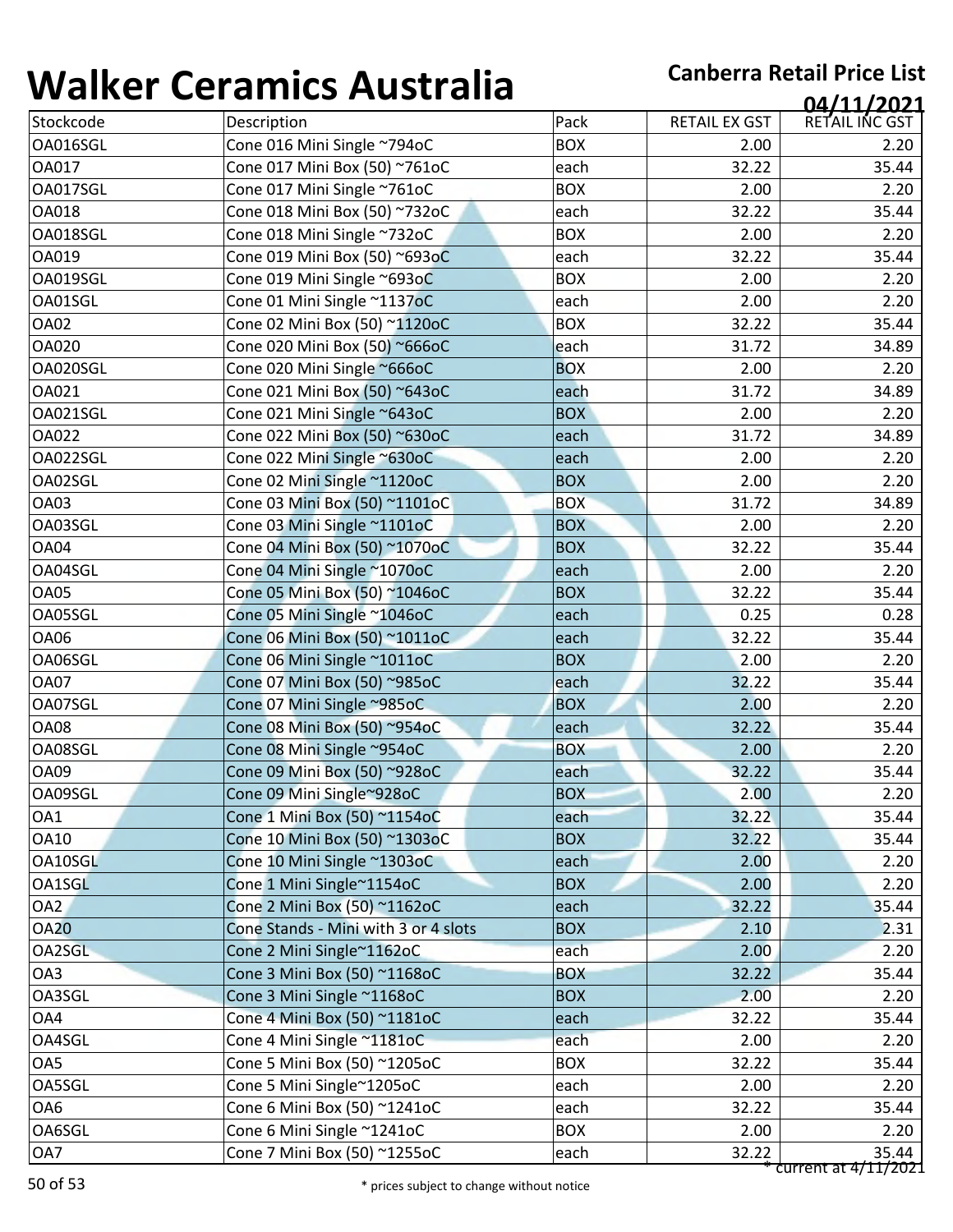| <b></b>          | 89899999999999999             |            |                      | 04/11/2021           |
|------------------|-------------------------------|------------|----------------------|----------------------|
| Stockcode        | Description                   | Pack       | <b>RETAIL EX GST</b> | RETAIL INC GST       |
| OA7SGL           | Cone 7 Mini Single ~1255oC    | <b>BOX</b> | 2.00                 | 2.20                 |
| OA8              | Cone 8 Mini Box (50) ~1269oC  | each       | 32.22                | 35.44                |
| OA8SGL           | Cone 8 Mini Single ~1269oC    | <b>BOX</b> | 2.00                 | 2.20                 |
| OA9              | Cone 9 Mini Box (50) ~1278oC  | each       | 32.22                | 35.44                |
| OA9SGL           | Cone 9 Mini Single ~1278oC    | <b>BOX</b> | 2.00                 | 2.20                 |
| OB01             | Cone 01 Std. Box (50) ~1137oC | each       | 44.33                | 48.76                |
| OB010            | Cone 010 Std. Box (50) ~913oC | <b>BOX</b> | 44.33                | 48.76                |
| OB010SGL         | Cone 010 Std. Single ~913oC   | each       | 2.00                 | 2.20                 |
| OB011            | Cone 011 Std. Box (50) ~892oC | <b>BOX</b> | 44.33                | 48.76                |
| OB011SGL         | Cone 011 Std. Single ~892oC   | each       | 2.00                 | 2.20                 |
| OB012            | Cone 012 Std. Box (50) ~880oC | <b>BOX</b> | 44.33                | 48.76                |
| OB012SGL         | Cone 012 Std. Single ~880oC   | each       | 2.00                 | 2.20                 |
| OB013            | Cone 013 Std. Box (50) ~859oC | <b>BOX</b> | 44.33                | 48.76                |
| OB013SGL         | Cone 013 Std. Single ~859oC   | <b>BOX</b> | 2.00                 | 2.20                 |
| OB014            | Cone 014 Std. Box (50) ~836oC | each       | 44.33                | 48.76                |
| OB014SGL         | Cone 014 Std. Single ~836oC   | <b>BOX</b> | 2.00                 | 2.20                 |
| OB015            | Cone 015 Std. Box (50) ~816oC | each       | 44.33                | 48.76                |
| OB015SGL         | Cone 015 Std. Single ~816oC   | <b>BOX</b> | 2.00                 | 2.20                 |
| OB016            | Cone 016 Std. Box (50) ~794oC | each       | 44.33                | 48.76                |
| OB016SGL         | Cone 016 Std. Single ~794oC   | <b>BOX</b> | 2.00                 | 2.20                 |
| OB017            | Cone 017 Std. Box (50) ~761oC | each       | 44.33                | 48.76                |
| OB017SGL         | Cone 017 Std. Single~761oC    | <b>BOX</b> | 2.00                 | 2.20                 |
| OB018            | Cone 018 Std. Box (50) ~732oC | each       | 44.33                | 48.76                |
| OB018SGL         | Cone 018 Std. Single ~732oC   | <b>BOX</b> | 2.00                 | 2.20                 |
| OB019            | Cone 019 Std. Box (50) ~693oC | each       | 44.33                | 48.76                |
| OB019SGL         | Cone 019 Std. Single ~693oC   | <b>BOX</b> | 2.00                 | 2.20                 |
| OB01SGL          | Cone 01 Std. Single ~1137oC   | each       | 2.00                 | 2.20                 |
| OB <sub>02</sub> | Cone 02 Std. Box (50) ~1120oC | <b>BOX</b> | 44.33                | 48.76                |
| OB020            | Cone 020 Std. Box (50) ~638oC | each       | 44.33                | 48.76                |
| OB020SGL         | Cone 020 Std. Single ~638oC   | <b>BOX</b> | 2.00                 | 2.20                 |
| OB02SGL          | Cone 02 Std. Single ~1120oC   | each       | 2.00                 | 2.20                 |
| <b>OB03</b>      | Cone 03 Std. Box (50) ~1101oC | <b>BOX</b> | 44.33                | 48.76                |
| OB03SGL          | Cone 03 Std. Single ~1101oC   | each       | 2.00                 | 2.20                 |
| OB04             | Cone 04 Std. Box (50) ~1070oC | each       | 44.33                | 48.76                |
| OB04SGL          | Cone 04 Std. Single ~1070oC   | <b>BOX</b> | 2.00                 | 2.20                 |
| <b>OB05</b>      | Cone 05 Std. Box (50) ~1046oC | <b>BOX</b> | 44.33                | 48.76                |
| OB05SGL          | Cone 05 Std. Single ~1046oC   | each       | 2.00                 | 2.20                 |
| OB <sub>06</sub> | Cone 06 Std. Box (50) ~1011oC | each       | 44.33                | 48.76                |
| OB06SGL          | Cone 06 Std. Single ~1011oC   | <b>BOX</b> | 2.00                 | 2.20                 |
| OB <sub>07</sub> | Cone 07 Std. Box (50) ~985oC  | each       | 44.33                | 48.76                |
| OB07SGL          | Cone 07 Std. Single ~985oC    | <b>BOX</b> | 2.00                 | 2.20                 |
| <b>OB08</b>      | Cone 08 Std. Box (50) ~954oC  | each       | 44.33                | 48.76                |
| OB08SGL          | Cone 08 Std. Single ~954oC    | <b>BOX</b> | 2.00                 | 2.20                 |
| OB <sub>09</sub> | Cone 09 Std. Box (50) ~928oC  | each       | 44.33                | 48.76                |
| OB09SGL          | Cone 09 Std. Single ~928oC    | <b>BOX</b> | 2.00                 | 2.20                 |
| OB1              | Cone 1 Std. Box (50) ~1154oC  | each       | 44.33                | 48.76                |
|                  |                               |            |                      | current at 4/11/2021 |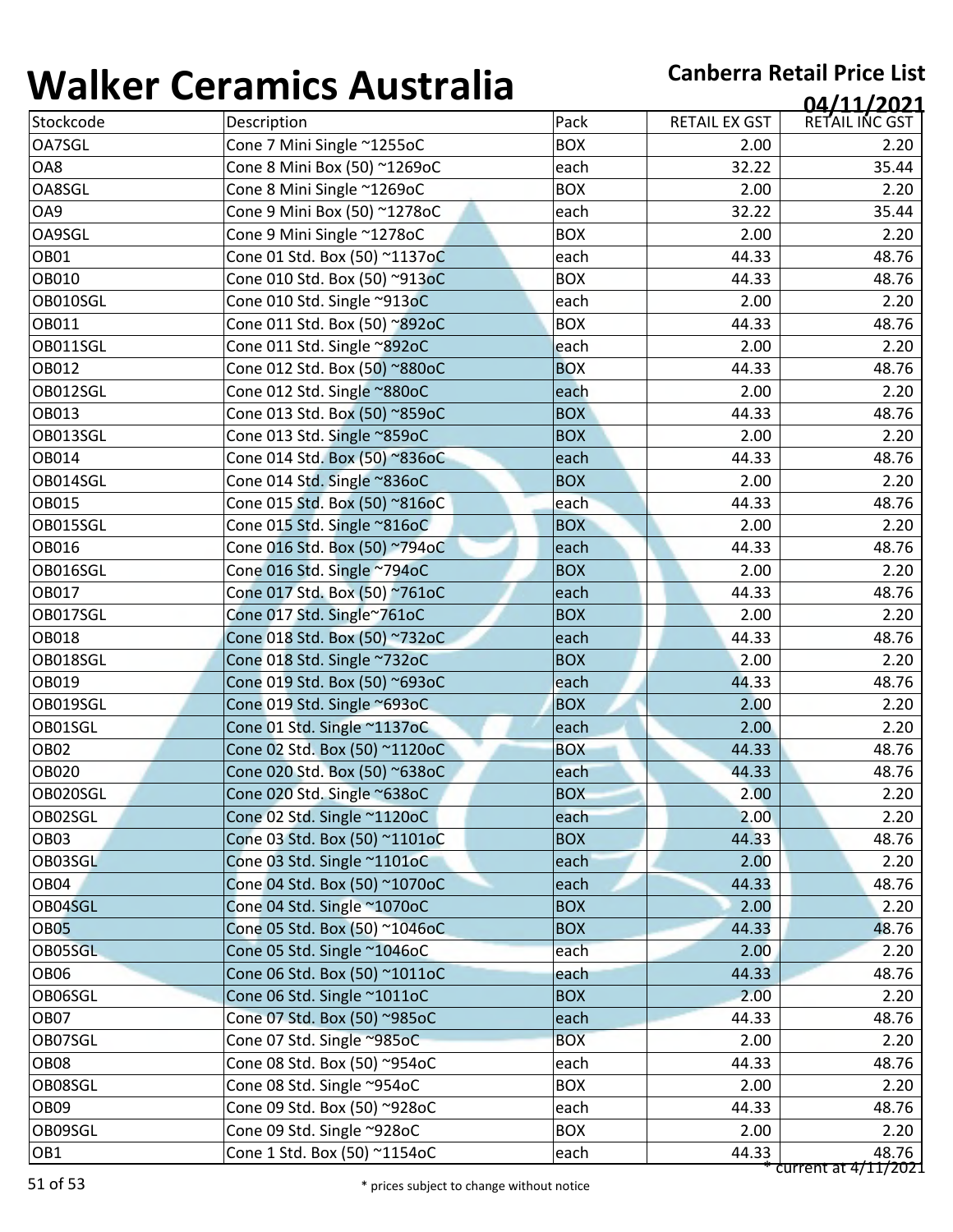| Pack<br>RETAIL EX GST<br>Stockcode<br>Description<br><b>OB10</b><br>Cone 10 Std. Box (50) ~1303oC<br><b>BOX</b><br>43.83<br>OB10SGL<br>Cone 10 Std. Single ~1303oC<br>each<br>2.00<br>OB10SS<br>Cone 10 Std. Self Supp Box (25) ~1303oC<br><b>BOX</b><br>43.83<br><b>OB11</b><br>Cone 11 Std. Box (50) ~1312oC<br>each<br>44.33<br>OB11SGL<br><b>BOX</b><br>Cone 11 Std. Single ~1312oC<br>2.00<br><b>OB12</b><br>Cone 12 Std. Box (50) ~1324oC<br>each<br>44.33<br>OB12SGL<br>Cone 12 Std. Single ~1324oC<br><b>BOX</b><br>2.00<br><b>OB13</b><br>Cone 13 Std. Box (50) ~1346oC<br><b>BOX</b><br>44.33<br>OB13SGL<br>Cone 13 Std. Single ~1346oC<br>each<br>2.00<br><b>BOX</b><br><b>OB14</b><br>Cone 14 Std. Box (50) ~1388oC<br>44.33<br>OB14SGL<br>Cone 14 Std. Single ~1388oC<br><b>BOX</b><br>2.00<br><b>OB15</b><br>Cone 15 Std. Box (50) ~1424oC<br>44.33<br>each<br>OB15SGL<br>Cone 15 Std. Single ~1424oC<br><b>BOX</b><br>2.00<br><b>OB18</b><br>Cone 18 Std.Box (50) ~1500oC<br>44.33<br>each<br>OB1SGL<br>Cone 1 Std. Single ~1154oC<br><b>BOX</b><br>2.00<br>OB <sub>2</sub><br>Cone 2 Std. Box (50) ~1162oC<br>44.33<br>each<br><b>OB20</b><br>Cone Stand - Standard 4 Hole<br><b>BOX</b><br>5.50<br>OB2SGL<br>Cone 2 Std. Single ~1162oC<br>each<br>2.00<br>OB <sub>3</sub><br>Cone 3 Std. Box (50) ~1168oC<br><b>BOX</b><br>44.33<br>OB3SGL<br>Cone 3 Std. Single ~1168oC<br>each<br>2.00<br>OB4<br>Cone 4 Std. Box (50) ~1181oC<br>44.33<br>each<br>OB4SGL<br>Cone 4 Std. Single ~1181oC<br>2.00<br>each<br>OB <sub>5</sub><br>Cone 5 Std. Box (50) ~1205oC<br><b>BOX</b><br>44.33<br>OB5SGL<br>Cone 5 Std. Single ~1205oC<br>each<br>2.00<br>OB <sub>6</sub><br>Cone 6 Std. Box (50) ~1241oC<br>each<br>44.33<br>OB6SGL<br>Cone 6 Std. Single ~1241oC<br><b>BOX</b><br>2.00<br>OB7<br>Cone 7 Std. Box (50) ~1255oC<br>each<br>44.33<br>OB7SGL<br>Cone 7 Std. Single ~1255oC<br><b>BOX</b><br>2.00<br>OB <sub>8</sub><br>Cone 8 Std. Box (50) ~1269oC<br>each<br>44.33<br>OB8SGL<br><b>BOX</b><br>2.00<br>Cone 8 Std. Single ~1269oC<br>Cone 9 Std. Box (50) ~1278oC<br>OB <sub>9</sub><br>each<br>44.33<br>OB9SGL<br>Cone 9 Std. Single ~1278oC<br><b>BOX</b><br>2.00<br>PA25.1<br><b>Air Set Jointing Cement</b><br>15.05<br>each<br>PA25.15<br>Air Set Jointing Cement 15kg<br><b>BOX</b><br>126.00<br>PA25.5<br><b>Air Set Jointing Cement</b><br>55.00<br>each<br><b>PA35</b><br>Firebrick RI26 230x114x64mm<br><b>BOX</b><br>10.15<br><b>PA36</b><br>Firebrick AL42 Dense 42% AL203 75mm thick<br>each<br>10.15<br>PA40.1<br><b>BOX</b><br>20.40<br><b>Vermiculite Insulating</b><br>PA40.5<br>Vermiculite Insulating<br>84.00<br>each<br><b>PA40.B</b><br>Vermiculite Insulating 100Lt ~6-7kg<br>90.40<br>1 kg<br>PA5<br>Cement Fondu 25kg<br><b>15 KG</b><br>95.60 | 04/11/2021     |
|----------------------------------------------------------------------------------------------------------------------------------------------------------------------------------------------------------------------------------------------------------------------------------------------------------------------------------------------------------------------------------------------------------------------------------------------------------------------------------------------------------------------------------------------------------------------------------------------------------------------------------------------------------------------------------------------------------------------------------------------------------------------------------------------------------------------------------------------------------------------------------------------------------------------------------------------------------------------------------------------------------------------------------------------------------------------------------------------------------------------------------------------------------------------------------------------------------------------------------------------------------------------------------------------------------------------------------------------------------------------------------------------------------------------------------------------------------------------------------------------------------------------------------------------------------------------------------------------------------------------------------------------------------------------------------------------------------------------------------------------------------------------------------------------------------------------------------------------------------------------------------------------------------------------------------------------------------------------------------------------------------------------------------------------------------------------------------------------------------------------------------------------------------------------------------------------------------------------------------------------------------------------------------------------------------------------------------------------------------------------------------------------------------------------------------------------------------------------------------------------------------------------------------------------------------------------------------------------------------------------------------------------------------------------------------------------------------------------------------------------------------------------------------------------|----------------|
|                                                                                                                                                                                                                                                                                                                                                                                                                                                                                                                                                                                                                                                                                                                                                                                                                                                                                                                                                                                                                                                                                                                                                                                                                                                                                                                                                                                                                                                                                                                                                                                                                                                                                                                                                                                                                                                                                                                                                                                                                                                                                                                                                                                                                                                                                                                                                                                                                                                                                                                                                                                                                                                                                                                                                                                              | RETAIL INC GST |
|                                                                                                                                                                                                                                                                                                                                                                                                                                                                                                                                                                                                                                                                                                                                                                                                                                                                                                                                                                                                                                                                                                                                                                                                                                                                                                                                                                                                                                                                                                                                                                                                                                                                                                                                                                                                                                                                                                                                                                                                                                                                                                                                                                                                                                                                                                                                                                                                                                                                                                                                                                                                                                                                                                                                                                                              | 48.21          |
|                                                                                                                                                                                                                                                                                                                                                                                                                                                                                                                                                                                                                                                                                                                                                                                                                                                                                                                                                                                                                                                                                                                                                                                                                                                                                                                                                                                                                                                                                                                                                                                                                                                                                                                                                                                                                                                                                                                                                                                                                                                                                                                                                                                                                                                                                                                                                                                                                                                                                                                                                                                                                                                                                                                                                                                              | 2.20           |
|                                                                                                                                                                                                                                                                                                                                                                                                                                                                                                                                                                                                                                                                                                                                                                                                                                                                                                                                                                                                                                                                                                                                                                                                                                                                                                                                                                                                                                                                                                                                                                                                                                                                                                                                                                                                                                                                                                                                                                                                                                                                                                                                                                                                                                                                                                                                                                                                                                                                                                                                                                                                                                                                                                                                                                                              | 48.21          |
|                                                                                                                                                                                                                                                                                                                                                                                                                                                                                                                                                                                                                                                                                                                                                                                                                                                                                                                                                                                                                                                                                                                                                                                                                                                                                                                                                                                                                                                                                                                                                                                                                                                                                                                                                                                                                                                                                                                                                                                                                                                                                                                                                                                                                                                                                                                                                                                                                                                                                                                                                                                                                                                                                                                                                                                              | 48.76          |
|                                                                                                                                                                                                                                                                                                                                                                                                                                                                                                                                                                                                                                                                                                                                                                                                                                                                                                                                                                                                                                                                                                                                                                                                                                                                                                                                                                                                                                                                                                                                                                                                                                                                                                                                                                                                                                                                                                                                                                                                                                                                                                                                                                                                                                                                                                                                                                                                                                                                                                                                                                                                                                                                                                                                                                                              | 2.20           |
|                                                                                                                                                                                                                                                                                                                                                                                                                                                                                                                                                                                                                                                                                                                                                                                                                                                                                                                                                                                                                                                                                                                                                                                                                                                                                                                                                                                                                                                                                                                                                                                                                                                                                                                                                                                                                                                                                                                                                                                                                                                                                                                                                                                                                                                                                                                                                                                                                                                                                                                                                                                                                                                                                                                                                                                              | 48.76          |
|                                                                                                                                                                                                                                                                                                                                                                                                                                                                                                                                                                                                                                                                                                                                                                                                                                                                                                                                                                                                                                                                                                                                                                                                                                                                                                                                                                                                                                                                                                                                                                                                                                                                                                                                                                                                                                                                                                                                                                                                                                                                                                                                                                                                                                                                                                                                                                                                                                                                                                                                                                                                                                                                                                                                                                                              | 2.20           |
|                                                                                                                                                                                                                                                                                                                                                                                                                                                                                                                                                                                                                                                                                                                                                                                                                                                                                                                                                                                                                                                                                                                                                                                                                                                                                                                                                                                                                                                                                                                                                                                                                                                                                                                                                                                                                                                                                                                                                                                                                                                                                                                                                                                                                                                                                                                                                                                                                                                                                                                                                                                                                                                                                                                                                                                              | 48.76          |
|                                                                                                                                                                                                                                                                                                                                                                                                                                                                                                                                                                                                                                                                                                                                                                                                                                                                                                                                                                                                                                                                                                                                                                                                                                                                                                                                                                                                                                                                                                                                                                                                                                                                                                                                                                                                                                                                                                                                                                                                                                                                                                                                                                                                                                                                                                                                                                                                                                                                                                                                                                                                                                                                                                                                                                                              | 2.20           |
|                                                                                                                                                                                                                                                                                                                                                                                                                                                                                                                                                                                                                                                                                                                                                                                                                                                                                                                                                                                                                                                                                                                                                                                                                                                                                                                                                                                                                                                                                                                                                                                                                                                                                                                                                                                                                                                                                                                                                                                                                                                                                                                                                                                                                                                                                                                                                                                                                                                                                                                                                                                                                                                                                                                                                                                              | 48.76          |
|                                                                                                                                                                                                                                                                                                                                                                                                                                                                                                                                                                                                                                                                                                                                                                                                                                                                                                                                                                                                                                                                                                                                                                                                                                                                                                                                                                                                                                                                                                                                                                                                                                                                                                                                                                                                                                                                                                                                                                                                                                                                                                                                                                                                                                                                                                                                                                                                                                                                                                                                                                                                                                                                                                                                                                                              | 2.20           |
|                                                                                                                                                                                                                                                                                                                                                                                                                                                                                                                                                                                                                                                                                                                                                                                                                                                                                                                                                                                                                                                                                                                                                                                                                                                                                                                                                                                                                                                                                                                                                                                                                                                                                                                                                                                                                                                                                                                                                                                                                                                                                                                                                                                                                                                                                                                                                                                                                                                                                                                                                                                                                                                                                                                                                                                              | 48.76          |
|                                                                                                                                                                                                                                                                                                                                                                                                                                                                                                                                                                                                                                                                                                                                                                                                                                                                                                                                                                                                                                                                                                                                                                                                                                                                                                                                                                                                                                                                                                                                                                                                                                                                                                                                                                                                                                                                                                                                                                                                                                                                                                                                                                                                                                                                                                                                                                                                                                                                                                                                                                                                                                                                                                                                                                                              | 2.20           |
|                                                                                                                                                                                                                                                                                                                                                                                                                                                                                                                                                                                                                                                                                                                                                                                                                                                                                                                                                                                                                                                                                                                                                                                                                                                                                                                                                                                                                                                                                                                                                                                                                                                                                                                                                                                                                                                                                                                                                                                                                                                                                                                                                                                                                                                                                                                                                                                                                                                                                                                                                                                                                                                                                                                                                                                              | 48.76          |
|                                                                                                                                                                                                                                                                                                                                                                                                                                                                                                                                                                                                                                                                                                                                                                                                                                                                                                                                                                                                                                                                                                                                                                                                                                                                                                                                                                                                                                                                                                                                                                                                                                                                                                                                                                                                                                                                                                                                                                                                                                                                                                                                                                                                                                                                                                                                                                                                                                                                                                                                                                                                                                                                                                                                                                                              | 2.20           |
|                                                                                                                                                                                                                                                                                                                                                                                                                                                                                                                                                                                                                                                                                                                                                                                                                                                                                                                                                                                                                                                                                                                                                                                                                                                                                                                                                                                                                                                                                                                                                                                                                                                                                                                                                                                                                                                                                                                                                                                                                                                                                                                                                                                                                                                                                                                                                                                                                                                                                                                                                                                                                                                                                                                                                                                              | 48.76          |
|                                                                                                                                                                                                                                                                                                                                                                                                                                                                                                                                                                                                                                                                                                                                                                                                                                                                                                                                                                                                                                                                                                                                                                                                                                                                                                                                                                                                                                                                                                                                                                                                                                                                                                                                                                                                                                                                                                                                                                                                                                                                                                                                                                                                                                                                                                                                                                                                                                                                                                                                                                                                                                                                                                                                                                                              | 6.05           |
|                                                                                                                                                                                                                                                                                                                                                                                                                                                                                                                                                                                                                                                                                                                                                                                                                                                                                                                                                                                                                                                                                                                                                                                                                                                                                                                                                                                                                                                                                                                                                                                                                                                                                                                                                                                                                                                                                                                                                                                                                                                                                                                                                                                                                                                                                                                                                                                                                                                                                                                                                                                                                                                                                                                                                                                              | 2.20           |
|                                                                                                                                                                                                                                                                                                                                                                                                                                                                                                                                                                                                                                                                                                                                                                                                                                                                                                                                                                                                                                                                                                                                                                                                                                                                                                                                                                                                                                                                                                                                                                                                                                                                                                                                                                                                                                                                                                                                                                                                                                                                                                                                                                                                                                                                                                                                                                                                                                                                                                                                                                                                                                                                                                                                                                                              | 48.76          |
|                                                                                                                                                                                                                                                                                                                                                                                                                                                                                                                                                                                                                                                                                                                                                                                                                                                                                                                                                                                                                                                                                                                                                                                                                                                                                                                                                                                                                                                                                                                                                                                                                                                                                                                                                                                                                                                                                                                                                                                                                                                                                                                                                                                                                                                                                                                                                                                                                                                                                                                                                                                                                                                                                                                                                                                              | 2.20           |
|                                                                                                                                                                                                                                                                                                                                                                                                                                                                                                                                                                                                                                                                                                                                                                                                                                                                                                                                                                                                                                                                                                                                                                                                                                                                                                                                                                                                                                                                                                                                                                                                                                                                                                                                                                                                                                                                                                                                                                                                                                                                                                                                                                                                                                                                                                                                                                                                                                                                                                                                                                                                                                                                                                                                                                                              | 48.76          |
|                                                                                                                                                                                                                                                                                                                                                                                                                                                                                                                                                                                                                                                                                                                                                                                                                                                                                                                                                                                                                                                                                                                                                                                                                                                                                                                                                                                                                                                                                                                                                                                                                                                                                                                                                                                                                                                                                                                                                                                                                                                                                                                                                                                                                                                                                                                                                                                                                                                                                                                                                                                                                                                                                                                                                                                              | 2.20           |
|                                                                                                                                                                                                                                                                                                                                                                                                                                                                                                                                                                                                                                                                                                                                                                                                                                                                                                                                                                                                                                                                                                                                                                                                                                                                                                                                                                                                                                                                                                                                                                                                                                                                                                                                                                                                                                                                                                                                                                                                                                                                                                                                                                                                                                                                                                                                                                                                                                                                                                                                                                                                                                                                                                                                                                                              | 48.76          |
|                                                                                                                                                                                                                                                                                                                                                                                                                                                                                                                                                                                                                                                                                                                                                                                                                                                                                                                                                                                                                                                                                                                                                                                                                                                                                                                                                                                                                                                                                                                                                                                                                                                                                                                                                                                                                                                                                                                                                                                                                                                                                                                                                                                                                                                                                                                                                                                                                                                                                                                                                                                                                                                                                                                                                                                              | 2.20           |
|                                                                                                                                                                                                                                                                                                                                                                                                                                                                                                                                                                                                                                                                                                                                                                                                                                                                                                                                                                                                                                                                                                                                                                                                                                                                                                                                                                                                                                                                                                                                                                                                                                                                                                                                                                                                                                                                                                                                                                                                                                                                                                                                                                                                                                                                                                                                                                                                                                                                                                                                                                                                                                                                                                                                                                                              | 48.76          |
|                                                                                                                                                                                                                                                                                                                                                                                                                                                                                                                                                                                                                                                                                                                                                                                                                                                                                                                                                                                                                                                                                                                                                                                                                                                                                                                                                                                                                                                                                                                                                                                                                                                                                                                                                                                                                                                                                                                                                                                                                                                                                                                                                                                                                                                                                                                                                                                                                                                                                                                                                                                                                                                                                                                                                                                              | 2.20           |
|                                                                                                                                                                                                                                                                                                                                                                                                                                                                                                                                                                                                                                                                                                                                                                                                                                                                                                                                                                                                                                                                                                                                                                                                                                                                                                                                                                                                                                                                                                                                                                                                                                                                                                                                                                                                                                                                                                                                                                                                                                                                                                                                                                                                                                                                                                                                                                                                                                                                                                                                                                                                                                                                                                                                                                                              | 48.76          |
|                                                                                                                                                                                                                                                                                                                                                                                                                                                                                                                                                                                                                                                                                                                                                                                                                                                                                                                                                                                                                                                                                                                                                                                                                                                                                                                                                                                                                                                                                                                                                                                                                                                                                                                                                                                                                                                                                                                                                                                                                                                                                                                                                                                                                                                                                                                                                                                                                                                                                                                                                                                                                                                                                                                                                                                              | 2.20           |
|                                                                                                                                                                                                                                                                                                                                                                                                                                                                                                                                                                                                                                                                                                                                                                                                                                                                                                                                                                                                                                                                                                                                                                                                                                                                                                                                                                                                                                                                                                                                                                                                                                                                                                                                                                                                                                                                                                                                                                                                                                                                                                                                                                                                                                                                                                                                                                                                                                                                                                                                                                                                                                                                                                                                                                                              | 48.76          |
|                                                                                                                                                                                                                                                                                                                                                                                                                                                                                                                                                                                                                                                                                                                                                                                                                                                                                                                                                                                                                                                                                                                                                                                                                                                                                                                                                                                                                                                                                                                                                                                                                                                                                                                                                                                                                                                                                                                                                                                                                                                                                                                                                                                                                                                                                                                                                                                                                                                                                                                                                                                                                                                                                                                                                                                              | 2.20           |
|                                                                                                                                                                                                                                                                                                                                                                                                                                                                                                                                                                                                                                                                                                                                                                                                                                                                                                                                                                                                                                                                                                                                                                                                                                                                                                                                                                                                                                                                                                                                                                                                                                                                                                                                                                                                                                                                                                                                                                                                                                                                                                                                                                                                                                                                                                                                                                                                                                                                                                                                                                                                                                                                                                                                                                                              | 48.76          |
|                                                                                                                                                                                                                                                                                                                                                                                                                                                                                                                                                                                                                                                                                                                                                                                                                                                                                                                                                                                                                                                                                                                                                                                                                                                                                                                                                                                                                                                                                                                                                                                                                                                                                                                                                                                                                                                                                                                                                                                                                                                                                                                                                                                                                                                                                                                                                                                                                                                                                                                                                                                                                                                                                                                                                                                              | 2.20           |
|                                                                                                                                                                                                                                                                                                                                                                                                                                                                                                                                                                                                                                                                                                                                                                                                                                                                                                                                                                                                                                                                                                                                                                                                                                                                                                                                                                                                                                                                                                                                                                                                                                                                                                                                                                                                                                                                                                                                                                                                                                                                                                                                                                                                                                                                                                                                                                                                                                                                                                                                                                                                                                                                                                                                                                                              | 16.56          |
|                                                                                                                                                                                                                                                                                                                                                                                                                                                                                                                                                                                                                                                                                                                                                                                                                                                                                                                                                                                                                                                                                                                                                                                                                                                                                                                                                                                                                                                                                                                                                                                                                                                                                                                                                                                                                                                                                                                                                                                                                                                                                                                                                                                                                                                                                                                                                                                                                                                                                                                                                                                                                                                                                                                                                                                              | 138.60         |
|                                                                                                                                                                                                                                                                                                                                                                                                                                                                                                                                                                                                                                                                                                                                                                                                                                                                                                                                                                                                                                                                                                                                                                                                                                                                                                                                                                                                                                                                                                                                                                                                                                                                                                                                                                                                                                                                                                                                                                                                                                                                                                                                                                                                                                                                                                                                                                                                                                                                                                                                                                                                                                                                                                                                                                                              | 60.50          |
|                                                                                                                                                                                                                                                                                                                                                                                                                                                                                                                                                                                                                                                                                                                                                                                                                                                                                                                                                                                                                                                                                                                                                                                                                                                                                                                                                                                                                                                                                                                                                                                                                                                                                                                                                                                                                                                                                                                                                                                                                                                                                                                                                                                                                                                                                                                                                                                                                                                                                                                                                                                                                                                                                                                                                                                              | 11.17          |
|                                                                                                                                                                                                                                                                                                                                                                                                                                                                                                                                                                                                                                                                                                                                                                                                                                                                                                                                                                                                                                                                                                                                                                                                                                                                                                                                                                                                                                                                                                                                                                                                                                                                                                                                                                                                                                                                                                                                                                                                                                                                                                                                                                                                                                                                                                                                                                                                                                                                                                                                                                                                                                                                                                                                                                                              | 11.17          |
|                                                                                                                                                                                                                                                                                                                                                                                                                                                                                                                                                                                                                                                                                                                                                                                                                                                                                                                                                                                                                                                                                                                                                                                                                                                                                                                                                                                                                                                                                                                                                                                                                                                                                                                                                                                                                                                                                                                                                                                                                                                                                                                                                                                                                                                                                                                                                                                                                                                                                                                                                                                                                                                                                                                                                                                              | 22.44          |
|                                                                                                                                                                                                                                                                                                                                                                                                                                                                                                                                                                                                                                                                                                                                                                                                                                                                                                                                                                                                                                                                                                                                                                                                                                                                                                                                                                                                                                                                                                                                                                                                                                                                                                                                                                                                                                                                                                                                                                                                                                                                                                                                                                                                                                                                                                                                                                                                                                                                                                                                                                                                                                                                                                                                                                                              | 92.40          |
|                                                                                                                                                                                                                                                                                                                                                                                                                                                                                                                                                                                                                                                                                                                                                                                                                                                                                                                                                                                                                                                                                                                                                                                                                                                                                                                                                                                                                                                                                                                                                                                                                                                                                                                                                                                                                                                                                                                                                                                                                                                                                                                                                                                                                                                                                                                                                                                                                                                                                                                                                                                                                                                                                                                                                                                              | 99.44          |
|                                                                                                                                                                                                                                                                                                                                                                                                                                                                                                                                                                                                                                                                                                                                                                                                                                                                                                                                                                                                                                                                                                                                                                                                                                                                                                                                                                                                                                                                                                                                                                                                                                                                                                                                                                                                                                                                                                                                                                                                                                                                                                                                                                                                                                                                                                                                                                                                                                                                                                                                                                                                                                                                                                                                                                                              | 105.16         |
| Durablanket 1400°C 25mm x 600mm per m<br>5 kg<br>55.10<br><b>PA50</b>                                                                                                                                                                                                                                                                                                                                                                                                                                                                                                                                                                                                                                                                                                                                                                                                                                                                                                                                                                                                                                                                                                                                                                                                                                                                                                                                                                                                                                                                                                                                                                                                                                                                                                                                                                                                                                                                                                                                                                                                                                                                                                                                                                                                                                                                                                                                                                                                                                                                                                                                                                                                                                                                                                                        | 60.61          |
| <b>PA55</b><br>Durablanket 1260oC 3mmx610mm Wide per reach<br>32.80                                                                                                                                                                                                                                                                                                                                                                                                                                                                                                                                                                                                                                                                                                                                                                                                                                                                                                                                                                                                                                                                                                                                                                                                                                                                                                                                                                                                                                                                                                                                                                                                                                                                                                                                                                                                                                                                                                                                                                                                                                                                                                                                                                                                                                                                                                                                                                                                                                                                                                                                                                                                                                                                                                                          | 36.08          |
| <b>PA60</b><br>Durablanket 1400oC 25mmx 600mm x 7.2m<br>each<br>246.00                                                                                                                                                                                                                                                                                                                                                                                                                                                                                                                                                                                                                                                                                                                                                                                                                                                                                                                                                                                                                                                                                                                                                                                                                                                                                                                                                                                                                                                                                                                                                                                                                                                                                                                                                                                                                                                                                                                                                                                                                                                                                                                                                                                                                                                                                                                                                                                                                                                                                                                                                                                                                                                                                                                       | 270.60         |
| <b>PA65</b><br>Durablanket 1260oC 3mmx610mmx20m / 20r  1 kg<br>486.00                                                                                                                                                                                                                                                                                                                                                                                                                                                                                                                                                                                                                                                                                                                                                                                                                                                                                                                                                                                                                                                                                                                                                                                                                                                                                                                                                                                                                                                                                                                                                                                                                                                                                                                                                                                                                                                                                                                                                                                                                                                                                                                                                                                                                                                                                                                                                                                                                                                                                                                                                                                                                                                                                                                        | 534.60         |
| QD100<br>Thermocouple Type R 225mm Pt Rh 1400oC<br>25 kg<br>620.00                                                                                                                                                                                                                                                                                                                                                                                                                                                                                                                                                                                                                                                                                                                                                                                                                                                                                                                                                                                                                                                                                                                                                                                                                                                                                                                                                                                                                                                                                                                                                                                                                                                                                                                                                                                                                                                                                                                                                                                                                                                                                                                                                                                                                                                                                                                                                                                                                                                                                                                                                                                                                                                                                                                           | 682.00         |